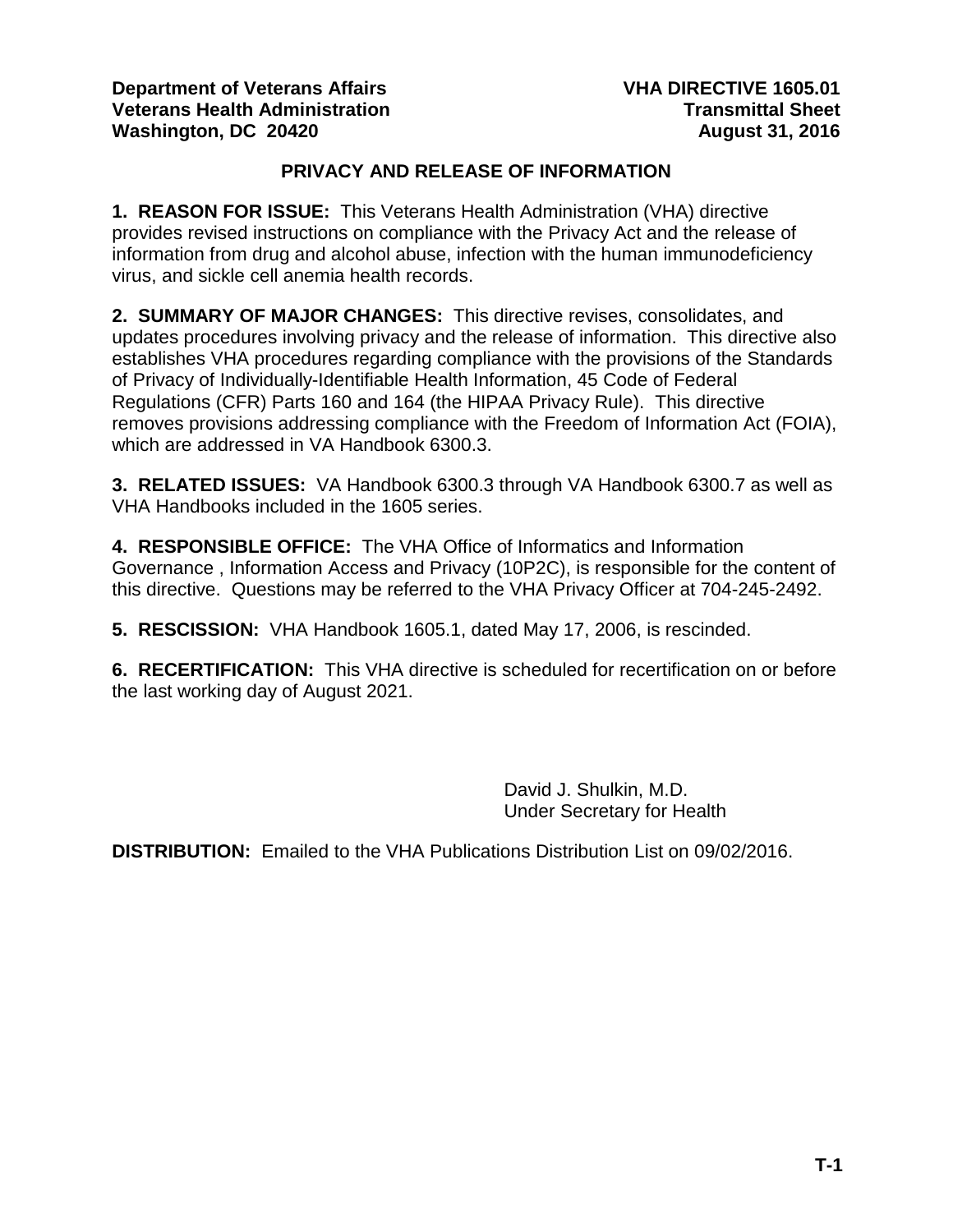# **CONTENTS**

## **PRIVACY AND RELEASE OF INFORMATION**

|  | 12. TREATMENT, PAYMENT, AND HEALTH CARE OPERATIONS  35             |  |  |
|--|--------------------------------------------------------------------|--|--|
|  |                                                                    |  |  |
|  |                                                                    |  |  |
|  |                                                                    |  |  |
|  | 16. ROI WITHIN VA FOR PURPOSES OTHER THAN TREATMENT, PAYMENT,      |  |  |
|  | OR HEALTH CARE OPERATIONS WITHOUT AUTHORIZATION52                  |  |  |
|  |                                                                    |  |  |
|  |                                                                    |  |  |
|  |                                                                    |  |  |
|  | 20. COURTS, QUASI-JUDICIAL BODIES, AND ATTORNEYS 61                |  |  |
|  |                                                                    |  |  |
|  |                                                                    |  |  |
|  | 23. NEXT-OF-KIN, FAMILY AND OTHERS WITH A SIGNIFICANT RELATIONSHIP |  |  |
|  |                                                                    |  |  |
|  | 24. NON-VA HEALTH CARE PROVIDER (HEALTH CARE PROVIDERS,            |  |  |
|  |                                                                    |  |  |
|  |                                                                    |  |  |
|  |                                                                    |  |  |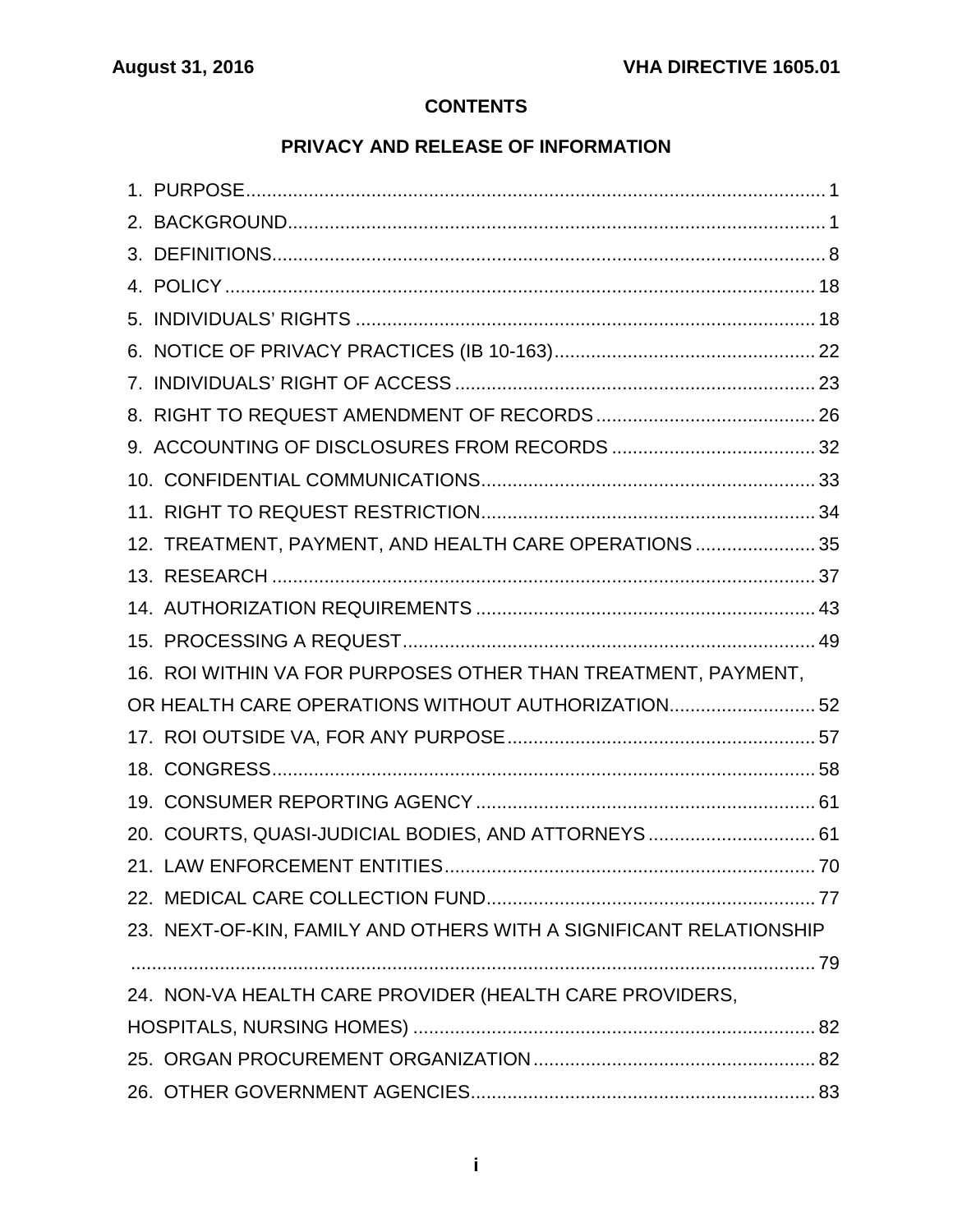| 31. READJUSTMENT COUNSELING SERVICES (RCS) VET CENTERS 90 |  |  |
|-----------------------------------------------------------|--|--|
|                                                           |  |  |
| 33. WORK STUDY STUDENTS AND STUDENT VOLUNTEERS 90         |  |  |
|                                                           |  |  |
|                                                           |  |  |
|                                                           |  |  |
| 37. OTHER TYPES OF USES, DISCLOSURES AND RELEASES  96     |  |  |
| 38. GENERAL OPERATIONAL PRIVACY REQUIREMENTS  105         |  |  |
|                                                           |  |  |
|                                                           |  |  |
|                                                           |  |  |
|                                                           |  |  |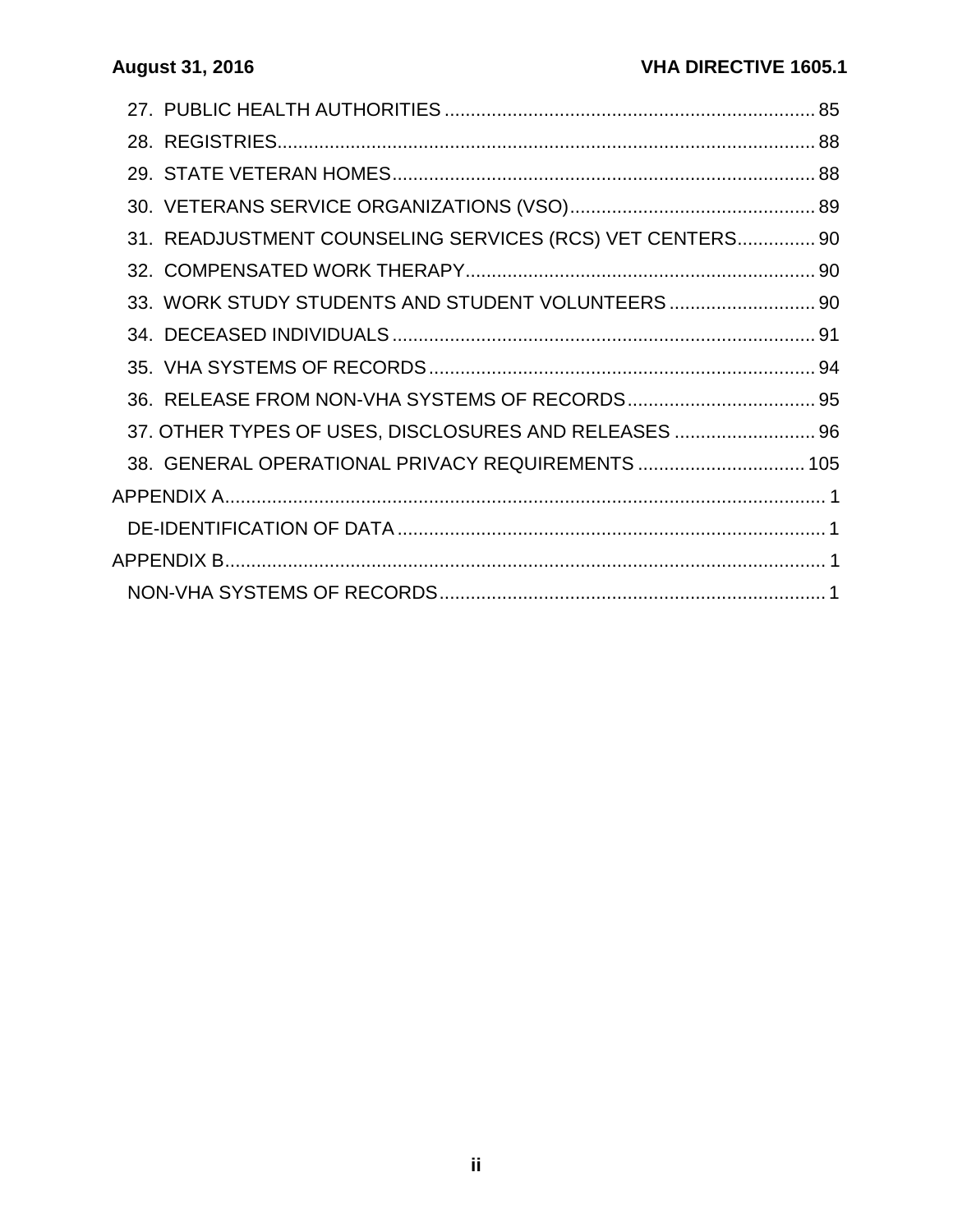### **PRIVACY AND RELEASE OF INFORMATION**

### <span id="page-3-0"></span>**1. PURPOSE**

This Veterans Health Administration (VHA) directive establishes the VHA privacy practices procedures for the use and disclosure of individually-identifiable information, and individual privacy rights related to VHA health care data. This directive defines the responsibilities and requirements for VHA compliance with all Federal confidentiality and privacy laws and regulations. When using or disclosing VHA information, all applicable laws and regulations must be reviewed and applied simultaneously to the use or disclosure. This directive should be used as a reference tool for documenting and facilitating the appropriate use and disclosure of information maintained by VHA. **AUTHORITY:** 5 U.S.C. 552a, 38 U.S.C. 5701, 5705, 7332, 38 CFR 1.460-1.582, 17.500-17.511, and 45 CFR parts 160 and 164.

### <span id="page-3-1"></span>**2. BACKGROUND**

a. VHA, as a component of a government agency and as a health plan and health care provider, must comply with all applicable privacy and confidentiality statutes and regulations. The most commonly encountered statutes and sets of regulations are identified in paragraph 2.b. and addressed by this directive. Questions concerning other confidentiality and privacy legal requirements not covered in this directive should be addressed to the VA Office of General Counsel or Regional Counsel. Generally, the same privacy rules apply across the Department of Veterans Affairs (VA). However, regulations promulgated by the Department of Health and Human Services (HHS) under the Health Insurance Portability and Accountability Act (HIPAA) of 1996 impose additional requirements on VHA's privacy practices for protected health information. The HIPAA regulations impose specific requirements for VHA to act, in certain circumstances, as a separate entity from the rest of VA. This directive provides the guidance for these requirements and addresses how VHA simultaneously satisfies the requirements of these regulations and other confidentiality requirements established by statute or regulation.

b. The six statutes (and their implementing regulations) that govern the collection, maintenance, and release of information from VHA records are:

(1) **The Freedom of Information Act (FOIA).** Title 5 United States Code (U.S.C.) 552, implemented by Title 38 Code of Federal Regulations (CFR), Sections 1.550- 1.562. FOIA compels disclosure of reasonably described VHA records or a reasonably segregated portion of the records to any individual upon written request, unless one or more of nine exemptions apply to the records (see 5 U.S.C. 552(b)(1)-(b)(9) and 38 CFR 1.554(a)(1)-(9)). A FOIA request may be made by any individual (including foreign citizens), partnerships, corporations, associations, and foreign, State, or local governments. Federal employees acting in their official capacities and Federal agencies may not make FOIA requests for VHA records. VHA administrative records are made available to the greatest extent possible in keeping with the spirit and intent of FOIA. All FOIA requests must be processed in accordance with 5 U.S.C. 552, 38 CFR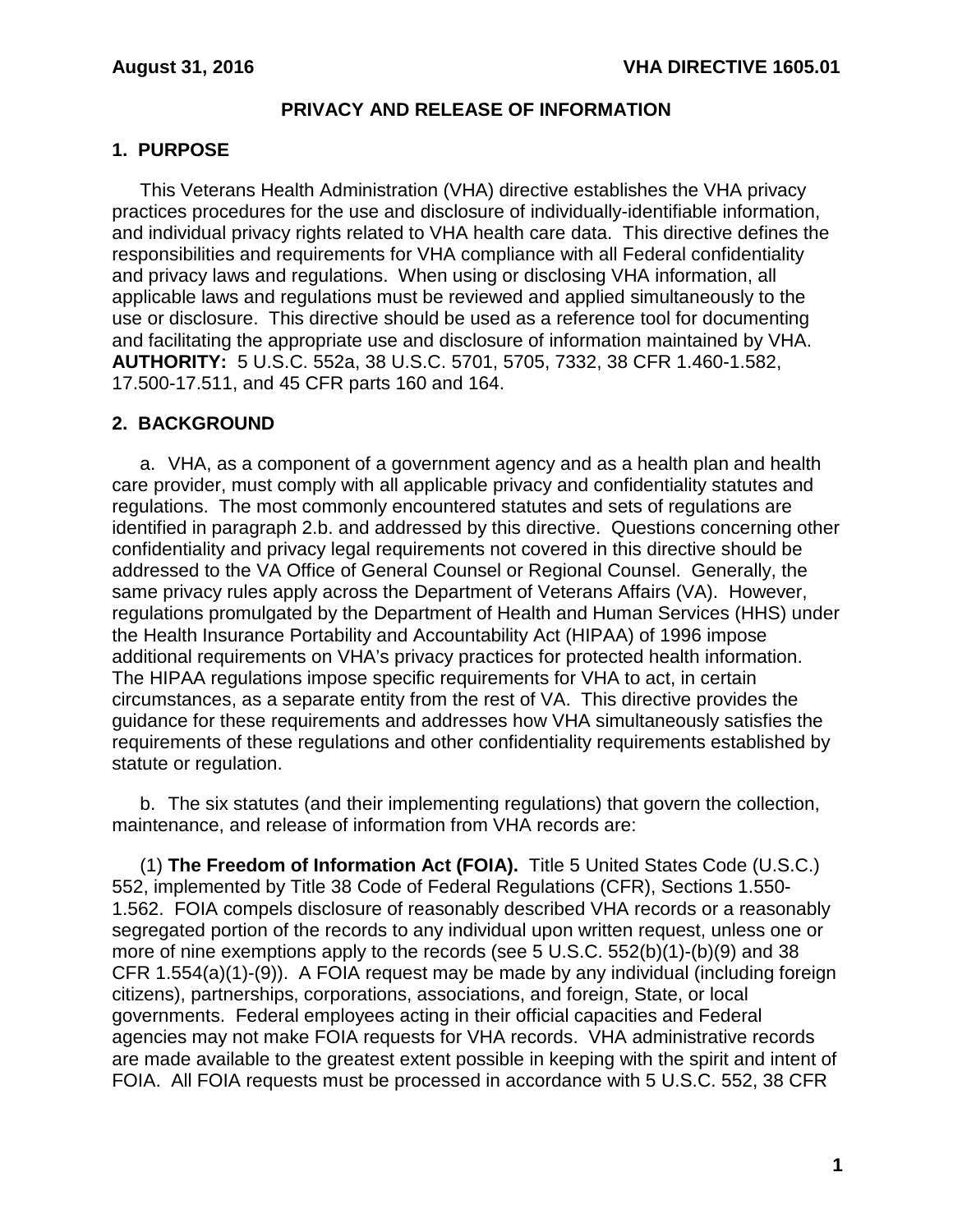1.550-1.562, and VA Handbook 6300.3, Procedures for Implementing the Freedom of Information Act.

(2) **The Privacy Act, 5 U.S.C. 552a, implemented by VA at 38 CFR 1.575-1.582.** Generally, the Privacy Act provides for the confidentiality of individually-identifiable information about living individuals retrieved by name or other unique identifier. VHA must maintain this information according to the terms of a published Privacy Act system of records and may disclose Privacy Act-protected records only when specifically authorized by the statute. The Privacy Act provides that VHA may collect information about individuals for a purpose that is legally-authorized, relevant, and necessary for VHA to perform its statutory duties. All personally-identifiable and identifiable information must be maintained in a manner that precludes unwarranted intrusion upon individual privacy. Information is collected directly from the subject individual to the extent possible. At the time information is collected, the individual must be informed of the authority for collecting the information, whether providing the information is mandatory or voluntary, the purposes for which the information will be used, and the consequences of not providing the information. The Privacy Act requires VHA to take reasonable steps to ensure that its Privacy Act-protected records are accurate, timely, complete, and relevant. *NOTE: The information collection requirements of the Paperwork Reduction Act of 1995 (44 U.S.C. 3501-3521) must be met, where applicable.*

(3) **The VA Claims Confidentiality Statute (formal title, Confidential Nature of Claims), 38 U.S.C. 5701, implemented by 38 CFR Section 1.500-1.527.** Section 5701 of 38 U.S.C. provides for the confidentiality of all VA files, records, reports and other papers and documents that pertain to any VA claim, the name and address of present or former personnel of the armed services and their dependents, and permits disclosure of such information only when specifically authorized by the statute. Title 38 CFR Sections 1.500-1.527, are not to be used in releasing information from patient health records when in conflict with The Privacy Act, Confidentiality of Drug Abuse, Alcoholism and Alcohol Abuse, HIV and Sickle Cell Anemia Medical Records, or HIPAA.

(4) **Confidentiality of Drug Abuse, Alcoholism and Alcohol Abuse, Human Immunodeficiency Virus (HIV) Infection, and Sickle Cell Anemia Health Records, 38 U.S.C. 7332, implemented by 38 CFR Section 1.460-1.496.** Section 7332 of 38 U.S.C. provides for the confidentiality of certain individually-identifiable patient health information about the identity, diagnosis, prognosis or an offer or referral for treatment of drug and alcohol abuse, alcoholism and the testing and treatment of sickle cell anemia or HIV infection, including negative or positive test results. Section 7332 permits disclosure of the protected information only when specifically authorized, in writing, by the patient or legal guardian; or personal representative as authorized by the patient; or by the common disclosure provisions of this statute for each of the following circumstances:

(a) To medical personnel to the extent to meet a bona fide medical emergency;

(b) To qualified personnel for conducting scientific research, management audits, financial audits or program evaluations;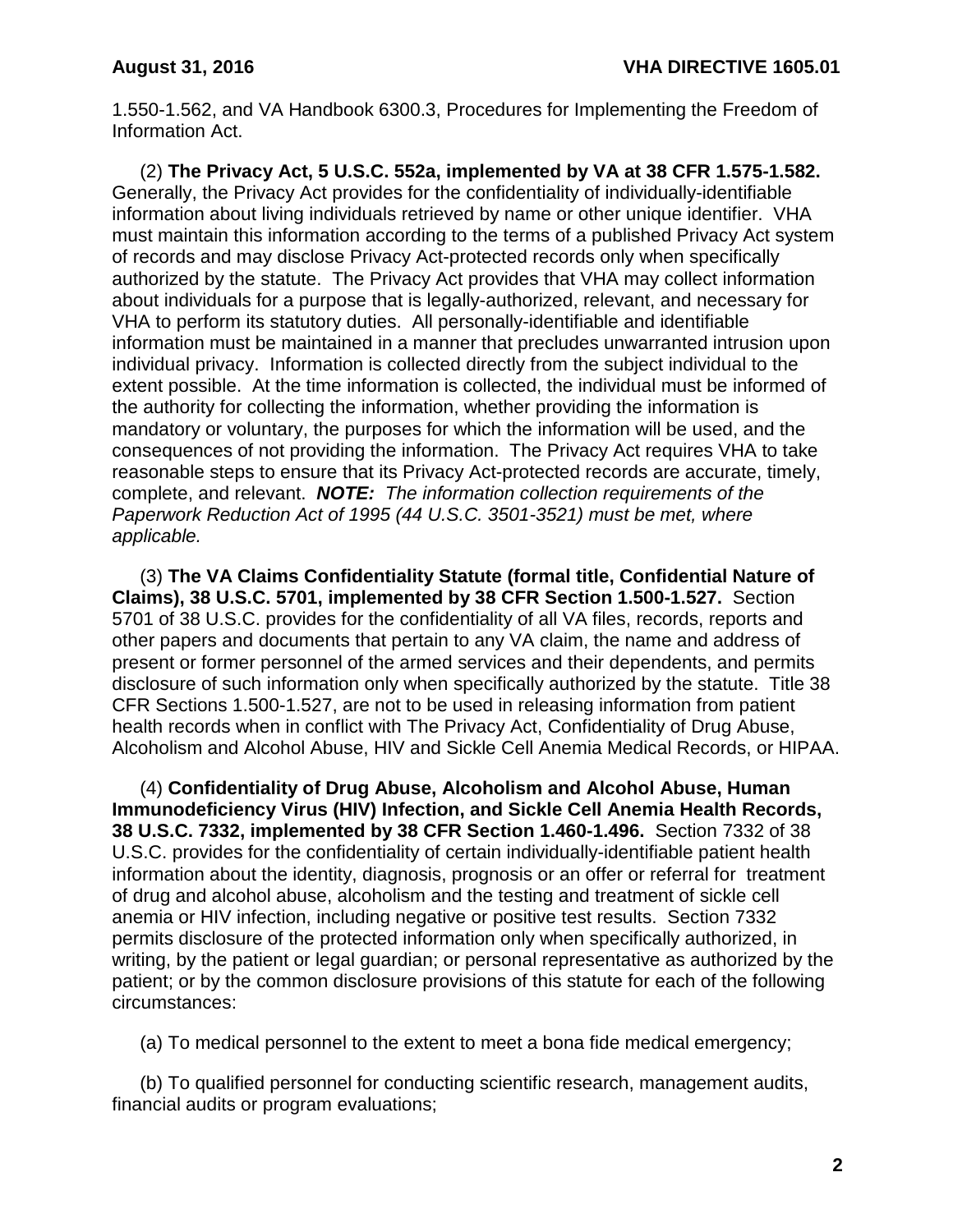(c) To a public health authority charged under federal or state law with the protection of public health pursuant to a standing written request;

(d) To a court of competent jurisdiction pursuant to a Court Order;

(e) To the Department of Defense (DoD);

- (f) To a uninformed spouse or sexual partner of HIV-positive patient;
- (g) To a State Prescription Drug Monitoring Program (SPDMP);
- (h) To the next of kin to obtain survivorship benefits; or
- (i) To the patient's surrogate under the conditions specified in paragraph 24.e.

(5) **HIPAA (Public Law 104-191), implemented by 45 CFR Parts 160 and 164.** HIPAA provides for the improvement of the efficiency and effectiveness of health care systems by encouraging the development of health information systems through the establishment of standards and requirements for the electronic transmission, privacy, and security of certain health information. Most of the privacy requirements are contained in the implementing regulations, which are referred to in this directive as the HIPAA Privacy Rule. VHA must comply with the HIPAA Privacy Rule when creating, maintaining, using, and disclosing individually-identifiable health information.

(6) **Confidentiality of Medical Quality Assurance Review Records, 38 U.S.C. 5705, implemented by 38 CFR Section 17.500-17.511.** This statute provides that records and documents created by VHA as part of a designated medical qualityassurance program are confidential and privileged and may not be disclosed to any person or entity except when specifically authorized by 38 U.S.C. 5705.

c. When following VHA policies, all six statutes will be applied simultaneously. VHA health care facilities need to comply with all statutes, so that the result will be the application of the more stringent provision for all uses or disclosures of VHA health care data and in the exercise of the greatest rights of the individual. For example, when an individual requests a copy of the individual's own records, VHA must provide the records to which the individual would be entitled under the Privacy Act, FOIA, and the Right of Access under the HIPAA Privacy Rule. VHA may refuse to provide a copy of the records only where the individual is not entitled to them under all of these legal authorities.

*NOTE: De-identified information is not considered to be individually-identifiable; therefore, the Privacy Act, HIPAA, and VA Confidentiality statutes 38 U.S.C. 5701 and 7332 do not apply, only FOIA (see Appendix A).*

## d. **Compliance with Federal Law, Regulation, and VHA Policy.**

(1) All VHA employees must comply with all Federal laws and regulations, VA regulations and policies, and VHA policies.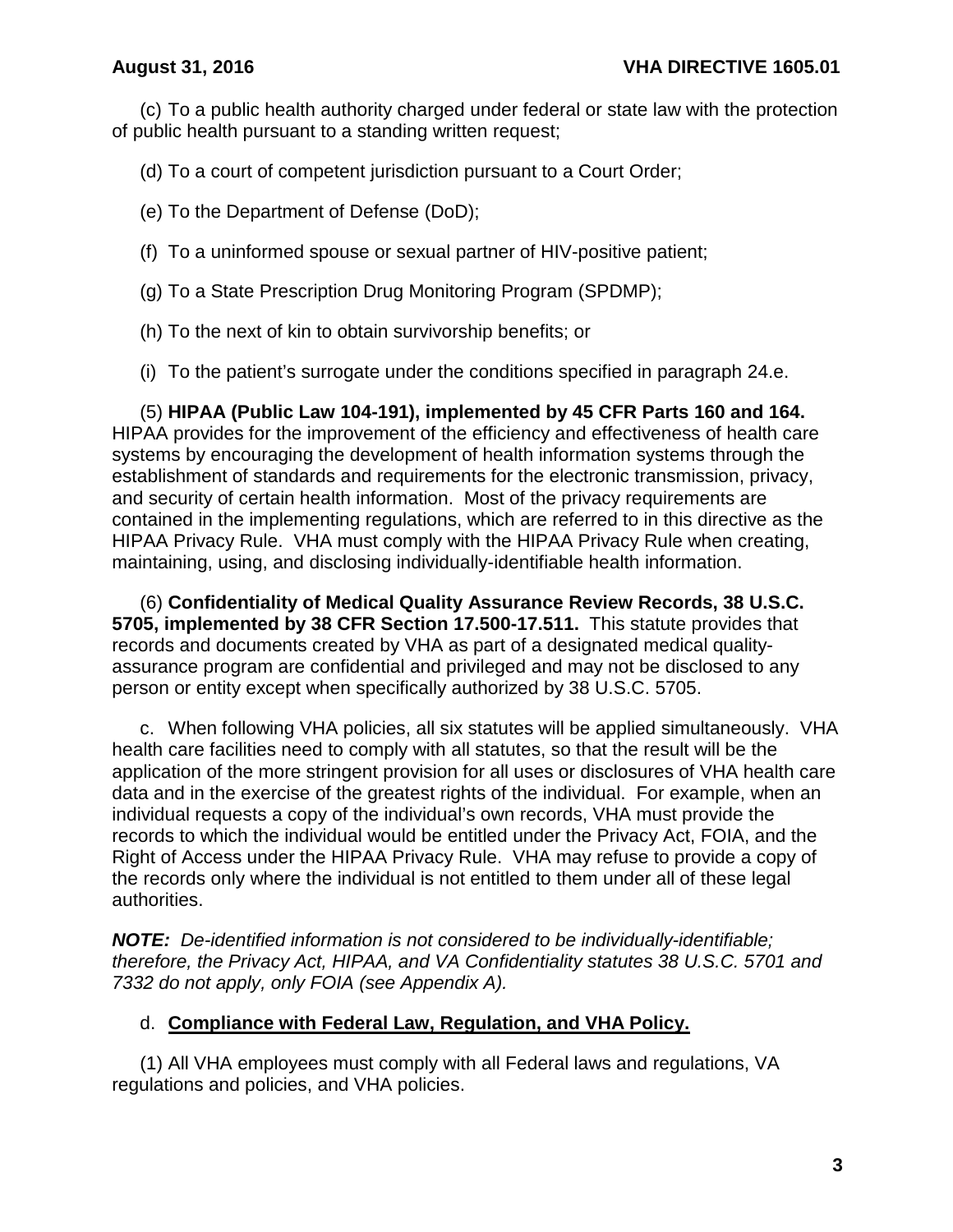(2) All employees must conduct themselves in accordance with the rules of conduct concerning the disclosure or misuse of information. Employees are required to annually sign the VA National Rules of Behavior per VA Handbook 6500, Appendix D.

(3) All VHA health care facilities must create facility procedures using the VHA facility Policy and Procedure template which is consistent with procedures and policies contained in this directive. This template can be found at [http://vaww.vhaco.va.gov/privacy/templates.htm.](http://vaww.vhaco.va.gov/privacy/templates.htm) This policy must be posted and available to all employees (e.g., posted on the facility's internal web site).

(4) All VA employees who have access to VHA records must receive annual training on the requirements of Federal privacy and information laws and regulations, VA regulations and policies, and VHA privacy policy. Training must also be provided at the time of VA employment and within 6 months of any significant change in Federal law, regulation, this directive, and/or facility or office policies and procedures regarding privacy, and as otherwise directed in paragraph 38.g. of this directive, Training of Personnel.

(5) VA may not collect or maintain information about individuals that is retrieved by a personal identifier until proper notifications are given to Congress and the Office of Management and Budget (OMB), and a notice is published in the *Federal Register* as required by the Privacy Act.

### e. **Use of Information.**

(1) All VHA employees may use information contained in VHA records when they need the records in the performance of their official job duties for treatment, payment, and/or health care operations (TPO) purposes. There must be an authorization or other legal authority, (e.g., waiver of HIPAA authorization for research) in order to access a health record for any other reason. Browsing any health record for personal reasons such as looking up appointment for relatives, or accessing the health record of a friend or out of curiosity is strictly prohibited and is a privacy violation. Appropriate disciplinary action may be taken by the supervisor with guidance from Human Resources.

(2) All VHA employees must access or use only the minimum amount of information from VHA records necessary to fulfill or complete their official job duties in accordance with VHA Handbook 1605.02, Minimum Necessary Standard for Protected Health Information.

(3) Where VHA has determined that it is legally permissible to provide access to information or data protected by one or more of the applicable confidentiality or privacy provisions, VHA may do so only after complying with the relevant legal requirements.

(4) Sharing of individually-identifiable information for official VA approved research may require the completion of a Data Use Agreement (DUA) (see paragraph 13, Research; VHA Handbook 1080.01, Data Use Agreement and VHA Handbook 1200.12, Use of Data and Data Repositories in VHA Research).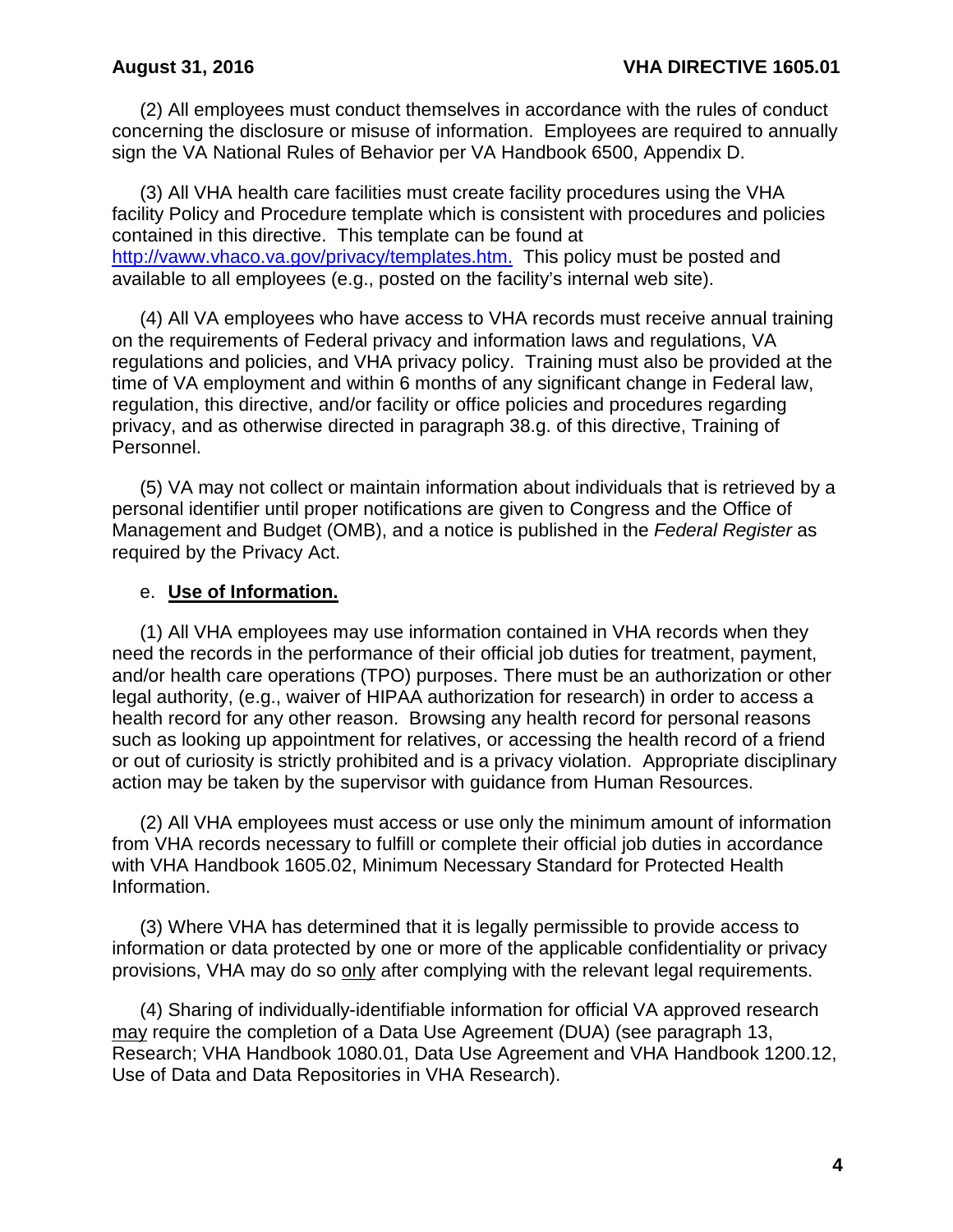(5) VHA may use a limited data set for the purpose of research, public health, or health care operations without obtaining a HIPAA authorization or waiver of HIPAA authorization. VHA may use individually-identifiable information to create a limited data set pursuant to a DUA. A limited data set is similar to de-identified information, in that it has all direct patient identifiers removed, but a limited data set may contain dates, state, city; and full 5 or 9-digit zip codes.

(6) VHA records may be used for VA-approved research purposes as authorized by law.

(7) Information obtained by VA employees in the performance of official job duties must not be used for research purposes or publications without approval through appropriate VA authority in accordance with applicable VHA research policies including VHA Handbook 1200.12, 38 CFR Part 16, and this directive.

(8) The Office of General Counsel Advisory Opinion (VAOPGCADV B-2004), Disclosure under the HIPAA Privacy Rule and the Privacy Act of Medical Records for Use in an Employee Disciplinary Investigation states that the Privacy Act does not allow the disclosure of a VHA employee's occupational health record or VHA employee's Veteran health record to management or personnel officials for disciplinary investigation purposes without prior written authorization from the employee. In addition, management or personnel officials, such as supervisors, may not access a VHA employee's occupational health record or VHA employee's Veteran health record for any other employment purpose without the prior written authorization from the employee.

## f. **Disclosure of Information.**

*NOTE: Throughout this directive, various situations are described in which individuallyidentifiable information may be disclosed. Because disclosure is discretionary, individually-identifiable information should not be released unless it is determined that such disclosure is in the best interest of VA or the record subject (e.g., Veteran) except when disclosure is mandated by law or regulation. Questions regarding the appropriateness of such disclosure should be referred to the facility Privacy Officer or the VHA Privacy Officer in advance of the disclosure.*

(1) When VHA discloses individually-identifiable information pursuant to legal authority other than a signed, written authorization, the disclosing VHA official shall notify the recipient, preferably in writing, that the information disclosed is confidential and the information must be handled with appropriate sensitivity.

(2) Disclosure of information must be made only from official VHA records. When the request for disclosure requires copies of official VHA records, the request must be in writing.

(3) Individually-identifiable information from VHA records can be disclosed or released only upon receipt of the prior signed-written authorization of the individual or under other legal authority as outlined in this directive. All disclosures must be covered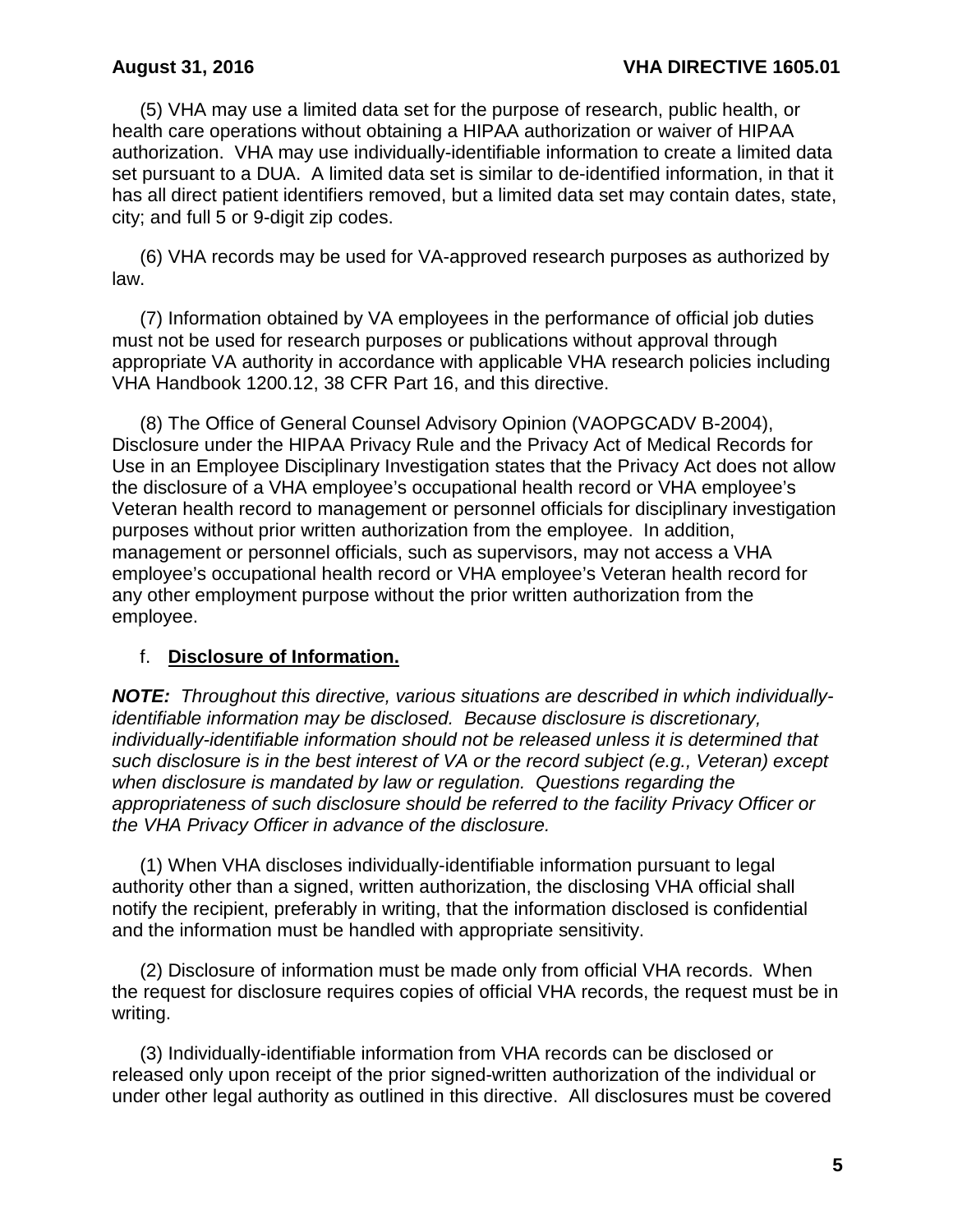by or listed in the Information Bulletin (IB) 10-163, VHA Notice of Privacy Practices (see VHA Handbook 1605.04, Appendix A).

(4) Any individually-identifiable information related to VHA treatment of drug abuse or referral for drug treatment, alcoholism or referral for alcohol treatment, sickle cell anemia, and testing or treatment for HIV has special protection under 38 U.S.C. 7332. The information can be disclosed only as authorized by 38 U.S.C. 7332 and implementing VA regulations at 38 CFR 1.460–1.496.

(5) When disclosing individually-identifiable information with non-governmental organizations or individuals, as authorized by law and this directive, for non-VA research purposes VHA may condition the disclosure on the completion of a DUA, which specifies the conditions for the provision of the VHA data. Refer to VHA Handbook 1080.01, Data Use Agreements for detailed guidance.

(6) **Limited Data Sets.** VHA may disclose a limited data set for research and public health purposes and health care operations pursuant to a DUA or Memorandum of Understanding (MOU). See VHA Handbook 1080.01, Data Use Agreements.

### g. **Safeguards.**

(1) VHA, including each health care facility, must ensure that appropriate administrative, technical, and physical safeguards are established to ensure the security and confidentiality of individually-identifiable information and records, including protected health information (PHI), and to protect against any anticipated threats or hazards to the security or integrity of such records, which would result in substantial harm, embarrassment, inconvenience, or unfairness to any individual about whom information is maintained. These safeguards require a VA employee to:

(a) Log off the computer or lock the computer screen when they walk away from the computer or at any time that the computer is left unattended;

(b) Secure and safeguard all protected health information (PHI) by locking PHI in a file cabinet or desk drawer. PHI should not be left unattended per compliance with VA Handbook 6500;

(c) Destroy all documents containing PHI when no longer needed in accordance with VA Directive 6371, Destruction of Temporary Paper Records, and all applicable records control schedules;

(d) Comply with the requirements contained in the VA National Rules of Behavior found in VA Handbook 6500, Appendix D.

(2) Each VHA health care facility must develop clear and explicit policies governing privacy requirements when employees are discussing sensitive patient care issues. Employees must be conscious of when and where it is appropriate to discuss issues involving individually-identifiable health information to prevent identity theft or unauthorized disclosure of health information. For example, employees should: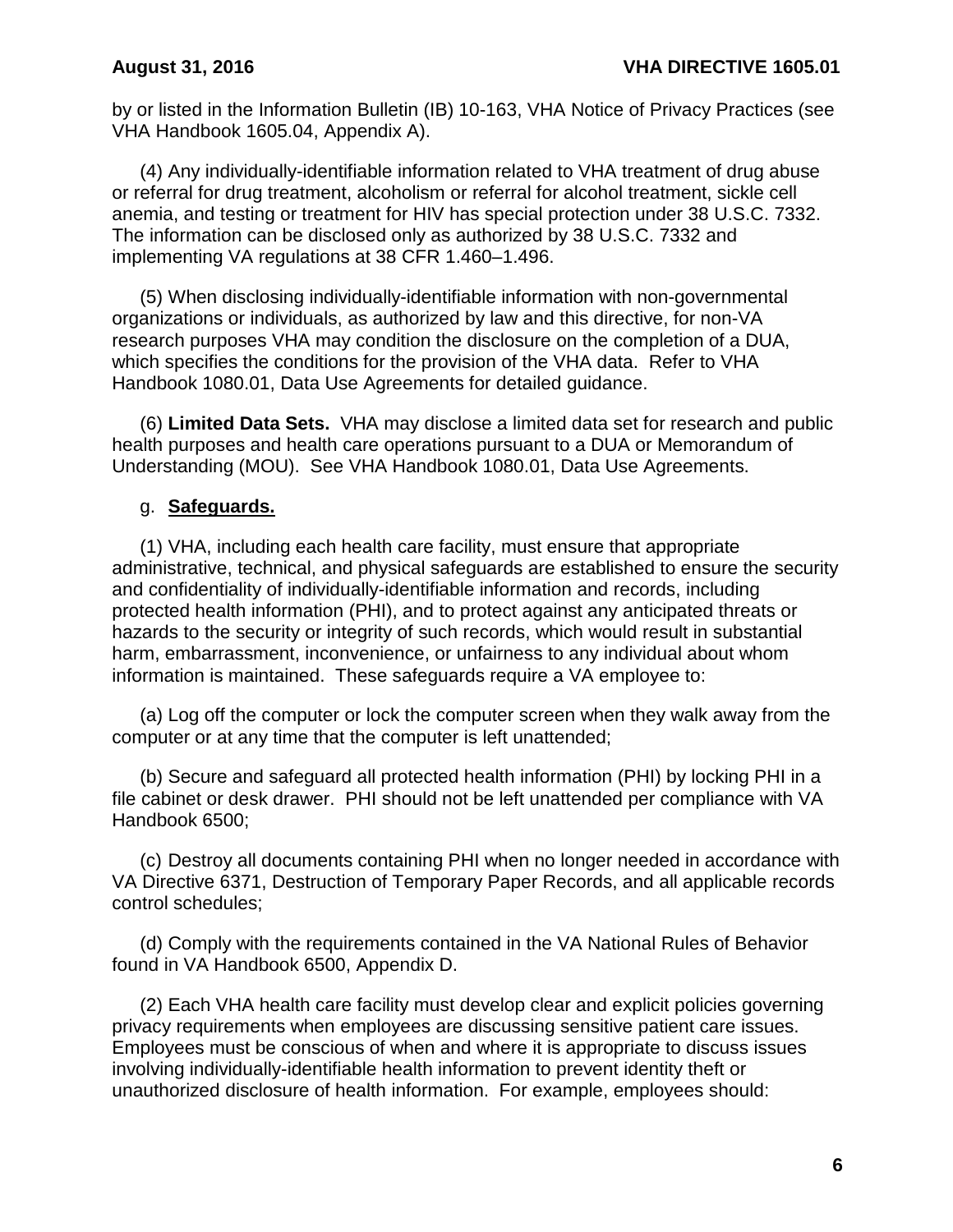(e) Speak quietly when discussing a patient's condition with family members in a waiting room, telephone, or other public areas;

(f) Speak quietly to the patient when you are in an open area (e.g., emergency room or multiple bed ward); and

(g) Avoid speaking about patients' PHI in public hallways and elevators. Signs regarding principles of auditory privacy should be posted in public hallways and elevators to remind employees and others to protect patient confidentiality.

*NOTE: Facilities do not have to build private, soundproof rooms or alter existing space to prevent overheard conversations about a patient's condition. The HIPAA Privacy Rule simply requires that facilities provide reasonable safeguards to protect confidential information, such as using curtains, screens, white noise or similar barriers. If a health care facility is planning for new or revised clinical areas, the facility Privacy Officer must be involved in the initial discussions so that the reasonable privacy safeguards are met.*

(3) Use of facsimile (fax) or email to disclose individually-identifiable information must strictly adhere to VA Handbook 6500, Information Security Program; VHA Handbook 1907.01, Health Information Management and Health Records; and this directive.

(4) No personal copies of VHA records can be maintained by VHA employees nor should VHA employee access their own records.

(5) VHA employees may maintain required electronic log books with appropriate safeguards in place. No paper log books may be kept unless there is a mandatory regulation that requires the physical log book.

(6) All VHA employees who need to remove and/or transport individually-identifiable information in the performance of their official job duties must have prior written approval from their respective VA supervisor and Information Security Officer (ISO) before individually-identifiable information can be removed from VHA.

### h. **Sale of Protected Health Information.**

(1) VHA may not, and does not, sell protected health information. VHA business associates may not sell protected health information received from VHA.

(2) Except as otherwise described in paragraph 2.h.(3) below, the sale of protected health information is a disclosure of protected health information by a covered entity or business associate, if applicable, where the covered entity or business associate directly or indirectly receives remuneration from or on behalf of the recipient of the protected health information in exchange for the protected health information.

(3) The following disclosures of protected health information are not considered a sale of protected health information:

(a) For public health purposes;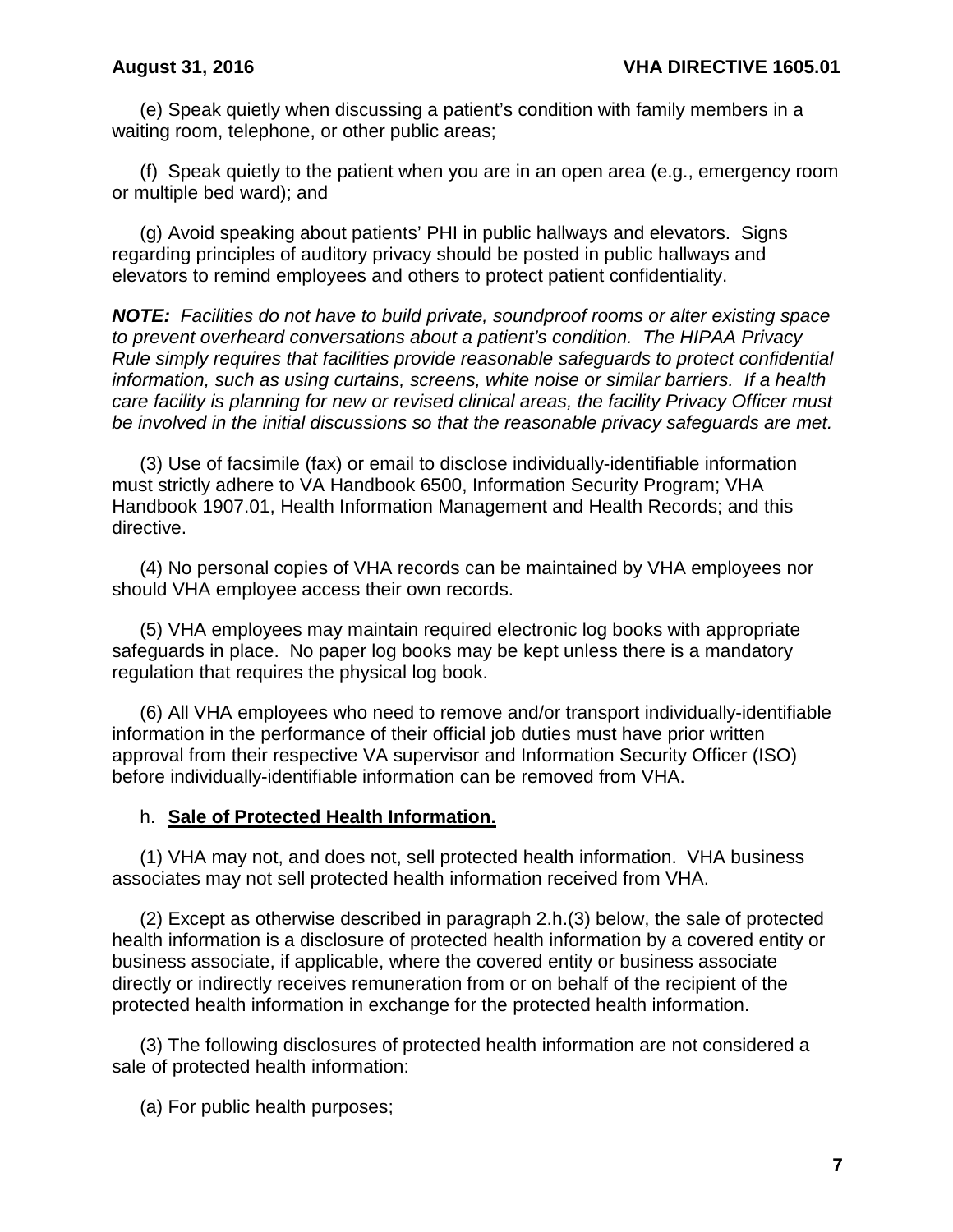(b) For research purposes, where the only remuneration received by VHA or its business associate is a reasonable cost-based fee to cover the cost to prepare and transmit the protected health information for such purposes;

(c) For treatment and payment purposes;

(d) To or by a business associate for activities that the business associate undertakes on behalf of VHA, or on behalf of a business associate in the case of a subcontractor, and the only remuneration provided is from VHA to the business associate or from the business associate to the subcontractor, if applicable, for the performance of such activities;

(e) To an individual, when requested under Right of Access or Accounting of Disclosures, and fees are charged for replication of the records;

(f) When required by law; and

(g) For any other purpose permitted where the only remuneration received by VHA or its business associate is a reasonable, cost-based fee to cover the cost to prepare and transmit the protected health information for such purpose, or a fee otherwise expressly permitted by other law, such a FOIA fees.

i. **Fundraising.** VHA health care facilities do not use Veterans' protected health information for fundraising. If a VHA health care facility believes they are using PHI for fundraising purposes, contact the VHA Privacy Office for additional guidance.

## <span id="page-10-0"></span>**3. DEFINITIONS**

*NOTE: The terms defined below are contained in statutes or regulations. The following definitions are intended to have the same meaning contained in the statutes and regulations, unless otherwise specified, and are meant to be easy to understand without changing the legal meaning of the term.* 

a. **Access.** Access is the obtaining or using of information, electronically, on paper, or through other medium, for the purpose of performing an official function.

b. **Accounting of Disclosure.** An accounting of disclosure is a list of all disclosures made to entities outside VA. This is not the same as the Sensitive Patient Access Report (SPAR).

c. **Alcohol Abuse.** Alcohol abuse is the use of an alcoholic beverage that impairs the physical, mental, emotional, or social well-being of the user.

d. **Amendment.** An amendment is the authorized alteration of health information by modification, correction, addition or deletion.

e. **Business Associate.** A business associate is an entity, including an individual, company, or organization that performs or assists in the performance of a function or activity on behalf of VHA that involves the creation, receiving, maintenance or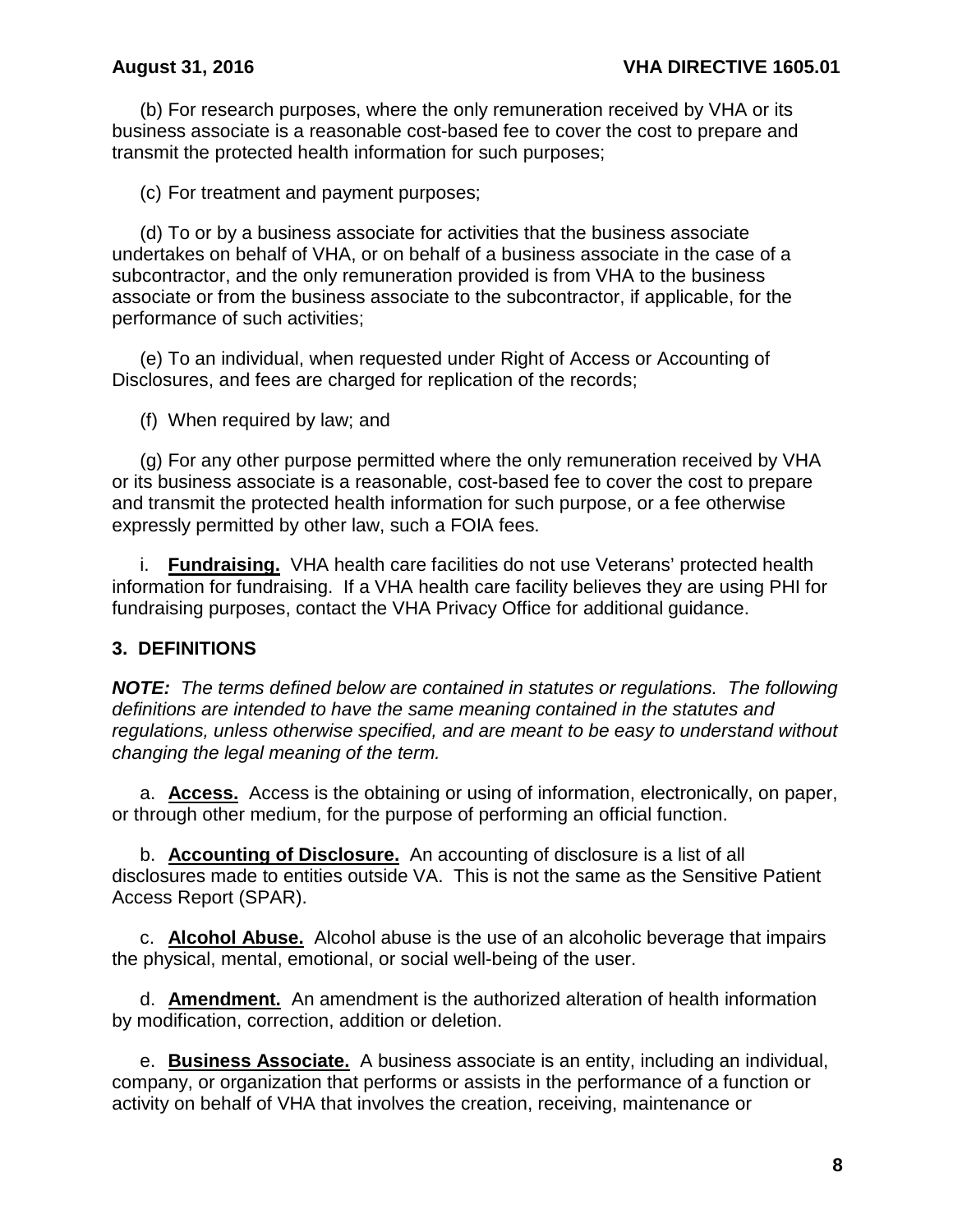transmission of PHI, or that provides to or for VHA certain services as specified in the HIPAA Privacy Rule that involve the disclosure of PHI by VHA. Subcontractors of business associates are also considered business associates.

f. **Claimant.** A claimant is any individual who has filed a claim for disability benefits under 38 U.S.C. 5101, including health benefits, under 38 CFR part 17.

g. **Close Friend.** A close friend is any person eighteen years or older who has shown care and concern for the patient's welfare, who is familiar with the patient's activities, health, religious beliefs and values, and who has presented a signed written statement for the record that describes that person's relationship to and familiarity with the patient.

h. **Compensated Work Therapy Workers.** A compensated work therapy worker (CWT) is a patient in an inpatient treatment program who is compensated by VHA. CWT workers are not VHA employees. CWT workers cannot have access to or work in areas where they will be exposed to individually-identifiable information. VHA may not disclose or release any protected health information to a CWT Worker without the signed written authorization of the individual to whom the information pertains.

i. **Contractor.** A contractor means a person who provides services to VA such as data processing, dosage preparation, laboratory analyses or medical or other professional services. Each contractor shall be required to enter into a written agreement subjecting such contractor to the provisions of 38 CFR 1.460 through 1.499, 38 U.S.C. 5701 and 7332, and 5 U.S.C. 552a and 38 CFR 1.576(g).

j. **Court Leave.** For the purpose of this directive, court leave is the authorized absence from official duty of an employee, without charge to leave or loss of salary, to present records in court or to appear as a witness in the employee's official capacity.

k. **Court Order.** A court order is a written directive or mandate, signed by a court or judge, directing that some action be taken or prohibiting some action being taken. A subpoena is only a court order if it is signed by a judge.

l. **De-identified Information.** De-identified Information is health information that is presumed not to identify an individual and with respect to which there is no reasonable basis to believe that the information can be used to identify an individual, because the 18 patient identifiers described in the HIPAA Privacy Rule have been removed or a qualified biostatistician has determined that the health information has been deidentified. De-identified information is no longer covered by the Privacy Act, 38 U.S.C. 5701, 38 U.S.C. 7332, or the HIPAA Privacy Rule. See Appendix A.

m. **Designated Record Set.** A designated record set is a group of records, maintained by or for VHA, that are the health records and billing records; enrollment; payment; claims; adjudication; case or medical management records; or records used, in whole or part, to make decisions regarding individuals. For the purposes of this directive, all designated record sets are covered under a System of Records.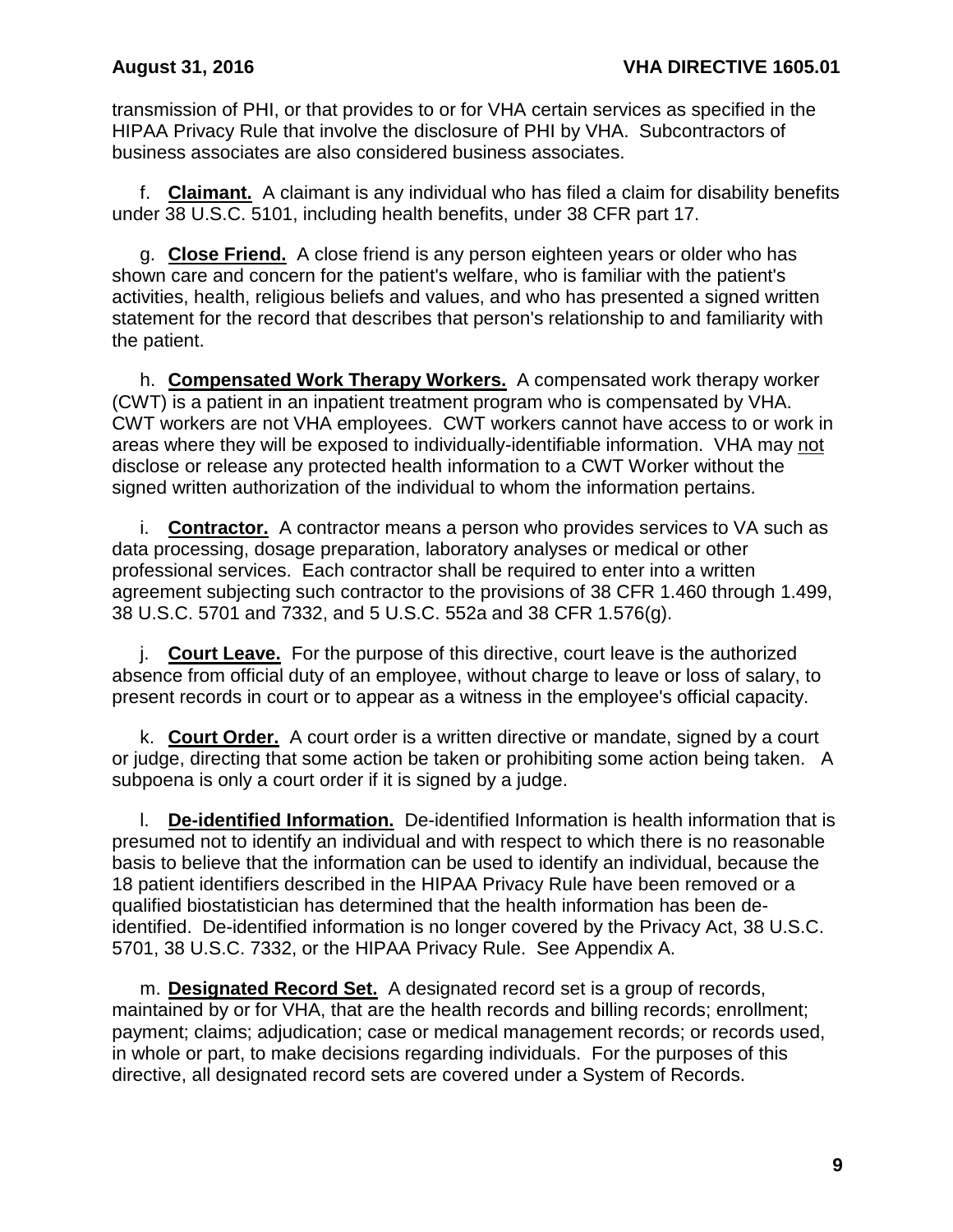n. **Diagnosis.** Diagnosis is the identification of a disease, condition, situation, or problem based on the systematic analysis of signs and symptoms.

o. **Disclosure.** Disclosure means a communication of patient identifying information, the affirmative verification of another person's communication of patient identifying information, or the communication of any information from the record of a patient who has been identified.

p. **Drug Abuse.** Drug abuse means the use of a psychoactive substance for other than medicinal purposes which impairs the physical, mental, emotional, or social wellbeing of the user

q. **Extramural Research.** Extramural research as defined in VHA Directive 1200 is research performed by investigators not in the employ of VA, but who may be under contract with VA. For purposes of this directive, the privacy requirements for disclosing information to outside entities under contract with VA is covered under Intramural Research when the disclosure is necessary for the entity to fulfill the terms of the contract.

r. **Family Member.** Family member includes, but is not limited to, the spouse, parent, child, step-family member, extended family member, and any individual who lives with the veteran but is not a member of the veteran's family.

s. **Financial Remuneration.** Financial remuneration means direct or indirect payment from or on behalf of a third party whose product or service is being described. Direct or indirect payment does not include any payment for treatment of an individual.

t. **Fiduciary.** Fiduciary means a person who is a guardian, curator, conservator, committee, or person legally vested with the responsibility or care of a claimant (or a claimant's estate) or of a beneficiary (or a beneficiary's estate); or any other person having been appointed in a representative capacity to receive money paid under any of the laws administered by the Secretary for the use and benefit of a minor, incompetent, or other beneficiary.

u. **Fundraising.** Fundraising is an organized activity or instance of soliciting money or pledges, such as for charitable organizations or political campaigns.

v. **Genetic Information.** Genetic information, with respect to an individual, means information about: (1) the individual's genetic tests, (2) the genetic tests of the individual's family members, (3) the manifestation of a disease or disorder in the individual's family members, or (4) any request for, or receipt of, genetic services, or participation in clinical research which includes genetic services, by the individual or any of the individual's family members. Genetic information is health information.

w. **Genetic Services.** Genetic services means genetic tests, genetic counseling (including obtaining, interpreting, or assessing genetic information), or genetic education.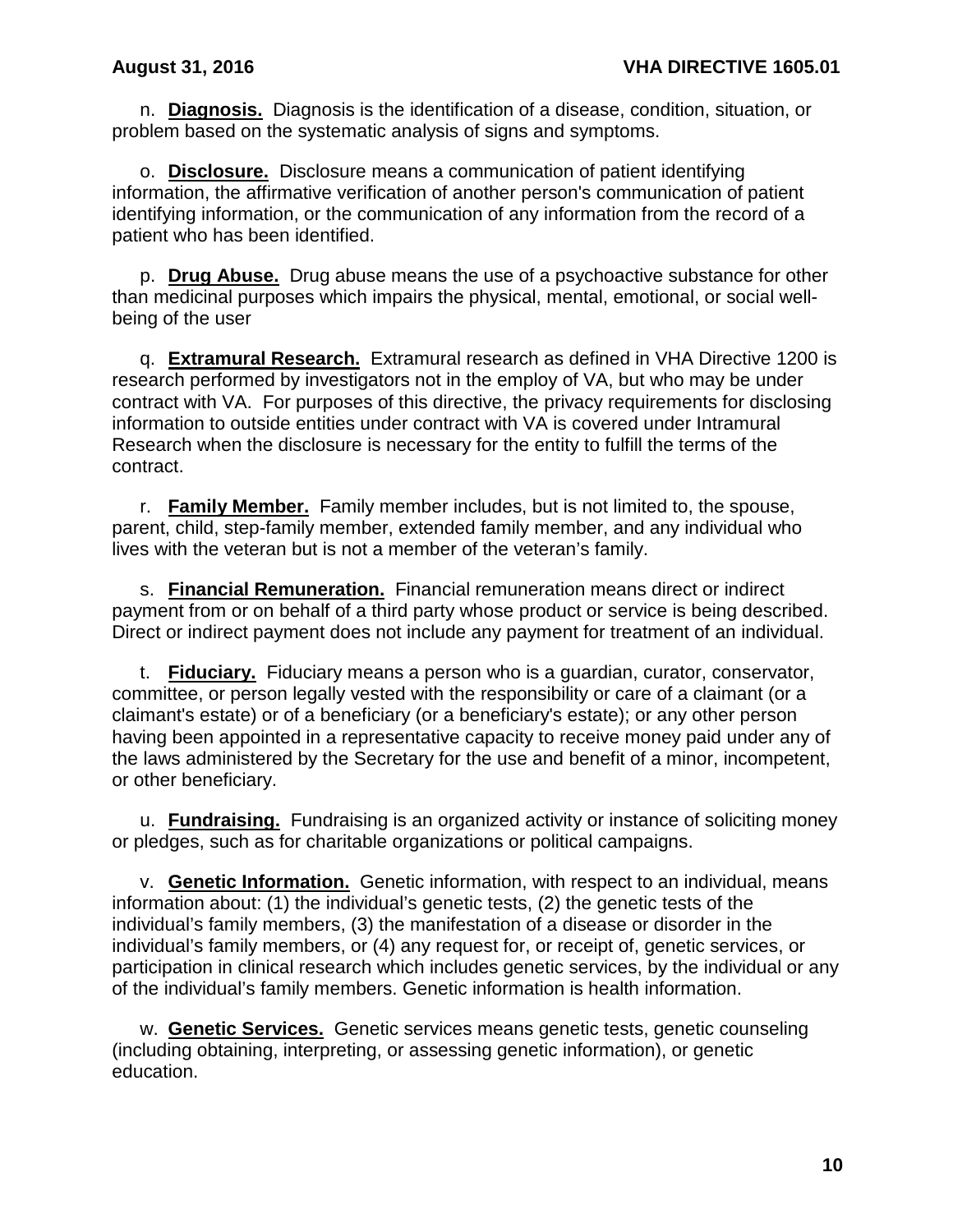x. **Genetic Test.** A genetic test means an analysis of human DNA, RNA, chromosomes, proteins, or metabolites, if the analysis detects genotypes, mutations, or chromosomal changes. Genetic test does not include an analysis of proteins or metabolites that is directly related to a manifested disease, disorder, or pathological condition.

y. **Genetic Information Nondiscrimination Act of 2008.** Genetic Information Nondiscrimination Act of 2008 (GINA) gives individuals new privacy and nondiscrimination rights with respect to the use of genetic information in health insurance decisions and employment. VHA, as a health plan and health care provider, does not perform underwriting.

z. **Health care Operations.** Health care operations mean any of the following activities of the covered entity to the extent that the activities are related to covered functions:

(1) Conducting quality assessment and improvement activities, including outcomes evaluation and development of clinical guidelines, provided that the obtaining of generalizable knowledge is not the primary purpose of any studies resulting from such activities; patient safety activities (as defined in 42 CFR 3.20); population-based activities relating to improving health or reducing health care costs, protocol development, case management and care coordination, contacting of health care providers and patients with information about treatment alternatives; and related functions that do not include treatment,

(2) Reviewing the competence or qualifications of health care professionals, evaluating practitioner and provide performance, health plan performance, conducting training programs in which students, trainees, or practitioners in areas of health care learn under supervision to practice or improve their skills as health care providers, training of non-health care professionals, accreditation, certification, licensing, or credentialing activities,

(3) Underwriting, enrollment, premium rating, and other activities related to the creation, renewal, or replacement of a contract of health insurance or health benefits, and ceding, securing, or placing a contract for reinsurance of risk relating to claims for health care (including stop-loss insurance and excess of loss insurance),

(4) Conducting or arranging for medical review, legal services, and auditing functions, including fraud and abuse detection and compliance programs,

(5) Business planning and development, such as conducting cost-management and planning-related analyses related to managing and operating the entity, including formulary development and administration, development or improvement of methods of payment or coverage policies, and

(6) Business management and general administrative activities of the entity, including, but not limited to, management activities relating to implementation of and compliance with the HIPAA requirements; customer service, including the provision of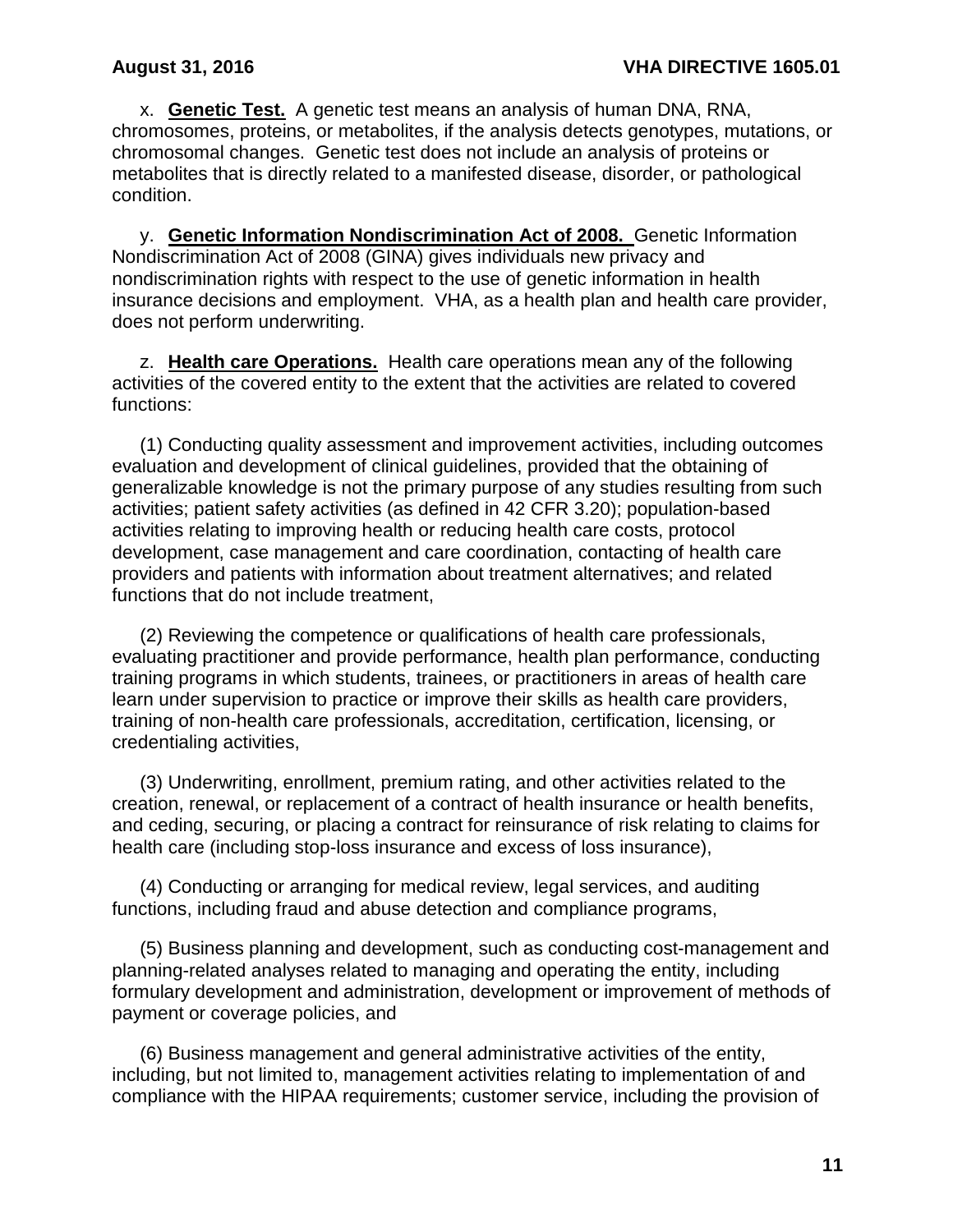data analyses for policy holders, plan sponsors, or other customers, provided that protected health information is not disclosed to such policy holder, plan sponsor, or customer; resolution of internal grievances; creating de-identified health information or a limited data set; and fundraising for the benefit of the covered entity.

aa. **Health care Provider.** For the purpose of this directive, the term health care provider includes an individual who is licensed to provide care such as physicians, nurses, and therapists.

bb. **Health Information.** Health Information is any information, including genetic information, whether oral or recorded in any form or medium, created or received by a health care provider, health plan, public health authority, employer, life insurers, school or university, or health care clearinghouse or health plan that relates to the past, present, or future physical, mental health or condition of an individual; the provision of health care to an individual; or payment for the provision of health care to an individual. Health information includes information pertaining to examination, medical history, diagnosis, and findings or treatment, including laboratory examinations, X-rays, microscopic slides, photographs, and prescriptions, etc.

cc. **Health Record.** The health record consists of both the electronic health record and the paper record, where applicable. The health record is also known as the legal health record. The health record can be comprised of two divisions, the health record and the administrative record. The health record includes documentation of all types of health care service provided to an individual in any aspect of health care delivery. The term includes records of care in any health-related setting used by health care professionals while providing patient care services, reviewing patient data, or documenting their own observations, actions, or instructions. The administrative record contains the administrative aspects involved in the care of a patient, including demographics, eligibility, billing, correspondence, and other business-related information.

dd. **Individually-Identifiable Information.** Individually-identifiable information is any information pertaining to an individual that is retrieved by the individual's name or other unique identifier, as well as individually-identifiable health information regardless of how it is retrieved. Individually-identifiable information is a subset of personally identifiable information (PII) and is protected by the Privacy Act.

ee. **Individually-Identifiable Health Information.** Individually-identifiable health information is a subset of health information, including demographic information collected from an individual, that: (1) is created or received by a health care provider, health plan, or health care clearinghouse (e.g., a HIPAA-covered entity, such as VHA); (2) relates to the past, present, or future physical or mental condition of an individual, or provision of or payment for health care to an individual; and (3) identifies the individual or where a reasonable basis exists to believe the information can be used to identify the individual. *NOTE: VHA uses the term individually-identifiable health information to define information covered by the Privacy Act and the Title 38 confidentiality statutes, in addition to HIPAA. Individually-identifiable health information does not have to be retrieved by name or other unique identifier to be covered by this directive.*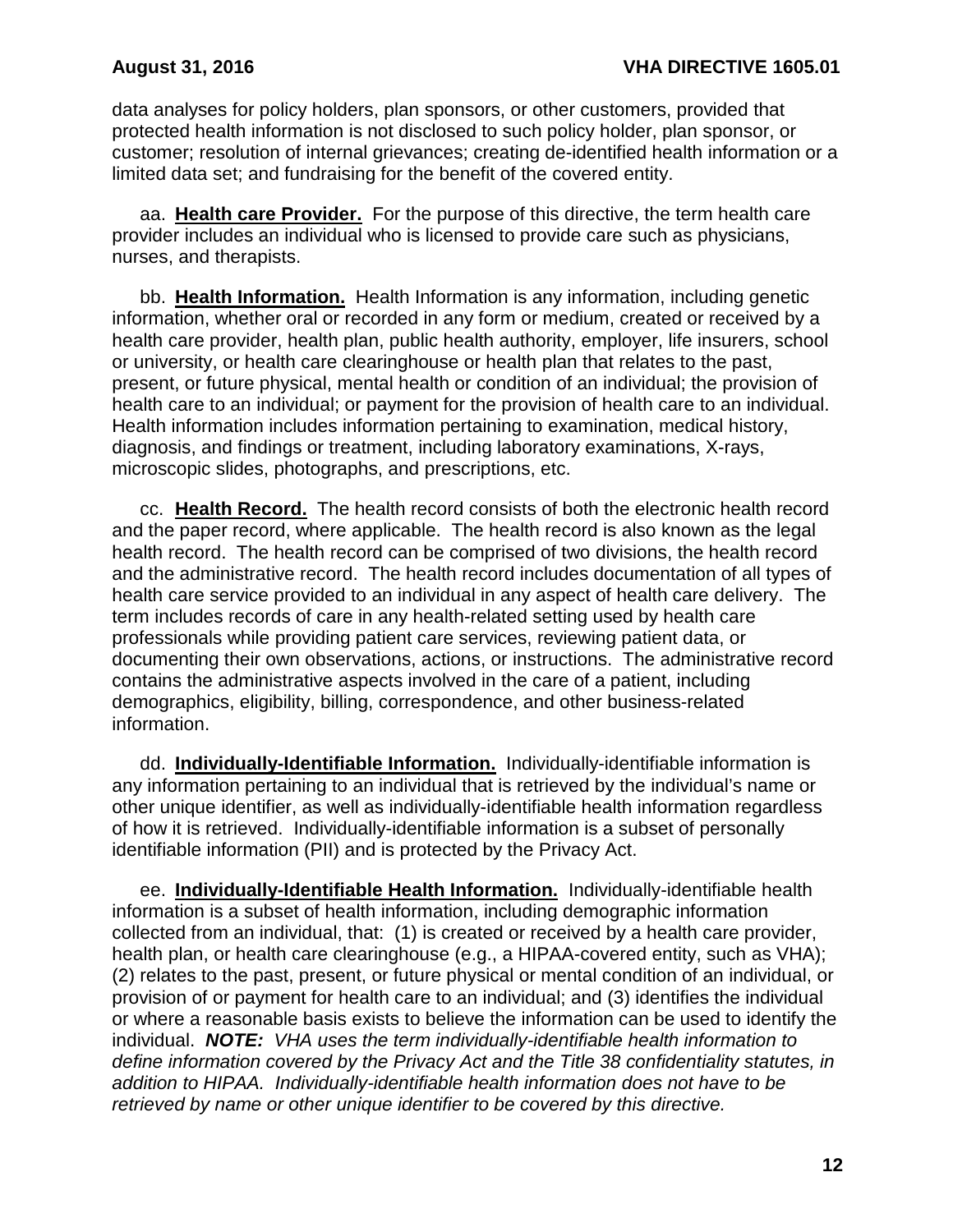ff. **Infection with the Human Immunodeficiency Virus.** Infection with Human Immunodeficiency Virus (HIV) is the presence of laboratory evidence for HIV. For the purposes of this directive, the term HIV has the same meaning as in 38 CFR § 1.460.

gg. **Intramural Research.** Intramural research is research performed by VA employees or appointees (including those serving without compensation) at VA facilities and approved off-site locations.

hh. **Law Enforcement Official.** A law enforcement official is an officer or employee of any agency or authority of the United States (U.S.), a State, a territory, a political subdivision of a State, or territory, or an Indian tribe, who is empowered by law to conduct the following law enforcement activities:

(1) Investigate or conduct an official inquiry into a violation or potential violation of law, or

(2) Prosecute or otherwise conduct a criminal, civil, or administrative proceeding arising from an alleged violation of law.

ii. **Legal Guardian.** A legal guardian is a person appointed by a court of appropriate jurisdiction to make decisions for an individual who has been judicially determined to be incompetent.

jj. **Limited Data Set.** A limited data set is protected health information from which certain specified direct identifiers of the individuals and their relatives, household members, and employers have been removed. These identifiers include name, address (other than town or city, state, or zip code), phone number, fax number, Email address, Social Security Number (SSN), medical record number, health plan number, account number, certificate or license numbers, vehicle identification, device identifiers, web universal resource locators (URL), internet protocol (IP) address numbers, biometric identifiers, and full-face photographic images. The two patient identifiers that can be used are dates and postal address information that is limited to town or city, State, or zip code. Thus, a limited data set is not de-identified information, and it is covered by the HIPAA Privacy Rule. A limited data set may be used and disclosed for research, health care operations, and public health purposes pursuant to a Data Use Agreement. See 45 CFR 164.514(e)(2).

kk. **Marketing.** Marketing means to make a communication about a product or service that encourages recipients of the communication to purchase or use the product or service. Marketing excludes communications made: to provide refill reminders or otherwise communicate about a drug or biologic that is currently being prescribed for the individual, only if any financial remuneration received by VHA in exchange for making the communication is reasonably related to VHA's cost of making the communication; for the following treatment and health care operations, except where VHA receives financial remuneration in exchange for making the communication:

(1) For treatment of an individual by a health care provider, including case management or care coordination for the individual, or to direct or recommend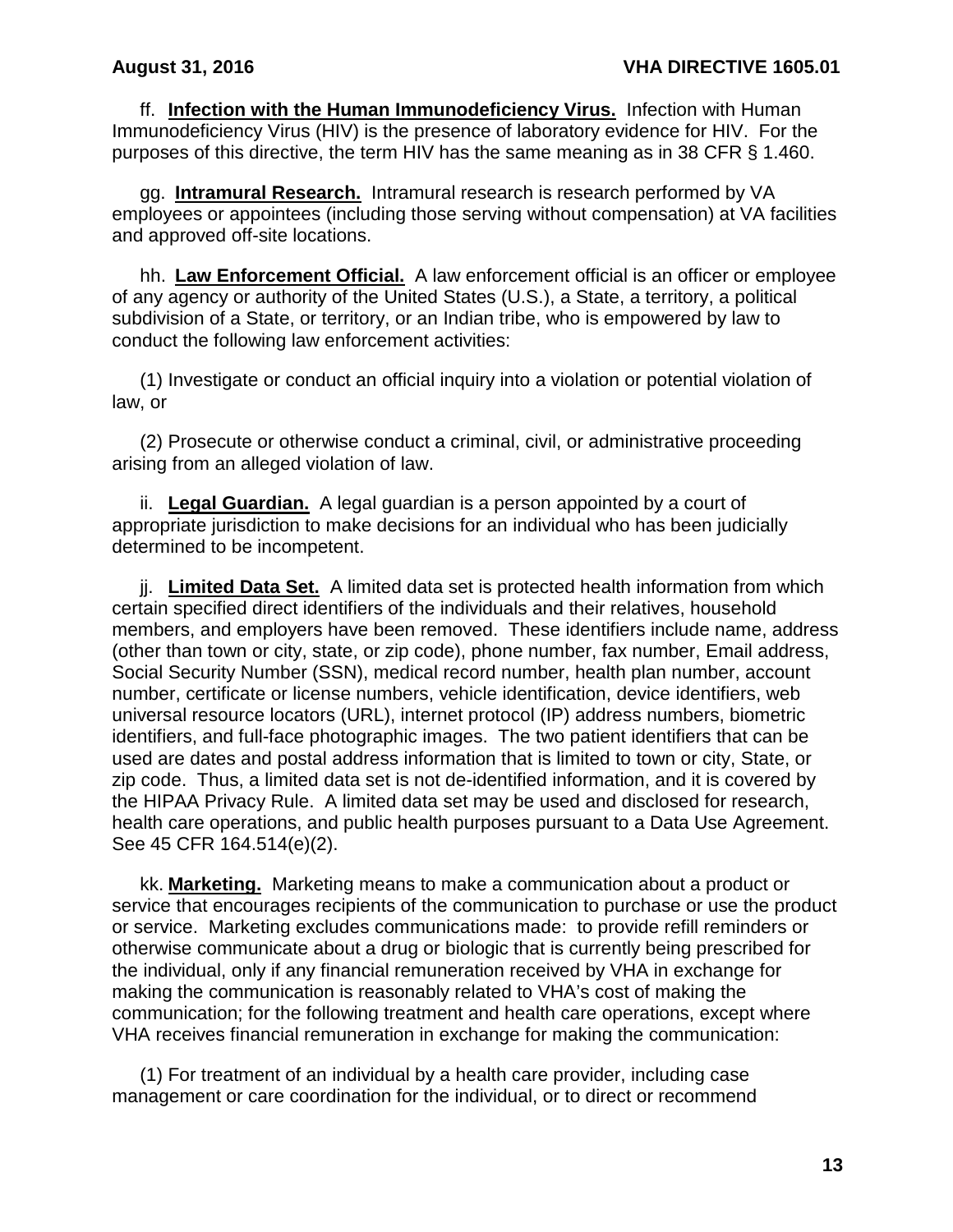alternative treatments, therapies, health care providers, or settings of care to the individual,

(2) To describe a health-related product or service (or payment for such product or service) that is provided by, or included in a plan of benefits of, the covered entity making the communication, including communications about: the entities participating in a health care provider network or health plan network; replacement of, or enhancements to, a health plan; and health-related products or services available only to a health plan enrollee that add value to, but are not part of, a plan of benefits, or

(3) For case management or care coordination, contacting of individuals with information about treatment alternatives.

ll. **Medical Emergency.** A medical emergency is a condition that poses an immediate threat to the health or life of a person that requires immediate medical intervention.

mm. **Next-of-kin.** For purposes of this directive a person such as a spouse, adult child, parent, adult sibling, grandparent, or adult grandchild of the individual is not automatically a personal representative of the individual except that VHA recognizes a next-of-kin as a personal representative of a deceased individual.

nn. **Non-Identifiable Information.** Non-identifiable information is information from which all unique identifiers have been removed so that the information is no longer protected under the Privacy Act, 38 U.S.C. 5701, or 7332. However, non-identifiable information has not necessarily been de-identified and may still be covered by the HIPAA Privacy Rule unless all 18 patient identifiers listed in the HIPAA Privacy Rule deidentification standards are removed.

oo. **Patient.** For purposes of this directive, a patient is a recipient of VA-authorized health care under 38 U.S.C. Veterans' Benefits. This includes, but is not limited to, care in a: VA medical center, nursing home care unit, community nursing home, domiciliary, outpatient clinic or readjustment counseling center.

pp. **Patient Identifiers.** Patient identifiers are the 18 data elements attributed to an individual under the HIPAA Privacy Rule that must be removed from health information for it to be de-identified and no longer covered by the HIPAA Privacy Rule. See Appendix A, De-Identification of Data, for more detail.

qq. **Payment.** Except as prohibited under 45 CFR 164.502(a)(5)(i), payment is an activity undertaken by a health plan to obtain premiums, to determine its responsibility for coverage, or to provide reimbursement for the provision of health care including eligibility, enrollment, and authorization for services. Payment includes activities undertaken by a health care provider to obtain reimbursement for the provision of health care including pre-certification and utilization review. *NOTE: VHA is both a health plan and a health care provider.*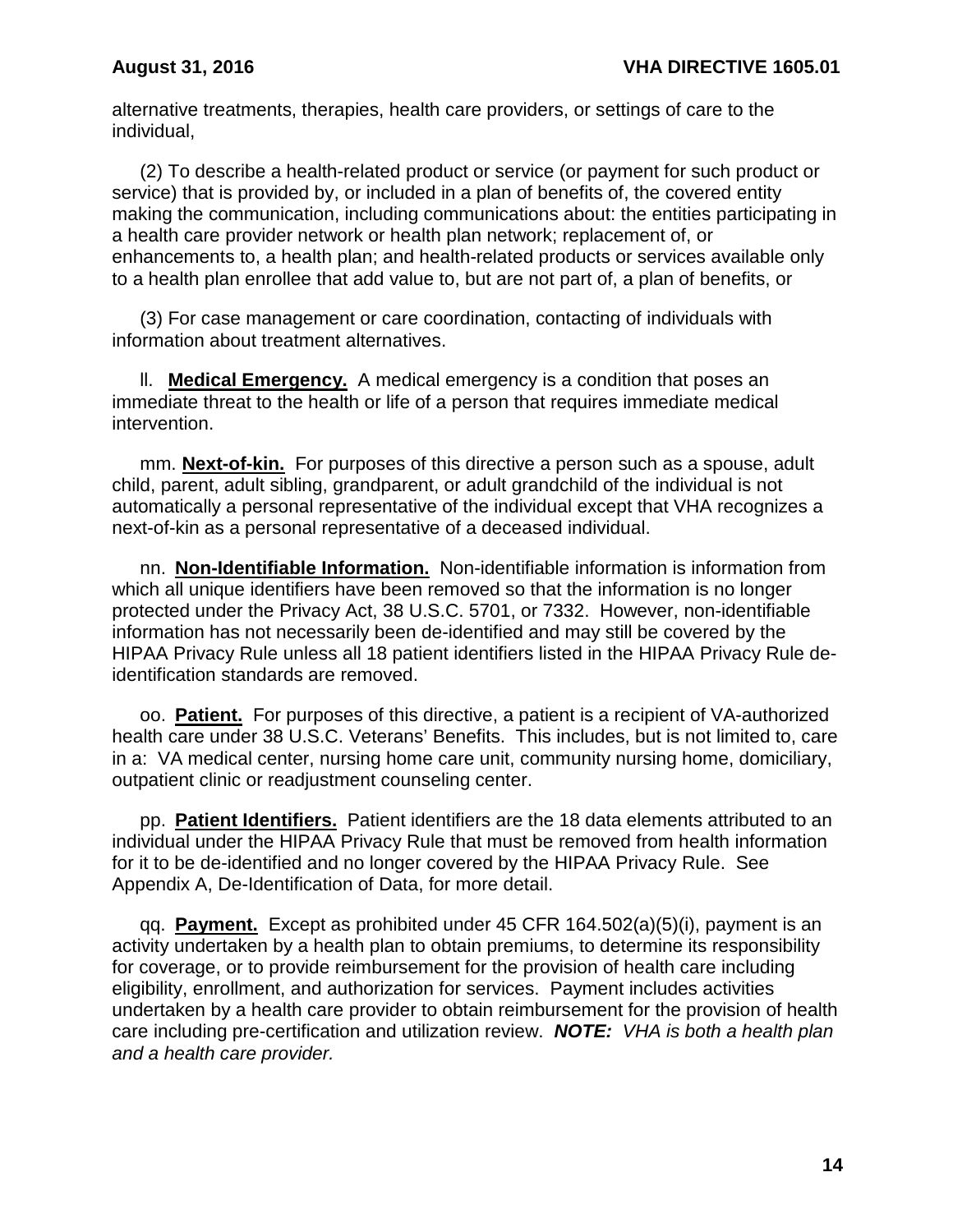rr. **Personal Representative.** A personal representative is a person who, under applicable law, has authority to act on behalf of the individual to include privacy-related matters. The authority may include a power of attorney, legal guardianship of the individual, appointment as executor of the estate of a deceased individual, or a Federal, State, local or tribal law that establishes such authority (e.g., parent of a minor).

ss. **Personally Identifiable Information.** Personally identifiable information is any information that can be used to distinguish or trace an individual's identity, such as their name, social security number, biometric records, etc. alone, or when combined with other personal or identifying information which is linked or linkable to a specific individual, such as date and place of birth, mother's maiden name, etc. Information does not have to be retrieved by any specific individual or unique identifier (i.e., covered by the Privacy Act) to be personally identifiable information. *NOTE: The term "Personally Identifiable Information" is synonymous and interchangeable with "Sensitive Personal Information"*.

tt. **Personnel.** For the purpose of this directive, the term personnel includes officers and employees of VA; consulting and attending physicians; without compensation (WOC) workers; contractors; others employed on a fee basis; medical students and other trainees; and volunteer workers, excluding patient volunteers, rendering uncompensated services, at the direction of VA staff. *NOTE: Compensated Work Therapy (CWT) patients are part of VHA Vocational and Rehabilitation Services program. They are not VHA personnel; they are patients receiving active treatment or therapy.*

uu. **Privacy Board.** Privacy Board is a term created by the HIPAA Privacy Rule to describe a board comprised of members with varying backgrounds and appropriate professional competencies, as necessary, to review the effect of a research protocol on an individual's privacy rights when an Institutional Review Board (IRB) does not.

vv. **Protected Health Information.** The HIPAA Privacy Rule defines PHI as Individually-identifiable health information transmitted or maintained in any form or medium by a covered entity, such as VHA. *NOTE: VHA uses the term protected health information to define information that is covered by HIPAA but, unlike individuallyidentifiable health information, may or may not be covered by the Privacy Act or Title 38 confidentiality statutes. PHI excludes employment records held by VHA in its role as an employer, even if those records include information about the health of the employee obtained by VHA in the course of employment of the individual.*

ww. **Psychotherapy Notes.** Psychotherapy notes are notes recorded by a health care provider who is a mental health professional documenting or analyzing the contents of conversation during a private counseling session (or a group, joint, or family counseling session) and that are separated from the rest of the individual's health record. Psychotherapy notes exclude counseling session times, modalities and frequencies of treatment, results of tests, and any summary of diagnosis, status, treatment plan, or progress to date. Psychotherapy notes are the personal session notes of the mental health professional for use in composing progress notes for the official VHA health record (see 45 CFR 164.501). Psychotherapy notes may not be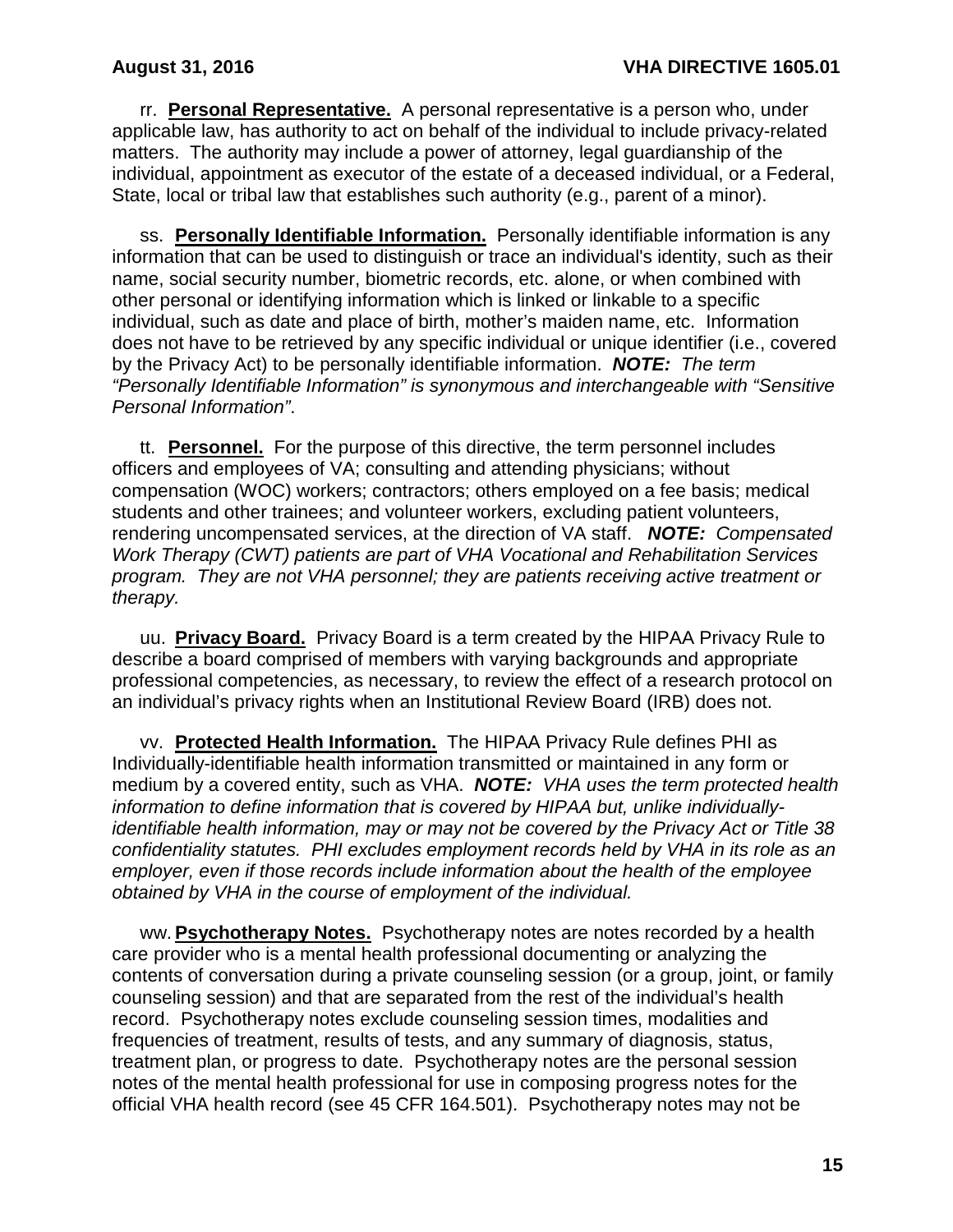used or disclosed without the prior written authorization of the individual to whom the notes pertain. Psychotherapy notes are not considered protected health information.

xx. **Record.** A record is any item, collection, or grouping of information about an individual that is VHA-maintained, including, but not limited to: education, financial transactions, medical history, treatment, and criminal or employment history that contains the name, or an identifying number, symbol, or other identifying particular assigned to the individual, such as finger or voice print or a photograph. Records include information that is stored in any medium including paper; film and electronic media; and computers, minicomputers, and personal computers, or word processors. *NOTE: Tissue samples or any other physical items, such as clothing, are not considered a record.*

yy. **Required by Law.** Required by law is a mandate contained in Federal, State, local or tribal law and enforceable under the law that compels an entity to collect, create, use, or disclose PHI. This includes, but is not limited to, disclosures under FOIA, court orders, court-ordered warrants, and summonses issued by a governmental or tribal inspector general.

zz. **Research.** Research is a systematic investigation, including research development, testing, and evaluation, designed to develop or contribute to generalized knowledge.

aaa. **Routine Use.** A routine use is a statement of Privacy Act discretionary authority, published in the Federal Register in advance of a disclosure, which permits VHA to disclose information or records from a Privacy Act system of records to a person or entity outside of VA without the prior signed-written authorization of the individual who is the subject of the information. A routine use permits the:

(1) Release of PHI only when disclosure is also authorized by other applicable legal authorities, including the HIPAA Privacy Rule, and

(2) Release of drug or alcohol abuse, HIV, or sickle cell anemia medical information only when the disclosure is also authorized by 38 U.S.C. 7332.

bbb. **Sensitive Personal Information.** Sensitive personal information (SPI), with respect to an individual, means any information about the individual maintained by an agency, including the following: (1) education, financial transactions, medical history, and criminal or employment history; and (2) information that can be used to distinguish or trace the individual's identity, including name, social security number, date and place of birth, mother's maiden name, or biometric records. SPI is a subset of VA Sensitive Information/Data. See 38 U.S.C. 5727. *NOTE: The term "Sensitive Personal Information" is synonymous and interchangeable with "Personally Identifiable Information."*

ccc. **Sickle Cell Anemia or Trait.** Sickle cell anemia or trait includes any activities relating to testing, diagnosis, treatment, or any other procedure relating to the disease of sickle cell anemia.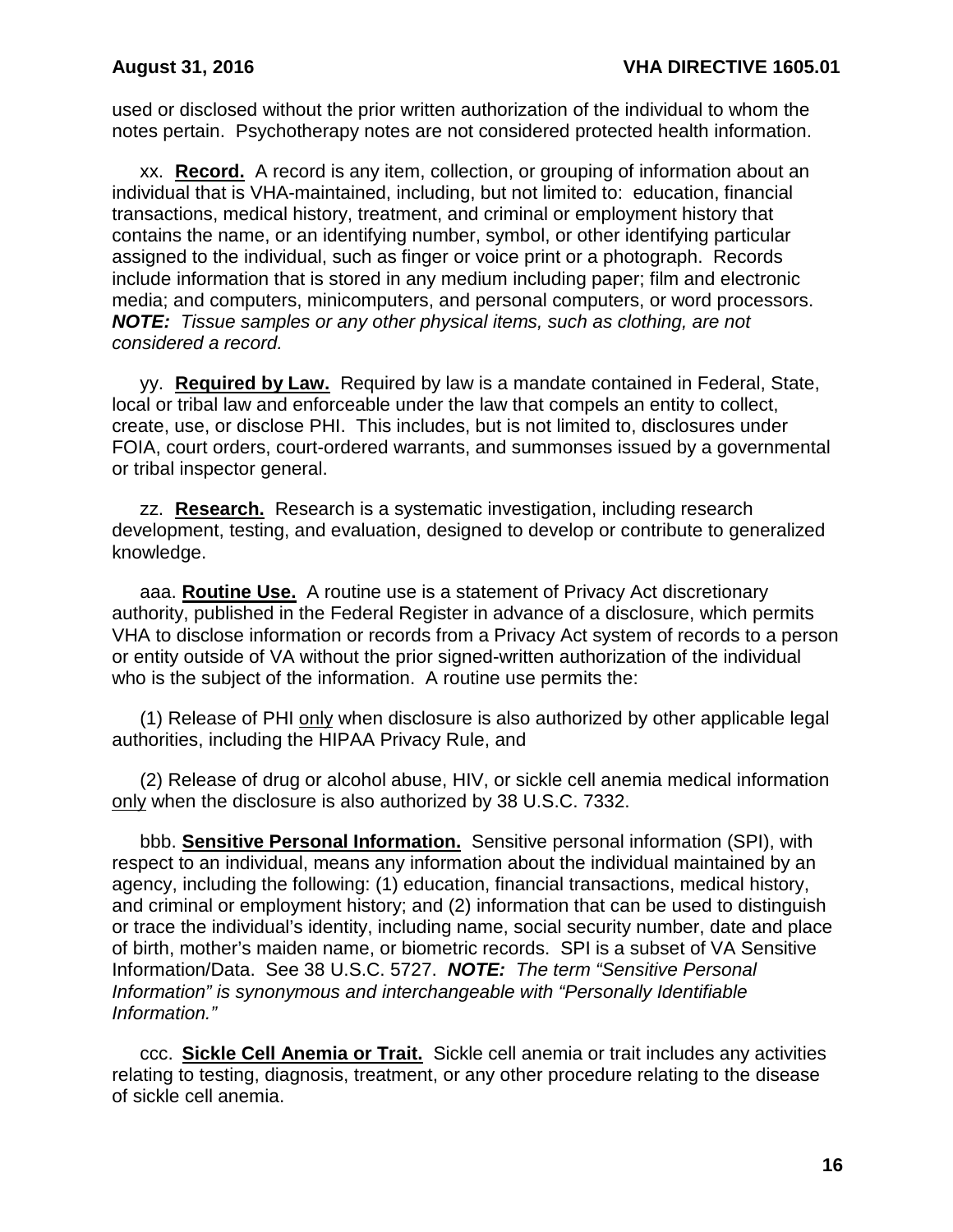ddd. **Subcontractor.** A subcontractor is a person to whom a business associate delegates a function, activity, or service, other than in the capacity of a member of the workforce of such business associate.

eee. **Subpoena.** A subpoena is a document issued by, or under the auspices of, a court to cause an individual to appear and give testimony before a court of law. A subpoena cannot require VHA to disclose Privacy Act-protected records, unless the subpoena is signed by a judge making it a court order.

fff. **Subpoena Duces Tecum.** A subpoena duces tecum is a document issued by, or under, the auspices of a court that requires an individual to produce documents, records, papers, or other evidence to be brought to a judicial court for inspection. A "subpoena duces tecum" is not sufficient authority to authorize the disclosure of Privacy Act-protected records, unless the subpoena is signed by the judge making it a court order.

ggg. **Surrogate Decision Maker (Surrogate).** A surrogate is an individual(s) authorized to make health care decisions on behalf of a patient who lacks decisionmaking capacity. The authorized surrogate in hierarchical order may be the Health care Agent, the legal guardian, spouse, child, parent, sibling, grandparent or grandchild, or a close friend.

hhh. **System Manager.** The System Manager is the VHA official assigned the responsibility for a Privacy Act-covered system of records as identified in the system description that is published in the *Federal Register* in accordance with VA Handbook 6300.5, Procedures for Establishing and Managing Privacy Act Systems of Records. The VHA health care facility official with the program assignment is responsible for the maintenance of the records at the facility.

iii. **System of Records.** System of records is a group of Privacy Act-covered records that contains personal information about an individual from which information is retrieved by the name of the individual or by some identifying number, symbol, or other identifying particular assigned to an individual. A notice defining a system of records must be published in the *Federal Register*. A System of Records is also a designated record set.

jjj. **Treatment.** Treatment is the provision, coordination, or management of heath care or related services by one or more health care providers. This includes the coordination of health care by a health care provider with a third-party consultation between health providers relating to a patient and the referral of a patient for health care from one health care provider to another.

kkk. **Unique Identifier.** A unique identifier is an individual's name, address, social security number, or some other identifying number, symbol, or code assigned only to that individual (e.g., medical record number and claim number). If these identifiers are removed, then the information is no longer individually-identifiable information and is no longer covered by the Privacy Act or 38 U.S.C. 5701 and 7332. However, if the information was originally individually identifiable health information, then it would still be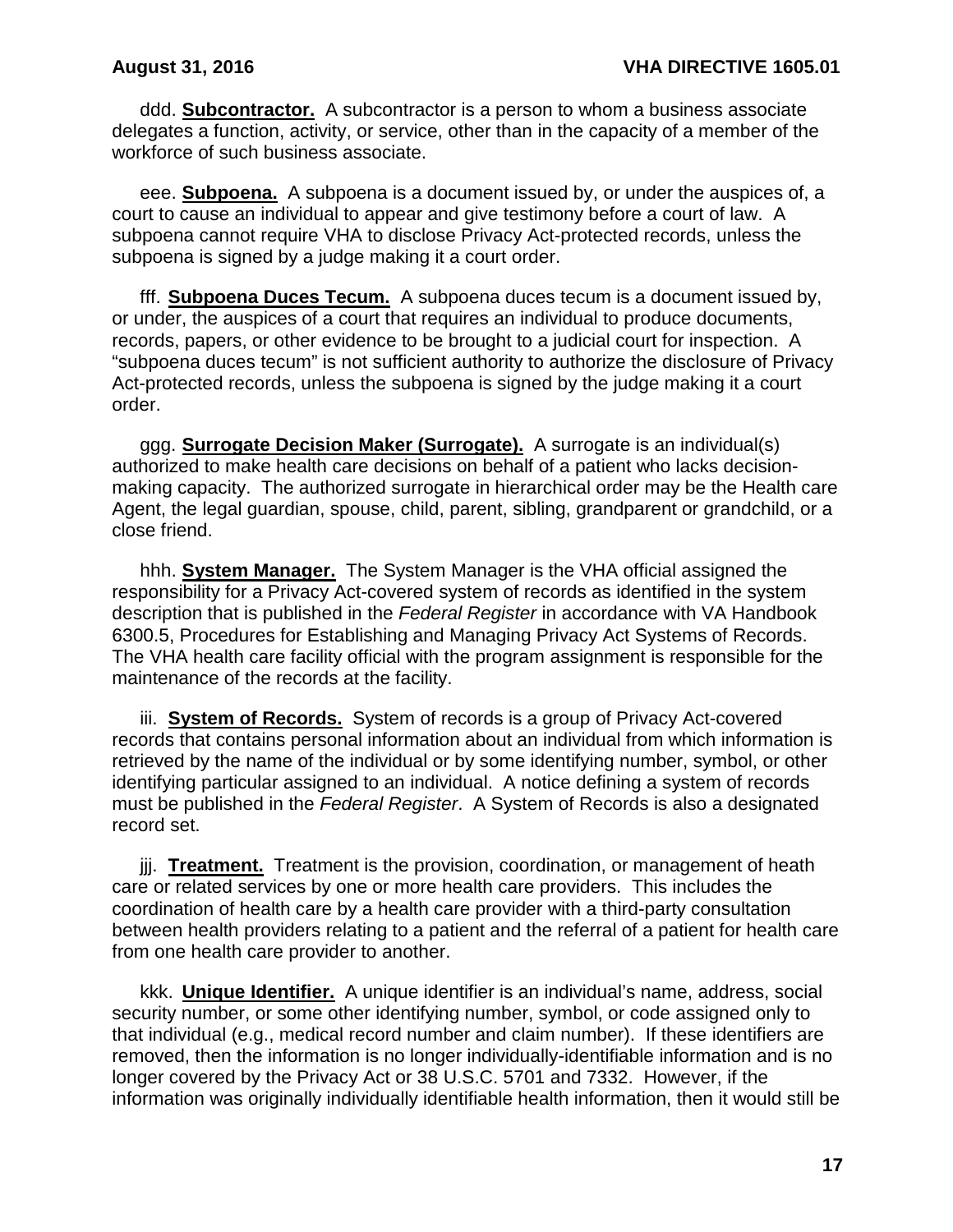covered by the HIPAA Privacy Rule unless all 18 patient identifiers listed in the deidentification standard have been removed. *NOTE: The VA Office of General Counsel has indicated that the first initial of last name and last four of the social security number (e.g., A2222) is not a unique identifier; therefore, inclusion of this number by itself does not make the information identifiable or sensitive.*

lll. **VHA Health care Facility.** For the purpose of this directive, the term VHA health care facility encompasses all program offices and facilities, including but not limited to VISNs, VHA medical centers, VHA Health care Systems, Community Based Outpatient Clinics (CBOC), Readjustment Counseling Centers (Vet Centers), and Research Centers of Excellence under the jurisdiction of VHA.

mmm. **Without Compensation Appointment.** A WOC appointment is a personnel appointment under which an individual contributes time to VA activities but receives no monetary compensation.

nnn. **Work Study Students.** Work study students are individuals in paid capacity programs and are not patients. Work study students can have access to PHI after they have completed the required privacy training. If they access computer systems, they are required to complete the required security training and complete a background check.

## <span id="page-20-0"></span>**4. POLICY**

It is VHA policy to conform to the legal requirements for using and disclosing individually-identifiable information and the appropriate handling of individuals' privacy rights regarding individually-identifiable information.

## <span id="page-20-1"></span>**5. INDIVIDUALS' RIGHTS**

### a. **The Individual.**

(1) Individuals have the right to receive a VHA Notice of Privacy Practices concerning individually-identifiable health information. This notice must explain how VHA may use and disclose individually-identifiable health information, the individual's rights regarding the individual's individually-identifiable health information, and VHA's legal duties with respect to individually-identifiable health information.

(2) Individuals have the right to access, view, and obtain a copy of their own individually-identifiable information, including PHI, contained in a VA system of records or retrievable by the individual's name.

(3) Individuals have the right to ask VHA to amend their individually-identifiable information including PHI when the PHI is inaccurate, untimely, irrelevant, or incomplete. This right to amendment must be granted unless authority to deny the request is present (see paragraph 8.a.(9).

(4) Individuals have the right to an accounting of disclosures of their individuallyidentifiable information.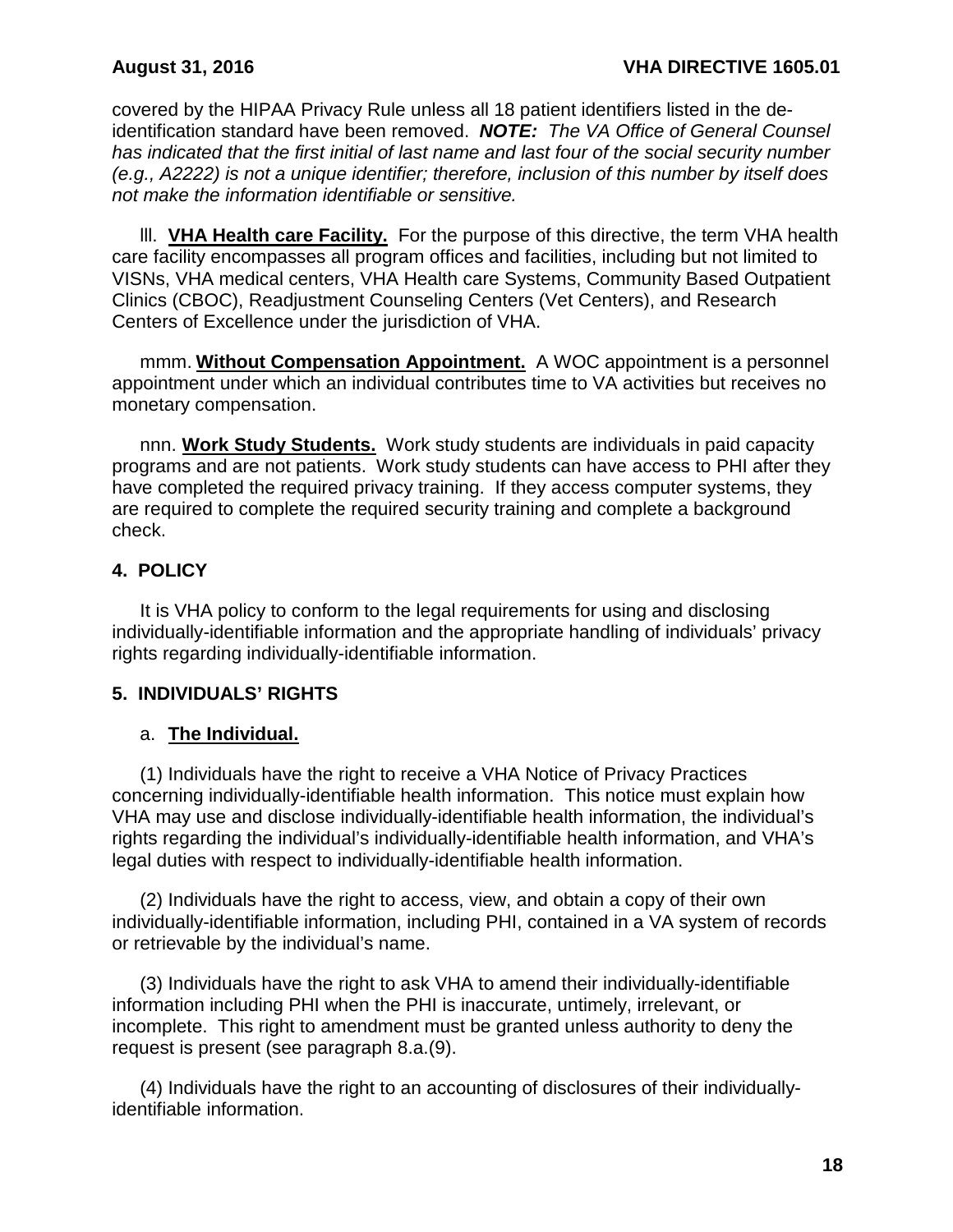(5) Individuals have the right to request that VHA send communications regarding individually-identifiable health information by alternative means or to alternative locations. VHA must accommodate such requests if they are reasonable.

(6) Individuals have the right to request that VHA restrict the uses or disclosures of the individual's individually-identifiable health information to carry out treatment, payment, or health care operations. Individuals also have the right to request VHA to restrict disclosures of the individual's individually-identifiable health information to nextof-kin, family, or significant others involved in the individual's care. VHA is not required to agree to such restrictions, but if it does, VHA must adhere to the restrictions to which it has agreed, unless information covered under the agreed to restriction is needed to provide emergency treatment to a patient. VHA will not agree to a restriction of a use or disclosure required by law.

(7) Individuals have the right to file a complaint regarding VHA's use or disclosure of their individually-identifiable health information with VHA. Individuals also have the right to file a complaint with the Office of Inspector General (OIG) or the Secretary of the Department of Health and Human Services (HHS), Office for Civil Rights (OCR), in accordance with 45 CFR 160.306 when the individual believes VHA did not comply with the provisions of the HIPAA Privacy Rule. This right is in addition to any rights that the individual has under the Privacy Act.

(8) Individuals have the right to refuse to disclose their SSN to VHA. The individual shall not be denied any right, benefit, or privilege provided by law because of refusal to disclose to VHA an SSN (see 38 CFR 1.575(a)).

(9) Individuals may choose to be excluded from the inpatient facility directory. Individuals may request exclusion from the facility directory during each inpatient admission, in accordance with Chief Business Office (CBO) Procedure Guide 1601B.02, Inpatient Care (Chapter 2, Section 2.E.4).

[http://vaww.va.gov/CBO/apps/policyguides/infomap.asp?address=VHA\\_PG\\_1601B.02.](http://vaww.va.gov/CBO/apps/policyguides/infomap.asp?address=VHA_PG_1601B.02.2.E.4) 2.E.4 The Facility Directory Opt-Out does not apply to emergency rooms unless the patient is going to be admitted to an inpatient setting. The Facility Directory Opt-Out does not apply to outpatient clinics. Opting-out of the facility directory does not override other legal authority to disclose the patient's health information or location (e.g., request from or warrant from a law enforcement authority or to a family member when it is in the best interest of the patient).

b. **Personal Representatives of the Individual.** The personal representative of an individual has the ability to exercise the individual's rights stated in paragraph 5.a. A personal representative for the purposes of this directive does not necessarily equate to a surrogate for the informed consent process (see 38 CFR Section 17.32(e) for authorized surrogates for informed consent). The following paragraphs provide details on various types of personal representatives for the purposes of this directive.

### (1) **Power of Attorney.**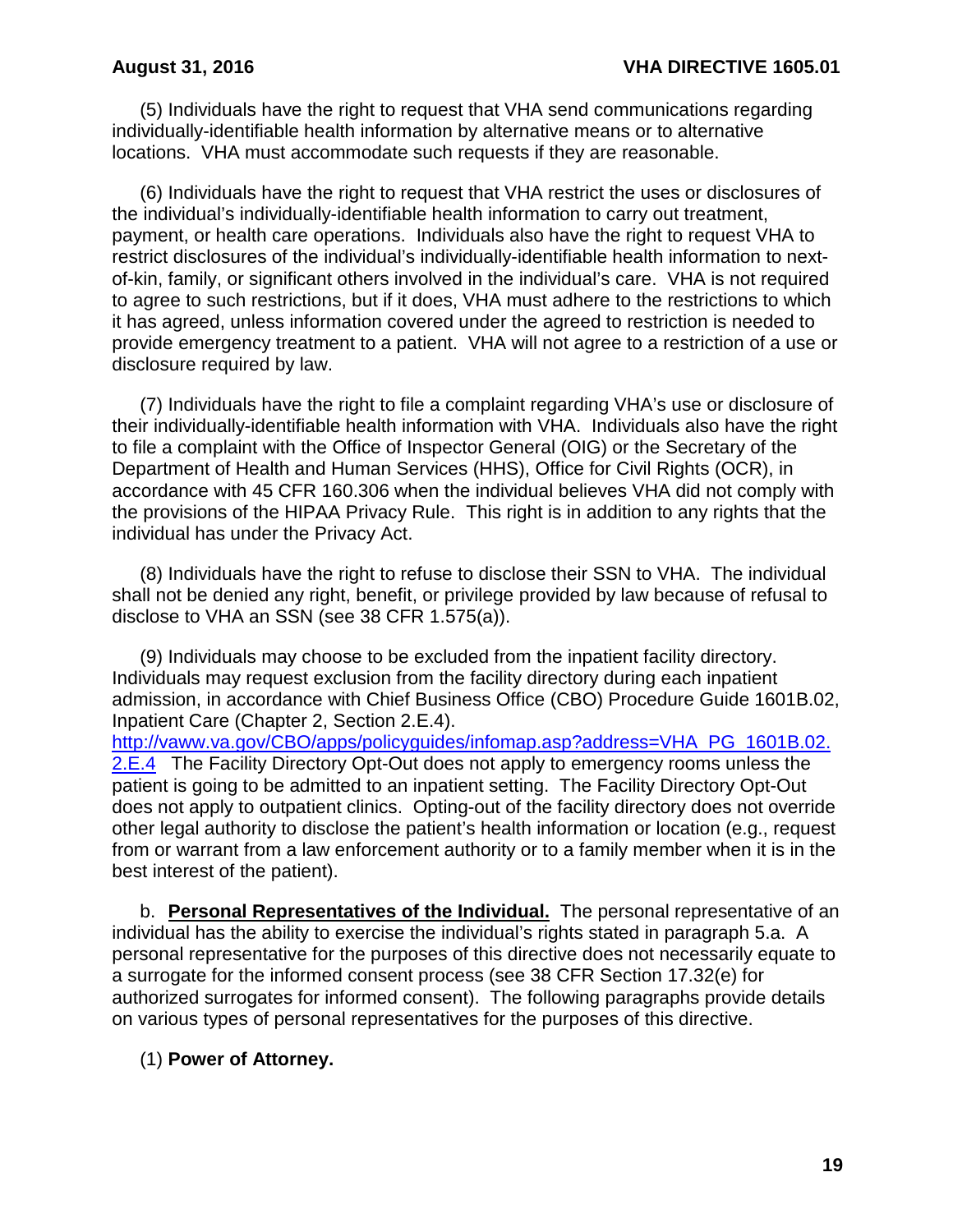(a) A power of attorney (POA) is a written document in which an individual (i.e., principal) appoints another individual to act as the first individual's agent and gives authority to the agent to perform certain specified acts or kinds of acts on behalf of the principal. Each individual POA must be read for specificity of the intended purpose prior to any disclosure of any individually-identifiable information. A POA that does not include decisions related to health care in its scope would not authorize the holder to exercise the individual's privacy rights.

(b) Types of POA.

1. General Power of Attorney. A general power of attorney (GPOA) provides broad authority for the agent to act on behalf of the principal. A GPOA is often written in very general terms, giving the agent the power to act in a variety of situations, including the releasing or obtaining of information on behalf of the principal. The GPOA must explicitly address health care-related matters to authorize the agent to act on behalf of the principal for health care privacy rights.

2. Special or Limited POA. A special or limited POA gives limited authority to an agent for a particular purpose or to perform a particular function (e.g., cash a check). Two examples of a special or limited power of attorney are VA Form 21-22, Appointment of Veterans Service Organization as Claimant's Representative, and VA Form 21-22a, Appointment of Individual as Claimant's Representative. These two special or limited powers of attorney enable a third-party to act on behalf of a Veteran claimant seeking benefits (including health care benefits) from VA (see 38 CFR 14.631).

3. Durable Power of Attorney for Health care (Advance Directive). Pursuant to State law and VA policy, a patient may appoint a specific health care agent to make medical decisions on behalf of the patient if the patient becomes incapable of doing so. This includes decisions such as whether to release or obtain health records and other information about the patient, or how such information can be used. VA Form 10-0137, VA Advance Directive: Living Will & Durable Power of Attorney for Health care, may be used to make such an appointment. Information about use of VA Form 10-0137 is found in VA Form 10-0137a, Your Rights Regarding Advance Directives, and VA Form 10-0137b, What You Should Know About Advance Directives. A durable power of attorney expires upon death of the individual.

(c) Regardless of the type of POA that is presented, the reviewer must always carefully check the document to ensure that it meets the following requirements.

1. General and special powers of attorney must be:

a. In writing,

b. Signed by the individual giving the power,

c. Dated,

d. Notarized and signed by a licensed notary public, except that VA Forms 21-22 or 21-22a and Advance Directives need not be notarized, and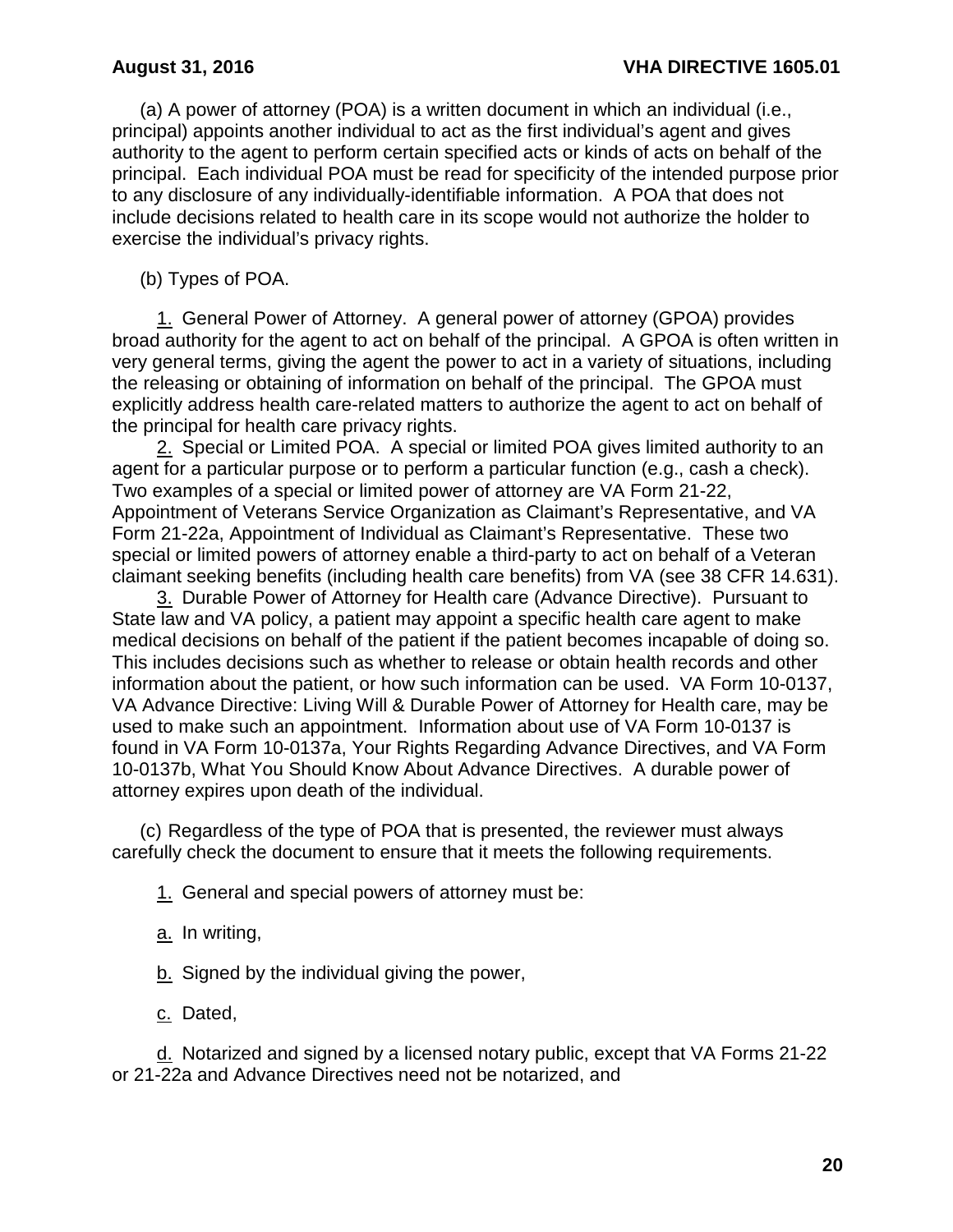e. A specific designation, by name, of a third party agent, which may be an organization or entity, to act on behalf of the individual.

2. The document must indicate the specific acts that the principal has authorized the agent to perform, such as reviewing or releasing health records.

3. The original signed POA is preferred; however, a photocopy of the POA may be accepted.

4. If there is some question regarding the competency of the principal to make decisions, the reviewer needs to determine if the POA authorizes the agent to act even if the principal is deemed to be medically or legally incompetent. If there is no language to that effect in the POA, then the POA is inoperative so long as the principal is determined to be incompetent. In such cases, contact the local Regional Counsel's office for guidance.

5. Even if an original POA is presented, VHA employees are not required to honor the POA if there is some question regarding the authenticity of the document, or if there are other legal or administrative bases for questioning whether the person holding the POA is acting in the best interest of the principal. In such cases, contact the local Regional Counsel's office for guidance.

(2) **Legal Guardian.** Depending on the circumstances involved, a court may appoint a legal guardian for a specific purpose. A close reading of the court appointment is required to determine the authority of the legal guardian. Three of the most common types of guardianships are as follows:

(a) Legal Guardian of the Person. A legal guardian of the person is an individual appointed by a court of competent jurisdiction to make decisions regarding the personal welfare of an individual. This includes making decisions regarding the incapacitated individual's health, requesting health records, and authorizing the release of such records to third parties.

(b) Legal Guardian of the Property. A legal guardian of the property is an individual appointed by a court of competent jurisdiction to make decisions on behalf of another regarding property-related matters. This includes handling funds, real property, and financial transactions on behalf of an individual. Generally, a legal guardian of the property does not have the authority to obtain access to or release health records unless the guardian can establish that the purpose for the release is related to propertyrelated matters affecting the incapacitated individual.

(c) Legal Guardian of the Person and Property. Often a court of competent jurisdiction will appoint an individual as both legal guardian of the property and the person. In such cases, the legal guardian has the authority to make all decisions regarding the person and the property of that person, including obtaining access to, and authorizing the release of, the person's health records.

(3) **Other Authority to Act on Behalf of a Living Individual.**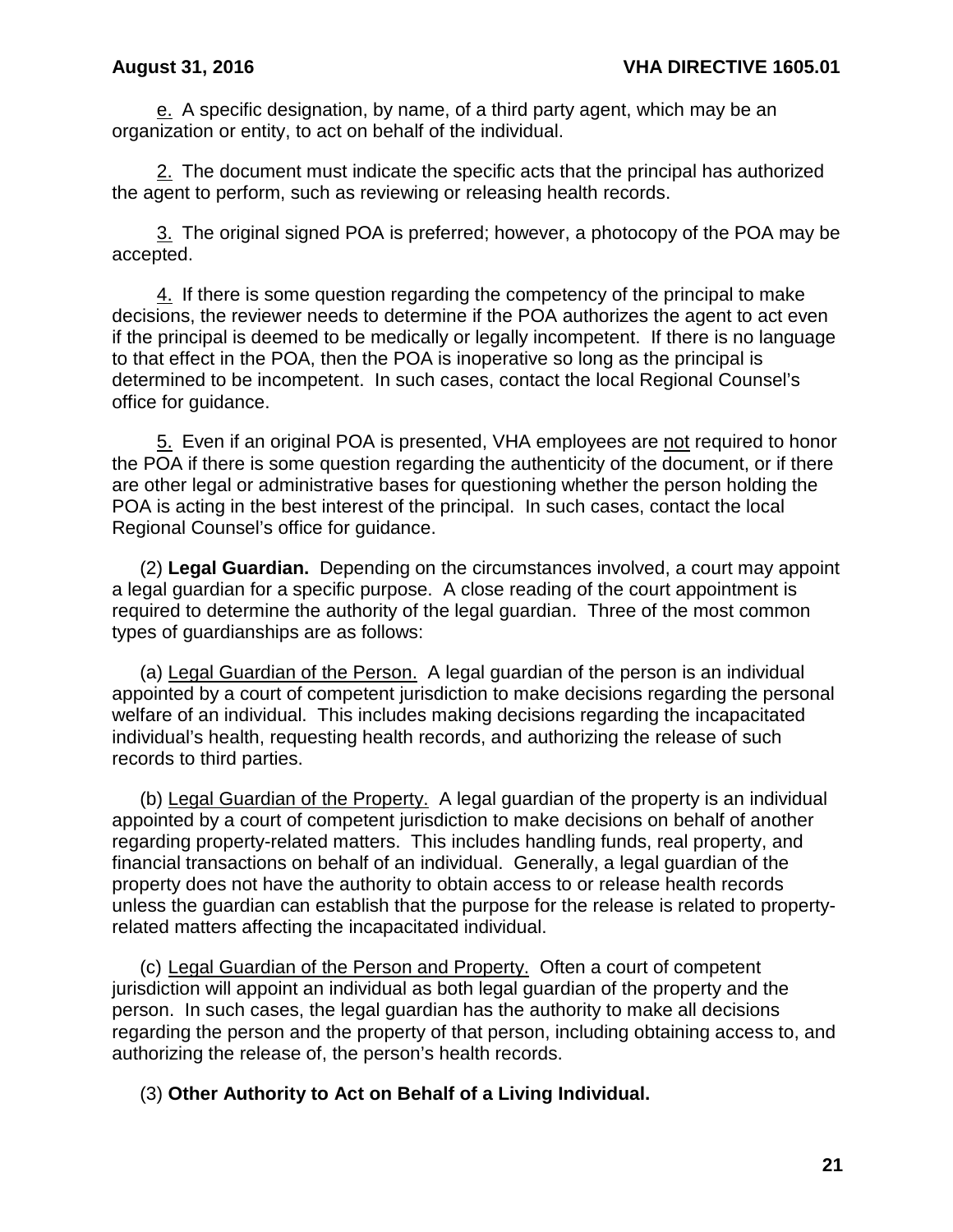(a) Federal Law. If a Federal law authorizes a person to act on behalf of a living individual, that person is considered a personal representative for the purposes of this directive. VHA may disclose individually-identifiable information pursuant to a written authorization from a personal representative.

(b) Other Law. If, under applicable state, local or tribal law, a person has authority to act on behalf of a living individual (e.g., the parent of un-emancipated minor), that person is considered a personal representative for the purposes of this directive. VHA may disclose individually-identifiable information pursuant to a written authorization from such personal representative.

## (4) **Authority to Act on Behalf of a Deceased Individual.**

(a) Legal Authority. If a Federal, state, local, or tribal law authorizes a person to act on behalf of a deceased individual, or the deceased individual's estate (e.g., as executor), that person is considered a personal representative of the deceased for the purposes of this directive. *NOTE: For disclosures of individually-identifiable information on a deceased individual see paragraph 34, Deceased Individuals.* 

(b) Next-of-Kin. The next-of-kin of a deceased individual will be considered a personal representative of the deceased for the purposes of this directive. When there is more than one surviving next-of-kin, the personal representative will be determined based on the following hierarchy: spouse, adult child, parent, adult sibling, grandparent, adult grandchild or close friend. *NOTE: The next-of-kin is not a personal representative of a living individual, unless authorized by one of the provisions noted above.* 

## <span id="page-24-0"></span>**6. NOTICE OF PRIVACY PRACTICES (IB 10-163)**

a. VHA as a health plan is required, by the provisions of the HIPAA Privacy Rule, to provide all individuals receiving care at a VHA facility adequate notice of VHA's privacy practices. Information Bulletin (IB) 10-163, VHA Notice of Privacy Practices, is provided by the Health Eligibility Center (HEC), along with information on enrollment, to all Veterans enrolling in VHA for the first time. An individual has the right to request a copy of VHA Notice of Privacy Practice at any time. The notice of privacy practices details the uses and disclosures of the individual's individually-identifiable health information that may be made by VHA, as well as the individual's rights, and VHA's legal duties with respect to individually-identifiable health information.

b. VHA as a health care provider must provide a copy of the VHA Notice of Privacy Practices to all non-Veteran patients (e.g., humanitarian, non-VA research subjects, caregivers, and Servicemembers receiving care or treatment at a VHA health care facility) at the episode of care when the non-Veteran patient checks in for an appointment or when the non-Veteran patient is admitted to the hospital. All non-Veteran patients must acknowledge receipt of the VHA Notice of Privacy Practices per VHA Handbook 1605.04, Notice of Privacy Practices.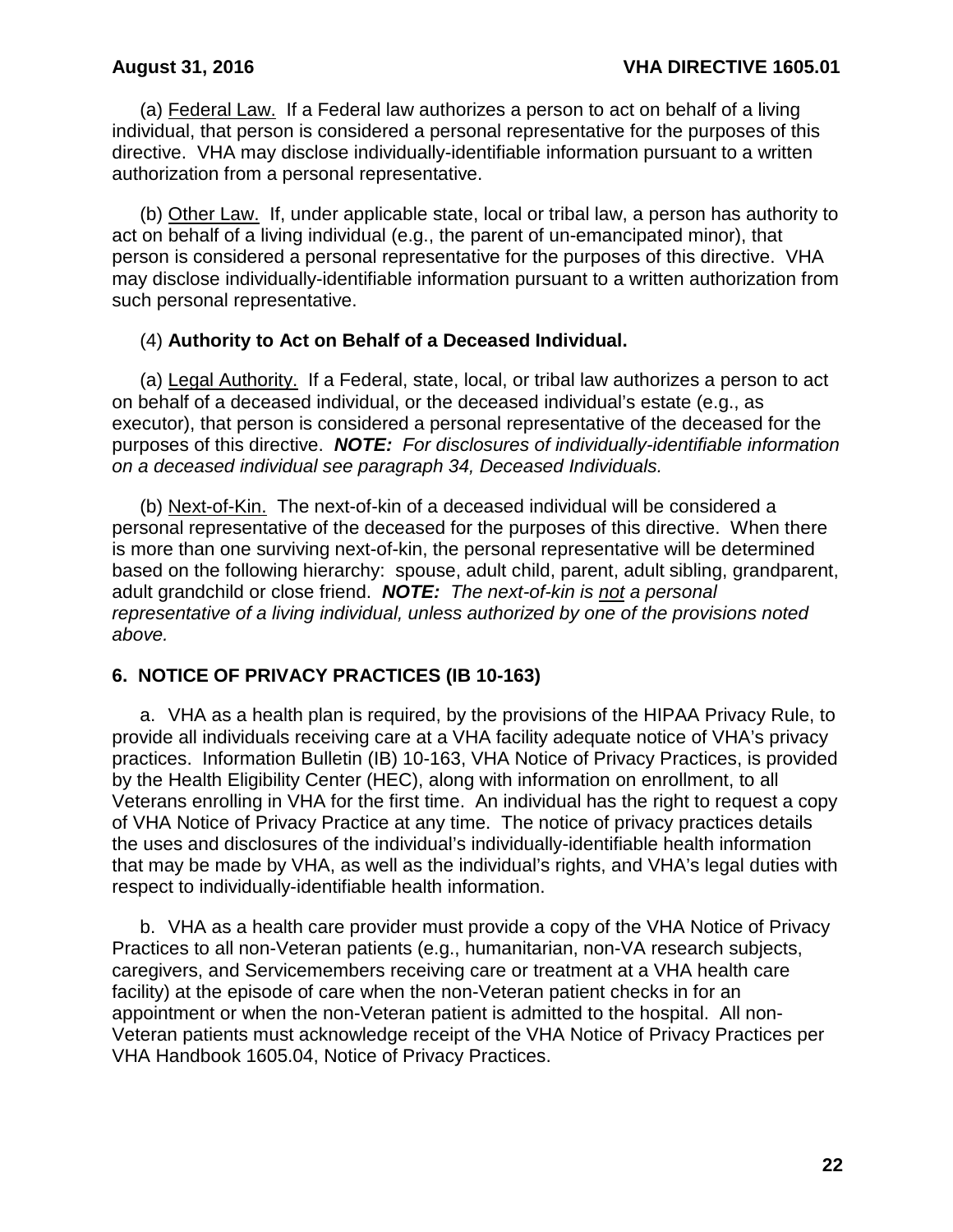c. Even if an individual has requested an electronic copy of VHA Notice of Privacy Practices, the individual still has the right to obtain a paper copy.

d. An individual who has questions regarding the VHA Notice of Privacy Practices should be referred to the facility Privacy Officer.

e. The VHA Notice of Privacy Practices is not available in any official foreign language translations.

### <span id="page-25-0"></span>**7. INDIVIDUALS' RIGHT OF ACCESS**

### a. **Verification of Identity.**

(1) Individuals who request information from their VHA records must provide sufficient information to verify their identity and to provide assurance that they are not improperly given access to records pertaining to someone else. When an individual appears in person, the requirements are limited to various forms of identification that an individual is likely to have available, such as a Veteran Health Identification Card (VHIC), passport, driver's license, or employee identification card*.* Currently, VHA policy does not allow an individual to verify identity by Email.

(2) In-person requests for information where suitable identification is not provided after it has been requested by VHA will be denied until appropriate identification has been provided.

(3) Requests for information via mail where suitable identification information, such as social security number or date of birth, is not provided to permit VHA to adequately locate the information requested, even after it has been requested by VHA, will be denied under FOIA due to failure to adequately describe records sought.

### b. **Right of Access and/or Review of Records.**

(1) Requests for access to look at or review copies of individually-identifiable information must be processed in accordance with all Federal laws, including 38 U.S.C. 5701 and 7332, FOIA, Privacy Act, and HIPAA Privacy Rule. Except as otherwise provided by law or regulation, individuals, upon signed written request, may gain access to, or obtain copies of, their individually-identifiable information or any other information pertaining to them that is contained in any system of records or designated record set maintained by VHA. Individuals do not have to state a reason or provide justification for wanting to see or to obtain a copy of their requested information. *NOTE: VA Form 10- 5345a, Individuals' Request for a Copy of Their Own Health Information, may be used, but is not required, to fulfill the signed written request requirement.*

(2) All written requests to review must be received by mail, fax, in person, or by mail referral from another agency or VA office. All requests for access must be delivered to and reviewed by the System Manager for the VHA system of records in which the records are maintained, the facility Privacy Officer or the designee of either of those positions.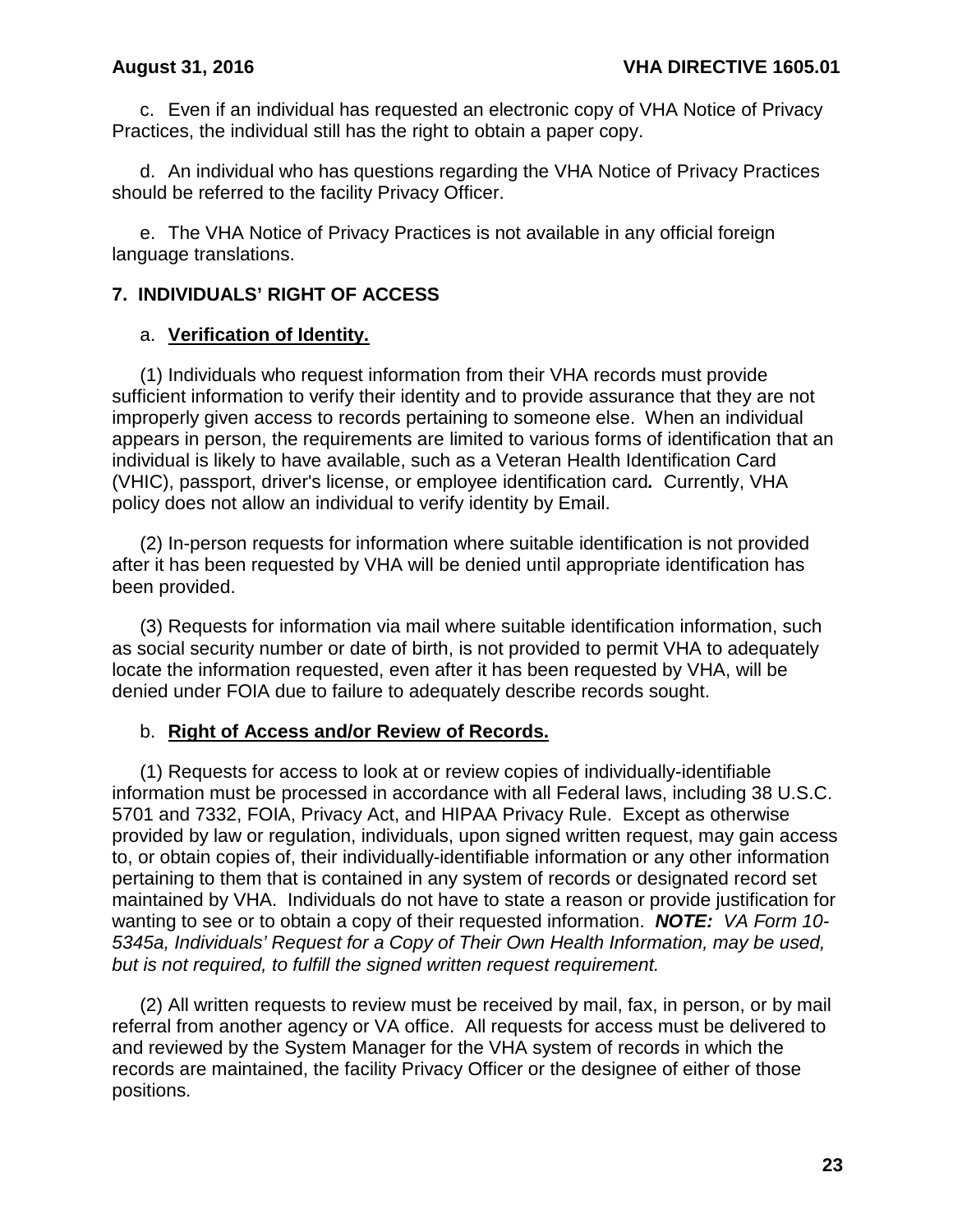(3) In determining whether to grant a right of access request, the appropriate VHA employee must consider whether:

(a) The identity of the requester can be verified.

(b) The request for information complies with the right of access procedures outlined in paragraph 7 of this directive.

(c) The information requested has been compiled in reasonable anticipation of a civil action or proceeding.

(d) The system of records under which the information is covered is exempt from the right of access in accordance with applicable laws, including the Privacy Act and the HIPAA Privacy Rule (e.g., 103VA07B, Police and Security Records-VA).

(e) The information has been created or obtained in the course of research that includes treatment and the right of access has been temporarily suspended for as long as the research is in progress, provided that the individual agreed to the denial of access when the individual consented to participate in the research.

(4) When granting a right of access request by the System Manager for the concerned VHA system of records, the facility Privacy Officer, or designee, must take reasonable steps to limit the disclosure to information pertaining only to the individual making the request. If the information to be provided in response to an individual's request includes information regarding another individual, the information regarding the other individual is provided only if the information also pertains to the requester. *NOTE: Even though the security access log (Sensitive Patient Access Report or SPAR) contains employee names, a Veteran still has a first party right of access to the SPAR because the SPAR is covered under the Privacy Act system of records, "*Veterans Health Information Systems and Technology Architecture (*VistA)-VA" (79VA10P2).*

(5) Request for access to view a record must be processed as follows:

(a) When individuals appear in person at a VHA health care facility, they must be advised at that time whether right of access or review of records can be granted at that time. When immediate review cannot be granted because the records must be retrieved from a National Archives and Records Administration (NARA) Records Center or because the record must be made comprehensible to an individual (e.g., reproducing magnetic tape records in a hard copy form readable by the individual, etc.), necessary arrangements must be made for a later personal review or, if acceptable to the individual, copies may be furnished by mail.

(b) Requests for right of access received by mail must be referred by the System Manager for the VHA system of records in which the records are maintained, the facility Privacy Officer, or the designee of either position, who will determine whether the right of access request will be granted. If additional information is required before a request can be processed, the individual must be advised what information must be provided to complete the request. When a request for review of records will be granted, the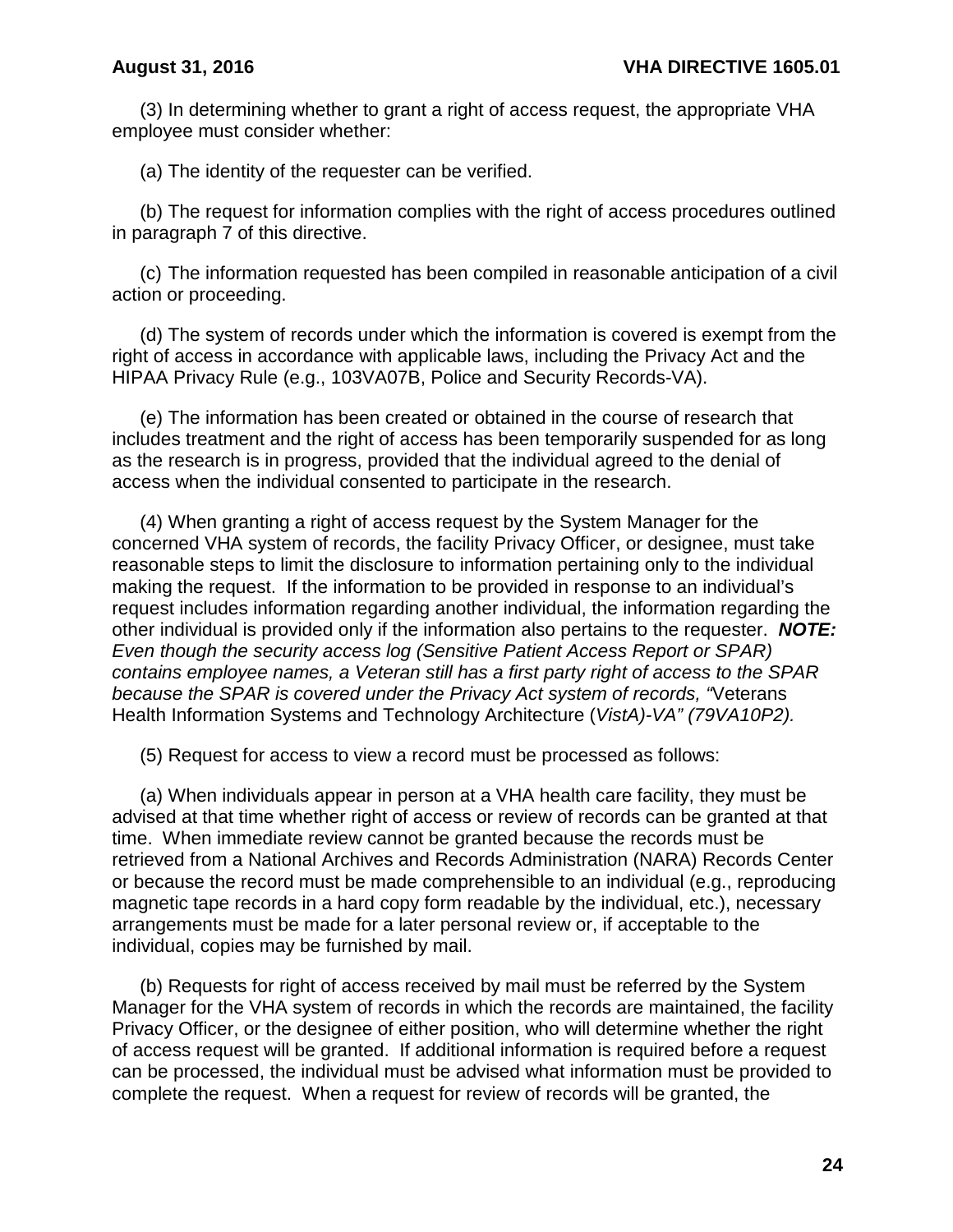individual must be advised by mail that access to view will be given at a designated location, date, and time in the facility or a copy of the requested record will be provided by mail, if the individual has indicated that a copy is acceptable.

(c) Requests received by fax are acceptable only after confirmation has been obtained from the individual to whom the record pertains. The request must be referred to the System Manager for the VHA system of records in which the records are maintained, the facility Privacy Officer, or the designee of either position, who will determine whether access will be granted and the request will be processed in the same manner in which it was initially received at the facility, if emergent response is required, or as a request received via mail.

(d) When a request for records has been transferred or referred from another Federal agency or VA office to a VHA health care facility, the VHA health care facility will process the request in the same manner as a request received via mail.

(e) Email requests will not be accepted until such time as VHA can authenticate the identity of the Email sender and accept an electronic signature within an Email. The Electronic Signatures in Global and National Commerce Act, Public Law 106-229 addresses the requirements for a legally effective electronic signature. However, VA has not formally promulgated regulations that accepts an electronic signature on a Privacy Act records request (38 CFR 1.577(b) requires such requests to be "in writing"). VHA will issue formal policy guidance when electronic signatures are acceptable.

(f) A scanned signed, written request, such as a portable document format (PDF), received via Email will be accepted only after confirmation has been obtained either from the individual to whom the record pertains or through other verification process, such as review of the signature on the request. If additional information is required in order to process the request, any communication with the individual via Email must follow VA Directive and Handbook 6500.

(g) Electronic requests received through VA information technology (IT) software and applications, such as My Health*e*Vet and Mobile Applications, will be accepted and processed automatically within the software or application requiring no action by the System Manager for the VHA system of records in which the records are maintained, the facility Privacy Officer, or the designee of either position.

(6) Whenever a request for review in-person of individually-identifiable information is approved, the following procedures apply:

(a) A VHA employee must be present at all times during any personal review of a record, even if the records to be reviewed are paper records. If the review is of electronic records, the System Manager for the concerned VHA system of records, facility Privacy Officer or the designee of either position, must appoint a VHA employee to navigate through an electronic record to ensure the integrity of the record. An individual who is not an employee cannot be given direct access, use an employee's access, or be left unattended when viewing the individual's own electronic record.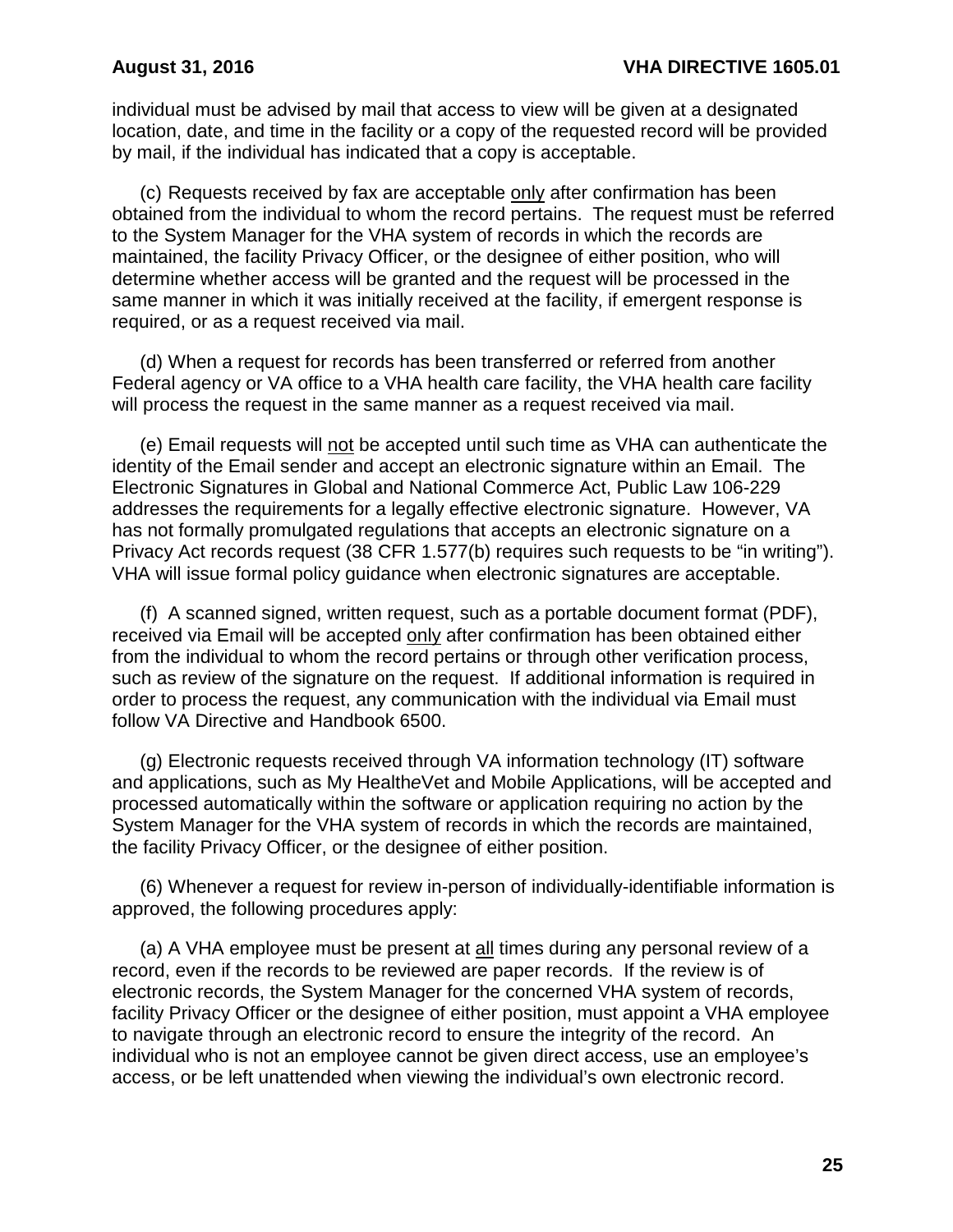(b) Pursuant to 38 CFR 1.577(a) and VA Handbook 6300.4, a person of the individual's own choosing may accompany the individual to review a record. The individual must provide signed, written statement, using VA Form 5571, Authorization to Disclose a Record in the Presence of a Third Party, authorizing discussion of the record in the accompanying person's presence. If the record includes information that pertains to treatment for drug or alcohol abuse, HIV infection, or sickle cell anemia, an additional written authorization such as VAF 10-5345 Request for and Authorization to Release Medical Records or Health information is required.

(7) Time Frames.

(a) VHA health care facilities must process all requests for review or copies of individually-identifiable information within 20 working days (excluding weekends and Federal holidays) of receipt of the request, whenever possible. If the right of access request cannot be processed within the 20 working day time frame, an acknowledgment letter of the request to the requester must be sent within the same 20 working days.

(b) When, for good cause, a facility is unable to provide the requested information in a record within the 20 working day period, the individual must be informed in writing as to the reasons why access cannot be provided within the required time frame. The facility must also state when it is anticipated that the record will be available, and this must not exceed 40 working days from receipt of request.

(8) Fees. An individual requesting a copy of records or information under Right of Access must be provided the first copy of the requested record or information free of charge. After the first copy, fees are charged in accordance with 38 CFR 1.577.

### c. **Denial of Access.**

(1) A right of access request for a record may be denied in very limited circumstances*.* 

(2) When a right of access request to a record is denied, the System Manager for the VHA system of records in which the record is maintained, the facility Privacy Officer, or the designee of either position, must promptly prepare a notification to the individual of the decision. This notification must:

(a) State the reason for the denial,

(b) Provide the individual's appeal rights to the Office of General Counsel (024), 810 Vermont Ave., N.W., Washington, DC 20420, and

(c) Be signed by the VHA health care facility Director or official designee.

## <span id="page-28-0"></span>**8. RIGHT TO REQUEST AMENDMENT OF RECORDS**

a. **General.** An individual has the right to request an amendment to any information or records retrieved by the individual's name or other individually-identifiable information contained in a VA system of records, as provided in 38 CFR 1.579 and 45 CFR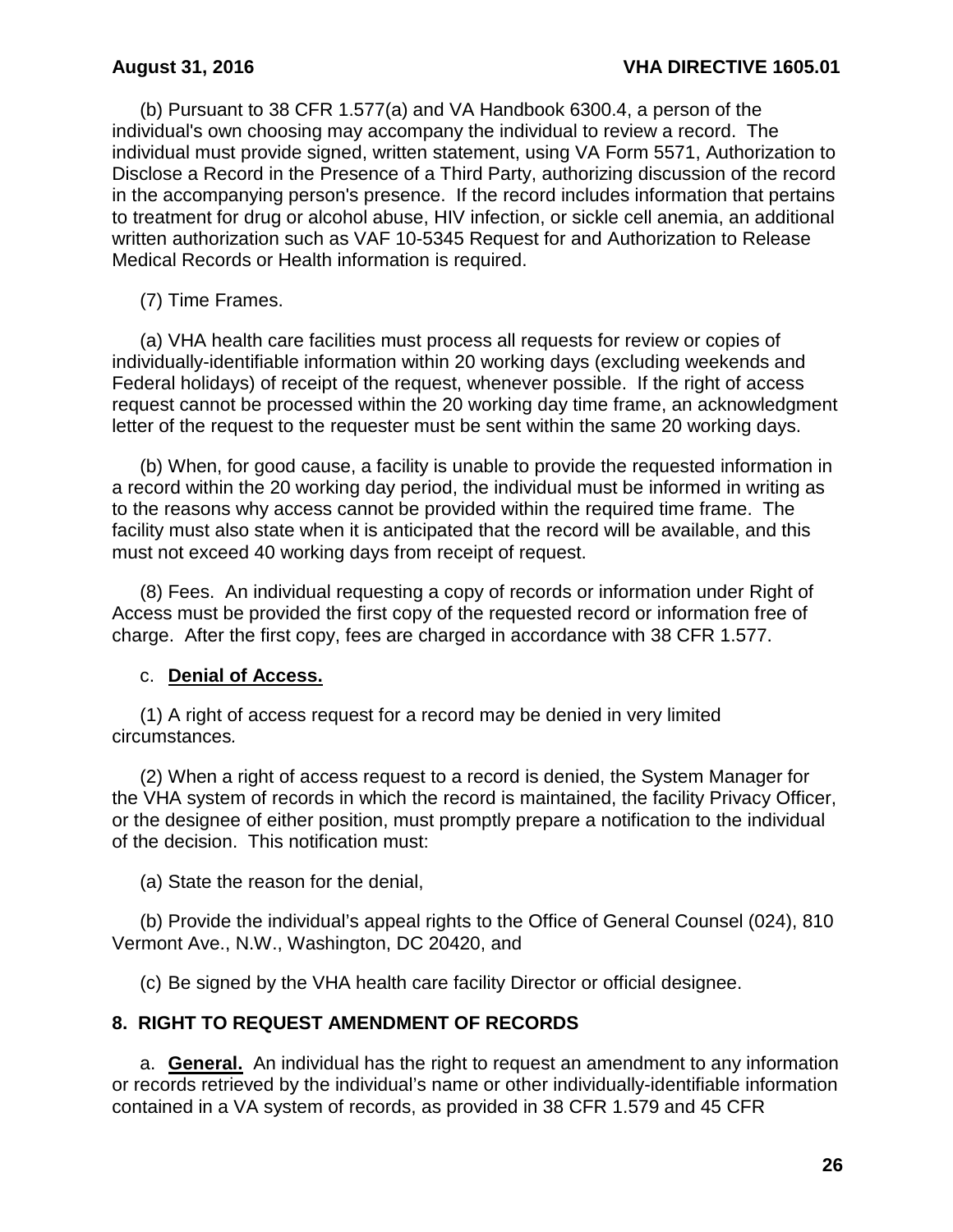164.526. The right to seek an amendment of this information or records is a personal right of the individual to whom the record pertains. The personal representative of a deceased individual has a right to request an amendment of the decedent's records.

(1) An amendment request must be in writing, signed, and must adequately describe the specific information the individual believes to be inaccurate (i.e., faulty or not conforming exactly to truth), incomplete (i.e., unfinished or lacking information needed), irrelevant (i.e., inappropriate or not pertaining to the purpose for which records were collected), or untimely (i.e., before the proper time or prematurely) and the reason for this belief.

(2) The written amendment request must be routed to the facility Privacy Officer or Chief, Health Information Manager (HIM). Amendment requests are to be maintained by the facility Privacy Officer per the Records Control Schedule (RCS 10-1) and must not be filed within the Veteran's health record unless, after denial of the amendment request, a Statement of Disagreement has been received from the Veteran or the Veteran has requested his amendment request letter and the facility's subsequent denial letter be affixed to the disputed record.

(3) The individual may be asked to clarify a request that lacks specificity in describing the information for which an amendment is requested so that a responsive decision may be reached.

(4) Name Change.A request for name change is considered an amendment request and must have the appropriate legal documents in order for the Master Veteran Index (MVI) Coordinator to make the change. The following documents, as outlined in VHA Directive 1906, are acceptable official supporting documentation for a name change; provided they are current (expired documents are not acceptable):

(a) A letter from the Social Security Administration (SSA) stating that all required documentation has been received and a new SSA card will be issued,

(b) A valid State Driver's license/State issued ID card,

(c) New SSA card with the name change,

(d) An official name change court order,

(e) An amended birth certificate, or

(f) A valid passport. *NOTE: Marriage licenses or certificates are not sufficient stand-alone documents for a name change as not all people who apply for a marriage license or marry change their official name.*

(5) The VHA staff member who authored the information that is the subject of the amendment request must review and determine whether to approve or reject the amendment request. In reviewing requests to amend, the author must be guided by the criteria set forth in 38 CFR 1.579. That is, VA must maintain in its records only such information about an individual that is accurate, complete, timely, relevant, and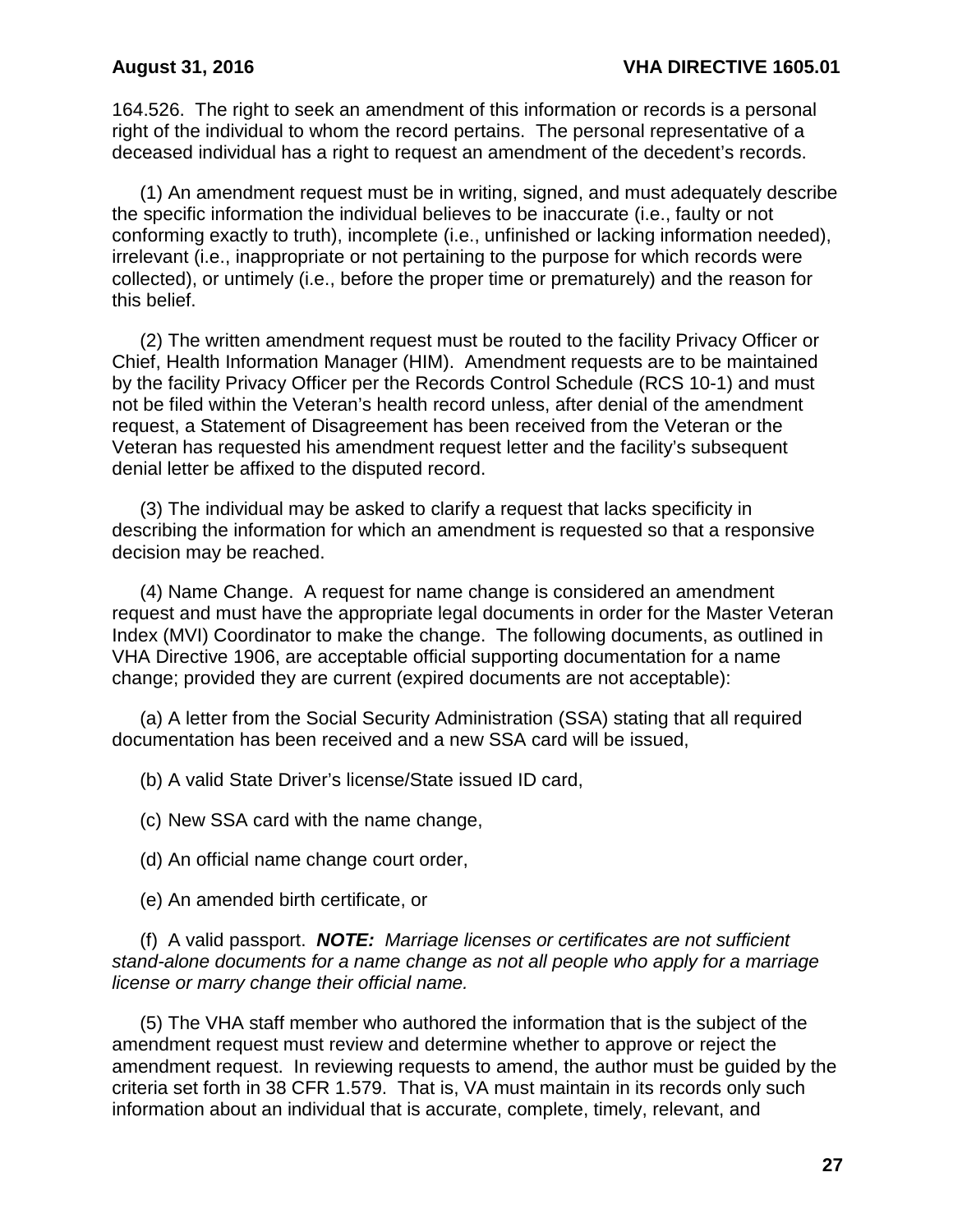necessary to accomplish a purpose of VA, as required by law, regulation, executive order of the president, or a government-wide or VA policy implementing such a purpose. These criteria must be applied whether the request is to modify a record, to add material to a record or to delete information from a record.

(6) When an individual requests amendment of clinical or health information in a health record maintained at a VHA health care facility, the Chief of HIM, or designee, or the facility Privacy Officer, or designee, must refer the request and related record to the health care provider who is the author of the information to determine if the record needs to be amended. If the health care provider is no longer on station, a health care provider designated by the VHA health care facility Director or Chief of Staff must determine if the record needs to be amended.

(7) Time Frames. A request to amend a record must be acknowledged in writing within 10 workdays of receipt. If a determination whether to honor the request has not been made within this time period, the Chief of HIM, or designee, or the facility Privacy Officer, or designee, must advise the individual when the facility expects to notify the individual of the action taken on the request. The review must be completed as soon as possible, in most cases within 30 workdays from receipt of the request. If the anticipated completion date indicated in the acknowledgment cannot be met, the individual must be advised, in writing, of the reasons for the delay and the date action is expected to be completed. The delay may not exceed 90 calendar days from receipt of the request.

(8) Approval of Amendment Request. When a request to amend a record is approved by the author or designee, the Chief of HIM, or designee, or the facility Privacy Officer, or designee, must take the following actions:

(a) Any information to be deleted must be made illegible (e.g., marked through in the paper record). Any new material must be recorded on the original document. The words "Amended-Privacy Act, Amendment Filed, or 45 CFR Part 164" must be recorded on the original paper document. The new amending material may be recorded as an addendum if there is insufficient space on the original document. The original document must clearly reflect that there is an addendum and care must be taken to ensure that a copy of the addendum accompanies the copy of the original document whenever it is used or disclosed. The amendment must be authenticated with the date, signature, and title of the person making the amendment.

(b) For an electronic amendment of a TIU (Text Integration Utility) document, the Chief of Health Information Management (HIM), or designee, is responsible for utilizing the TIU AMEND action for all TIU documents. Please refer to the [TIU User Manual](http://www.va.gov/vdl/documents/Clinical/CPRS-Text_Integration_Utility_(TIU)/tiuum.pdf) for specific instructions on utilizing the TIU amend functionality found on the HIM website. If the original document cannot be amended and an addendum cannot be attached, then a link to the location of the amendment must be provided. Refer to [Non-TIU](http://vaww.vhaco.va.gov/him/faq/FAQNonTIUChngsCorrections.doc)  Document Changes and Corrections Frequently Asked Questions (FAQ) for processes to correct Non-TIU documents.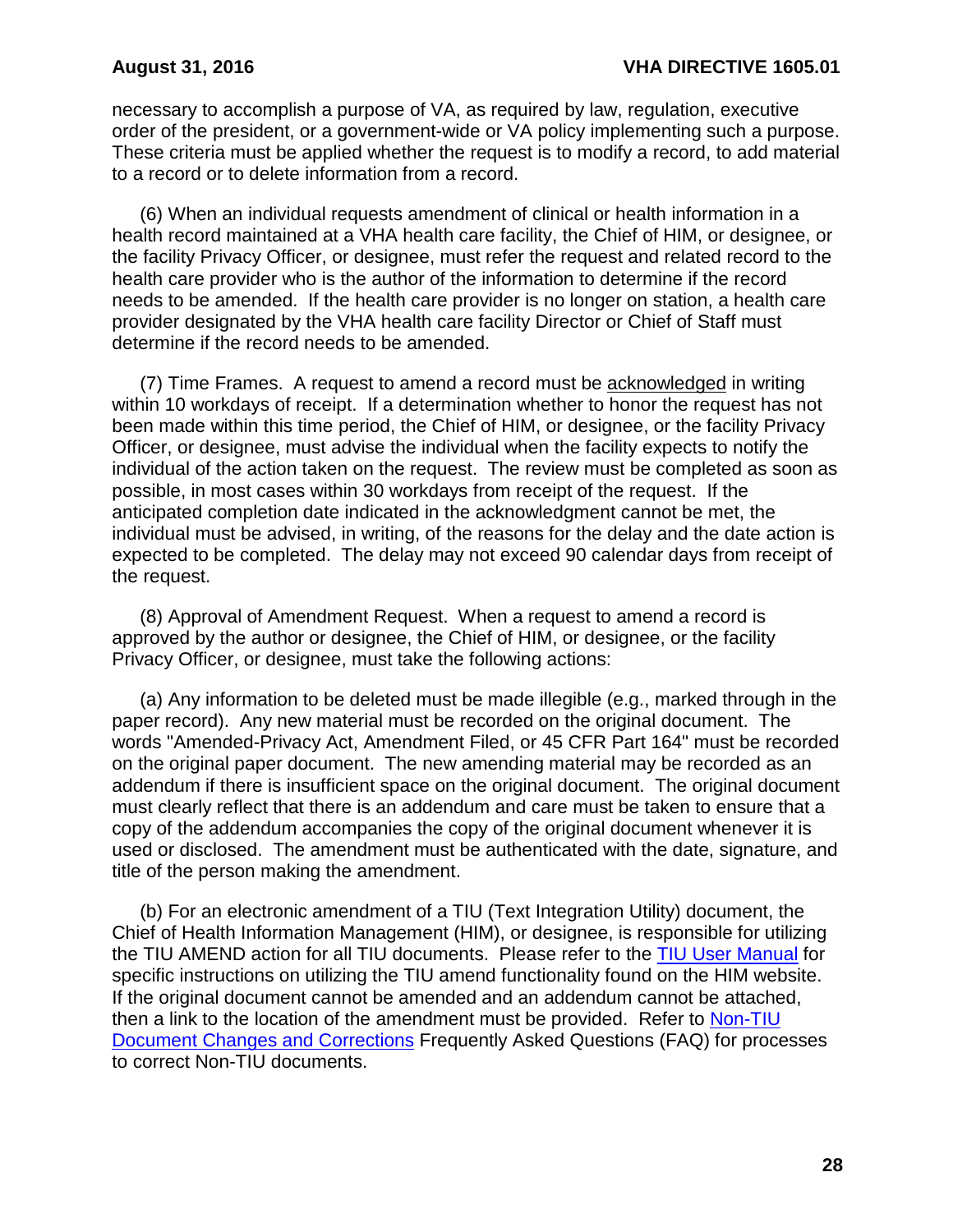(c) The individual making the request for amendment must be advised in writing that the record has been amended and provided with a copy of the amended record. The Chief of HIM, or designee, or the facility Privacy Officer, or designee, must notify the individual so that they can identify and agree to have VHA notify any relevant persons or organization that had previously received their information. If 38 U.S.C. 7332 protected information was amended, the individual must provide written authorization to allow the sharing of the amendment with relevant persons or organizations.

(d) In addition, the Chief of HIM, or designee, or the facility Privacy Officer, or designee, must notify all relevant persons or organizations to which the facility disclosed the amended information. If 38 U.S.C. 7332-protected health information was amended, the individual must provide written authorization to allow the sharing of the amendment with relevant persons or organizations.

(e) If the record has been disclosed prior to amendment to a business associate, the business associate must be informed of the correction and provided with a copy of the amended record. *NOTE: The accounting of disclosures summary may be utilized to determine recipients of the information subject to the amendment.*

(9) Denial of Amendment Request. When a request to amend a record is denied, the Chief of HIM, or designee, or the facility Privacy Officer, or designee, must promptly notify the individual making the request of the decision. The written notification must:

(a) State the reasons for the denial. VHA may deny a request to amend a record if VHA finds that the individually-identifiable information or record requested to be amended:

1. Was not created by VHA and the originator of the individually-identifiable information is another Federal agency available to act on the request. In this instance, the individual will be informed that the individual needs to request that the originating Federal agency of the individually-identifiable information amend the record. If, however, the originating Federal agency of the individually-identifiable information is no longer available to act on the request, or authorizes VA to decide whether to amend the record, then VHA must do so.

2. Is accurate, relevant, complete, or timely in its current form.

3. Is not part of a VHA system of records or designated record set.

(b) Advise the individual that the denial may be appealed to Office of the General Counsel (OGC) and include the procedures for such an appeal as noted below in paragraph 9.b.

(c) Advise the individual that if an appeal is not filed and a statement of disagreement is not submitted, the individual may still request that the VHA health care facility provide the individual's request for amendment and the denial with all future disclosures of the information. This request needs to be submitted in writing to the Chief of HIM or designee, or the facility Privacy Officer, or designee.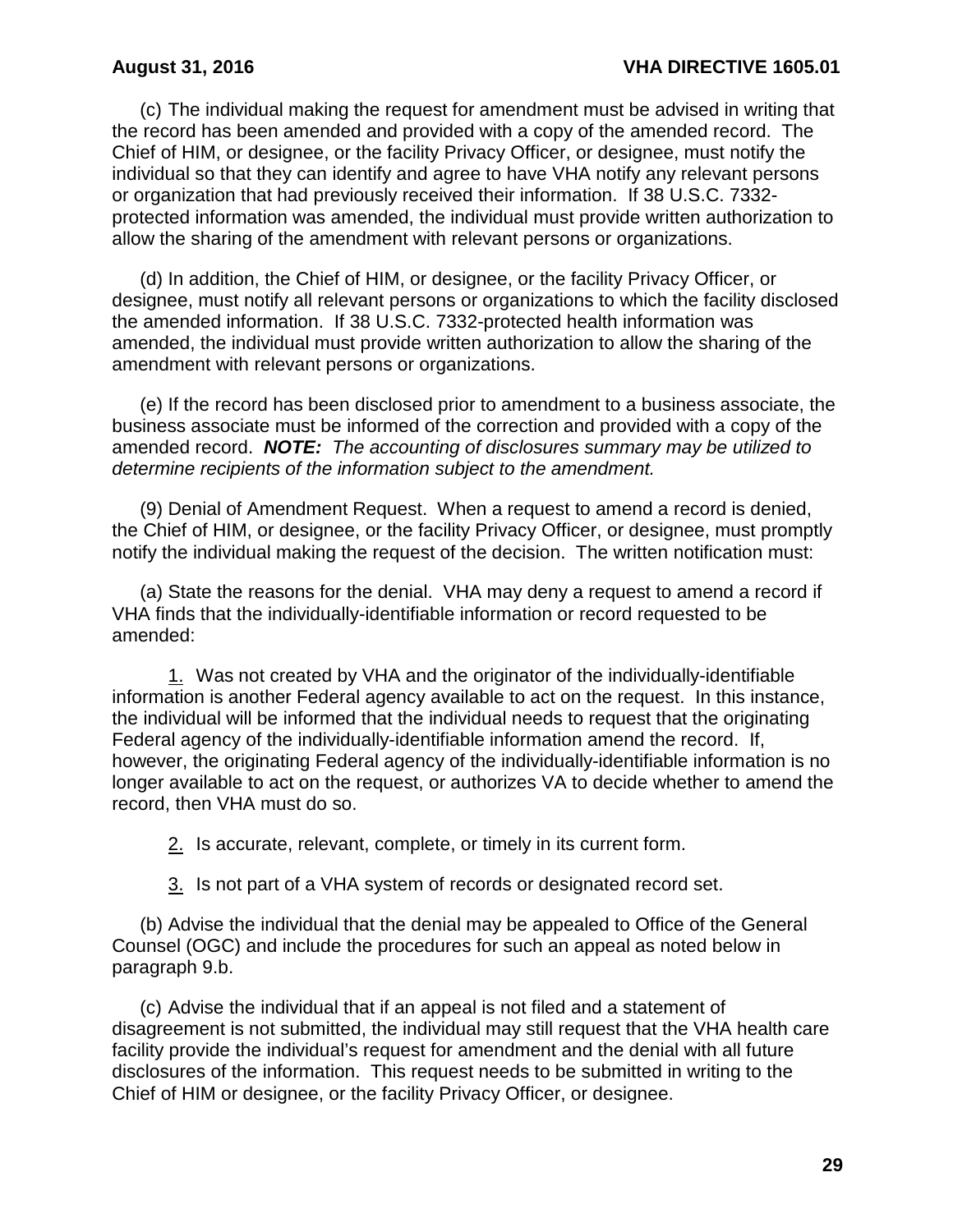(d) Describe how the individual may file a complaint with VHA or the Secretary, HHS. The description must include the name or title and telephone number of the contact person or office.

(e) Be signed by the VHA health care facility Director or official designee.

(10) If requested by the individual, the Chief of HIM, or designee, or the facility Privacy Officer, or designee, must identify the individually-identifiable information that is the subject of the disputed amendment and append or otherwise link the individual's request for an amendment and the facility's denial of the request to the individual's record.

(11) If the amendment does not pertain to the Veteran's health record, the facility Privacy Officer will work with the appropriate System Manager for the VHA system of records in which the information is maintained following the same amendment process as above.

### b. **Appeal of Initial Adverse Department Determination of Amendment.**

(1) An individual may appeal a denial, in whole or in part, of a request for correction or amendment of individually-identifiable information in VHA Privacy Act systems of records or designated records sets to the Office of General Counsel (OGC).

(a) The written appeal must be mailed or delivered to OGC (024), Department of Veterans Affairs, 810 Vermont Avenue, NW, Washington, DC 20420.

(b) The letter of appeal must clearly indicate why the individual disagrees with the initial denial, with specific attention to one or more of the four standards (i.e., accuracy, relevance, timeliness, and completeness) and include a copy of the facility denial letter as well as any supporting documentation that demonstrates why the individual believes that the clinical information does not meet these requirements.

(2) When OGC finds, on appeal, that the adverse determination should be reversed, in whole or in part, the individual and the VHA health care facility must be notified of the decision. Upon receipt of the notification, the System Manager for the VHA system of records in which the information is maintained, the Chief HIM, or the facility Privacy Officer, or the designee for any of those positions, must amend the record as instructed in the notification. *NOTE: The amendment procedures established above in paragraph 8 must be followed.*

(3) If General Counsel, or Deputy General Counsel, sustains the adverse decision, the individual must be advised, in the appeal decision letter, of the right to file a concise written statement of disagreement with the VHA health care facility that made the initial decision.

(4) A statement of disagreement can be done prior to appealing to OGC. A statement of disagreement must concisely state the basis for the individual's disagreement. *NOTE: Generally, a statement needs to be no more than two pages in*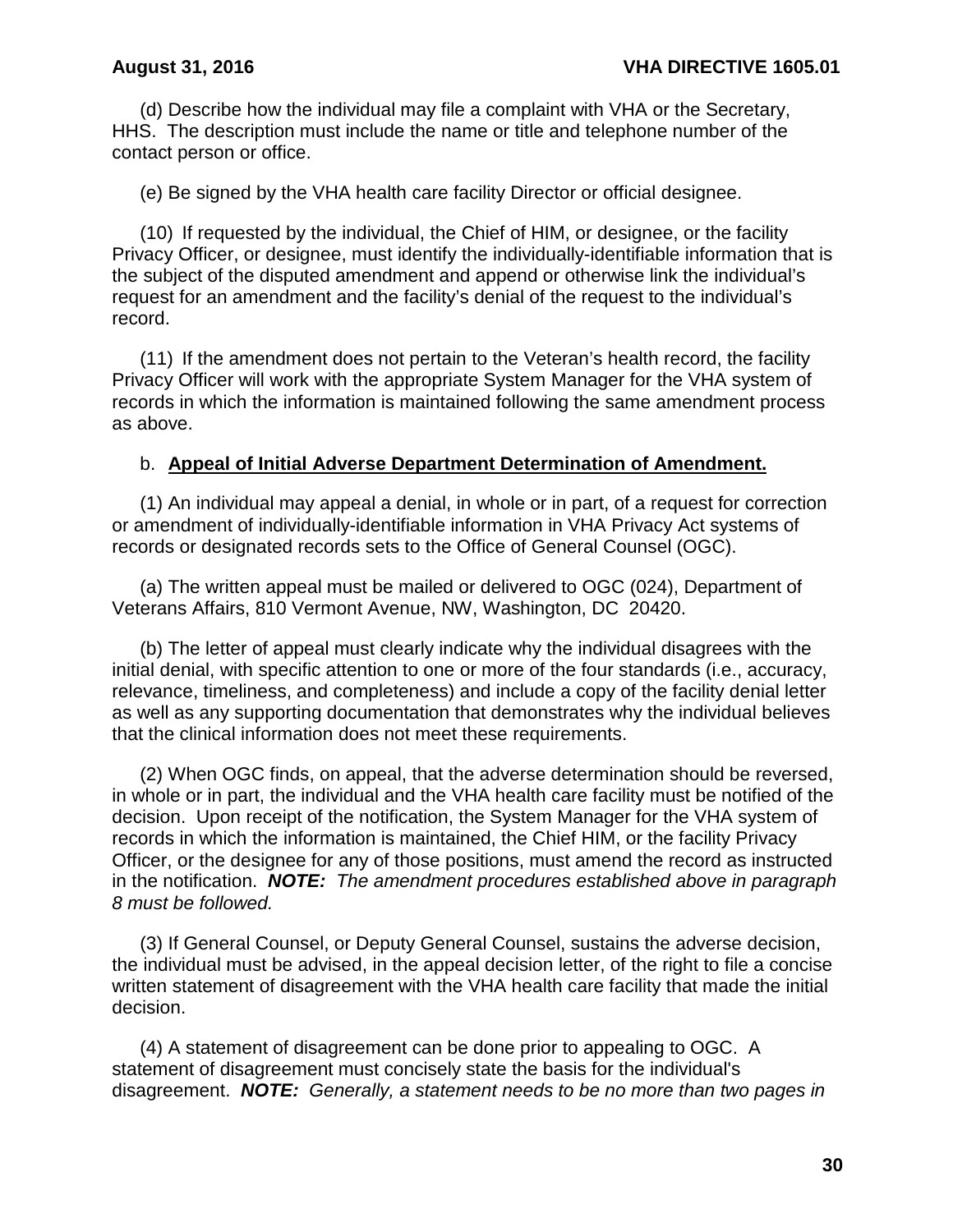*length, except an individual may submit a longer statement if it is necessary to set forth the disagreement effectively.*

(5) A VHA health care facility may prepare a written rebuttal to the individual's statement of disagreement. Whenever such a rebuttal is prepared, the System Manager for the concerned VHA system of records or designee, or the facility Privacy Officer, or designee, must provide a copy to the individual who submitted the statement of disagreement.

(6) When an individual files a statement of disagreement, the record about which the statement pertains must be clearly annotated to note which part of the record is disputed. The individual's request for an amendment, the facility's denial of the request, the individual's statement of disagreement, if any, and facility's rebuttal, if prepared, must be appended or otherwise linked to the individual's record.

(7) Once a statement of disagreement is filed, a review of previous disclosures of the disputed records needs to be conducted to determine the persons or organization that has received the disputed information. The System Manager for the concerned VHA system of records, or designee, Chief of HIM, or designee, or the facility Privacy Officer, or designee, must obtain the individual's agreement to notify the relevant persons or organizations with which the statement of disagreement needs to be shared. If 38 U.S.C. 7332-protected information is disputed, the individual must provide written authorization to allow the sharing of the statement of disagreement with persons or organizations that previously received the disputed information.

(8) When future disclosures are made of the disputed record, a copy of the statement of disagreement must be provided. A copy of a concise statement of the VA's reasons for not making the amendments requested or rebuttal must also be provided.

### c. **Documents for Facility Amendment File.**

(1) The facility Privacy Officer must keep all amendment requests for records maintained by their respective VHA health care facilities in an organized file by date. This file should contain the following documents:

(a) The original/initial amendment request,

(b) VHA responses to the amendment request (e.g., interim or final response letter and letters to previous recipients of the health record),

(c) Clarifying letters to requester or documentation of telephone discussions (i.e., reports of contact),

(d) Acknowledgement Letter to requester if response cannot be provided within 10 business days,

(e) Any other correspondence received from or with the individual requester, including Statement of Disagreement,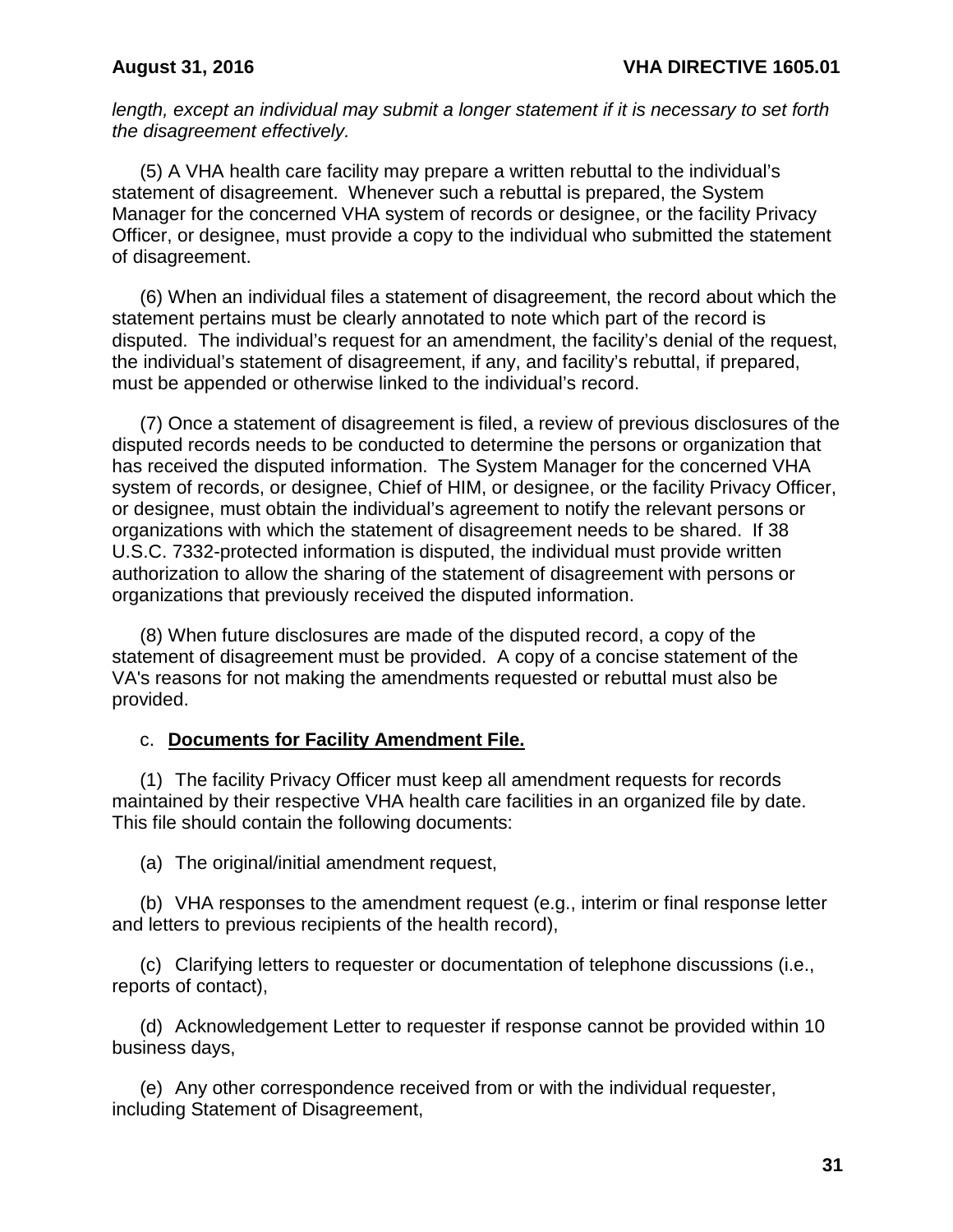(f) Email/correspondence (e.g., memos) addressed to providers or authors of the disputed record initiating review of amendment request,

(g) All provide or record author responses regarding decision to amend or deny amendment,

(h) Copy of the portion of the health record that is the subject to amendment request, and a copy of the amended health record if the amendment has been granted.

(i) Facility written rebuttal to individual's Statement of Disagreement, if applicable,

(j) Any correspondence from the VA Office of General Counsel regarding the amendment request,

(k) Accounting of disclosure records. *NOTE: If there is no accounting of disclosures for the health records in question, the facility Privacy Officer can include a screen shot from the Release of Information (ROI) Plus to document that this has been verified. NOTE: Amendment requests are not tracked in the ROI Plus software, because they are not considered disclosures.*

(2) The amendment files must be maintained for the life of the record. The amendment files are not scanned into the Veteran's health record as they are not considered part of the health record. They may be maintained in a secure and locked file cabinet or scanned to a secure network drive but cannot be scanned into the administrative portion of VistA Imaging in the health record.

(3) The amendment file must be retained and destroyed in accordance with RCS 10- 1, Privacy Amendment Case File under Section XLIII-6.

## <span id="page-34-0"></span>**9. ACCOUNTING OF DISCLOSURES FROM RECORDS**

a. An individual may request a list of all disclosures of information, both written and oral, from records pertaining to the individual, subject to the provisions of 38 CFR 1.576(c) and 45 CFR 164.528. VHA health care facilities and programs are required to keep an accurate accounting for each disclosure of a record to any person or to another agency that is outside of VA including State reporting and research. For disclosures made for VHA research, the research investigator must be able to produce an accounting of disclosure upon request.

b. An accounting is not required to be maintained in certain circumstances, including when disclosure is to VHA employees who have a need for the information in the performance of their official job duties, under a traditional FOIA request, to the individual under Right of Access, or disclosure of a limited data set or de-identified data.

c. The request for an accounting of disclosures must be in writing, signed, and must adequately identify the VHA system of records or designated record sets for which the accounting is requested. The written request must be mailed, or delivered, to the VHA health care facility that maintains the record, and directed to the attention of the Chief of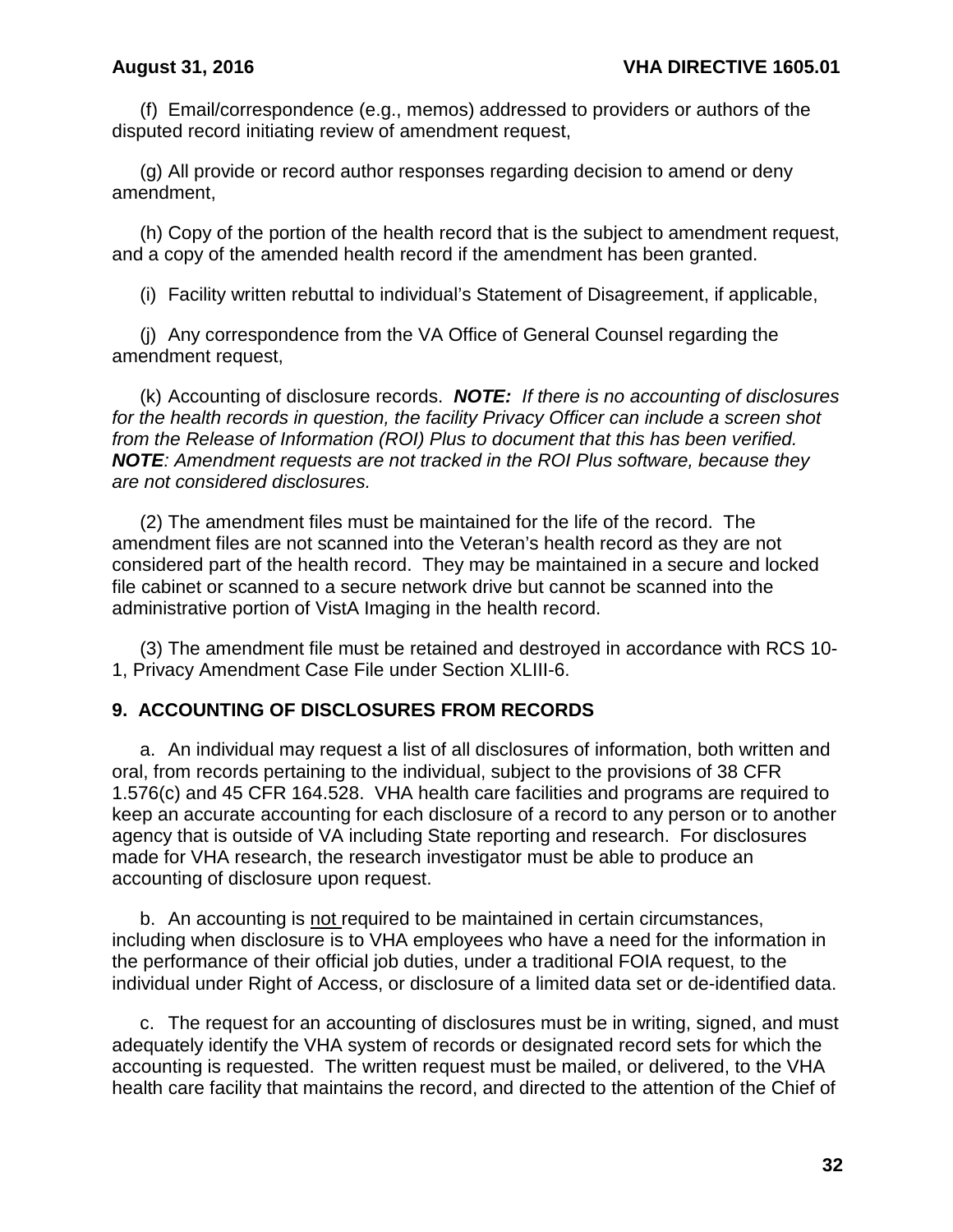HIM, or designee, or to the facility Privacy Officer, or designee, or the System Manager for the VHA system of records from which the accounting is being requested.

d. The individual must be provided with an accounting that includes:

(1) The name of the individual to whom the information pertains,

(2) The date of each disclosure,

(3) Nature or description of the information disclosed,

(4) A brief statement of the purpose of each disclosure or, in lieu of such statement, a copy of a written request for a disclosure, and

(5) The name and, if known, address of the person or agency to whom the disclosure was made.

e. The accounting of disclosures must be made available, upon request, to the individual to whom the record pertains within 60 calendar days after receipt of such a request; except disclosures made for law enforcement purposes, which will not be made available except as provided by 38 CFR 1.576(b)(7) and 45 CFR 164.528(a)(2)(i). If the accounting cannot be provided within the specified timeframe, the facility or program can extend the timeframe for no more than 30 calendar days, provided that the individual is given a written statement of the reasons for the delay and the date by which the accounting will be provided. *NOTE: Only one such extension of time for action on a request for an accounting is allowed.*

f. The accounting or disclosure summary given to an individual must be provided without charge.

g. VHA must retain a copy of the disclosure summary provided to the individual for six years or the life of the record (see Records Control Schedule (RCS 10-1) or the facility Records Control Officer).

h. The accounting or disclosure summary must be maintained via the automated ROI Plus software per VHA Directive 1615 , Mandated Utilization of Release of Information (ROI) Plus Software; on VA Form 5572, Accounting of Records/Information Disclosure Under Privacy Act, in a designated record set; or on an Excel spreadsheet located on a shared network drive.

## <span id="page-35-0"></span>**10. CONFIDENTIAL COMMUNICATIONS**

a. An individual has the right to request and receive communications (correspondence) confidentially from VHA by an alternative means or at an alternative location. Before providing the information by an alternative means or at an alternative location, the responsible facility official must verify the individual's identity in accordance with the procedures contained in paragraph 7 of this directive.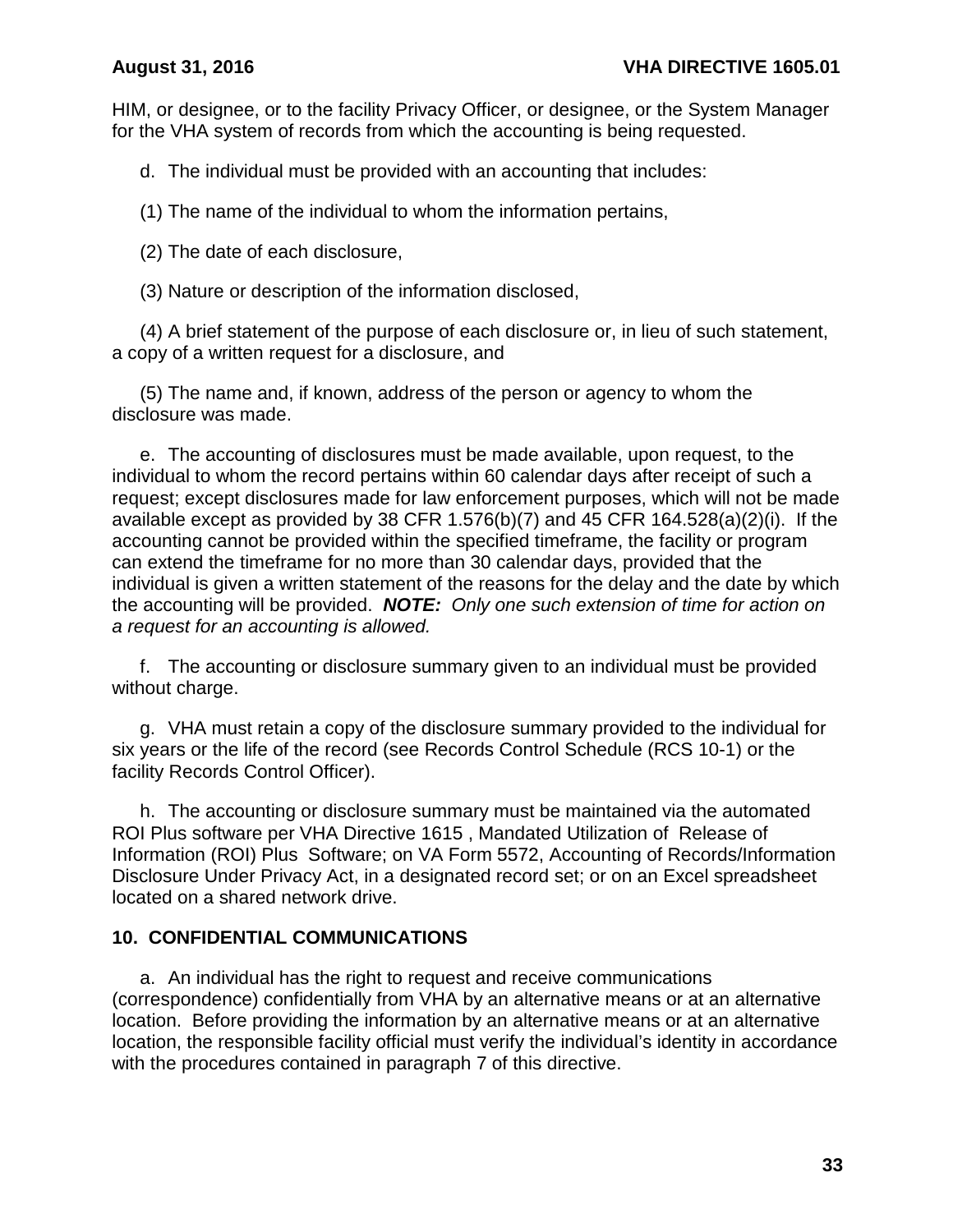b. VHA considers an alternative means to be in person (rather than by mail) and considers an alternative location to be an address other than the individual's permanent address listed in VistA.

c. VHA must accommodate reasonable requests from the individual to receive communications either at an alternative "confidential communications" address, or in person at the VHA health care facility where the information is maintained.

d. If a Veteran requests to use his or her cell phone number as an alternate means of verbal communication, they should be directed to Eligibility Office within the VHA medical facility. Currently no electronic process to alert staff to use this number as an alternative "confidential" communication is available. *NOTE: A request to receive communications via Email is considered unreasonable and therefore will be denied. MyHealtheVet secure messaging should be used for this purpose.*

e. All communications or correspondence must fit into one of five following correspondence types:

(1) Eligibility or enrollment,

- (2) Appointment or scheduling,
- (3) Co-payments or Veteran billing,
- (4) Health records, or
- (5) All other.

f. Requests to have all communications or just communications of a specific correspondence type, sent to the "confidential communications" address must be accommodated. However, communications within each correspondence type will not be split (i.e., all communications within a single correspondence type must be directed to the same address). Requests to split communications under a correspondence type must be considered unreasonable and therefore must be denied.

### **11. RIGHT TO REQUEST RESTRICTION**

a. An individual has the right to request VHA to restrict its use or disclosure of individually-identifiable health information to carry out treatment, payment, or health care operations. An individual also has the right to request VHA to restrict the disclosures of the individual's individually-identifiable health information to next-of-kin, family, or significant others involved in the individual's care. Health care providers are prohibited from granting any verbal restriction requests. Documenting in the Veteran's health record does not constitute a restriction request.

b. Generally, VHA would not agree to grant an access restriction by a personal representative of a deceased Veteran to restrict a family member's access under FOIA.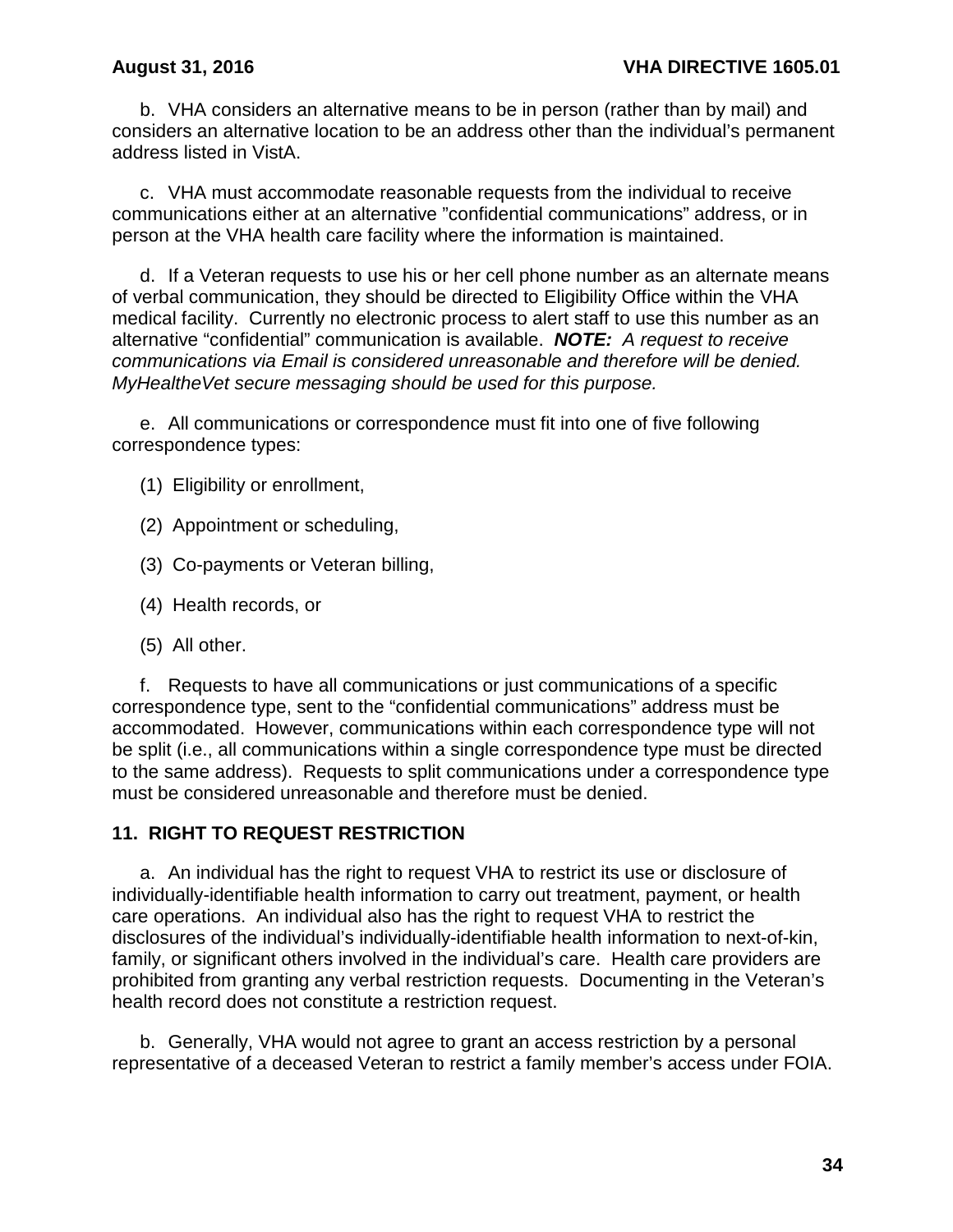c. VHA is not required to agree to any restrictions. *NOTE: 45 CFR 164.522(a)(1)(vi) does not apply to VHA.*

d. A restriction request must:

(1) Be in writing,

(2) Identify which information is to be restricted,

(3) Indicate for what purposes (e.g., use for payment) the identified information is to be restricted, and

(4) Be signed by the individual to whom the records pertain.

e. Before granting any request for restriction of individually-identifiable health information, the VHA facility Privacy Officer must review the request and consult with the VHA Privacy Office by telephone or Email. Denial of restriction requests do not need to be reviewed by the VHA Privacy Office.

f. If a request for restriction is granted, VHA must comply with the restriction unless the individual revokes the restriction in writing, the information covered by the agreed to restriction is needed to provide a patient with emergency treatment, or the restriction is terminated by VHA, as outlined in paragraph 11j. The facility Privacy Officer must add an alert regarding the restriction in the ROI Plus software and under the Crisis Warnings, Allergies and Directives (CWAD) in the Computerized Patient Record System (CPRS).

g. If a request for restriction is denied, VHA must notify the individual in writing of the denial.

h. There are no appeal rights when denying a restriction request.

i. General statements such as "No health information can be released to anyone but myself" or "I only want you to release information to my primary care providers" are not specific enough to constitute a restriction request, because other legal authorities, such as emergency care may require the disclosure.

j. VHA may terminate a restriction, if VHA informs the individual, in writing, that it is terminating its agreement to a restriction and that such termination is only effective with respect to protected health information created or received after VHA has so informed the individual. Reasons for terminating a restriction include, but are not limited to, a status change in the individual's competency, a major status change in the individual's care or benefits, and statutory revisions affecting the use or disclosure of the information restricted.

# **12. TREATMENT, PAYMENT, AND HEALTH CARE OPERATIONS**

a. **VHA.**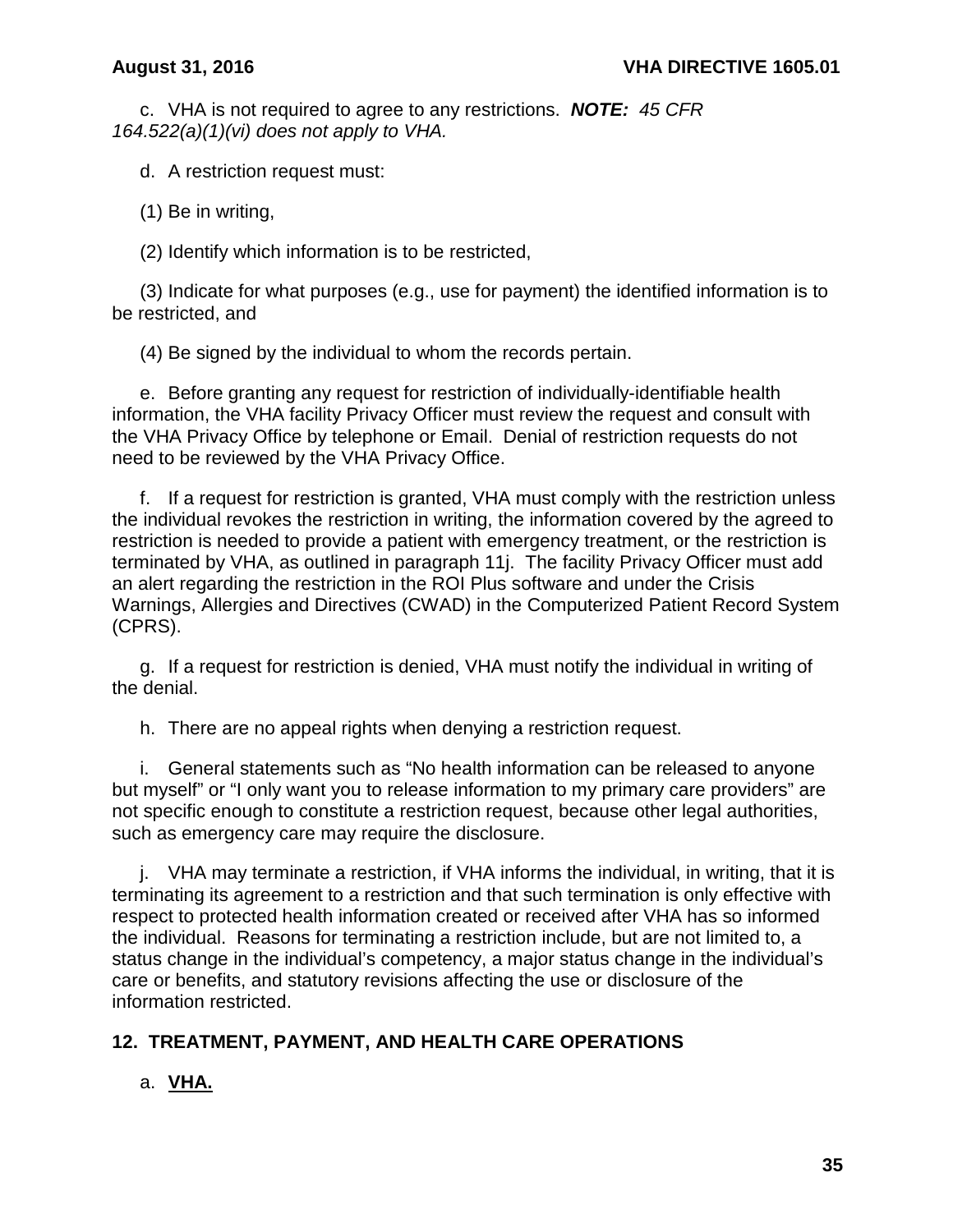(1) For purposes of this directive, individually-identifiable information may be used on a need-to-know (Privacy Act) basis within VHA for purposes of treatment, payment, or health care operations (HIPAA Privacy Rule), without the written authorization of the individual.

(2) Within VHA, use of information on a need-to-know basis for purposes other than treatment, payment, or health care operations requires a written authorization or other authority as described in this directive.

### b. **VA Entities.**

(1) **Individually-Identifiable Information Excluding Health Information.** VHA may share individually-identifiable information, excluding health information, to any component of VA that needs the information for the purposes of fulfilling the agency's mission without signed, written authorization.

### (2) **Individually-Identifiable Health Information and Protected Health Information.**

(a) VHA may disclose individually-identifiable health information to other VA components that determine eligibility for or entitlement to, or that provide benefits under the laws administered by the Secretary of Veterans Affairs without the signed, written authorization of the individual. The only VA components that determine eligibility for or entitlement to, or that provide benefits to Veterans are VHA, the Veterans Benefits Administration (VBA), the Board of Veterans Appeals (BVA) and the National Cemetery Administration (NCA).

(b) VHA may disclose individually-identifiable health information with VA components for the purposes of treatment, payment, or health care operations without the signed, written authorization of the individual as long as a national Business Associate Agreement (BAA) is in effect. For example:

1. VHA Central Office must maintain a national BAA with OGC for authorizing the disclosing of individually-identifiable health information with OGC for legal counsel provided to VHA.

2. VHA Central Office must maintain a national BAA with the VA Office of Information and Technology (OI&T) for authorizing the disclosing of individuallyidentifiable health information with OI&T for IT services, security services, and incident response. *NOTE: Before disclosing protected health information, contact the VHA Health Information Access Office to confirm the existence of a business associate agreement or check online at*:

*<http://vaww.vhadataportal.med.va.gov/DataAccess/BusinessAssociateAgreements.aspx> This is an internal VA Web site that is not accessible to the public.*

## c. **VA Contractors.**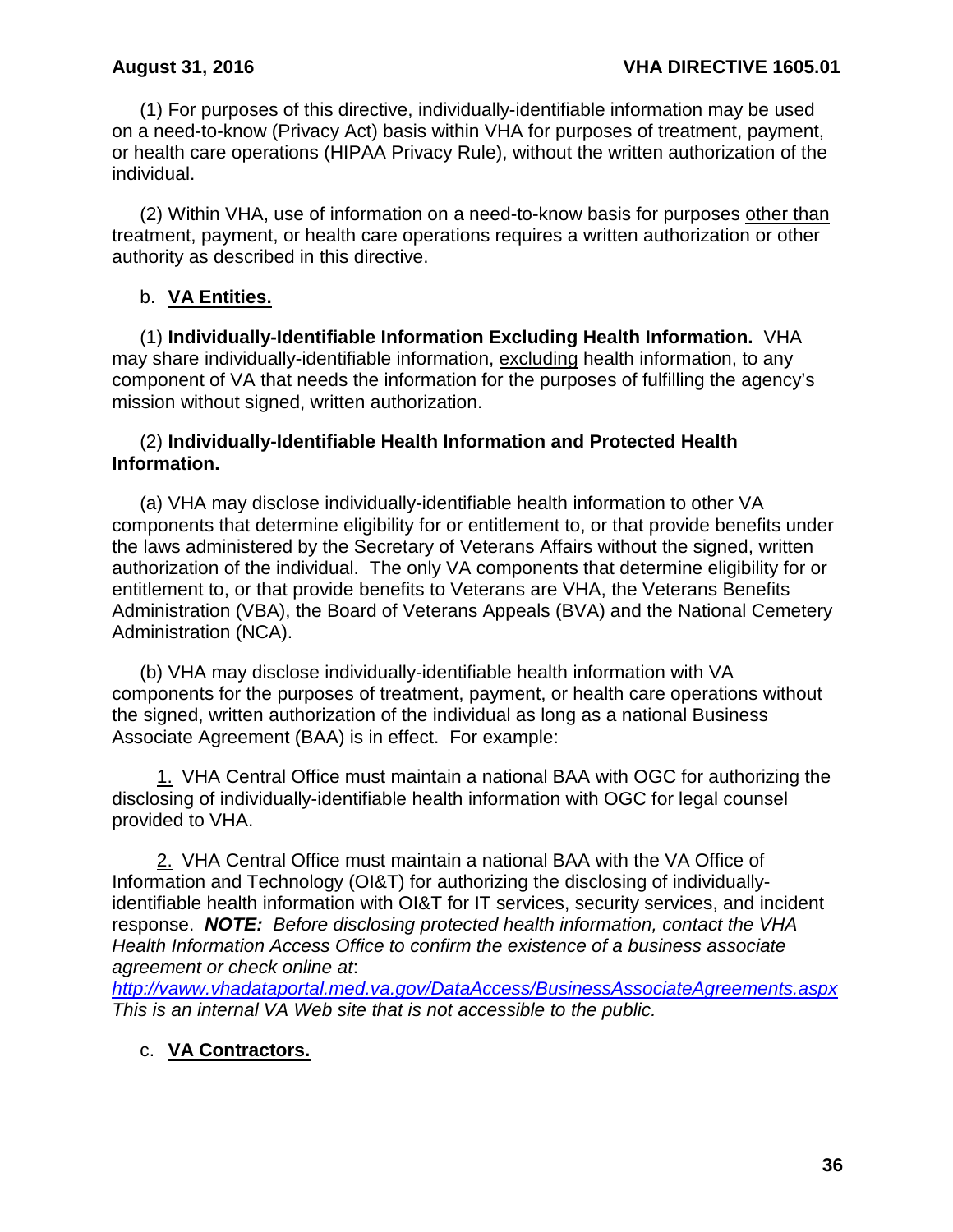(1) VHA may disclose or release individually-identifiable health information to VA contractors for the purpose of the contractor performing a service related to VA treatment, payment, or health care operations (i.e., a "use," without the signed-written authorization of the individual) as long as the use is within the scope of the contract and there is a signed business associate agreement on file.

(2) Disclosing individually-identifiable health information by VHA to VA contractors for purposes other than treatment, payment, or health care operations requires other authority and potentially a DUA.

(3) The facility Privacy Officer must be contacted prior to the release of any Veteran individually-identifiable information to a VA contractor to ensure appropriate authority is in place.

(4) For guidance on business associate agreements, see VHA Handbook 1605.05, Business Associate Agreements.

(5) Contract Nursing Homes. A nursing home with which VHA has a contract may be provided individually-identifiable information including health information for the purpose of fulfilling the contract for providing health care to Veterans housed in its facilities.

d. **Non-VA Entities.** VHA may disclose information outside VA for any purpose including treatment, payment, or health care operations, only if appropriate legal authority exists or authorization is obtained.

### **13. RESEARCH**

This paragraph is meant to provide guidance only with regards to the Federal privacy and confidentiality laws affecting research endeavors. Each VHA health care facility must establish a review process to ensure these privacy requirements are met. The review process may involve the facility's Privacy Officer being a non-voting member of the facility Institutional Review Board (IRB) or Research and Development (R&D) Committee or a member of another research subcommittee responsible for ensuring that all privacy and security requirements are met. The facility Privacy Officer is responsible for reviewing the HIPAA authorization to ensure legal authority exists prior to the use, access, collection, creation, and disclosure of PHI (obtained orally or in writing) by research investigators. The facility Privacy Officer is not responsible for the approval of the informed consent for research purposes. This policy does not negate or supersede any research statutes, regulations, or policies. Research investigators must still ensure that appropriate authority exists to use or disclose information derived from or pertaining to individuals. *NOTE: See VHA 1200-series Handbooks and directives for additional requirements for conducting research within VA*.

### a. **Release of Information to VA Investigators (Intramural).**

(1) All research within VHA must be conducted by a VA Investigator. A VA Investigator must be a VHA employee (which includes official Without Compensation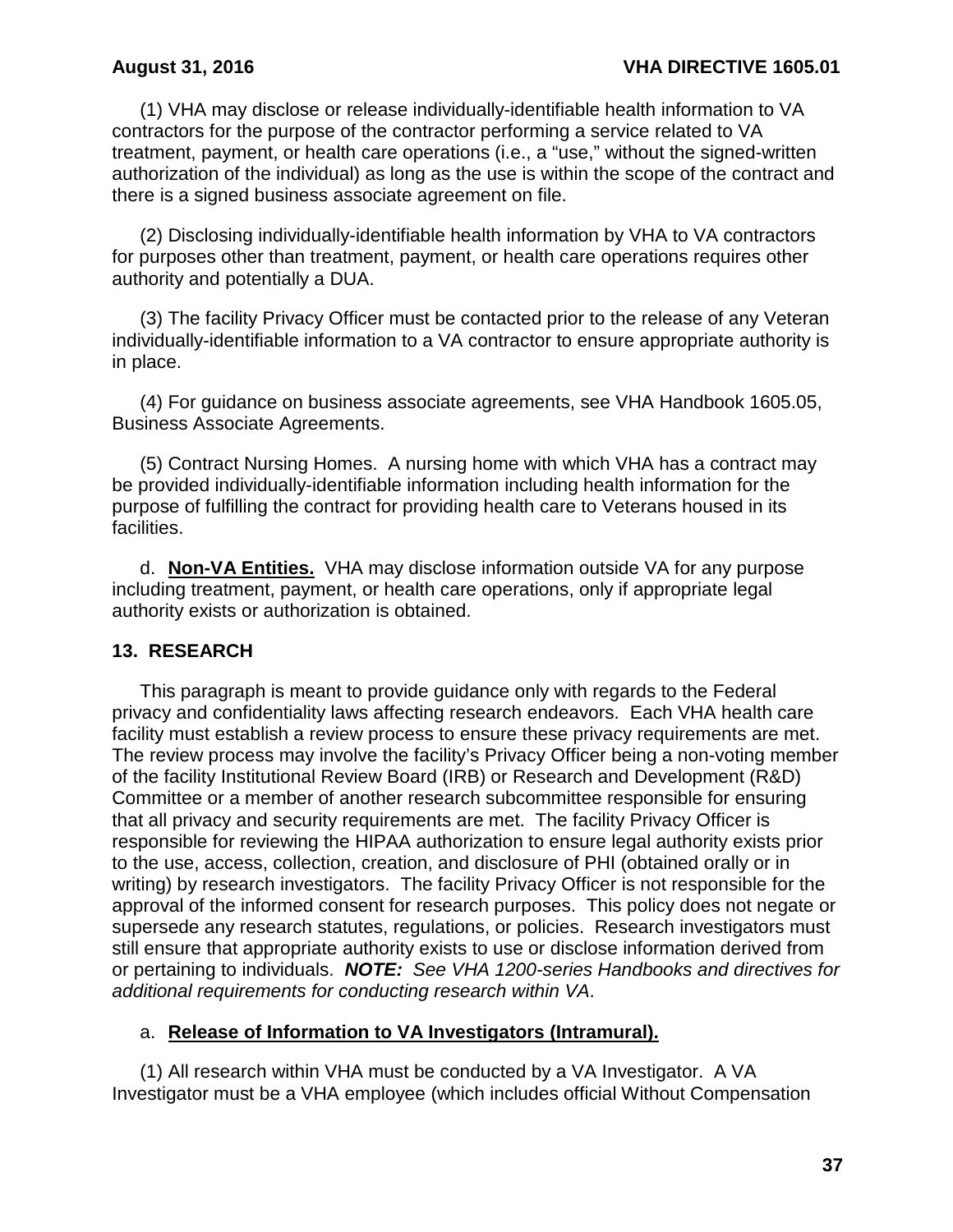(WOC) or VA-Intergovernmental Personnel Act (IPA) of 1970 employees. *NOTE: To determine if a researcher is a VA Investigator contact the facility's Associate Chief of Staff (ACOS) for R&D.*

(2) Reviews Preparatory to Research.VA Investigators may use individuallyidentifiable information to prepare a research protocol prior to submission of the protocol to the IRB for approval. The VA investigators must not arbitrarily review PHI based on their access to PHI as a VHA employee until the investigator makes a representation that the access to PHI is only to prepare a protocol, that no PHI will be removed from the covered entity (i.e., VHA) and the access to PHI is necessary for preparation of the research protocol as required by the HIPAA Privacy Rule. The VA investigator must document this representation in a designated file and present this written document when requesting access to the information custodian. Non-VA researchers may not obtain VHA information for preparatory research activities.

(a) To access and use PHI "preparatory to research," neither a written authorization from the individual nor a waiver of the requirement to obtain a HIPAA authorization by an IRB or Privacy Board are required.

(b) During the preparatory to research activities the VA investigator:

1. Must only record aggregate data. The aggregate data may only be used for background information to justify the research or to show that there are adequate numbers of potential subjects to allow the investigator to meet enrollment requirements for the research study.

2. Must not record any individually-identifiable health information.

3. Must not use any individually-identifiable information to recruit research subject.

4. A DUA may be required if individually-identifiable information is transferred from a data repository to the VA investigator for their preparatory to research review. The DUA is to ensure the VA Investigator complies with the requirements of the above subparagraph and returns or destroys the individually-identifiable information once the review is completed. See VHA Handbook 1200.12, Use of Data and Data Repositories in VHA Research.

5. The contacting of potential research subjects or conducting pilot studies are not activities preparatory to research but activities to be undertaken and approved by the IRB.

(3) VA-Approved Research. All non-exempt research activities involving human subjects conducted by VA Investigators must be approved by an IRB and R&D Committee prior to initiation of the research in accordance with VHA Handbooks 1200.01, Research and Development (R&D) Committee, and 1200.05, Requirements for the Protection of Human Subjects in Research, and 38 CFR part 16. 38 CFR part 16 is VA's implementation of the federal regulation for the protection of human subjects commonly referred to as the "Common Rule". In addition to the review requirements in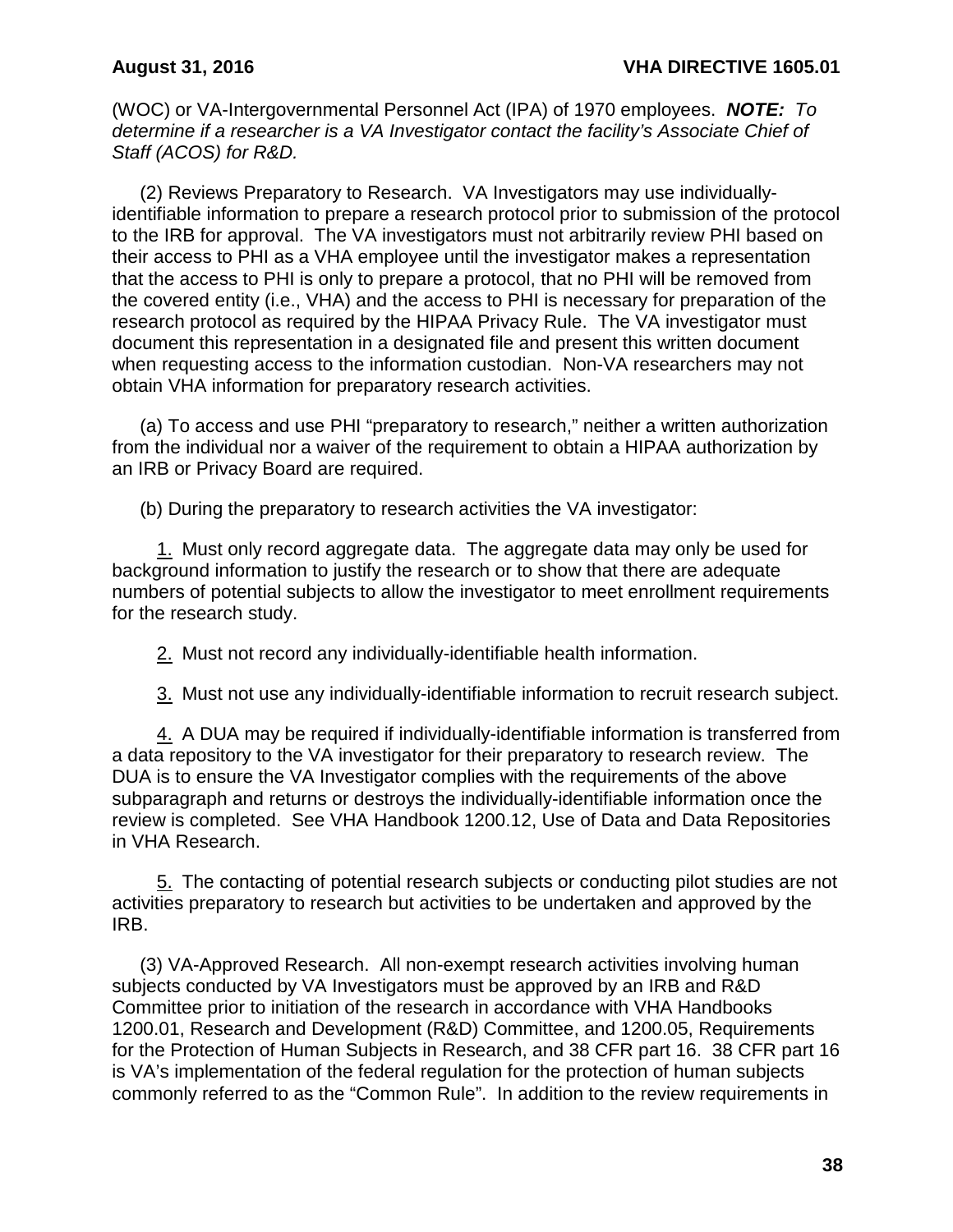part 16, the Information Security Officer and facility Privacy Officer must also review the research to ensure it is in compliance with all applicable security and privacy requirements related to the security safeguards and confidentiality of the information to be used and disclosed.

(4) All VA Investigators conducting VA-approved research must obtain appropriate legal authority to use individually-identifiable information, including health information, and to disclose individually-identifiable information outside of VA as part of the VAapproved research.

(5) VHA individually-identifiable health information involving non-employee research subjects (e.g., Veterans, their beneficiaries, and patients) may be used by a VA investigator for research purposes provided there is a prior written authorization that meets all requirements as identified in paragraph 14 of this directive. A written authorization may not be incorporated into an informed consent for participation in research, because the signature authorities are not the same for each document. *NOTE: See VHA Handbook 1200.05 for guidance on who can sign an informed consent for participation in research.*

(6) If there is no prior signed, written authorization, VHA individually-identifiable health information involving non-employee research subjects may be used by a VA Investigator for research purposes when there is an IRB or Privacy Board waiver of HIPAA authorization in accordance with 45 CFR 164.512(i). A waiver requires that the IRB or Privacy Board appropriately document that it has determined that the waiver of authorization satisfies the following criteria:

(a) The use or disclosure of PHI involves no more than a minimal risk to the privacy of individuals based on the presence of the following elements:

1. An adequate plan to protect the identifiers from improper use and disclosure.

2. An adequate plan to destroy the identifiers at the earliest opportunity consistent with conduct of research, unless there is a health or research justification for retaining the identifiers or such retention is otherwise required by law (e.g., to satisfy records retention requirements).

3. Adequate written assurances that the PHI will not be reused or disclosed except as required by law, for authorized oversight of the research study, or for other research for which the use or disclosure of PHI would be permitted by the HIPAA Privacy Rule.

(b) The research could not practicably be conducted without the waiver.

(c) The research could not practicably be conducted without access to and use of the PHI.

(d) A summary of the PHI to be used or disclosed. *NOTE: The IRB's documentation must be signed by the IRB Chair or other designated voting member of*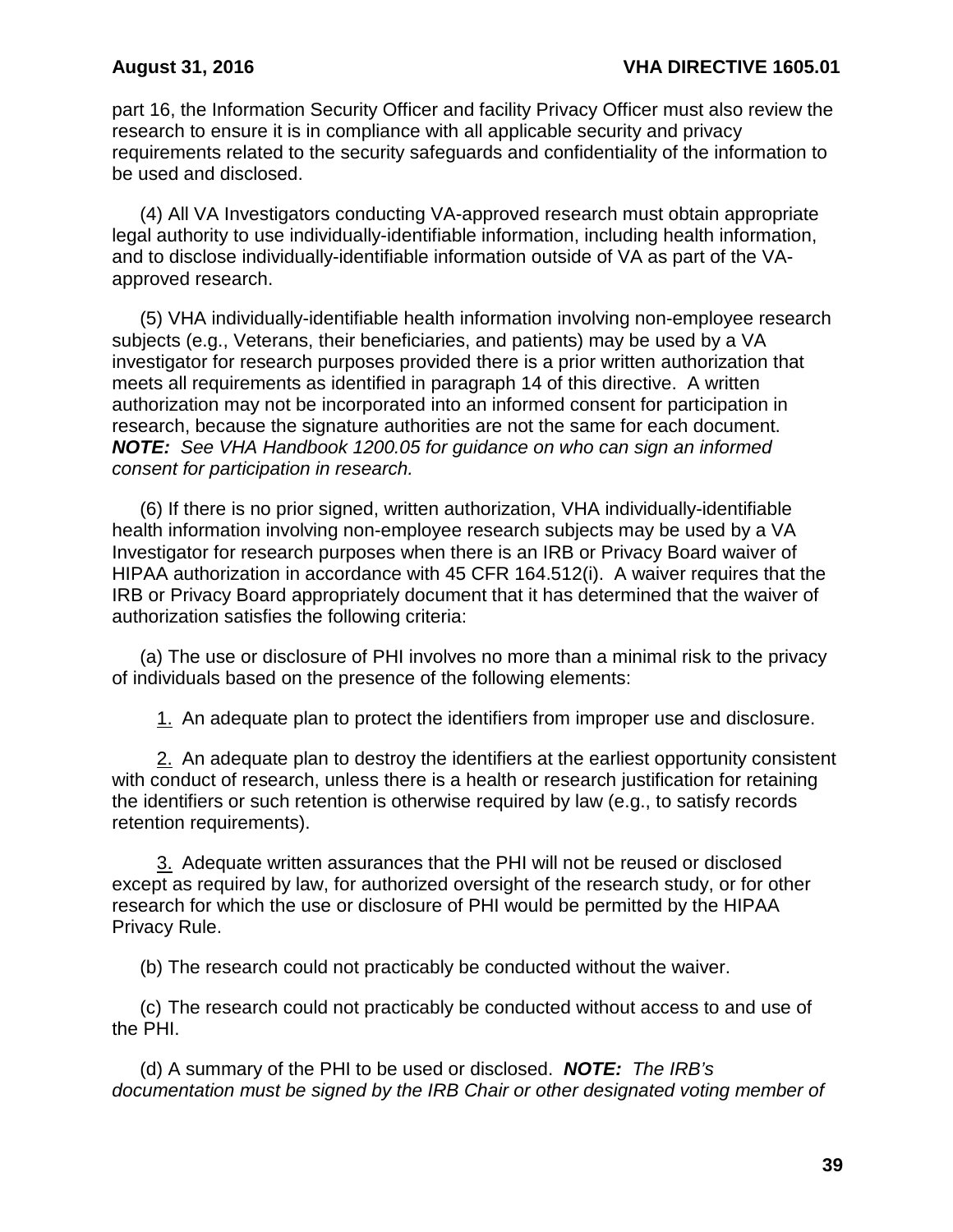*the IRB. VHA Form 10-0521, IRB Documentation of Waiver of HIPAA Authorization for Research, should be used for this documentation.*

(7) VHA individually-identifiable information, including health information involving employee research subjects in their capacity as a VA employee, may be used by a VA investigator for research purposes in accordance with VHA Directive 1200, Veterans Health Administration Research and Development Program, applicable 1200 series Handbooks, and 38 CFR part 16.

(8) VA Investigators conducting VHA-approved research may use a limited data set provided a DUA is obtained. Written authorization from the subject or a waiver of HIPAA authorization is not required when a limited data set is used.

(9) A DUA may be required for research when data is transferred from a national database, VISN warehouse, or a research data repository. VHA Handbook 1200.12 states the requirements for when a DUA must be used for research. The Information Custodian may choose to require a DUA before data is provided for VA research studies as a best practice.

(10) VA Investigators may use and disclose the requested data only in a manner consistent with the approved research protocol or informed consent form for which the information was requested.

(11) VA Investigators may use individually-identifiable information for potential recruitment of study subjects only if the IRB or Privacy Board has granted a waiver of HIPAA authorization for this use. *NOTE: Unless the waiver of HIPAA authorization is approved for the whole study, a separate HIPAA authorization must be obtained once the subject is recruited but before any other research interventions take place.* VHA Handbook 1200.05 states other requirements that must be met for recruitment of research subjects.

(12) If a research subject properly executes a written authorization for disclosure of his or her protected health information to an affiliate institution or other entity, transfer of the information constitutes a "disclosure" under the Privacy Act and HIPAA Privacy Rule. Depending on the agreement between the transferring facility and the receiving entity, VA may or may not retain data ownership. Absent an agreement that restricts the affiliates or other entity's further use or disclosure of the information (e.g., Contract, MOU, MOA, or Data Use Agreement); ownership of the disclosed data transfers to the recipient and VA cedes control over the information.

(13) A waiver from the VA Chief Information Officer must be obtained before VA sensitive information can reside on non-VA owned equipment, such as the affiliate's servers or computers.

b. **Case Reports or Case Studies.** Case reports or case studies are not typically considered to be research, rather they are typically considered to be educational and related to clinical care. Case reports or case studies usually involve a retrospective report of the observation of one or a few patients whose novel condition(s) or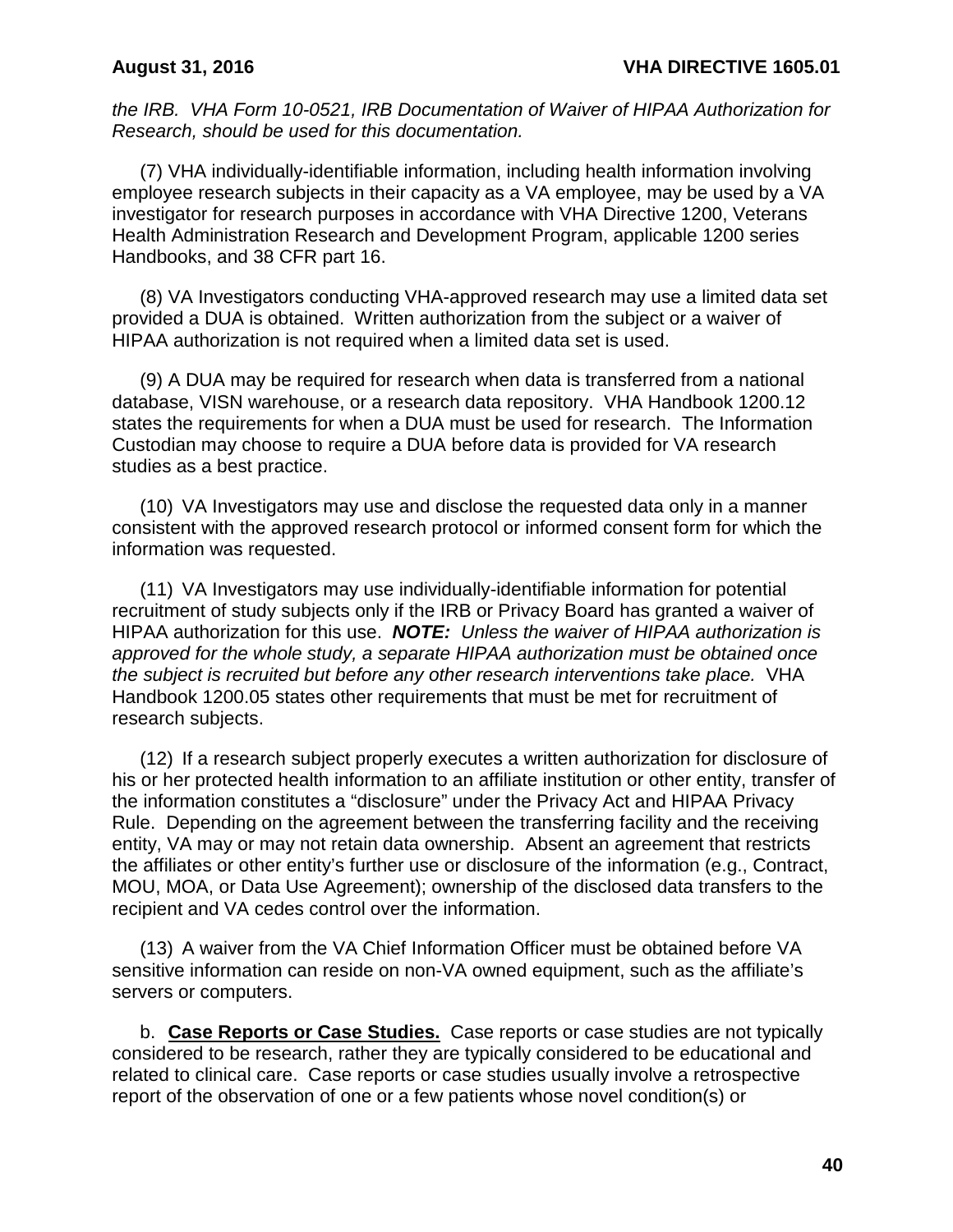response(s) to treatment was guided by the care provider's judgment regarding the best interest of the patients. De-identified information may be used by a VA employee for publication of a case study or by a VA affiliated student as part of studies in a classroom setting, thesis, etc. Case reports or case studies should contain only de-identified information or pictures that totally conceal the identity of the individual. If personally identifiable information (PII) or PHI must be used, a signed-written authorization from the patient or the patient's personal representative is required. Authors of case studies or case reports should consult with the facility Privacy Officer to ensure that all information is appropriately de-identified as required by the HIPAA Privacy Rule. The facility Privacy Officer has the authority to make this final determination. *NOTE: There are some circumstances where a case report or case study may be considered as research. If there is any indication that the case report or case study may be research, the IRB should be consulted*. See VHA Handbook 1200.05 for more guidance.

c. **Cooperative Research and Development Agreement.** A Cooperative Research and Development Agreement (CRADA) is a written agreement between VA and one or more non-Federal parties to work together on a research project. CRADAs focus on the intellectual rights of a study (e.g., a drug patent). If a research study is being conducted under a CRADA, a Data Use Agreement is not required to share VA sensitive information, as the protections of a DUA are built into the VA CRADA templates used by research staff.

d. **Documentation.** The original Informed Consent and HIPAA Authorization for Research involving human subjects are maintained under the Privacy Act System of Records Notice (SORN) 34VA12, Veteran, Patient, Employee, and Volunteer Research and Development Project Records-VA. If copies of these documents (informed consent and HIPAA Authorization) are included in the VHA health record, then these copies are covered under the Privacy Act SORN 24VA10P2, Patient Medical Records-VA and are disclosed in accordance with Routine Use Disclosure Statements under that SORN. The original documents are kept with the VA Investigator's file.

e. **ROI for Non-VA Investigators (Extramural).** VHA has authority to disclose individually-identifiable information to non-VA investigators in accordance with this directive and the applicable Privacy Act System of Records. The request must be for a specific research study.

(1) **Reviews Preparatory to Research.** A non-VA investigator may not review VHA individually-identifiable information preparatory to research.

## (2) **Information from Research Subjects Who are Not VHA Employees.**

(a) VHA may disclose the individually-identifiable health information of research subjects who are not VHA employees (e.g., Veterans, their beneficiaries, and patients) to non-VA Investigators for research purposes provided there is a prior signed, written authorization.

(b) Disclosure to Federal Investigators (Researchers). If there is no prior signed, written authorization, VHA may disclose individually-identifiable health information to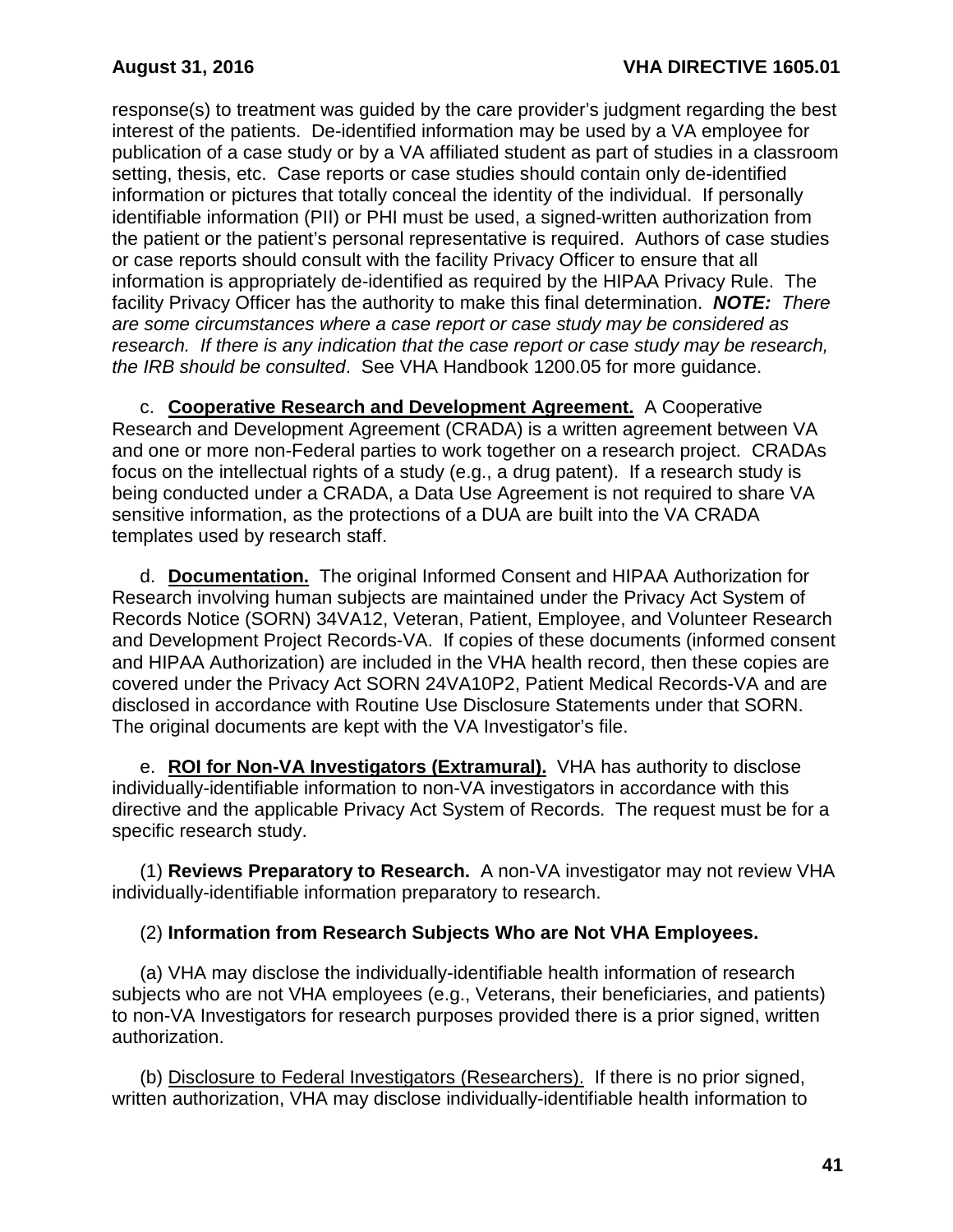non-VA Federal investigators (researchers) (e.g., Department of Defense, Indian Health Service) for research purposes if:

1. The research has been approved by the researcher's IRB of record and an IRB or Privacy Board has waived the requirement for a HIPAA authorization in accordance with 45 CFR 164.512(i) prior to the request for the individually-identifiable health information.

2. There is approval by the Under Secretary for Health, or designee. For the Under Secretary of Health to approve the request, there first must be a recommendation of approval from the VHA Privacy Office, Chief R&D Officer, and the Executive Director, Office of Research Oversight.

3. When 38 U.S.C. 7332-protected information is also requested, the non-VA Federal investigators must submit written assurance that the purpose for requesting data is to conduct scientific research and the requirements in 38 CFR 1.488 are met. *NOTE: This assurance may be documented in the research protocol.*

4. A Certificate of Confidentiality does not prohibit the disclosure of individuallyidentifiable health information to other federal agencies for non-VA Federal Research.

(c) Disclosure to non-VA, Non-Federal Investigators. If there is no prior signed, written authorization, VHA may disclose individually-identifiable health information for research purposes to non-VA, non-Federal investigators if:

1. There is a signed, written request that reasonably describes the information sought.

2. The research has been approved by the investigator's IRB of record and an IRB or Privacy Board has waived the requirement for a HIPAA authorization in accordance with 45 CFR 164.512(i) prior to the request for the individually-identifiable health information.

3. There is approval by the Under Secretary for Health, or designee. For the Under Secretary of Health to approve the request, there first must be a recommendation of approval from the VHA Privacy Office, Chief R&D Officer and the Executive Director, Office of Research Oversight.

4. When 38 U.S.C. 7332-protected information is also requested, the non-VA, non-Federal investigators must submit written assurance in writing that the purpose for requesting data is to conduct scientific research and the requirements in 38 CFR 1.488 (see below) are met.

5. Names and addresses of the non-employee research subjects may not be provided to the non-VA, non-Federal investigator except when the non-VA, non-Federal investigator first provides such names and addresses to VA.

(d) Requirements of 38 CFR 1.488. Title 38 U.S.C. 7332-protected information may be disclosed without written authorization if, in addition to the above applicable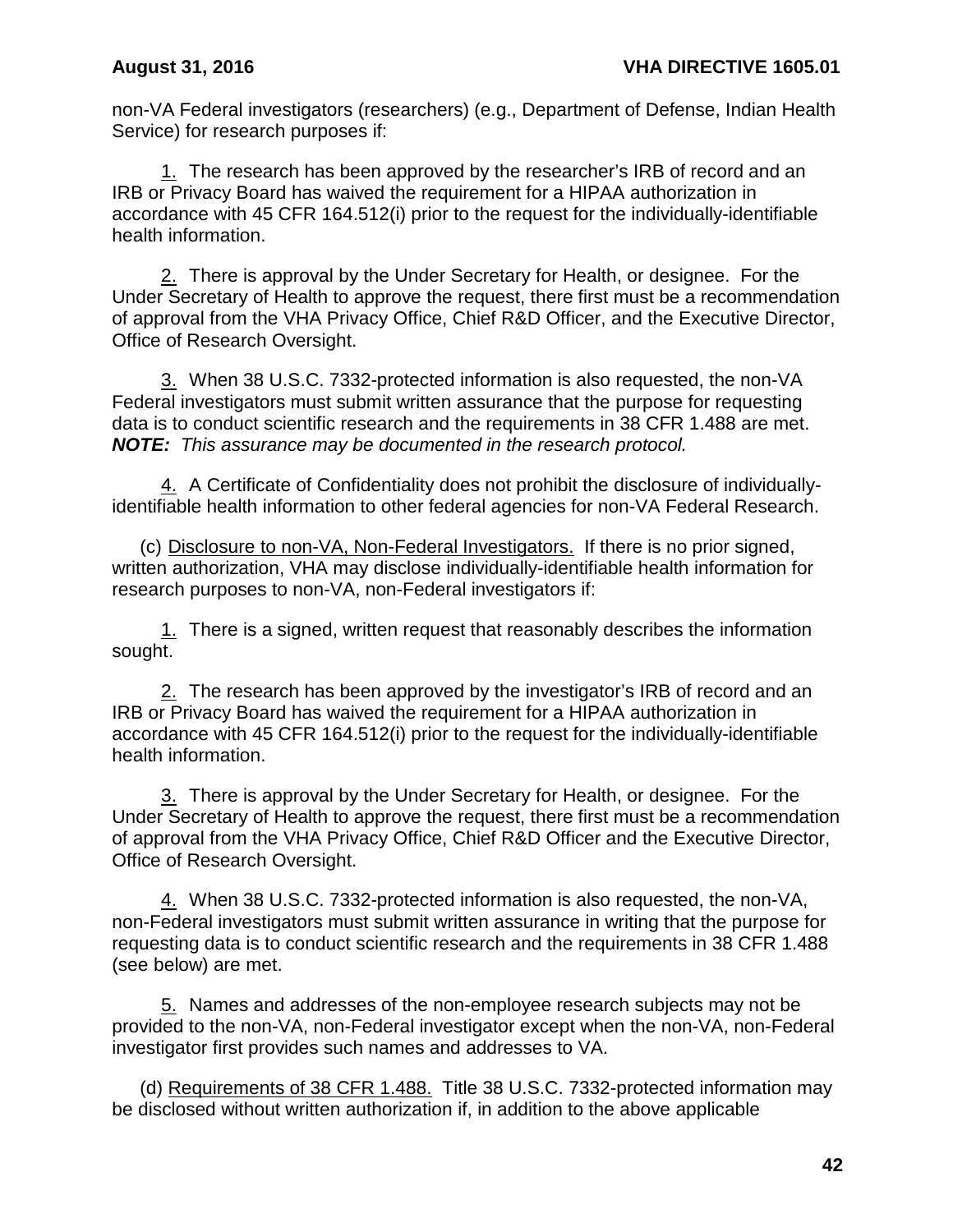requirements, the requirements of 38 CFR 1.488 are met. Specifically, the written assurance must indicate:

1. The information must be maintained in accordance with the security requirements of 38 CFR 1.466, or more stringent requirements,

2. The information will not be re-disclosed, except back to VA, and

3. The information will not identify any individual patient in any report of the research, or otherwise disclose patient identities.

(e) VHA may disclose a limited data set for research pursuant to a DUA, if the research has been approved by the investigator's IRB of record.

(f) Requests for de-identified information from non-VA Investigators must be in writing and meet the requirements of Appendix A. These requests are FOIA requests and should be processed in accordance with FOIA.

(g) If the research does not meet the definition of Human Subject Research per the Common Rule (38 CFR part 16), the non-VA Investigator's institution must approve the research.

## (3) **Information from Research Subjects in their Capacity as VHA Employees.**

(a) VHA may disclose the individually-identifiable information of research subjects in their capacity as VHA employees, excluding health information, to non-VA Investigators for research purposes without written authorization, and only in accordance with the Privacy Act and applicable VA privacy policy. Depending on the location of the records and the System of Records in which they reside, records that contain individually identifiable health information on VHA employees may be subject to the HIPAA Privacy Rule.

(b) VHA employee health information may be disclosed using the same privacy processes as Veteran health information.

### **14. AUTHORIZATION REQUIREMENTS**

### a. **Written Authorization.**

(1) A written authorization signed by the individual to whom the information or record pertains is required when:

(a) VHA health care facilities need to utilize individually-identifiable health information for a purpose other than treatment, payment, or health care operations, and other legal authority to do so, as specifically noted by this directive, does not exist,

(b) VHA health care facilities need to disclose information for any purpose for which other legal authority does not exist, or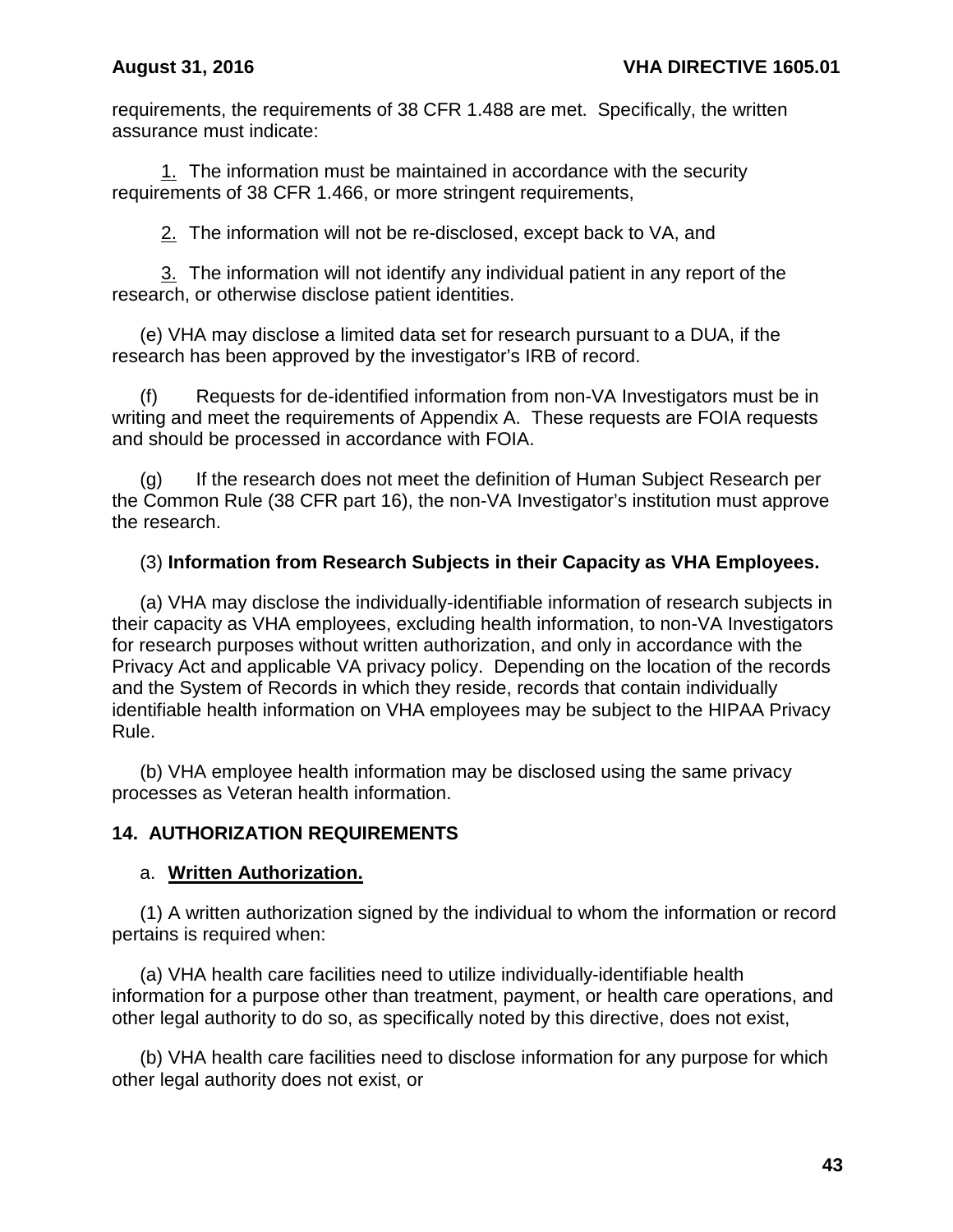(c) VHA health care facilities want to conduct marketing, except when communicated face-to-face to an individual. If the marketing involves financial remuneration to the covered entity from a third party, the authorization must state that such remuneration is involved. *NOTE: Adults filing online for Social Security disability benefits on their own behalf are able to electronically sign and submit their "Authorization to Disclose Information to the Social Security Administration" (Form SSA-827). A third party or personal representative will not be able to electronically file an authorization on behalf of the individual. VHA accepts electronically signed and submitted Form SSA-827.*

(2) The written authorization must comply with all the requirements of paragraphs 14.b. through 14.h.

(3) VHA may not condition the provision of treatment, payment, enrollment in the VA health care program, or eligibility for benefits on the signing of an authorization, except for research-related treatment where an authorization for the use or disclosure of individually-identifiable health information for such research is required.

#### b. **Requirements of an Authorization to Release Information.**

(1) When an authorization of the individual is required to release individuallyidentifiable information, the authorization must be in writing and include the following information:

(a) The identity, e.g., name and social security number, of the individual to whom the information pertains. If the full name (first, middle, last) is on the authorization, the entire social security number is not required. The last four of the SSN will be required for purposes of filing the document into the Veteran's health record.

(b) A description of the information to be used or disclosed that identifies the information in a specific and meaningful fashion. If HIV, sickle cell anemia, drug or alcohol abuse treatment information is to be disclosed, this information must be specifically identified in the description.

(c) The name, or other specific identification, of the person(s), class of persons, or office designation(s) authorized to make the requested use or disclosure.

(d) The name or other specific identification of the person(s), class of persons, or office designation(s) to whom the agency may make the requested use or disclosure.

(e) A description of each purpose of the requested use or disclosure. A statement "at the request of the individual" is sufficient when an individual initiates the authorization and does not, or elects not to, provide a statement of the purpose.

(f) An expiration date or event that relates to the individual or the purpose of the use or disclosure. VA Form 10-5345, Request for and Authorization to Release Medical Records, supplies three possible expiration options: 1) upon satisfaction of the need for the disclosure; 2) on a specified date provided by the patient; or 3) under conditions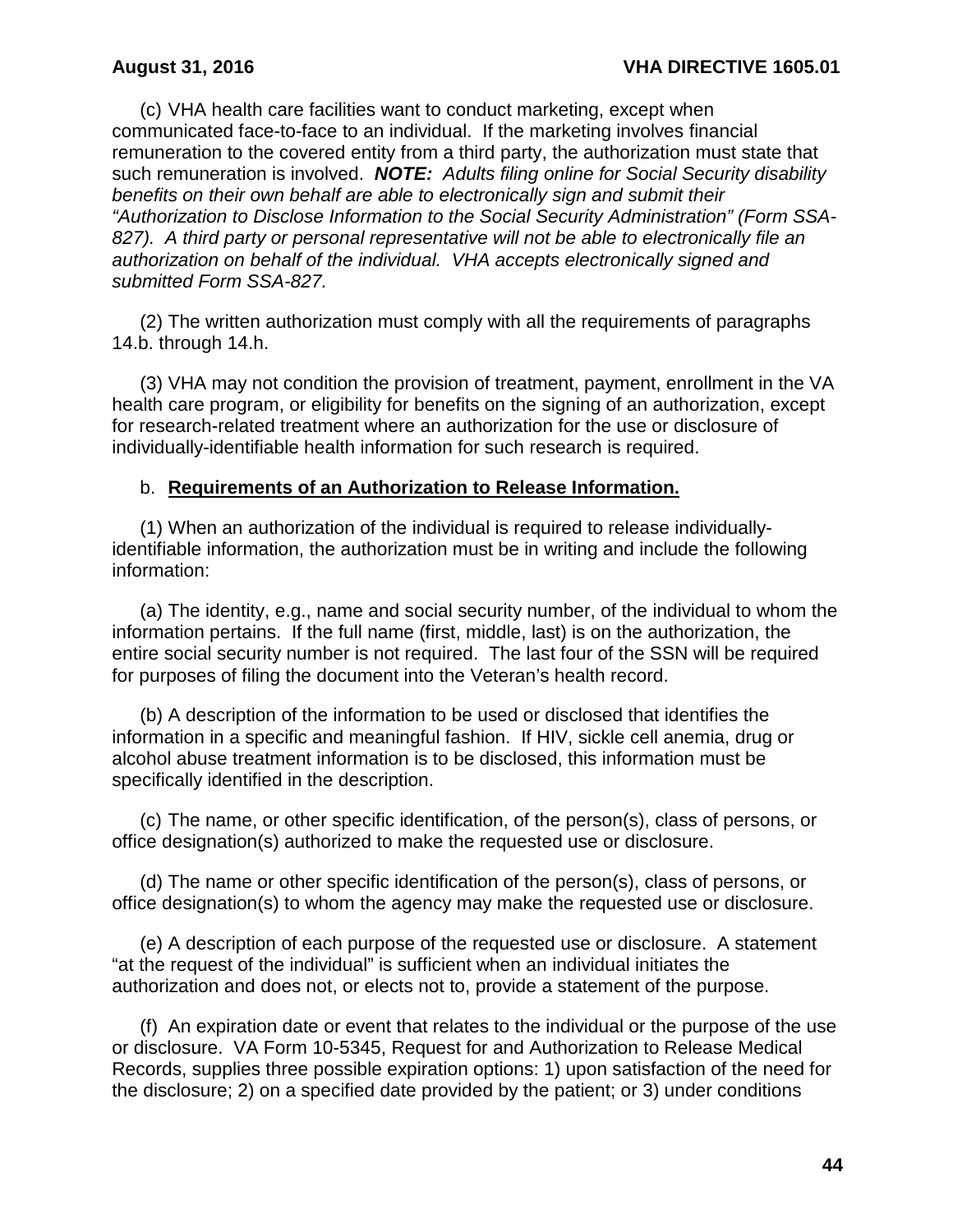specified by the individual. "Upon satisfaction of the need for the disclosure" is only sufficient if the "purpose" section of the authorization is clearly articulated, such as insurance claim or payment of claim, to allow the facility to determine when the need has been satisfied. Examples of appropriate expiration date language are as follows:

1. The statement "end of the research study" or similar language may be defined by the investigator or study sponsor for use or disclosure of individually-identifiable health information for research.

2. The statement "none" or similar language is sufficient if the authorization is for the agency to use or disclose individually-identifiable health information for a research database or research repository. When the information is used in a new research study, the investigator must obtain either a new authorization for the new study or a waiver of authorization from an IRB or Privacy Board.

3. For purposes of billing where an authorization is needed for 38 U.S.C. 7332 protected conditions, an expiration date of 5 years is acceptable.

4. For purposes of enrolling Veterans in the Veterans Lifetime Electronic Record (VLER) Health Exchange and VA Form 10-0485, Request for and Authorization to Release Protected Health Information to eHealth Exchange is needed for 38 U.S.C. 7332-protected conditions, an expiration date of 10 years is acceptable. *NOTE: Each VHA facility must have a process in place to monitor authorization expiration dates.*

(g) The handwritten or electronically created and authenticated signature of the individual, or the individual's personal representative. If a competent individual is unable to physically sign due to a physical limitation of disability, the authorization will require two adult witnesses to authenticate the symbol or mark executed or adopted by the individual to indicate the individual's present intention to authenticate the authorization. If no symbol or mark can be made by the individual, the authorization form must briefly document the circumstances of the signature and two adult witnesses to authenticate the individual's intent to provide authorization.

(h) The date signed by the individual or his personal representative. The authorization should not be pre-dated by VHA employees as the individual or the individual's personal representative should enter the date of signature. If a competent individual is unable to enter the date, the VHA employee may enter the date and initial the entry.

(i) A statement that the individual has the right to revoke the authorization in writing except to the extent that the entity has already acted in reliance on it.

(j) A description of how the individual may revoke the authorization (i.e., to whom the revocation is provided and any requirements).

(k) A statement that treatment, payment, enrollment, or eligibility for benefits cannot be conditioned on the individual completing an authorization. Participation in a research study as well as receipt of research-related treatment may be conditioned on the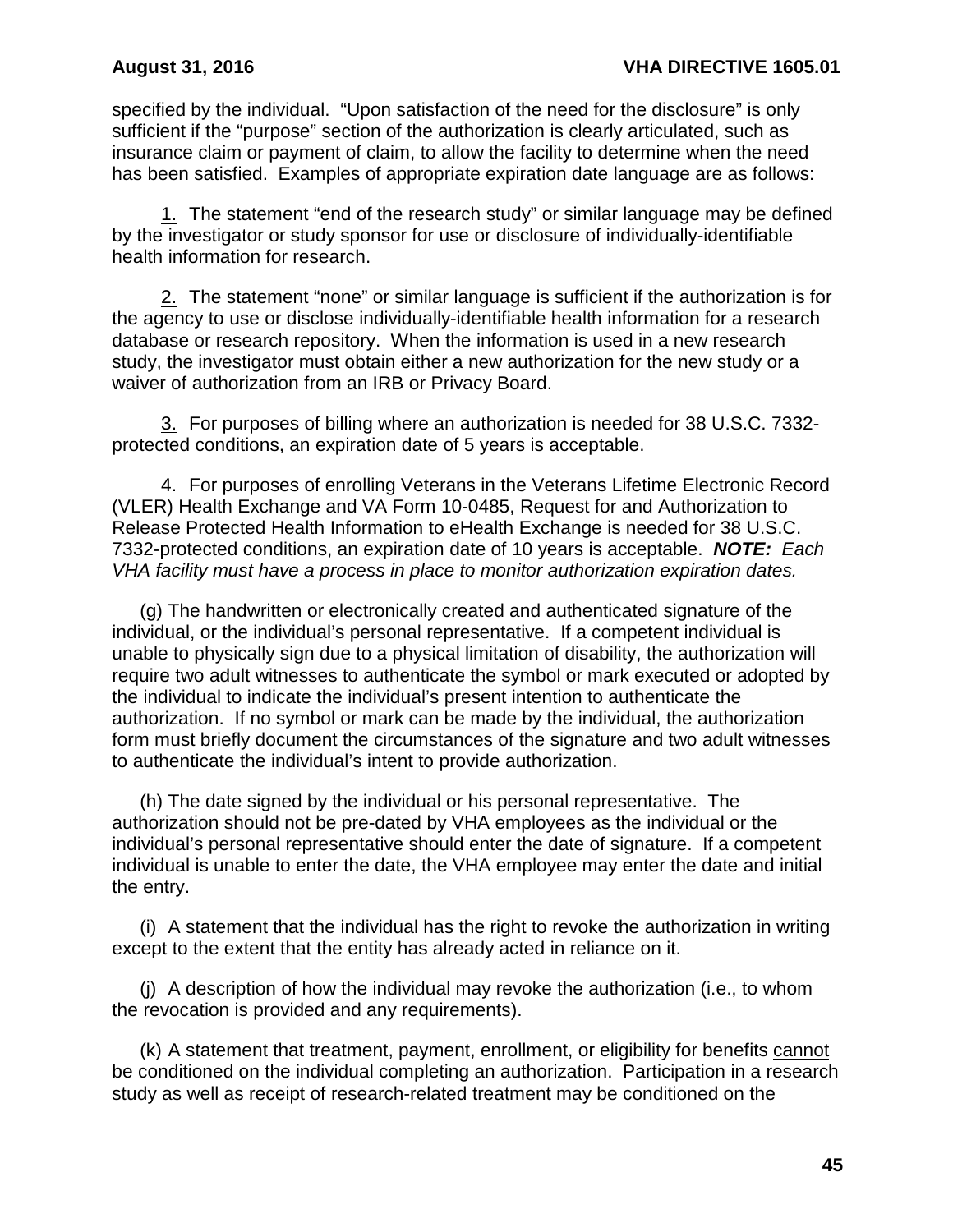individual signing the authorization (see 45 CFR  $164.508(b)(4)(i)$ ). This statement is required on all VHA authorizations and on authorizations from other HIPAA covered entities requesting VHA records.

(l) A statement that individually-identifiable health information disclosed pursuant to the authorization may no longer be protected by Federal laws or regulations and may be subject to re-disclosure by the recipient.

(2) Authorization may be given on VA Form 10-5345, Request for and Authorization to Release Medical Records or Health Information, or any HIPAA Privacy Rulecompliant authorization form or any correspondence, provided it meets all the requirements noted above in paragraph 14b. to be considered a valid authorization.

(3) If the authorization is for research purposes, VA Form 10-0493 Authorization for Use & Release of Individually Identifiable Health Information for Veterans Health Administration (VHA) Research should be used. *NOTE: Photocopies, scanned documents, or faxes of authorizations forms are acceptable after the validity of the form has been verified by the Release of Information Department. The validation of the authorization form can be accomplished by reviewing previous wet signatures.*

### c. **Invalid Authorization.**

(1) Information will not be used or disclosed on the basis of an authorization form that:

(a) Fails to meet any of the requirements set forth in paragraph 14.b.,

(b) Has expired,

(c) The expiration event date is known to have occurred or is not listed,

(d) An expiration or condition or event is not listed,

(e) Is known to have been revoked,

(f) Has been combined with another document to create an inappropriate compound authorization (see paragraph 14.h.),

(g) Is known, or in the exercise of reasonable care needs to be known, to VHA personnel to be false or inaccurate with respect to any item of the authorization requirements, or

(h) Is not signed. The authorization must be signed by the individual or personal representative to be valid.

(2) If an authorization form is invalid, notify the requester of the deficiencies; except those for 38 U.S.C. 7332-protected information (see paragraph 14.f.).

## d. **Who May Sign an Authorization.**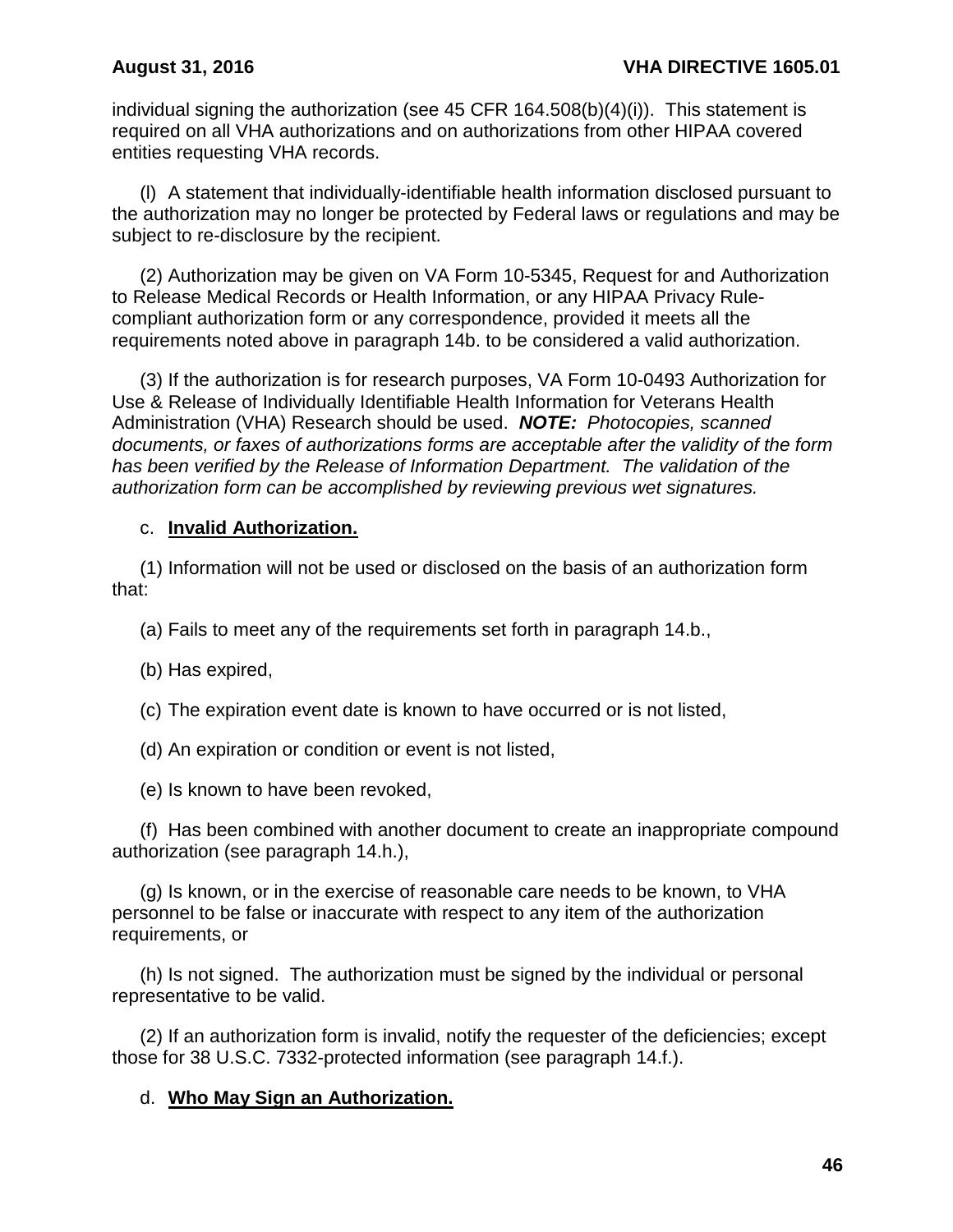(1) Written authorization for release of information is valid when signed by:

(a) The individual.

(b) The individual's personal representative, which includes:

1. A court-appointed legal guardian. *NOTE: A VA Federal fiduciary administratively appointed by VBA to administer a beneficiary's VA monetary benefits is not empowered to exercise privacy rights of the VA beneficiary who is the subject of that appointment including signing an authorization.*

2. A person legally authorized in writing by the individual (or the individual's legal guardian) to act on behalf of the individual (i.e., POA).

3. A person authorized by Federal, State, local, or tribal law to act on behalf of a living individual.

(c) If the individual is deceased, then the executor of estate, next-of-kin, or other person who has authority to act on behalf of the deceased individual or decedent's estate.

(2) When an individual signs an authorization form, a copy of the completed signed authorization must be provided to the individual.

## e. **Duration Of Authorization.**

(1) An authorization for the use or disclosure of individually-identifiable information is only valid for the period specified in the authorization. It is recommended for a third party request that the expiration date does not exceed 5 years. An authorization that does not contain an expiration date, or a specified ascertainable event or condition (e.g., end of research study) that will terminate the authorization, is not valid and needs to be returned to the requester for language regarding the duration of an authorization.

(2) Generally, individually-identifiable information is not to be disclosed if it was created after the date the authorization was signed. However, an individual may authorize disclosure of information created after the date the authorization was signed, but the authorization must explicitly include language to this effect.

(3) If an individual dies prior to executing the authorization, the authorization is not valid.

## f. **Authorization Content Requirements for HIV, Sickle Cell Anemia, Drug and/or Alcohol Information (Special Authorization).**

(1) When a requester presents VHA with an insufficient authorization for records protected under 38 U.S.C. 7332, VA must, in the process of obtaining a legally-sufficient authorization, correspond only with the living individual whose records are involved, or the legal guardian of the individual if the individual is incompetent, or the person who is authorized to act on behalf of the deceased individual (see paragraph 34).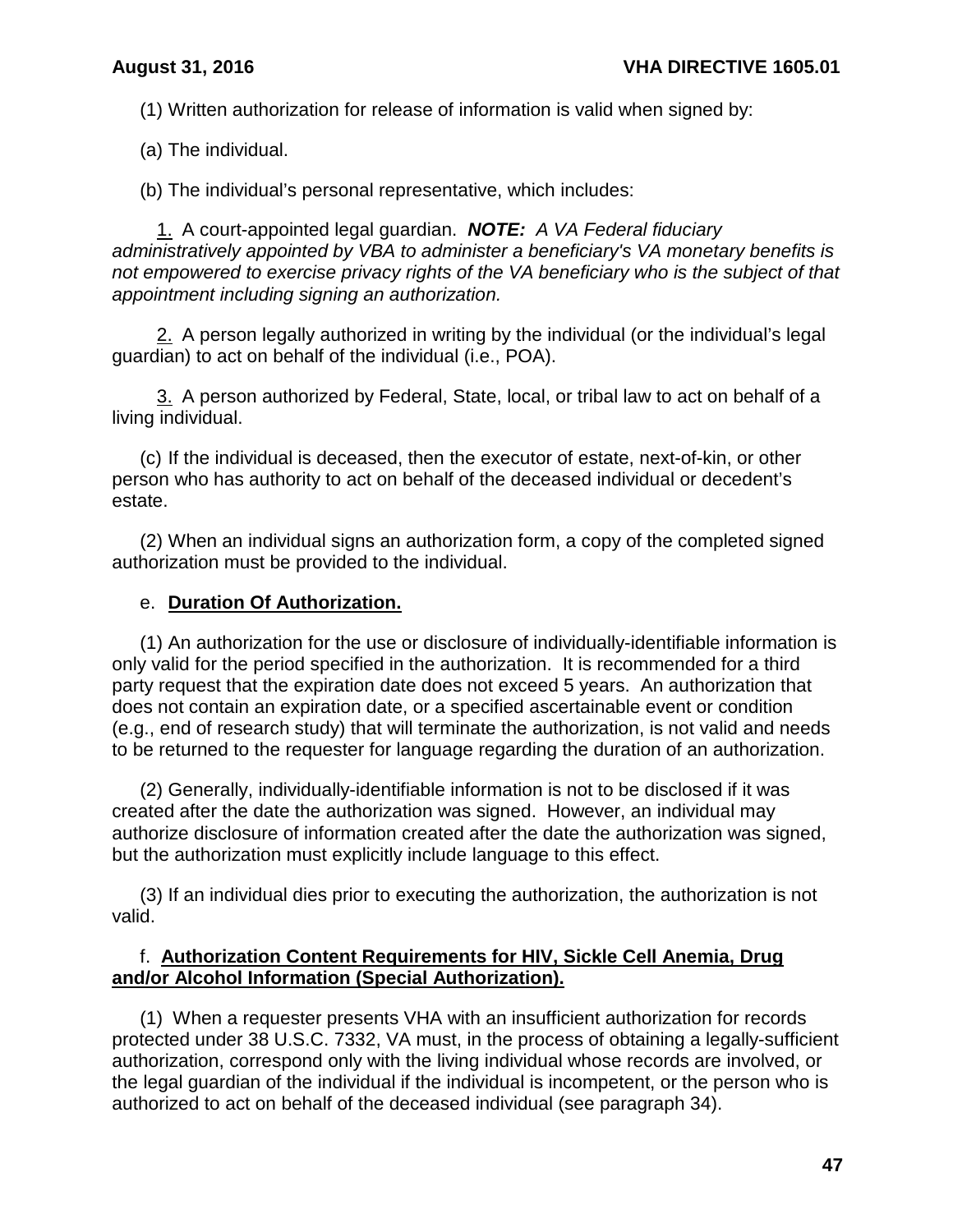(2) The requester can be contacted if the authorization is invalid to let them know that it is invalid, however they cannot be advised that individually-identifiable health information relating to the treatment for or referral for drug abuse, alcoholism, or alcohol abuse, tests for or infection with HIV, or sickle cell anemia or trait is the reason the authorization is invalid.

(3) When a person is undergoing treatment for a unrelated medical condition, such as a knee replacement, but informs the health care provider of a history of 38 U.S.C. 7332-protected information and their current treatment plan does not address treatment or referral of any one of these section 7332-protected conditions, then the current treatment documentation may be disclosed without a special authorization.

(4) If a patient with alcoholic delirium tremens is admitted for detoxification treatment and is subsequently released with no counseling or referral to a substance abuse treatment program, no special authorization is required.

(5) If the patient is being treated for pain management and a provider performs a drug toxicology screen with no counseling, treatment or referral for an underlying condition of drug abuse, no special authorization is required.

#### g. **Prohibition on Re-disclosure of 38 U.S.C. 7332-Protected Information.**

(1) Whenever a known written, i.e., paper or electronic, disclosure of 38 U.S.C. 7332-protected information is made with the individual's signed, written special authorization, the disclosure must be accompanied by the following written statement:

"This information has been disclosed to you from records protected by Federal confidentiality statute 38 U.S.C. 7332. Federal rules prohibit you from making any further disclosure of this information unless further disclosure is expressly permitted by the written authorization of the person to whom it pertains or as otherwise permitted by 38 U.S.C. 7332. A general authorization for the release of medical or other information is not sufficient for this purpose. The Federal rules restrict any use of the information to criminally investigate or prosecute any human immunodeficiency virus, sickle cell anemia, or alcohol or drug abuse patient."

(2) VHA is not required to review all of the individually-identifiable information being disclosed pursuant to a signed, written special authorization in order to ascertain whether 38 U.S.C. 7332-protected information is included in the disclosure.

 (3) The notification must inform the person that anyone who violates any provision of 38 U.S.C. 7332 will be fined up to \$5,000 in the case of a first offense, and up to \$20,000 in the case of a subsequent offense.

 (4) The person to whom name and address information is disclosed must be notified in writing that the information may not be re-disclosed or used for a purpose other than that for which the disclosure was made under 38 U.S.C. 5701(f).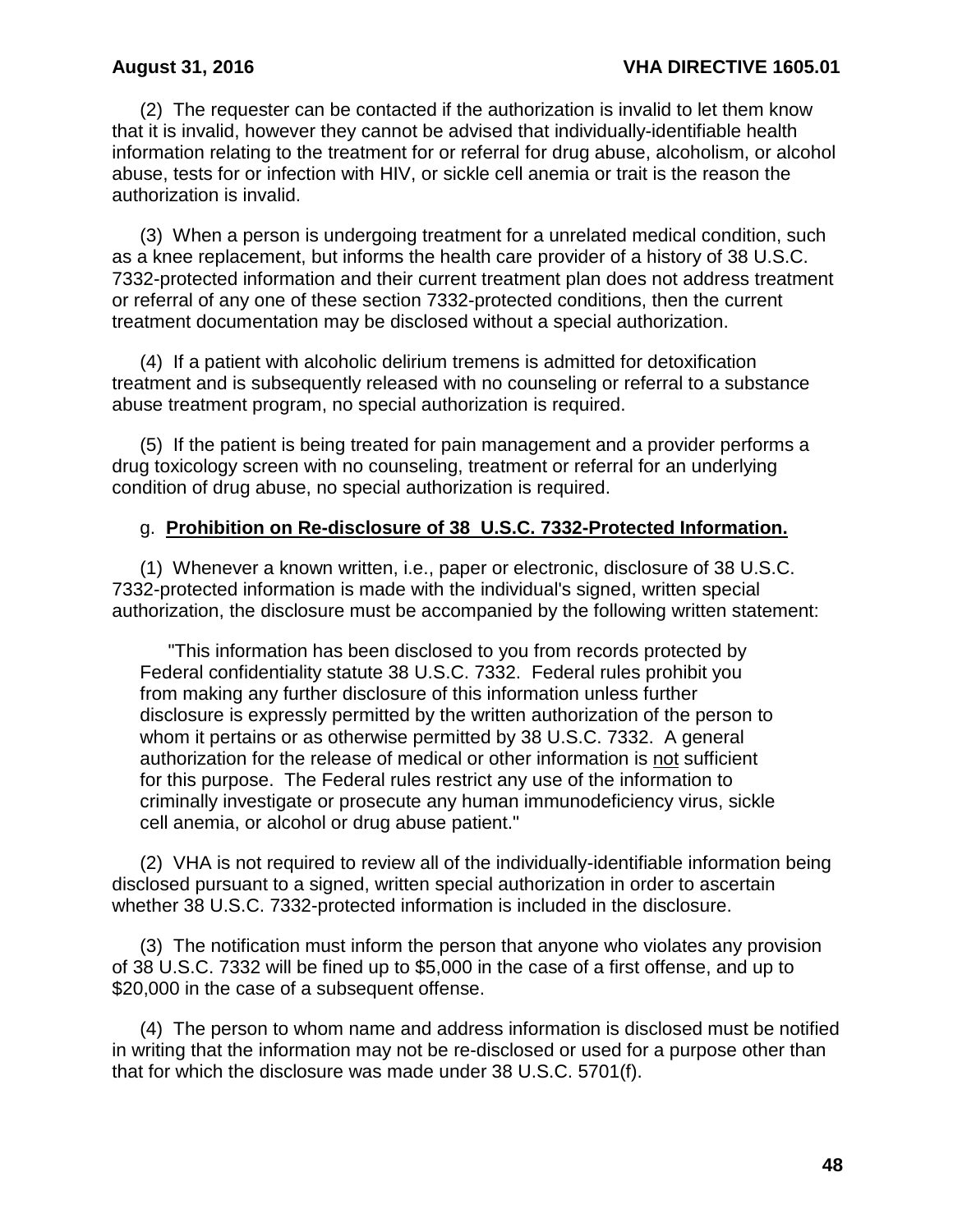## h. **Compound Authorizations.**

(1) A "compound authorization" is one in which an authorization for the use or disclosure of protected health information is combined with other legal written permission. An authorization for use or disclosure of protected health information may not be combined with another document to create a compound authorization, except as follows:

(a) Except as set forth in paragraph 14.h.(2) below, an authorization for a research study may be combined with any other type of written permission for the same or another research study, including combining an authorization for a research study with another authorization for the same research study or with an authorization for the creation or maintenance of a research database or repository, and

(b) An authorization may be combined with any other authorization, except when VHA has conditioned the provision of treatment, payment, enrollment in a health plan, or eligibility for benefits on the provision of one of the authorizations.

(2) An authorization for the use or disclosure of individually-identifiable health information for a research study may not be combined with the Research Informed Consent.

 (3) Where VHA has conditioned the provision of research-related treatment on the provision of one of the authorizations, any compound authorization created must clearly differentiate between the conditioned and unconditioned components and provide the individual with an opportunity to opt in to the research activities described in the unconditioned authorization. *NOTE: VA investigators are not required to combine authorizations for the research study. Separate authorizations may be used.*

## **15. PROCESSING A REQUEST**

## a. **General.**

(1) Anyone may request VHA to disclose any record. Any request for information maintained in VHA records must be processed under all applicable confidentiality statutes and regulations.

(2) The request must be in writing and describe the record(s) sought, so that VHA may locate it in a reasonable amount of time.

 (3) If the requester is the individual to whom the records pertain, follow the guidance regarding individual's right of access under paragraph 7.

(4) If the requester is other than the individual to whom the record pertains (third party), determine what information is being requested in the paragraphs below.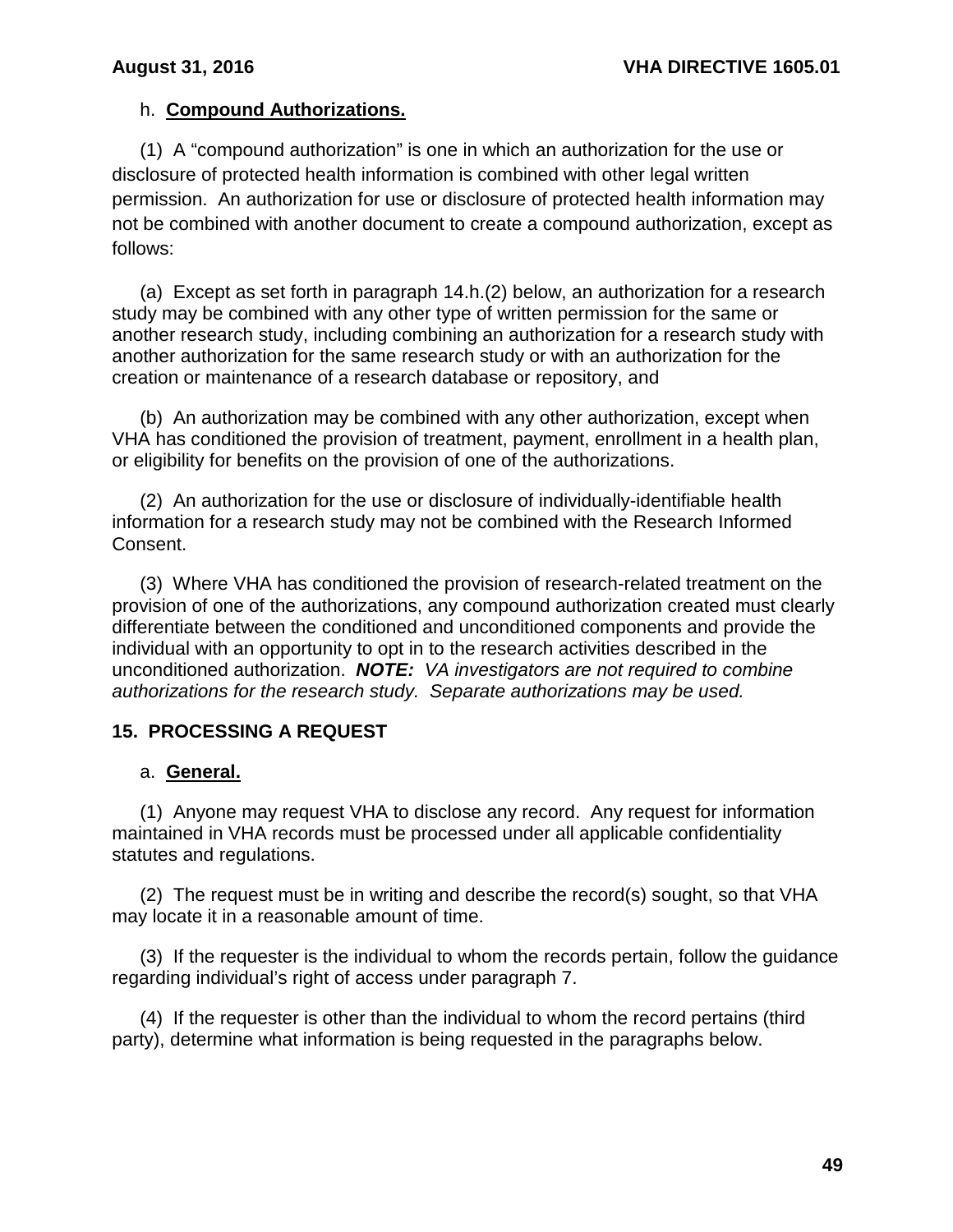(a) If the record requested does not contain individually-identifiable information, refer the request to the facility FOIA Officer for processing of the request under the FOIA.

(b) If the record requested contains individually-identifiable information, review the applicable paragraphs of this directive (paragraphs 16-34) for guidance concerning processing requests from the specific requester or purpose. For example, for a request from a Congressional Member see paragraph 18, Congress.

(c) If the record requested contains individually-identifiable information and the guidance in paragraphs 16 through 34 is not applicable to the request, process the request by reviewing the applicable Federal privacy laws and regulations as indicated in paragraph 17, ROI Outside VA, for any Purpose. If there is not explicit disclosure authority other than under the FOIA, then process the request as a FOIA request.

(d) If the request is for records related to a deceased individual, process the request in accordance with paragraph 34, Deceased Individuals.

(5) Process requests from a third party for individually-identifiable information within the required time standards outlined in paragraph 15.b. and charge the applicable fees outlined in paragraph 15.c. if an appropriate authority has been identified to allow the disclosure.

(6) A third party may request VHA to disclose or provide individually-identifiable information using electronic storage media, such as on compact disk (CD), in lieu of paper copies. When the records requested exist electronically and can be reproduced in the request format, VHA must accommodate such a request. *NOTE: If a particular request for individually-identifiable information is not clearly identified within this directive, contact the facility Privacy Officer for assistance.* 

### b. **Time Standards.**

(1) Requests for copies of individually-identifiable information, including health information, must be answered within 20 workdays from the date of receipt. Date of receipt is the date the request was actually received by the VHA health care facility department or employee able to process the request. The request must be date stamped or a manual date must be placed upon the request.

(2) When, for good cause shown, the information cannot be provided within 20 workdays from the date the request was actually received, the requester must be informed in writing as to the reason the information cannot be provided and the anticipated date the information will be available not to exceed an additional 20 workdays.

(3) Any requests for copies of individually-identifiable health information from the individual to whom the records pertain must be processed within the timeframes indicated under paragraph 7, Individual's Right of Access.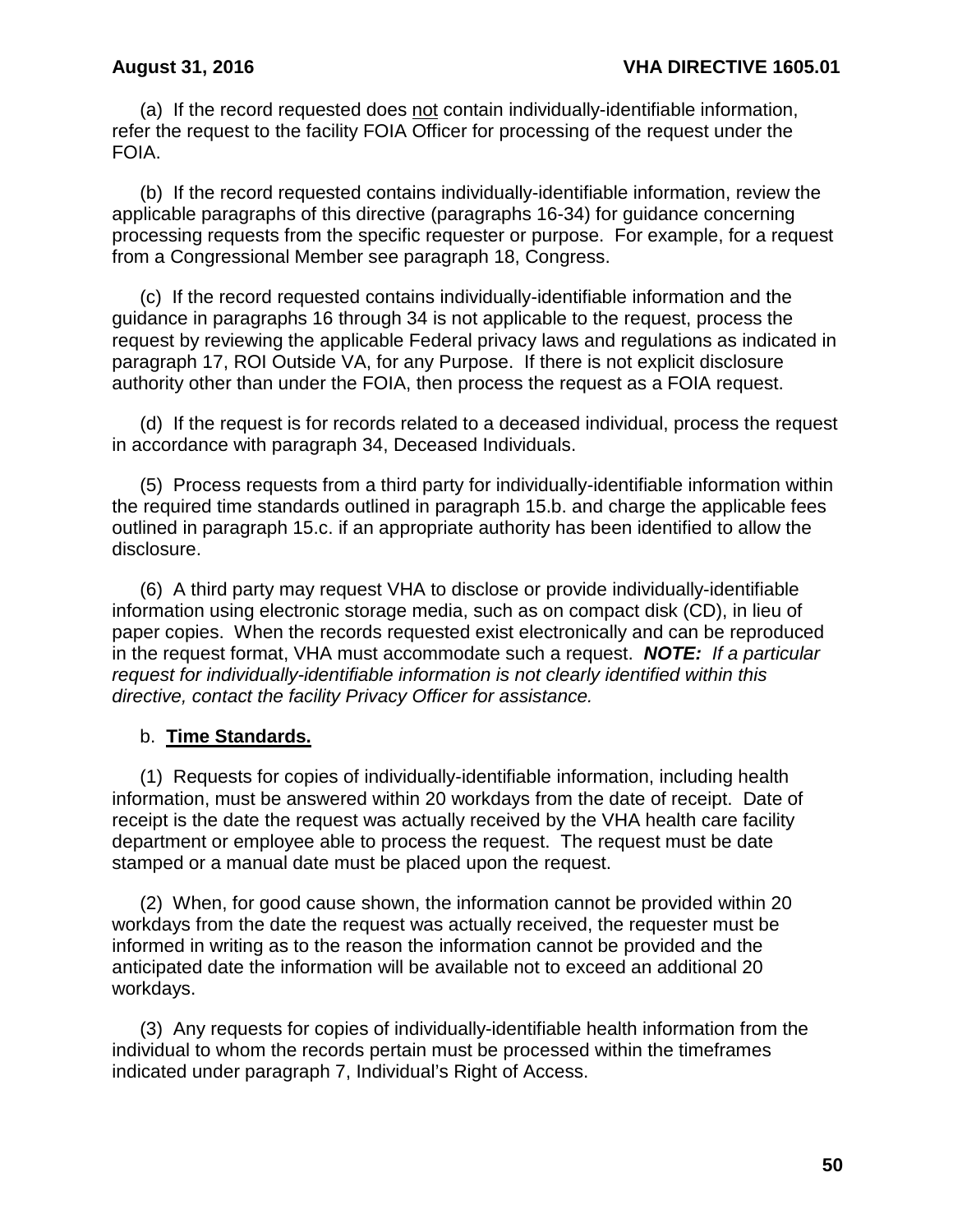# c. **Fees.**

(1) **Photocopying Charges.** A fee will not be charged for any search or review of a record under the procedures addressed in this directive. Fees that may be charged requesters in connection with processing FOIA requests are addressed in the FOIA Handbook. Upon request, the individual to whom a record pertains must be provided with one free copy of their VA Benefits record or health record information. When charges are made for additional copies of records, the fee as stated in 38 CFR 1.577(e) or subsequent regulations will be charged.

 (2) **Table of Fees.** (This table only applies if fees exceed \$25.00 per 38 CFR 1.561).

| <b>ITEM</b>                                                                                                                                                                                                                                                                          | <b>COST</b>                                                                                                                                                                   |
|--------------------------------------------------------------------------------------------------------------------------------------------------------------------------------------------------------------------------------------------------------------------------------------|-------------------------------------------------------------------------------------------------------------------------------------------------------------------------------|
| <b>Privacy Act:</b><br>for health records by patient, guardian<br>or personal representative                                                                                                                                                                                         | First copy free then \$0.15 per page<br>$\bullet$<br>after the first 100 one-sided pages<br>for subsequent copies of the same<br>records<br>Free in support of a VBA claim on |
|                                                                                                                                                                                                                                                                                      | appeal<br>No search or review fees                                                                                                                                            |
|                                                                                                                                                                                                                                                                                      |                                                                                                                                                                               |
| <b>Privacy Act:</b><br>for a PA System of Records other than<br>health record filed and retrieved under<br>the requester's identity or a third party<br>requester, i.e. attorney, for any PA<br>System of Records, not seeking the<br>records in support of a VBA claim on<br>appeal | First 100 one-sided pages free then<br>$\bullet$<br>\$0.15 per page<br>No search or review fees                                                                               |
| Non- <i>paper</i> copies (x-rays, video tapes,<br>slides, microfilms, disk computer files,<br>$etc.$ )                                                                                                                                                                               | Actual direct cost of duplication                                                                                                                                             |
| Attestation under the seal of the<br>Agency, i.e. VA notary                                                                                                                                                                                                                          | \$3.00 per document<br>$\bullet$                                                                                                                                              |
| Abstracts or copies to insurance<br>companies for other than litigation<br>purposes                                                                                                                                                                                                  | \$10.00 per request<br>$\bullet$                                                                                                                                              |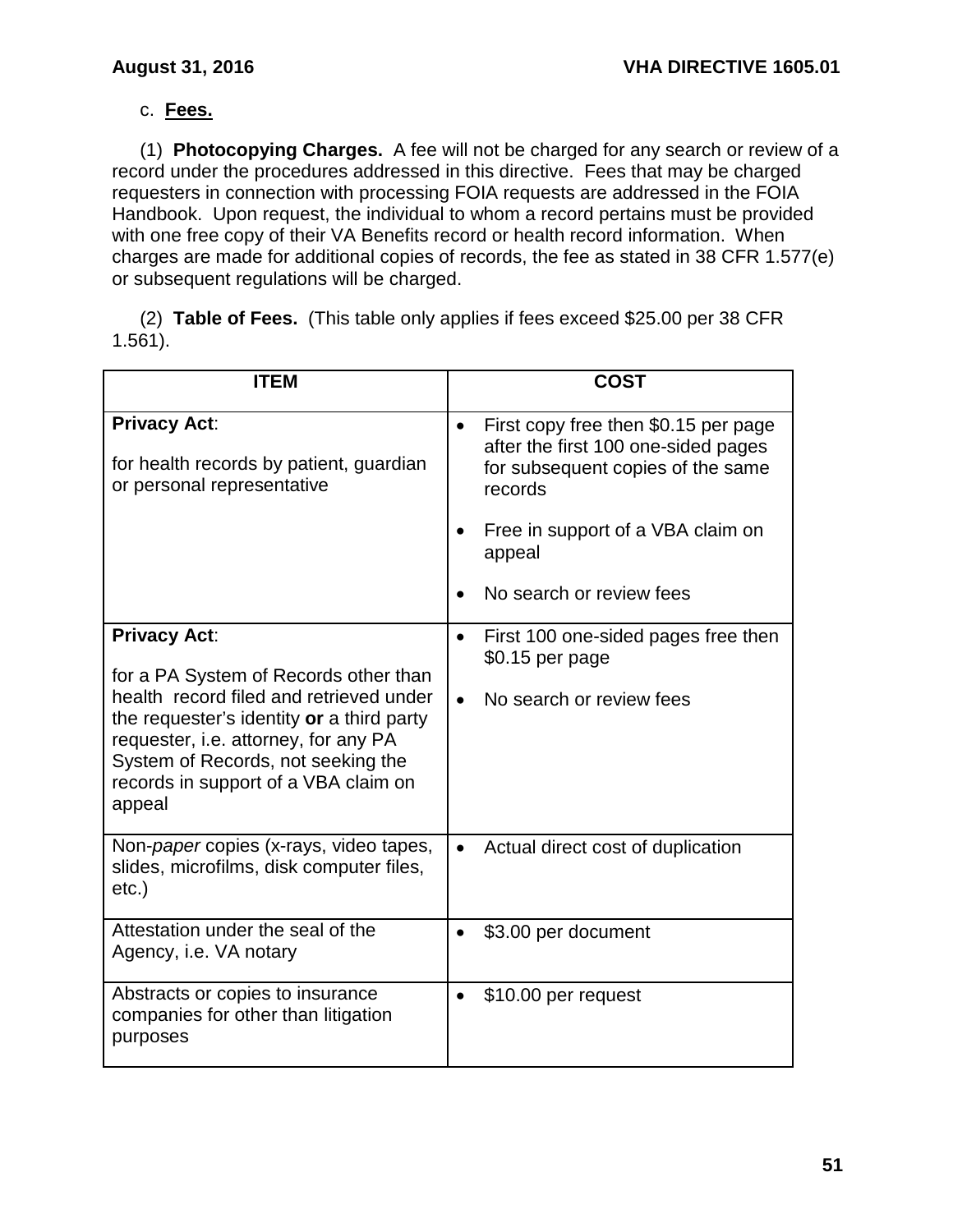*NOTE: Actual direct cost is calculated by determining the cost of operating the duplication equipment and the cost of the employee's time (base hourly rate of pay plus 16 percent multiplied by number of hours). Actual direct cost does not include the overhead cost of operating the facility or building, including utilities, where the equipment is located.*

d. **Requests for Information Requiring Referral to Regional Counsel.** The following types of requests for information must be reviewed with the Regional Counsel and any release of information will be made only in compliance with the instructions of Regional Counsel:

(1) Requests for medical information that is to be used in suits against the U.S. Government or in a prosecution against a patient, whether the prosecution has been instituted or is being contemplated.

(2) Subpoenas for health records issued by or under the auspices of a court or quasi-judicial body that are not accompanied by an authorization from the patient must be referred to Regional Counsel to determine whether a disclosure is necessary to prevent the perpetration of fraud or other injustice in the matter before the court. This is a regulatory requirement and cannot be waived per 38 CFR 1.511(c)(3).

(3) Requests for information that indicate possible third-party liability for the cost of hospitalization and medical services (such as tort-feasor, worker's compensation, or other third party cases) should be brought to the attention of the facility Business Office for determination whether a lien should be initiated prior to disclosure of the information. For information, see VHA Chief Business Office (CBO) Procedure Guide 1601C.03.8.H.3.c-f, Revenue for Veteran Benefits/Claims, Workers' Compensation/Tort Feasor/No-Fault Reasonable Charges and Billing Guidelines.

## **16. ROI WITHIN VA FOR PURPOSES OTHER THAN TREATMENT, PAYMENT, OR HEALTH CARE OPERATIONS WITHOUT AUTHORIZATION**

This paragraph covers the use and disclosure of individually-identifiable information from VHA records to VA or VHA entities that may be made without signed, written authorization from the individual who is the subject of the information when the purpose is other than treatment, payment or health care operation. This paragraph does not encompass every possible use or disclosure made from VHA records to VA or VHA entities. An accounting of these uses or disclosures is not required.

## a. **Veterans Benefits Administration.**

(1) VHA may disclose Veteran's individually-identifiable information to VBA for eligibility for, or entitlement to, or to provide benefits under the laws administered by the Secretary of Veterans Affairs (see 45 CFR 164.512(k)(1)(iii)). Such benefits include adjudication of VA benefit claims and entitlement to VA health care.

(2) VHA may disclose all other non-Veteran VHA records or information to VBA for any official purpose authorized by law.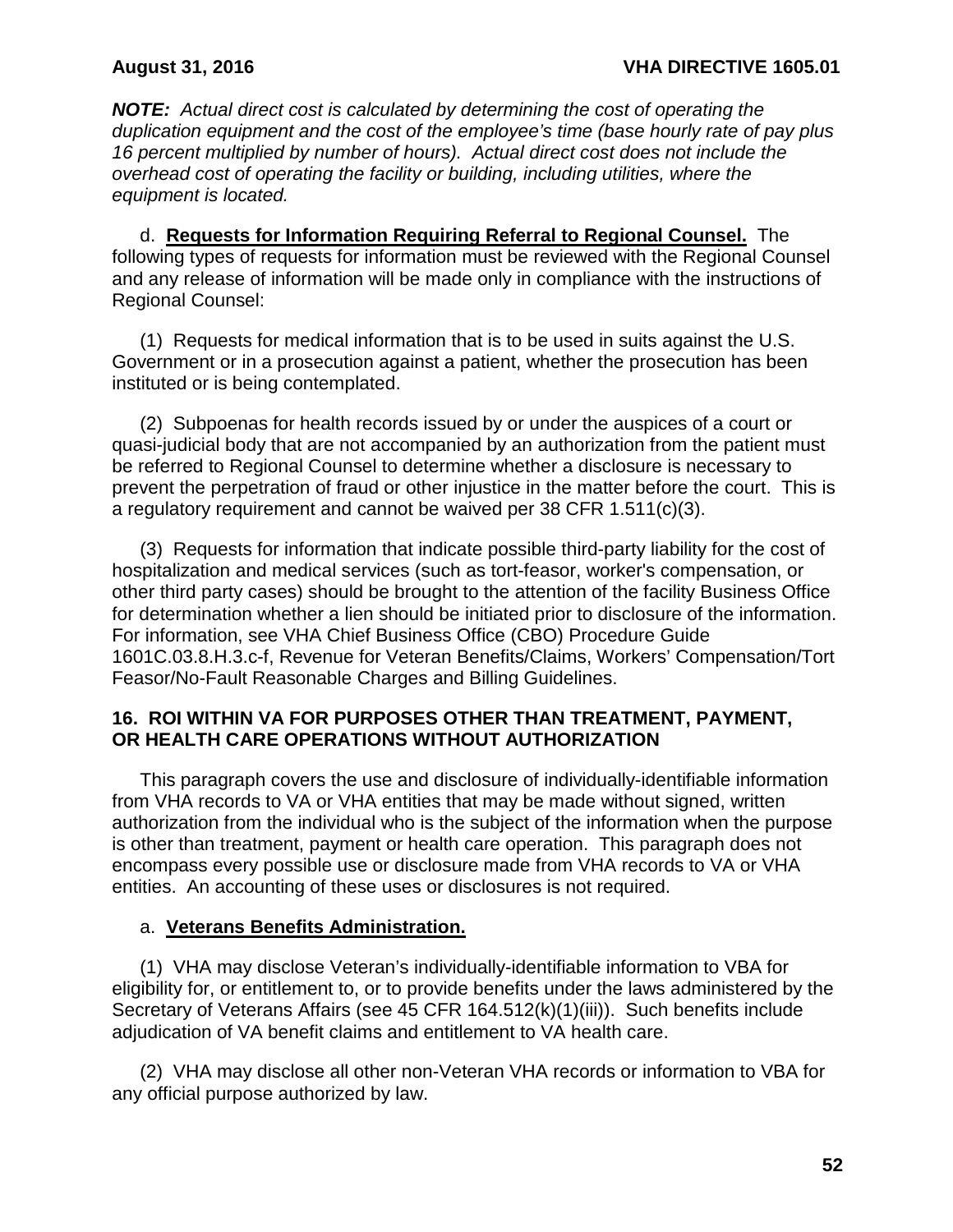b. **Board of Veterans Appeals.** VHA may disclose Veteran individually-identifiable information to the Board of Veterans Appeals (BVA) for eligibility for, or entitlement to, or that provide benefits under the laws administered by the Secretary of Veterans Affairs (see 45 CFR 164.512(k)(1)(iii)). *NOTE: Such benefits include processing adjudication of claims on appeals.*

 c. **National Cemetery Administration.** VHA may disclose individually-identifiable information to the National Cemetery Administration (NCA) for eligibility for, or entitlement to, or that provide benefits under the laws administered by the Secretary of Veterans Affairs (see 45 CFR 164.512(k)(1)(iii). For example, VHA may provide NCA claimant information for burial benefits.

## d. **Office of General Counsel.**

(1) VHA may provide all information, including individually-identifiable information and 38 U.S.C. 7332 information, to the Office of General Counsel (OGC) for any official purpose authorized by law.

(2) VHA must maintain a national BAA with OGC for authorizing the sharing of protected health information with OGC for legal counsel provided to VHA.

## e. **VA Office of Employment Discrimination, Complaints, and Adjudication.**

(1) The VA Office of Employment Discrimination, Complaints, and Adjudication (OEDCA) reviews the merits of employment discrimination claims filed by present and formal VA employees and non-agency applicants for employment.

(2) VHA may disclose individually-identifiable information to OEDCA when necessary for determining compliance with Equal Employment Opportunity (EEO) requirements.

## f. **VA Office of Inspector General.**

(1) VA Office of Inspector General (OIG) provides independent advice and objective reporting to the Secretary of Veterans Affairs as well as Congress. VA OIG investigates criminal activity waste, abuse, mismanagement, safety issues and violations of law.

(2) VHA must provide any information, including individually-identifiable information, to the VA Inspector General for any official purpose authorized by law. The individuallyidentifiable health information includes 38 U.S.C. 7332-protected health information for the purpose of health care oversight (see 45 CFR 164.512(d)). Unless otherwise specified by the VA OIG, all requests for VHA individually-identifiable health information should be for health care oversight activities. The VA OIG is not required to provide VHA with a written request for health care oversight activities.

 (3) For guidance on disclosures to the VA Inspector General for purposes of law enforcement activities, see paragraph 21.i. on VA Police and VA OIG (see 45 CFR 164.512(f)). VHA requires a written request for those disclosures made for the purpose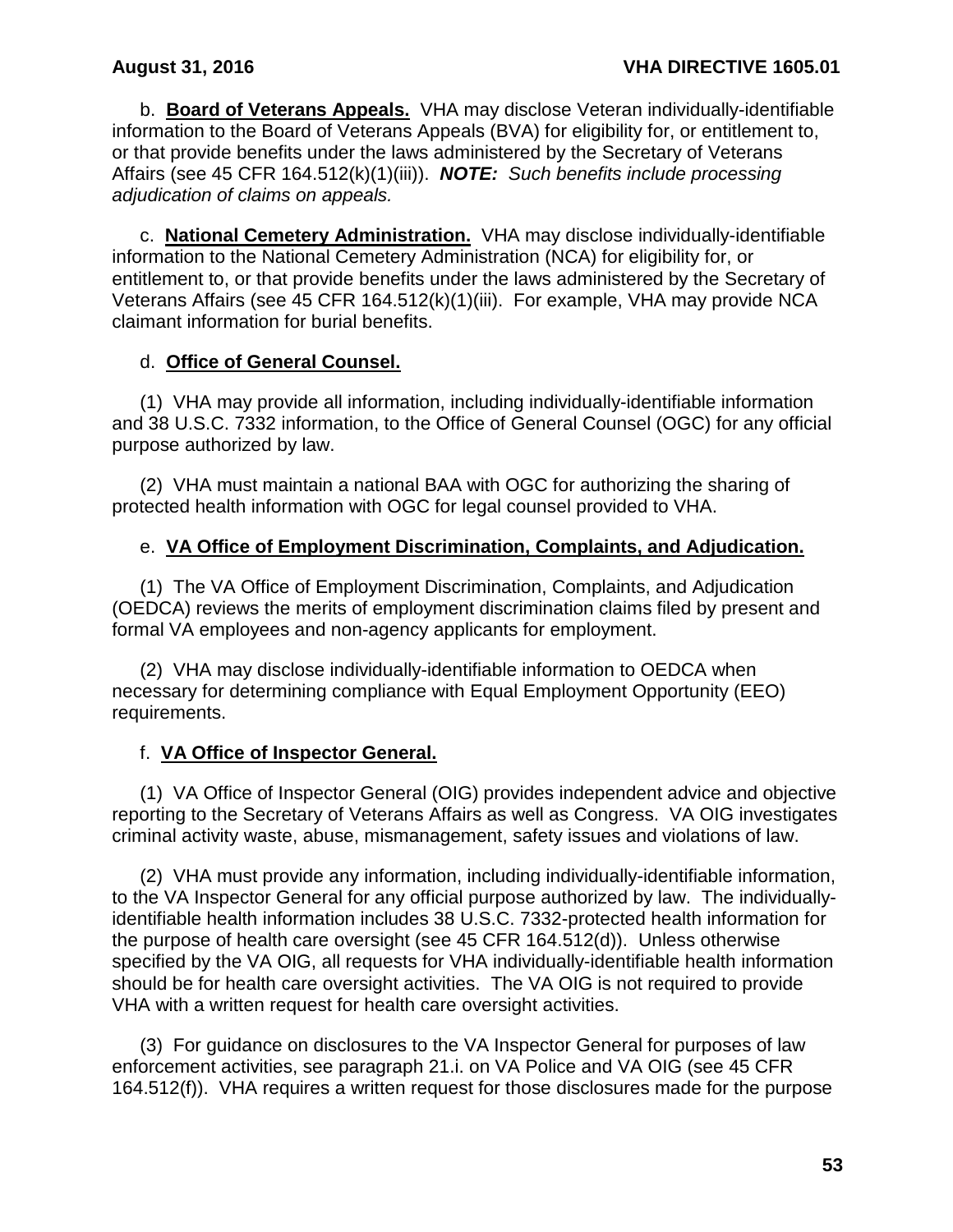of law enforcement criminal investigations that involve the disclosure of protected health information.

## g. **VA Office of Resolution Management.**

(1) The VA Office of Resolution Management (ORM) promotes discrimination–free environment focused on serving Veterans by preventing, resolving and processing workplace disputes in a timely and effective manner.

(2) VHA may disclose individually-identifiable information to the ORM when necessary for determining compliance with EEO requirements. VHA EEO Counselors should not place individually-identifiable health information into an EEO case file without legal authority. Individually-identifiable health information on Veterans should not be taken from an employee unless the employee has authority to provide the Veteran information.

h. **VHA Office of Medical Inspector.** The VHA Office of Medical Inspector (OMI) addresses health care problems to monitor and improve the quality of care provided by VHA. VHA must provide any information, including individually-identifiable information and 38 U.S.C. 7332-protected health information to VHA OMI for their reviews which are generally related to treatment, health care operations and health care oversight. The OMI is not required to provide a written request.

i. **VHA Office of Research Oversight.** The VHA Office of Research Oversight (ORO) enforces compliance with requirements for VA research in accordance with its responsibilities under 38 U.S.C. 7307. ORO is not required to provide a written request for protected health information or other individually-identifiable information when needed in connection with its compliance oversight responsibilities.

## j. **United States Office of Special Counsel.**

(1) The U.S. Office of Special Counsel (OSC) is an independent agency that enforces Whistleblower protections, safeguards the merit system and provides a secure channel for whistle blower disclosures.

(2) OSC may accept Whistleblower disclosures and require VHA to investigate these disclosures.

(3) VHA may disclose individually-identifiable information to investigators who have been tasked to investigate the Whistleblower complaint.

(4) VHA may disclose individually-identifiable information, including health information, to OSC in the VA report of findings pursuant to the OSC request letter, which meets the requirements of a Privacy Act (b)(7) letter.

# k. **VA Contractors.**

(1) VHA may disclose non-Veteran individually-identifiable information to a VA contractor for the purposes of fulfilling the VA contract. The legal and policy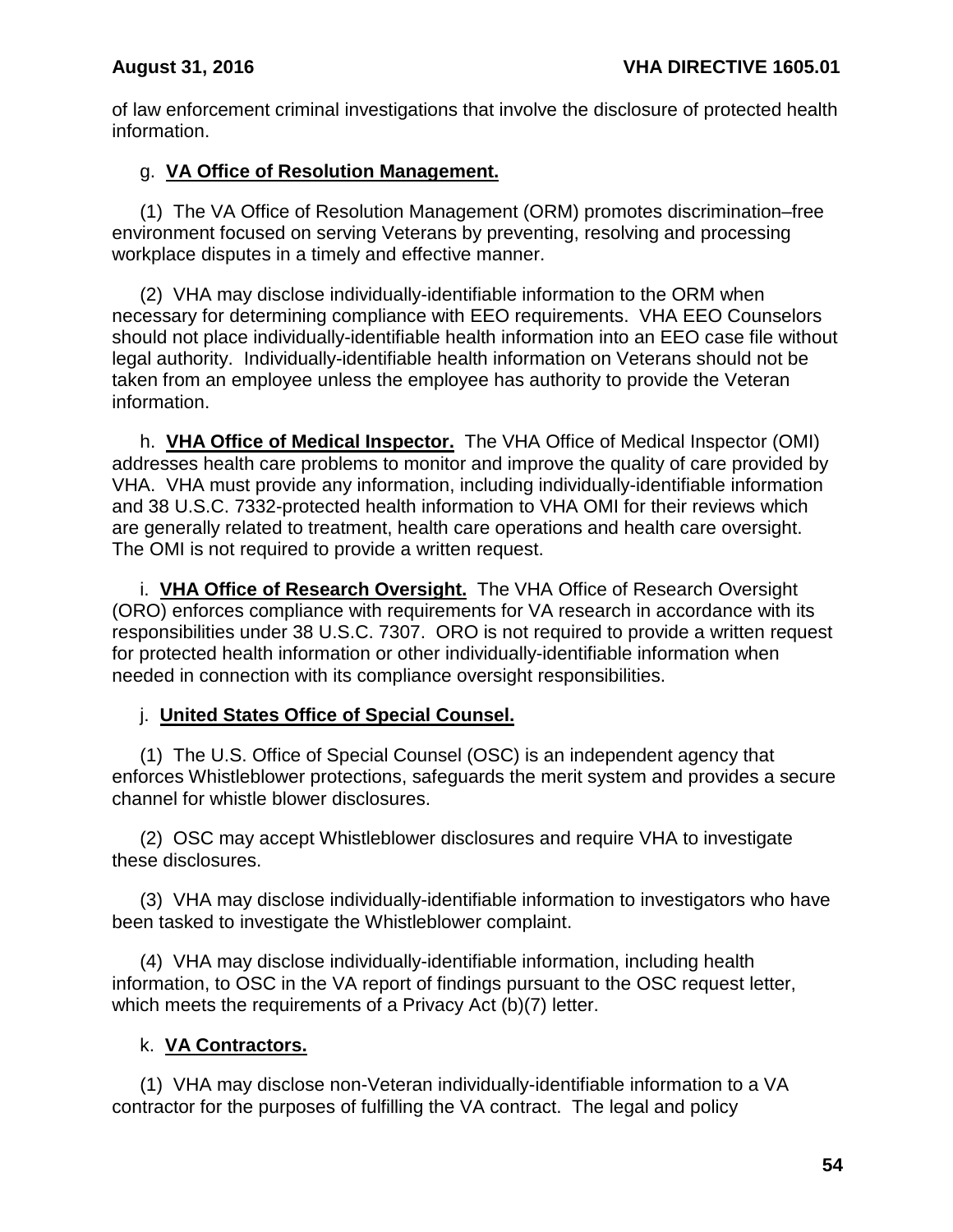requirements outlined in this directive for VA personnel to use the non-Veteran individually-identifiable information apply to the VA contractor.

(2) The facility Privacy Officer must be contacted prior to the release of any Veteran individually-identifiable information to a VA contractor to ensure appropriate authority is in place.

(3) All contracts must contain the appropriate privacy and security language. See VA Handbook 6500.6. The facility Privacy Officer will collaborate with the Information Security Officer and Contracting Office Representative (COR) on all contracts, new or revised.

(4) All contracts that provide for the maintenance of a system of records on behalf of VA to accomplish a Department function, or provide for the disclosure of information from a VA system of records to the contractor, must include wording that makes the provisions of the Privacy Act apply to the contractor. Such notifications and clauses must conform to those prescribed by Federal Acquisition Regulations (FAR), and VA Acquisition Regulations (VAAR). VHA health care facilities must comply with these requirements.

(5) When a contract provides for access to, or maintenance of, information protected by other confidentiality statutes (e.g., 38 U.S.C. 5705 and 7332), the contract must provide notification to the contractor that the records are protected by these confidentiality provisions and the implementing regulations which restricts the disclosure of the information and the purposes for which the information may be used.

(6) Contract Nursing Homes. A nursing home with which VHA has a contract may be provided individually-identifiable information including health information for the purpose of fulfilling the contract for providing health care to Veterans housed in its facilities.

### l. **VA Human Resources Management Services.**

(1) VHA may disclose individually-identifiable information to VA Human Resources Management Services (HRMS) as authorized by law.

(2)There is no authority under the HIPAA Privacy Rule for the disclosure of a VA employee Veterans' health record to management or personnel officials for disciplinary investigation purposes without prior signed, written authorization from the employee.

(3)Occupational Health staff may not use Veteran health information for any purpose other than treatment of the employee without a signed, written authorization from the individual.

 (4) VHA may disclose individually-identifiable health information of non-employees to VA HRMS only for purposes of managing the VHA work force under a business associate relationship.

## m. **VA Police Service.**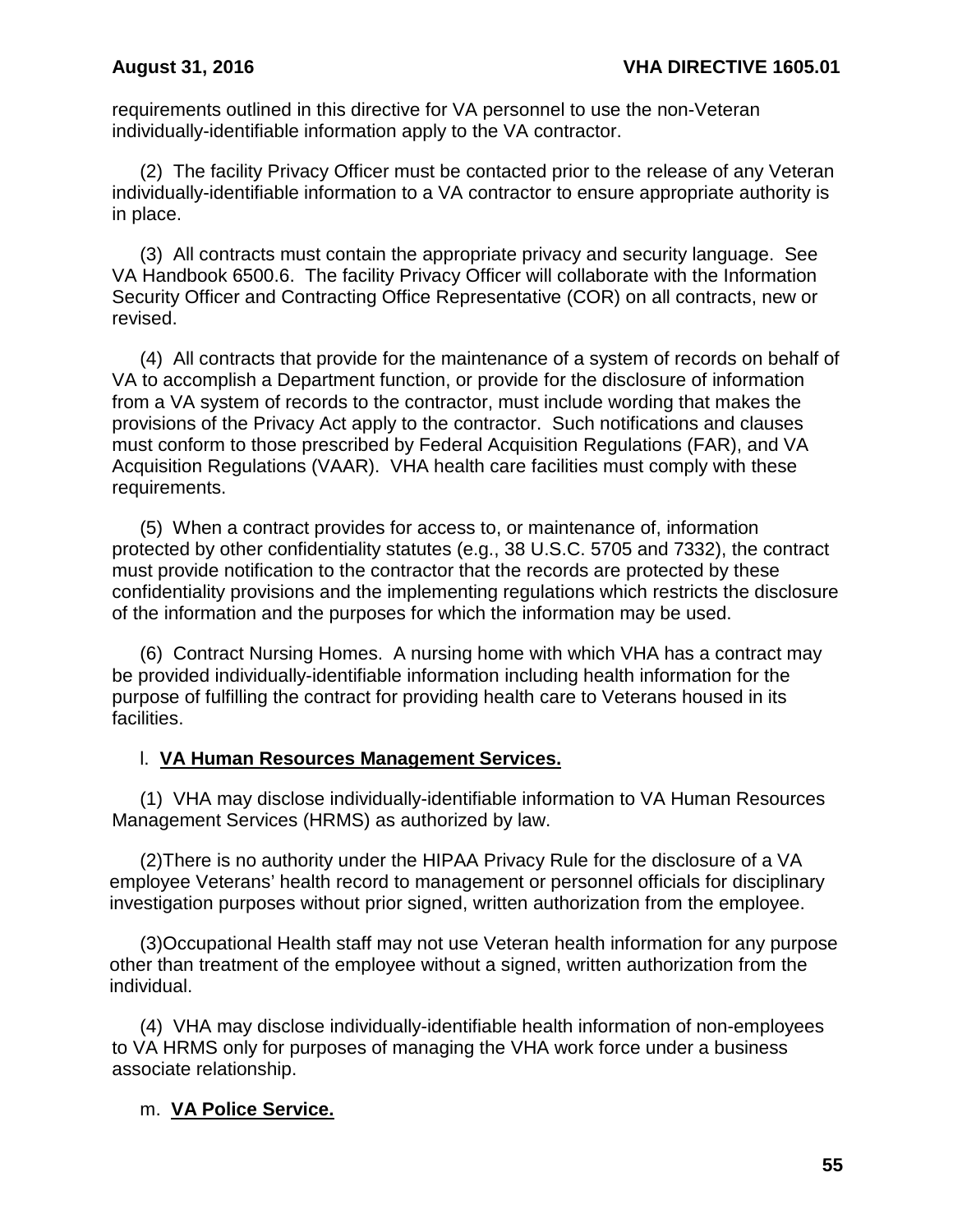(1) VHA may provide VA Police Service with individually-identifiable information as necessary to carry out functions related to treatment or security of individuals. Security functions include issuing employee badges, securing VA premises, and escorting certain individuals to their VHA medical facility appointments, searching for missing Veterans, or subduing Veterans. No special request or other documentation is needed.

(2) VHA may disclose individually-identifiable information for purposes of law enforcement activities such as issuing parking tickets or speeding tickets on the premises; responding to auto accidents; responding to suspected criminal activity (e.g., theft from the Retail Store); and reporting fugitive felons (see VHA Handbook 1000.02, VHA Fugitive Felon Program) seeking care from the VHA medical facility. For these law enforcement functions, the facility VA Police Service must follow polices outlined in paragraph 21, Law Enforcement Entities.

(3) VHA may provide VA Police Service with individually-identifiable information regarding a serious and imminent threat to the health or safety of an individual (e.g., employee) or the public (e.g., bomb threat) as long as the VA Police Service is reasonably able to prevent or lessen the threat.

(4) Disclosure of individually-identifiable information from VA Police Records may be made only in accordance with Federal privacy and confidentiality statutes and regulations, as well as disclosure under the VA Police system of records (103VA07B).

(5) VA Police Chief, or designee, should only be given minimum access to VistA, such as to the Patient Inquiry Option. Access to CPRS is not appropriate. If protected health information about an individual is needed, the VA Police should contact the facility Privacy Officer.

## n. **VA Researchers.**

(1) VHA may use employee information, including health information for official VHA research studies, in accordance with VHA Directive 1200, Veterans Health Administration Research and Development Program and 38 CFR part 16.

(2) For use or disclosure of individually-identifiable health information involving nonemployee research subjects for research purposes (see paragraph 13, Research).

### o. **Unions.**

(1) VA unions, in the course of fulfilling their representational responsibilities, may make a request to management to provide copies of facility records pursuant to its authority under 5 U.S.C. 7114(b)(4). Unions may request any records that are maintained by a VHA health care facility. This might include releasable portions of completed Administrative Boards of Investigation (AIB), patient health records, or an employee's personnel records. However, under certain circumstances, unions may not be legally entitled to receive individually-identifiable health information, or information protected by other statutes, such as the Privacy Act.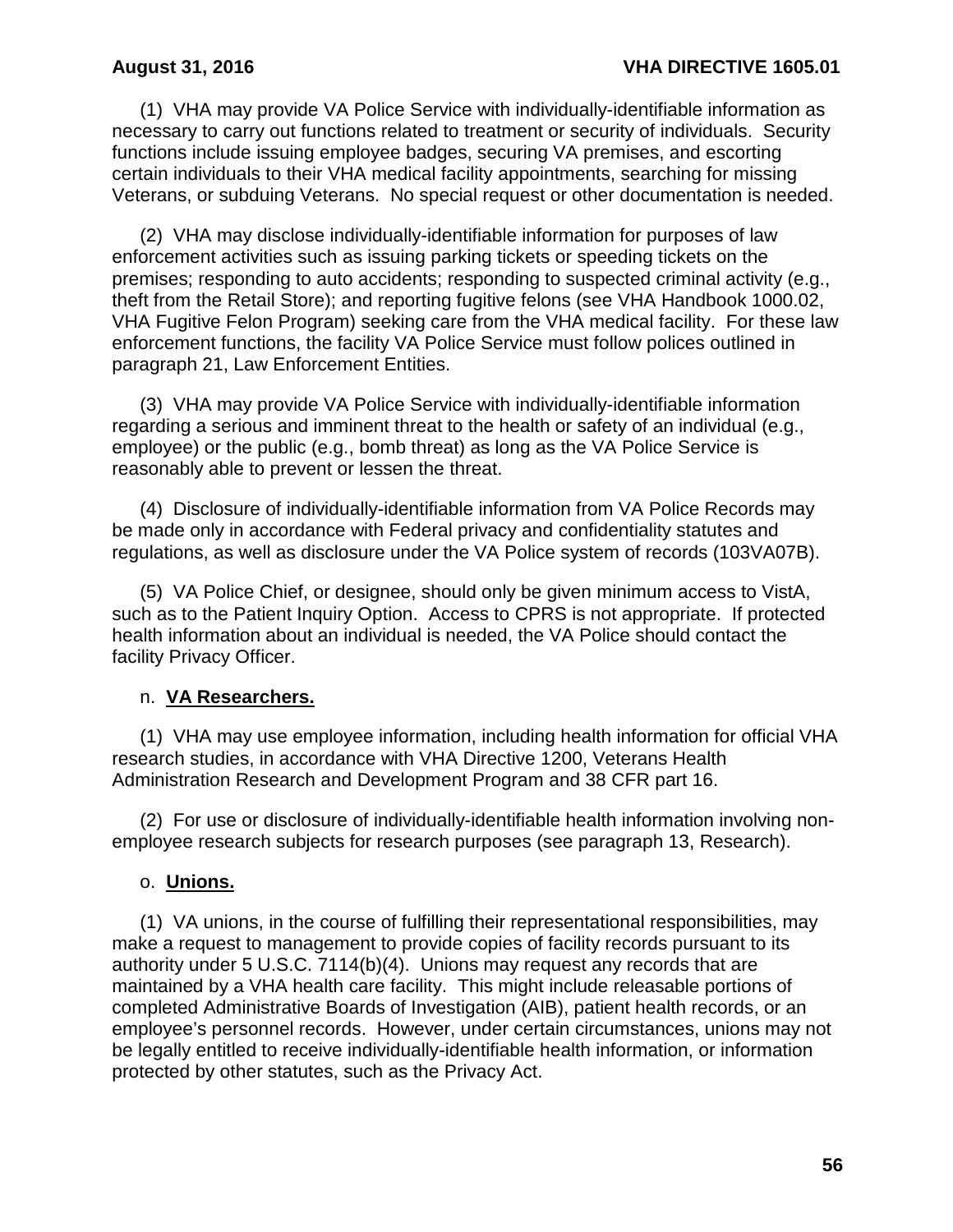(2) Types of Requests. There is no specific format that must be used by a union to make a request for agency information or records from management. Generally, a union makes a written request for "information" citing 5 U.S.C. 7114(b)(4) or citing a particular Article or Section of the union contract. Some unions request documents or information citing the provisions of the Freedom of Information Act or without citing any particular statutory or contractual provision.

(3) Processing of Request. Regardless of the format of the request, upon receipt of a request by a union for facility records, the servicing Human Resources Management (HRM) office and the Regional Counsel's office needs to be contacted immediately. The Regional Counsel's office must assist management officials in determining whether facility records (or information from agency records) are exempt from release pursuant to Federal law and regulations. HRM and Regional Counsel staff can refer to the FOIA Handbook for guidance in how to process union requests for information or agency records.

## **17. ROI OUTSIDE VA, FOR ANY PURPOSE**

#### a. **Disclosure with Authorization.**

(1) If VHA receives a request for individually-identifiable information that is accompanied by a written authorization signed by the individual to whom the records pertain, disclosure needs to be made in accordance with the authorization once it has been determined that the authorization is valid.

(2) Disclosure is mandatory when a valid written authorization signed by the individual is provided directly to VA by the individual or a third party. Information that is disclosed must be limited to the information that is needed to satisfy the purpose of the request.

(3) Disclosure is allowed when a valid written authorization signed by the individual is obtained from the individual by VA, such as a Research HIPAA Authorization or VLER Authorization, but is not mandatory.

### b. **Disclosure without Individual's Authorization.**

(1) This directive covers the disclosure of individually-identifiable information (including health information) to entities outside VA, where prior signed, written authorization is not always needed. To the extent possible, this directive identifies the disclosure policies involving specific entities (e.g., Courts, Congress, and Federal or state agencies).

(2) If VHA receives a request or wishes to make disclosure to an entity outside VA that has not been identified in this directive, the VHA official processing the disclosure needs to analyze whether VHA has lawful authority to make the disclosure. Before making a disclosure of any individually-identifiable information (including health information) to an outside entity, VHA needs to determine the type of information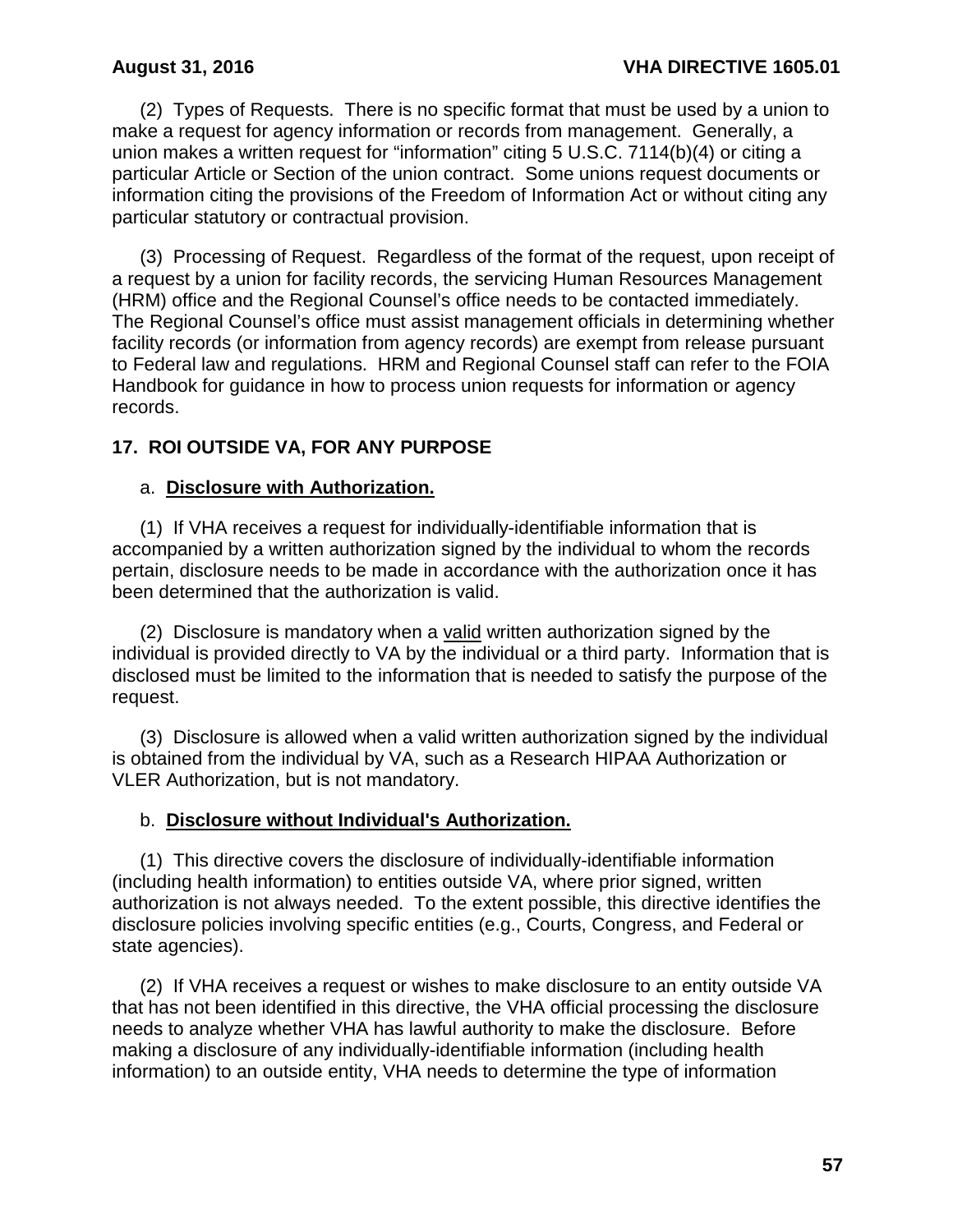involved and the confidentiality statutes and regulations that apply to the information. The following five questions determine the type of information involved:

(a) Is the information about treatment or referral of a Veteran for drug abuse, alcohol abuse or alcoholism, sickle cell anemia, or testing or treatment for HIV infection protected by 38 U.S.C. 7332?

(b) Is the information about the disclosure of a name or address of a present or former member of the Armed Forces and their dependents protected by 38 U.S.C. 5701?

(c) Is the information a quality assurance review record protected by 38 U.S.C. 5705?

(d) Is the information individually filed and retrieved by VA by an individual name or other unique identifier protected by the Privacy Act, 5 U.S.C. 552a?

(e) Does the information involve health information protected by the HIPAA Privacy Rule?

(3) VHA needs to determine whether legal authority exists under each of the applicable statutes and regulations. For example, if the information is protected by the Privacy Act, there must be Privacy Act disclosure authority, such as a published routine use in the applicable systems of records authorizing the disclosure. If the disclosure authority does not exist in all applicable statutes and regulations, VHA may not make the disclosure.

(4) Disclosure is not mandatory under these provisions; however, in situations where the FOIA also applies to the request, disclosure is mandatory unless a FOIA exemption applies. See VA Handbook 6300.3, Procedures for Implementing the Freedom of Information Act, for more detailed guidance. Information that is disclosed will be limited to the information that is needed to satisfy the purpose of the request.

### c. **Required by Law Exception.**

(1) VHA may use individually-identifiable health information to the extent that such use is mandated or required by law and the use complies with, and is limited to, the relevant requirements of such law (e.g., gunshot wounds, adult abuse, public health reporting).

(2) VHA may disclose individually-identifiable health information without an individual's signed, written authorization when mandated or required by law, e.g., statute, regulation, FOIA, court order, and when there is appropriate authority under Privacy Act and the 38 U.S.C 5701 and 7332, if applicable.

## **18. CONGRESS**

## a. **Constituent Service Request - Member Acting in an Individual Capacity on Behalf, and at the Request, of the Individual to Whom the Information Pertains.**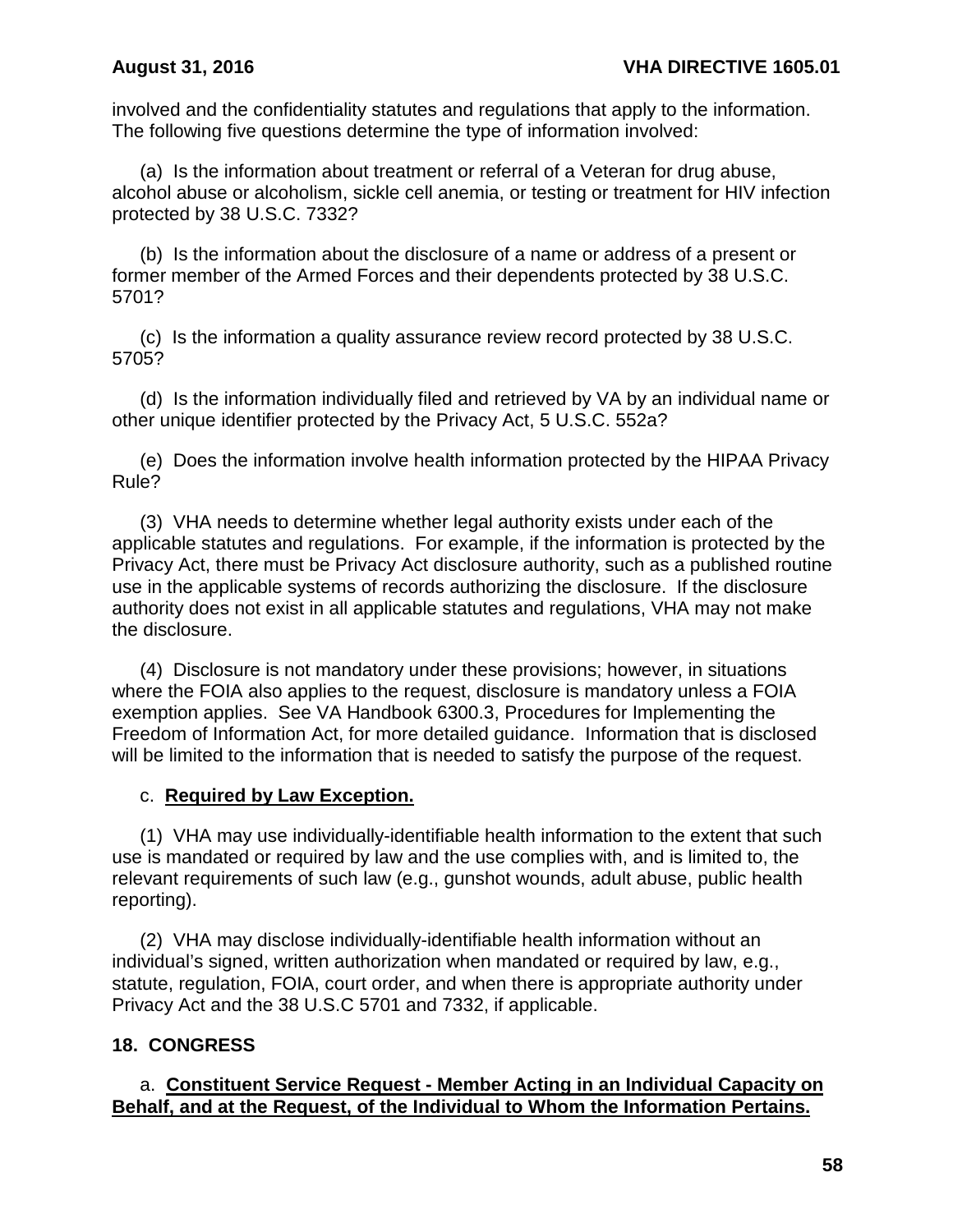(1) **Constituent Service Request.** A constituent service request is an inquiry from a member of Congress on behalf of a constituent. A constituent is the individual who is requesting the Congressman's assistance.

(a) When a constituent service request is received, VHA may disclose individuallyidentifiable information, excluding 38 U.S.C. 7332-protected information, to a member of Congress or staffer in response to an inquiry made pursuant to a constituent request. The request from the congressional office must be in writing and signed. The request for information should also include a copy of the constituent's inquiry to the Congressman unless a signed, written authorization is provided. The applicable routine use in many VA Privacy Act systems of records permits disclosure "in response to an inquiry from the congressional office made at the request of that individual." Both the Privacy Act and HIPAA Privacy Rule permits disclosure to a member of Congress without a signed, written authorization from the individual (Refer to the Privacy Act System of Records "Patient Medical Records-VA" 24VA10P2, Routine Use 9 and 45 CFR 164.510(b)).

(b) If a prior signed, written authorization is provided by the constituent, the authorization must conform to the requirements of a valid authorization as described in paragraph 14b.

(2) **Required Elements.** Before disclosing any information to a member of Congress, and in order to confirm that the request is, in fact, an inquiry from the individual to whom the information pertains, VHA will require the following:

(a) Constituents' full name;

(b) Signature on the constituent's request letter; and

(c) At least one of the following: Contact information (e.g., address, telephone number), date of birth, Social Security Number (SSN), or claim number (if different from SSN).

(d) If the constituent letter is not signed or if other appropriate identifiers are not included, VHA may contact the constituent to confirm the legitimacy of the letter.

(3) **Requests Made by Personal Representatives.** If the constituent's inquiry is from the personal representative of the individual to whom the information pertains, VHA will require a Power of Attorney, guardianship document, or some other document that demonstrates that the requester is authorized under Federal, State, local or tribal law to act on behalf of the individual. If the constituent cannot be identified with reasonable certainty with the information provided, VHA may request additional information before the request is processed.

(4) **Form or Format of Correspondence.** The correspondence from the constituent to the member of Congress may be in the form of a letter, fax, or Email, provided that it contains the information required, as outlined in paragraph 18a.(2). The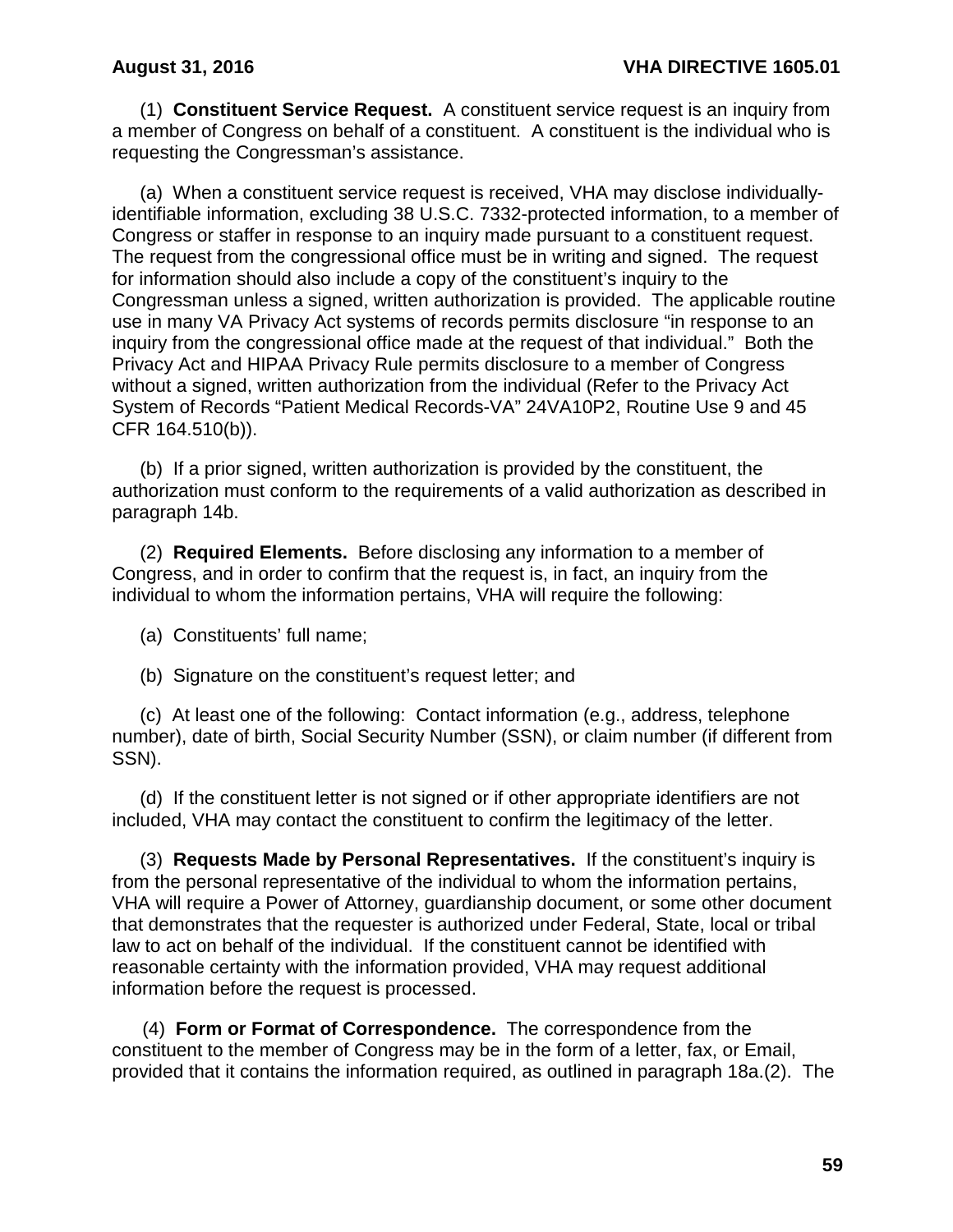correspondence must have been submitted by the individual to whom the information pertains or by his or her personal representative.

(a) Reports of contacts from staffers documenting telephone inquiries will not be accepted, as they are subject to error and misinterpretation.

(b) A written request must be signed by the requester who is the Congressman or staffer per 38 U.S.C. 5702. An attached Email from the constituent does not require a signature unless it is used as one of the required elements.

### b. **Oversight Request - Member of a Congressional Committee or Subcommittee for Oversight Purposes.**

(1) VHA may disclose individually-identifiable information to a Committee or Subcommittee of Congress having oversight jurisdiction of VA activity to which the information pertains, without the record subject's prior signed, written authorization, provided that the Chair of the Oversight Committee or Subcommittee makes the request, in writing, on behalf of the Committee or Subcommittee, (e.g., House and Senate Committees on Veterans Affairs, House Committee on Oversight and Government Reform, Senate or House Appropriations Committees, Senate Committee on Homeland Security and Government Affairs) on committee letterhead for committee or subcommittee oversight functions.

(a) When individually-identifiable information is provided, the VHA official providing the information should advise the Committee or Subcommittee, in writing, that the information is being released for official purposes only and that given its private, confidential nature, the information needs to be handled with appropriate sensitivity.

(b) If the request by the member is for any purpose other than oversight, the VHA official processing the request must do so in accordance with the guidance provided in paragraphs 18.a. or 18.c.

(c) Communications from the committee ranking minority members, other members of Congress, or staff members do not qualify as oversight requests but are acceptable for the purpose of clarifying an original oversight request as long as the subsequent communications does not expand the scope of the original request.

(d) VA may provide information sought to another member or a staffer, if specifically requested to do so by the Chair.

(2) VHA may disclose 38 U.S.C. 7332 to a Congressional committee upon written request for program oversight and evaluation if such records pertain to any matter within the jurisdiction of such committee or subcommittee (see 38 CFR 1.489(c)).

## c. **Member of Congress Acting on Behalf of a Third Party.**

(1) VHA may not disclose individually-identifiable information upon an inquiry from a member of Congress on behalf of a third party (e.g., spouse, family member, friend) unless the third party has provided a properly executed prior signed, written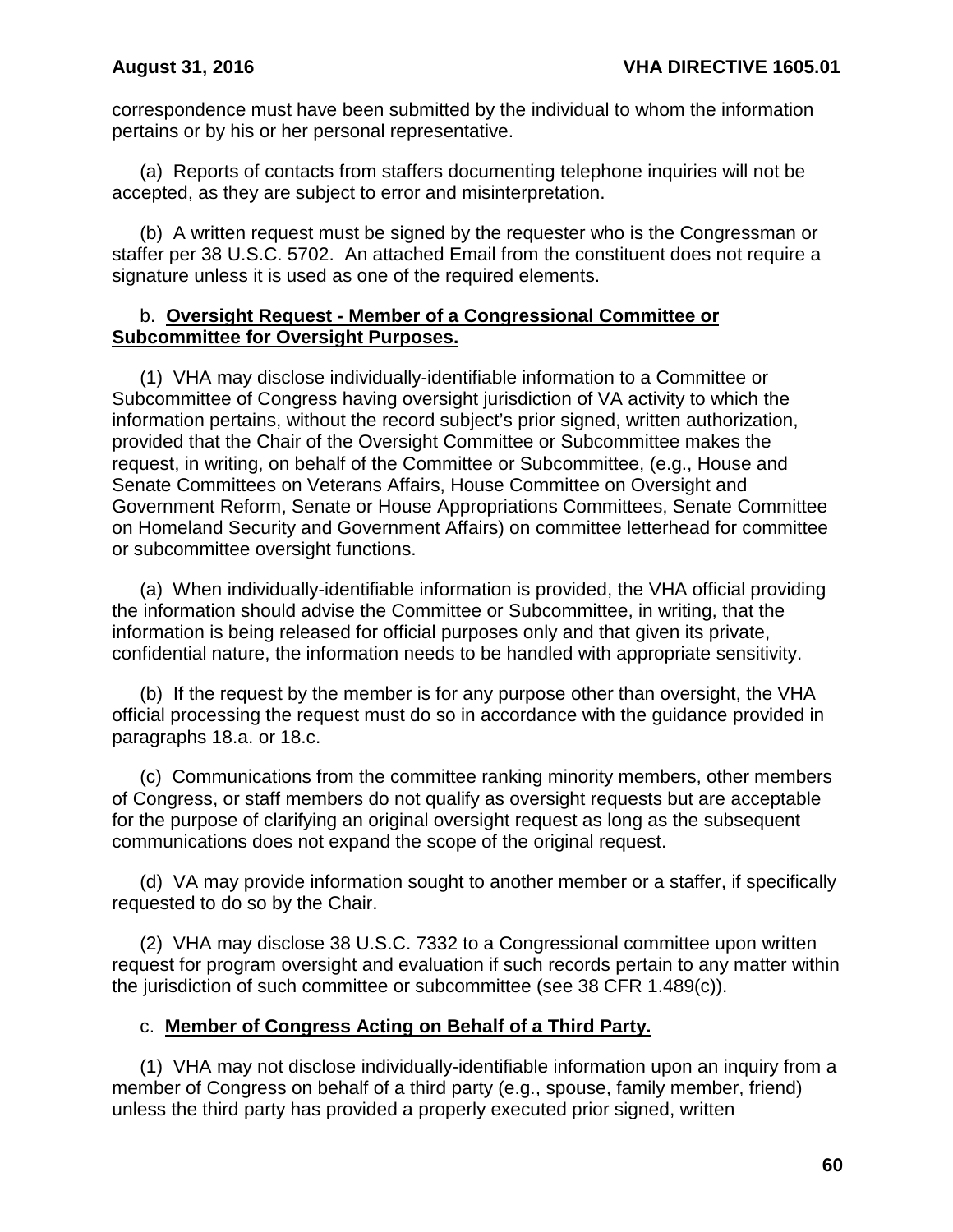authorization from the patient or the third party is the personal representative of the individual to whom the information pertains.

(2) If the third party does not provide such authorization, the responding VHA official must advise the member of Congress that the written authorization of the individual about whom the information pertains is required before VHA may disclose the information requested.

## **19. CONSUMER REPORTING AGENCY**

a. VHA may disclose individually-identifiable information, including health information, but excluding 38 U.S.C. 7332 protected-information, to consumer reporting agencies, including credit reporting agencies, for purposes of assisting in the collection of indebtedness to VA provided that the provisions of 38 U.S.C. 5701(g)(4) have been met.

b. Information may be released concerning an individual's indebtedness to a consumer reporting agency for the purpose of making information available for inclusion in consumer reports regarding the individual, if VA, in accordance with 38 CFR 1.900- 1.970, has:

(1) Made reasonable efforts to notify the individual of the individual's right to dispute, through prescribed administrative processes, the existence or amount of such indebtedness and of the individual's right to request a waiver of such indebtedness under 38 U.S.C. 5302,

(2) Afforded the individual a reasonable opportunity to exercise such rights,

(3) Made a determination with respect to any such dispute or request, and

(4) Allowed 30 calendar days to elapse following the day that VA made a determination that reasonable efforts have been made to notify the individual that VA intends to release the information for such purpose.

# **20. COURTS, QUASI-JUDICIAL BODIES, AND ATTORNEYS**

## a. **Court Orders.**

(1) Individually-identifiable health information may be disclosed pursuant to a Federal, State or local court order when accompanied by a written authorization signed by the individual of the records involved, or by the individual's legal representative. If the records contain 38 U.S.C. 7332-protected information, the written authorization must comply with the requirements set forth in 38 CFR 1.475 and specifically give permission to disclose 38 U.S.C. 7332-protected information.

(2) VA may disclose health records pursuant to an order from the court of competent jurisdiction without written authorization, under 5 U.S.C. 552a(b)(11) and 45 CFR 164.512(e). "Competent jurisdiction" means a judicial official with the authority to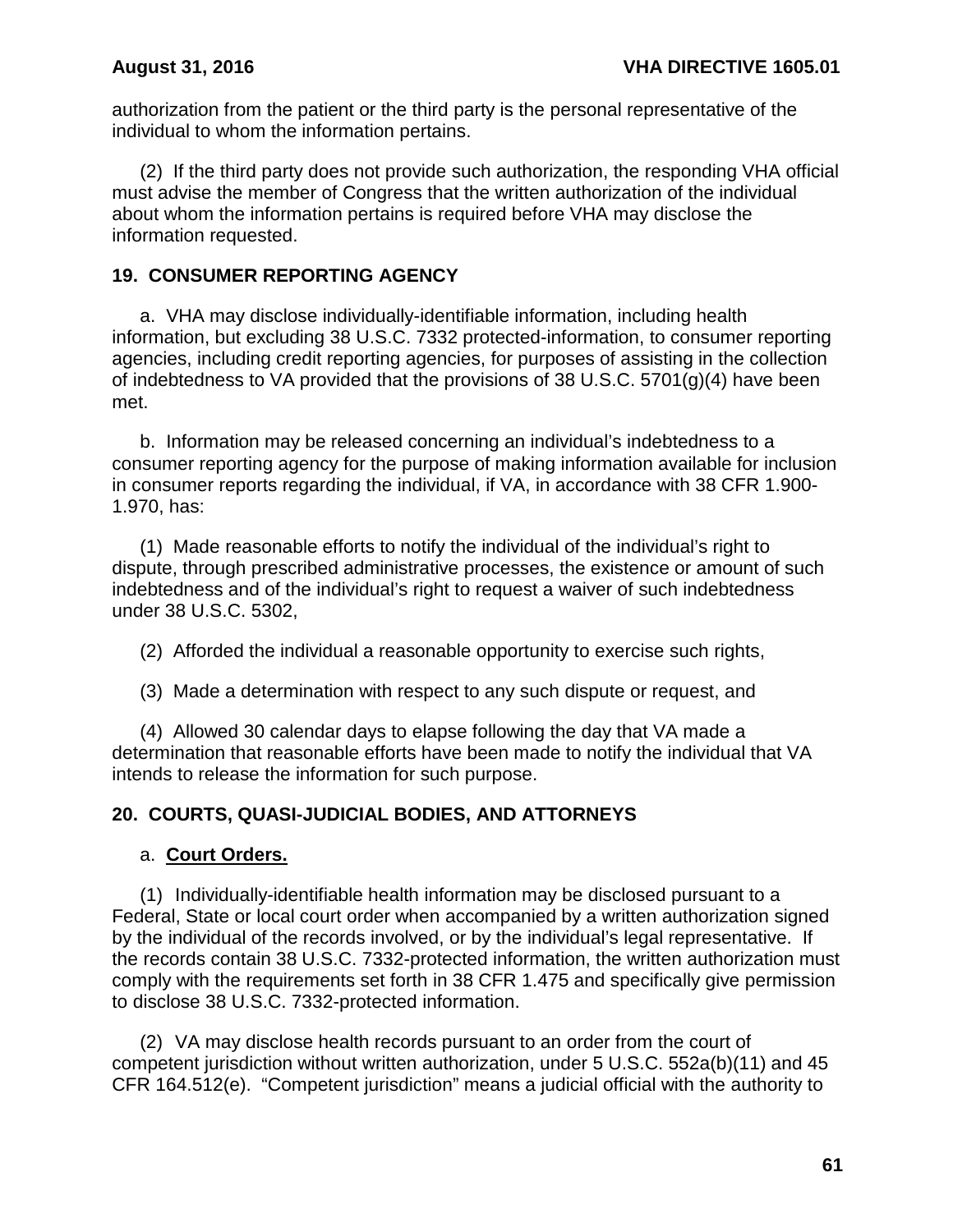enforce the order, e.g., by holding a VA official in contempt of court for not producing the record.

(3) Federal Court Order. Individually-identifiable information will be released for use in proceedings in a Federal court in response to a court order in accordance with 38 CFR 1.511 and 38 CFR 14.800-14.810. When the request is not on behalf of the U.S., the cost of producing and reproducing the records, as well as the cost for a VA employee to appear in court to present the records, must be paid in advance. Such fee must be sent to the U.S. Treasury by VA in accordance with established procedures.

(4) State or Local Court Order. Individually-identifiable information may be released for proceedings in State or local courts in response to a court order. Without an authorization from the individual, an affidavit from the attorney requesting the information or records may be required by Regional Counsel to ascertain that disclosure of these records is necessary to prevent the perpetration of fraud or other injustice in the matter before the court. Any requests for documents or records for a use clearly adverse to the subject of the records, e.g. subject is defendant in a VA law suit, must be referred to Regional Counsel. This is a regulatory requirement and cannot be waived per 38 CFR 1.511(c). Contact the appropriate Regional Counsel regarding when such an affidavit is required.

(a) The affidavit must state:

1. The character of the proceedings, and

2. The purpose for which the requested information or records are to be used in evidence.

(b) If the order includes information that is sufficient to serve the purpose of the affidavit, an affidavit is not required.

(c) The person who obtained the court order or subpoena, issued or approved by a judge of the court, must be furnished requested copies of the information or record after payment of the proper fee.

(5) When a disclosure is made in response to a court order without the written authorization of the individual, the VHA health care facility must send a written notice of that disclosure to the last known address of the individual whose records were disclosed.

## b. **Subpoenas.**

(1) A subpoena is not sufficient authority to disclose individually-identifiable information, including health information, unless the subpoena is signed by a court of competent jurisdiction or the judge of a court of competent jurisdiction, or it is accompanied by the signed, written authorization of the individual whose records are the subject of the subpoena. This applies to Federal, State, municipal, and administrative agency subpoenas.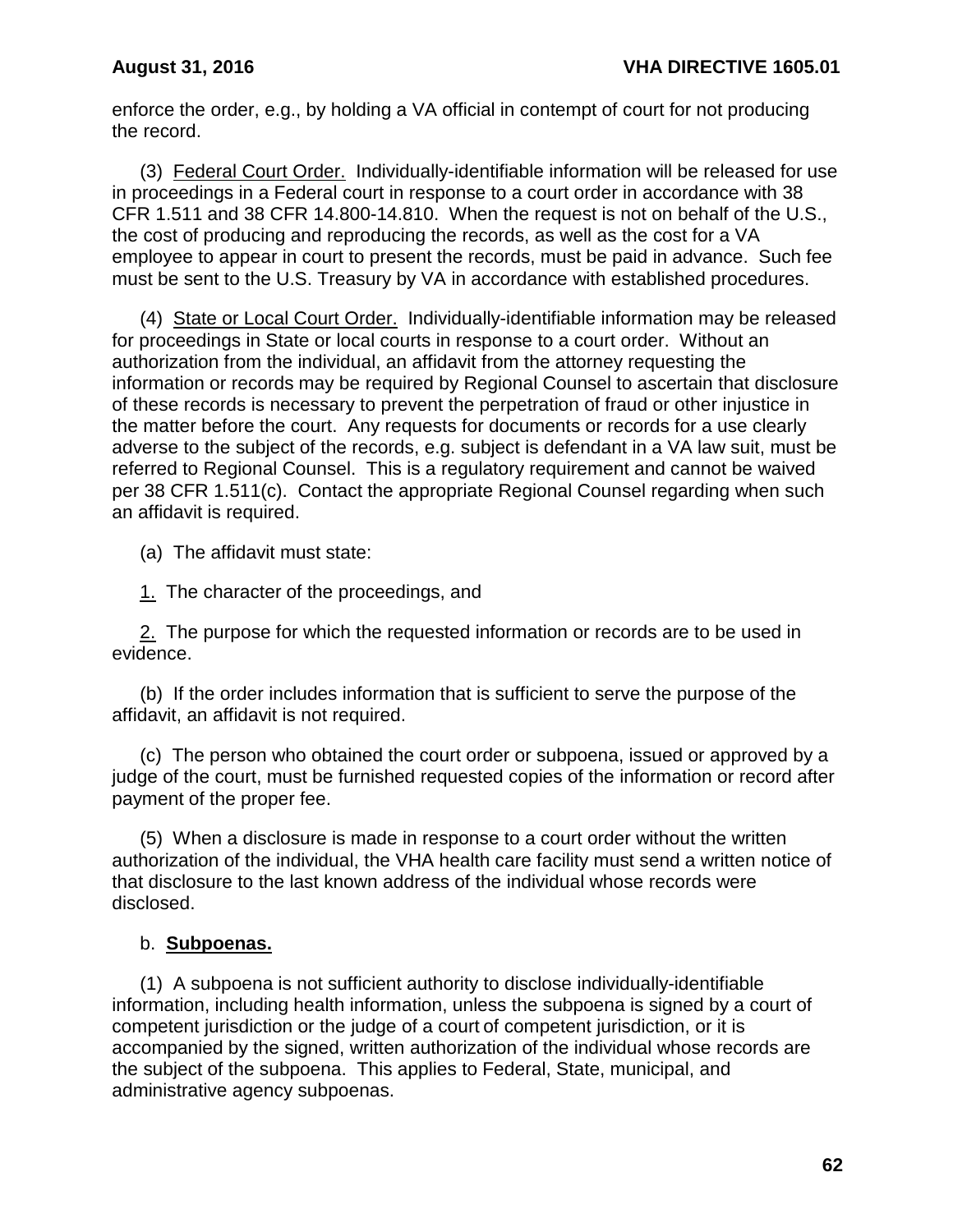(2) When a subpoena for individually-identifiable information is received, which is not signed by a court or judge or accompanied by the signed, written authorization of the individual, upon advice from the Regional Counsel, either personnel from the VHA health care facility or the Regional Counsel must notify the party responsible for the issuance of the subpoena that VHA is not authorized to disclose the information in response thereto. They must be advised that for VHA to have disclosure authority with regard to such subpoenaed information, the requester must have the written authorization of the specific individual, a court order, or a request that complies with other applicable authority under law (i.e., law enforcement request).

(3) If the Privacy Act does not apply (e.g., the subject of the records is deceased, is not a U.S. citizen and does not reside in the U.S., or VA does not retrieve the record by the name of the record subject or another identifier assigned to that individual), VHA may disclose records, excluding 38 U.S.C. 7332-protected information. Regional Counsel should be contacted before disclosure to ensure any 38 U.S.C. 5701 information is necessary to prevent the perpetration of fraud or other injustice before the court.

(4) When a disclosure is made in response to a subpoena without the signed, written authorization of the individual, the VHA health care facility is required to send a written notice of that disclosure to the last known address of the individual whose records were disclosed.

**NOTE:** *Federal and State court orders and subpoenas cannot be ignored even if you determine that VA has no lawful authority to disclose. Federal and State courts can still seek to enforce an order or a subpoena through contempt proceedings against the specific individuals responsible for the records. As soon VHA health care facility receives an order or a subpoena, the VA health care facility should immediately contact Regional Counsel for guidance.*

### c. **Quasi-Judicial Bodies.**

(1) VA may disclose any individually-identifiable information to a quasi-judicial body in accordance with Federal policy and the law. A quasi-judicial body is an individual or organization that has powers resembling those of a court of law or judge and is able to remedy a situation or impose legal penalties on a person or organization. Quasi-judicial activity is limited to the issues that concern the particular administrative agency, i.e. Social Security Administration, Federal Merit Systems Protection Board, and state Workers' Compensation Boards.

(2) An order from a Federal or State quasi-judicial agency is not a court order. VA may disclose if the request qualifies as a law enforcement request; a Privacy Act routine use permits disclosure; the individual provides written authorization; or the agency obtains a qualifying court order.

(3) Absent a special court order, quasi-judicial bodies must obtain the signed, written authorization of the patient to obtain 38 U.S.C. 7332-protected information.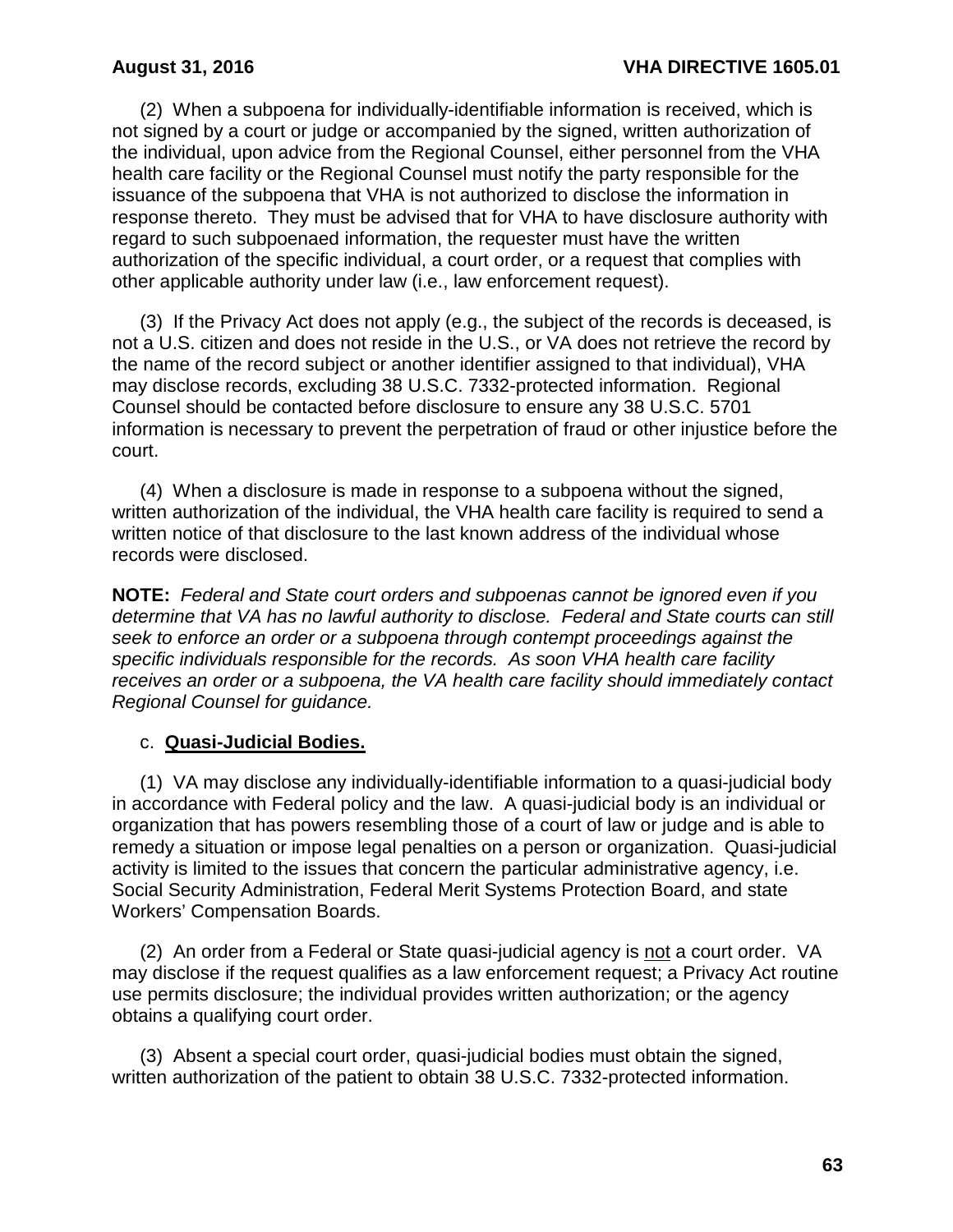d. **Attorneys.** Direct requests from attorneys for copies of individually-identifiable information for use in litigation must be accompanied by the signed, written authorization of the individual.

## e. **Producing Individually-Identifiable Information in Court or in Quasi-Judicial Proceedings.**

(1) Original VHA records must remain in the custody of a VA employee at all times. An employee who merely brings records to a judicial proceeding must promptly report their presence to the clerk of the court. The employee may be requested to take the witness stand but will limit testimony to identification of the record, as custodian of the record, and must not comment on the content of the record.

(2) Original VHA information or records must never be relinquished (i.e., physically turned over) to courts or quasi-judicial bodies. It is advisable to prepare a photocopy of the information or record. If the judge or the attorney requests the entire original record or part of the record to be held in evidence, permission needs to be obtained to substitute the copy so that the original remains in VA custody. *NOTE: If the court insists on retaining the original records or any portion thereof, immediately contact Regional Counsel for assistance.*

(3) When a VHA employee is requested to testify to the facts contained in the record and the facts are within the employee's knowledge, a determination must be made as provided in 38 CFR 1.522 whether disclosure of any part of the record would be detrimental to the physical or mental health of the individual. When the record contains information that has been determined injurious to the individual, the employee must ask the court that the contents of the record not be disclosed and that the employee not be required to testify.

(4) VHA health care facilities must develop procedures related to employees presenting testimony or VHA records in court. The assistance of the Regional Counsel must be requested in developing these procedures to ensure compliance with VA regulations and State requirements.

## f. **Individually-Identifiable Information Protected by 38 U.S.C. 7332.**

## (1) **Legal Effect of Court Order.**

(a) Individually-identifiable information or records that relate to treatment for drug abuse, alcoholism or alcohol abuse, or sickle cell anemia, or testing and treatment for HIV, may be disclosed if authorized by an appropriate order of a court of competent jurisdiction (Federal, State or local) under the provisions of 38 CFR 1.490. An application for a court order must use a fictitious name such as "John Doe" to refer to any individual. A subpoena is not sufficient authority to authorize disclosure of these records. An order requiring a disclosure that is issued by a Federal court compels disclosure of the information record. However, such an order from a State or local court only acts to authorize the VHA health care facility to exercise discretion to disclose the records.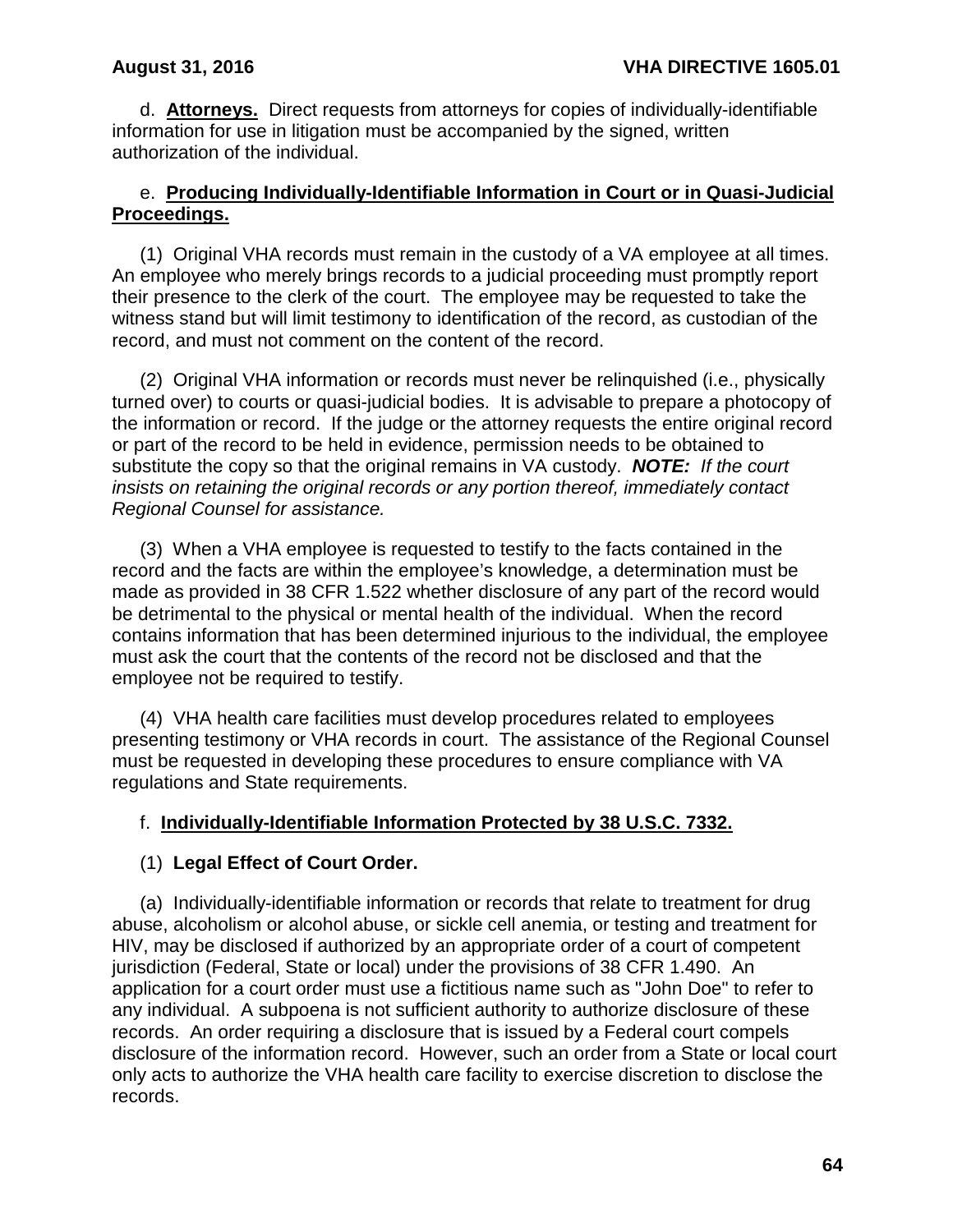(b) In assessing a request to issue an order, the court is statutorily required to weigh the public interest and the need for disclosure against the injury to the patient, to the provider-patient relationship, and to the treatment services. To assist the court in weighing the interests involved in deciding whether to issue a court order, a VHA health care facility, after consultation with Regional Counsel, may provide the court expert evidence from VHA health care professionals explaining the effect a court order could have on an individual's privacy, the patient-provider relationship, and the continued viability of the treatment program. Upon granting an order, the court, in determining the extent to which any disclosure of all, or any part, of any record is necessary, is required by statute to impose appropriate safeguards against unauthorized disclosure (see 38 U.S.C. 7332(b)(2)(D)). A Federal, state, or local court order to produce records is not sufficient, unless the order reflects that the court has imposed appropriate safeguards to protect the information from unauthorized disclosures (see 38 CFR 1.493(e)).

(2) **Information Obtained for Research, Audit, and/or Evaluation Purposes (Non-treatment).** A court order may not authorize any person or entity that has received 38 U.S.C. 7332-protected information from VHA for the purpose of conducting research, audit, or evaluation to disclose this information in order to conduct any criminal investigation or prosecution of an individual without the individuals' signed, written authorization. However, a court order may authorize disclosure directly from VHA and the subsequent use of such records to investigate or prosecute VA personnel.

## (3) **Disclosures of 38 U.S.C. 7332 Information for Non-Criminal Purposes.**

*NOTE:**There are different criteria for the disclosure of 38 U.S.C. 7332-protected information without a special authorization pursuant to a "special court order" depending upon whether the release is for a non-criminal (i.e., civil) or a criminal matter.*

(a) A special court order authorizing the disclosure of individual information records for purposes other than criminal investigation or prosecution may be applied for by any person having a legally-recognized interest in the disclosure which is sought. The application may be filed separately, or as part of a pending civil action in which it appears that the individual information or records are needed to provide evidence. An application must use a fictitious name, e.g., John Doe, to refer to any individual and may not contain, or otherwise disclose, any individual identifying information unless the individual is the applicant or has given written authorization to disclosure or the court has ordered the record of the proceeding sealed from public scrutiny.

(b) The patient and VA must be given adequate notice and an opportunity to file a written response to the application, or to appear in person, for the limited purpose of providing evidence on whether the statutory and regulatory criteria for the issuance of the court order are met.

(c) Any oral argument, review of evidence, or hearing on the application must be held in the judge's chambers or in some manner that ensures that patient identifying information is not disclosed to anyone other than a party to the proceeding, the patient or VA, unless the patient requests an open hearing in a manner which meets the written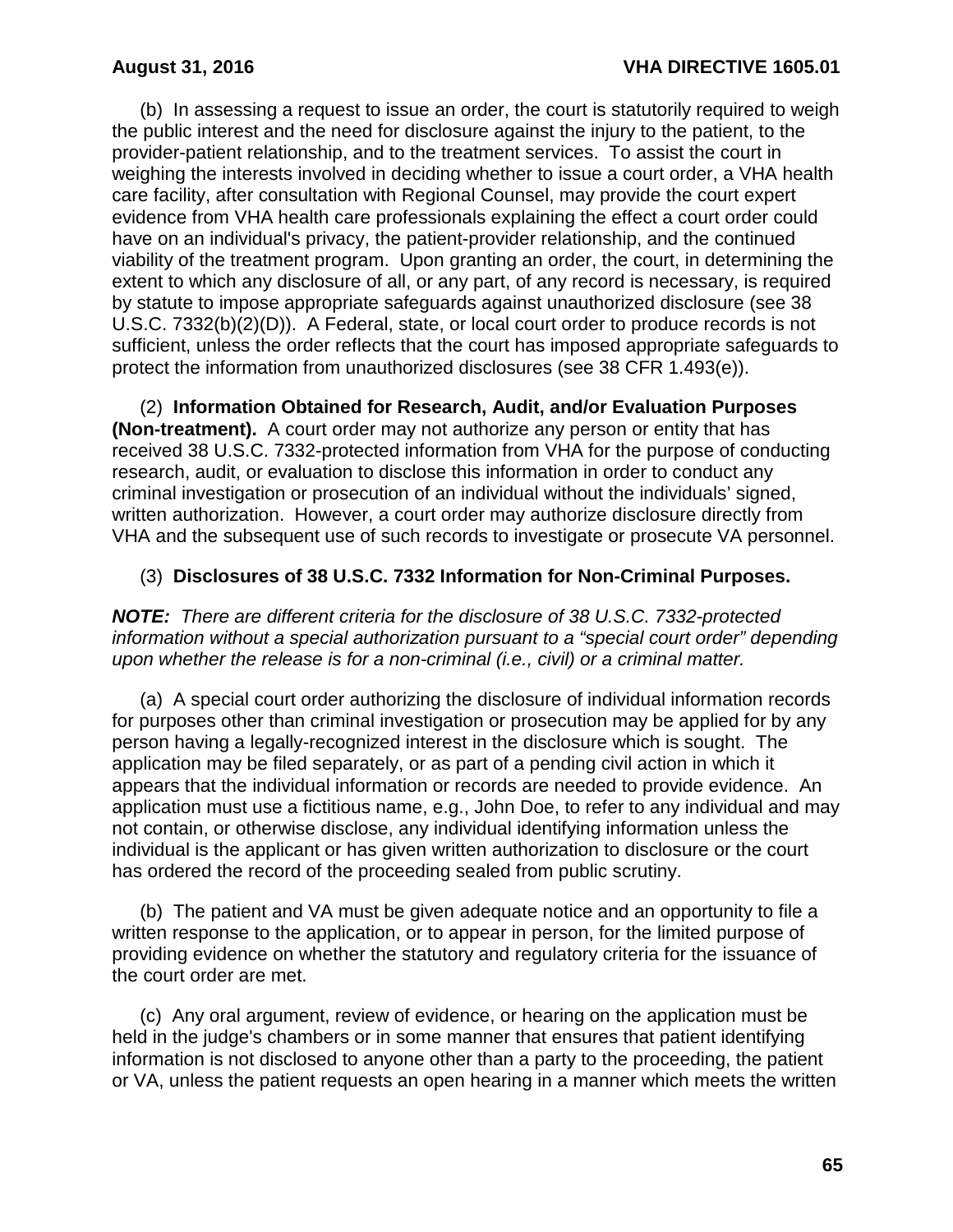authorization requirements. The proceeding may include an examination by the judge of the patient records.

(d) An order directing disclosure of 38 U.S.C 7332-protected records may be entered only if the court determines that good cause exists. To make this determination the court must find that other ways of obtaining the information are not available, or would not be effective, and the public interest and need for the disclosure outweigh the potential injury to the patient, the provider-patient relationship, and the treatment services.

(e) An order authorizing a disclosure must limit disclosure to those parts of the patient's record which are essential to fulfill the objective of the order, and those persons whose need for the information is the basis for the order. The order must include such other measures as are necessary to limit disclosure for the protection of the patient, the provider-patient relationship, and the treatment services (such as sealing from public scrutiny the record of any proceeding for which disclosure of a patient's record has been ordered).

## (4) **To Criminally Investigate or Prosecute 38 U.S.C. 7332 Patients.**

(a) A court order authorizing the disclosure or use of patient records to criminally investigate or prosecute a patient may be applied for by VA or by any person conducting investigative or prosecutorial activities with respect to the enforcement of criminal laws. The application may be filed separately as part of an application for a compulsory process, or in a pending criminal action. An application must use a fictitious name to refer to any patient and may not contain or otherwise disclose patient identifying information unless the court has ordered the record of the proceeding sealed from public scrutiny.

(b) Unless an order under paragraph 20f.(4)(c) is sought with an order under this paragraph 20d, VA must be given adequate notice of an application by a person performing a law enforcement function. In addition, VA must be given an opportunity to appear and be heard for the limited purpose of providing evidence on the statutory and regulatory criteria for the issuance of the court order, and be represented by counsel. Any oral argument, review of evidence, or hearing on the application must be held in the judge's chambers, or in some other manner which ensures that patient identifying information is not disclosed to anyone other than a party to the proceedings, the patient or VA. The proceeding may include an examination by the judge of the patient records.

(c) A court may authorize the disclosure and use of patient records for the purpose of conducting a criminal investigation, or for the prosecution of a patient, only if the court finds that all of the following criteria are met:

1. The crime involved is extremely serious, such as one which causes or directly threatens loss of life or serious bodily injury, including homicide, rape, kidnapping, armed robbery, assault with a deadly weapon, and child abuse and neglect.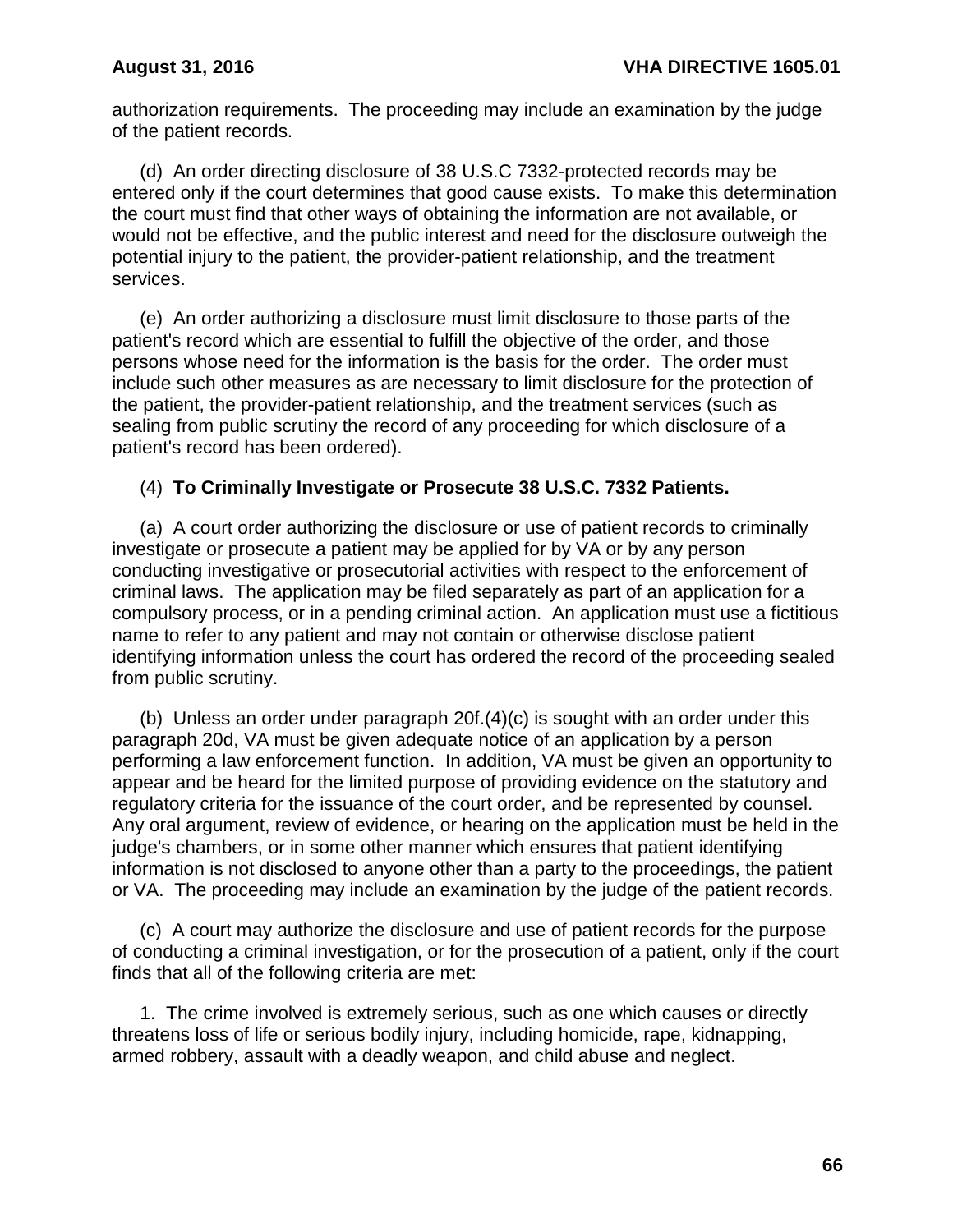2. There is a reasonable likelihood that the records will disclose information of substantial value in the investigation or prosecution.

3. Other ways of obtaining the information are not available or would not be effective.

4. The potential injury to the patient, to the provider-patient relationship, and to the ability of VA to provide services to other patients is outweighed by the public interest and the need for the disclosure.

5. If the applicant is a person performing a law enforcement function, VA has been represented by counsel independent of the applicant.

(d) Any order authorizing a disclosure, or use, of patients' records must limit disclosure and use to those parts of the patient's record which are essential to fulfill the objective of the order and to those law enforcement and prosecutorial officials who are responsible for, or are conducting, the investigation or prosecution. The order must limit their use of the records to the investigation and prosecution of the crime, or suspected crime, that is specified in the application. The order must include any other measures that are necessary to limit disclosure and the use of information to only to the amount of information found by the court to be needed in the public interest.

## (5) **Disclosure of 38 U.S.C. 7332 Information to Investigate or Prosecute VA.**

(a) An order authorizing the disclosure or use of patient records to criminally or administratively investigate or prosecute VA, or employees or agents of VA, may be applied for by an administrative, regulatory, supervisory, investigative, law enforcement, or prosecutorial agency that has jurisdiction over VA activities. The application may be filed separately or as part of a pending civil or criminal action against VA (or agents or employees) in which it appears that the records are needed to provide material evidence. The application must use a fictitious name to refer to any patient and may not contain or otherwise disclose any patient identifying information unless the court has ordered the record of the proceeding sealed from public scrutiny or the patient has given a written authorization to the disclosure.

(b) An application may, at the discretion of the court, be granted without notice. Although no express notice is required to VA, or to any patient whose records are to be disclosed, upon implementation of an order that is granted, VA or the patient must be given an opportunity to seek revocation or amendment of the order. This opportunity is limited to the presentation of evidence on the statutory and regulatory criteria for the issuance of the court order.

(c) The order must be entered in accordance with, and comply with, the requirements of non-criminal or criminal purposes. The order must require the deletion of patient identifying information from any documents that are made available to the public.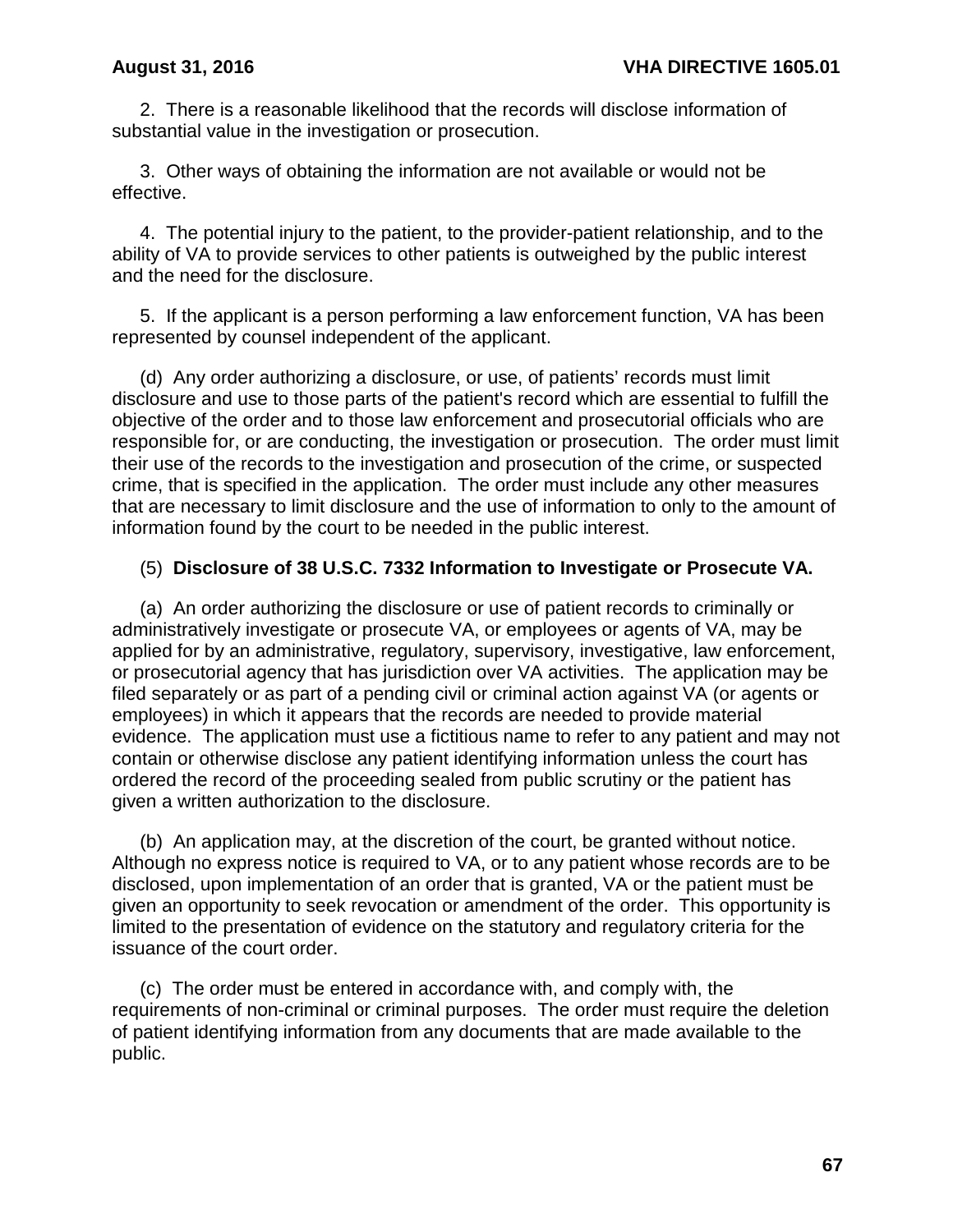(d) No information obtained as a result of the order may be used to conduct any investigation or prosecution of a patient or be used as the basis for an application for an order to criminally investigate or prosecute a patient.

### g. **Notification to Individual of Disclosures Under Compulsory Legal Process.**

(1) When information is disclosed from an individual's record in response to a court order, and the issuance of that court order is made public by the court that issued it, reasonable efforts must be made to notify the individual of the disclosure.

(2) At the time an order for the disclosure of a record is served at a VHA health care facility, efforts must be made to determine whether the issuance of the order has already been made a matter of public record. If the order has not been made a matter of public record, a request must be made to the court by Regional Counsel that the facility be notified when it becomes public.

(3) Notification of the disclosure must be accomplished by informing the individual to whom the record pertains, by mail, at the last known address. The letter must be filed in the record if returned as undeliverable by the U.S. Postal Service.

## h. **Use of Undercover Agents and Informants in a 38 U.S.C. 7332 Program.**

(1) An order authorizing the placement of an undercover agent or informant in a VA drug or alcohol abuse, HIV infection, or sickle cell anemia treatment program as an employee or patient may be applied for by any law enforcement or prosecutorial agency that has reason to believe that employees, or agents of the VA treatment program, are engaged in criminal misconduct. The VHA health care facility Director must be given adequate notice of the application and an opportunity to appear and be heard (for the limited purpose of providing evidence on the statutory and regulatory criteria for the issuance of the order). The order may be granted without notice if the application asserts a belief that the Director is involved in the criminal activities, or will intentionally or unintentionally disclose the proposed placement to the employees or agents who are suspected of the activities.

(2) An order may be entered only if the court determines that good cause exists. To make this determination the court must find: that there is reason to believe that an employee or agent of VA is engaged in criminal activity; that other ways of obtaining evidence of this criminal activity are not available, or would not be effective; and that the public interest and need for the placement of an agent or informant outweigh the potential injury to patients of the program, provider-patient relationships, and the treatment services.

(3) The order must specifically authorize the placement of an agent or informant and limit the total period of the placement to 6 months. The order must prohibit the agent or informant from disclosing any patient identifying information obtained from the placement, except as necessary to criminally investigate or prosecute employees or agents of the treatment program. The order must also include any other measures that are appropriate to limit: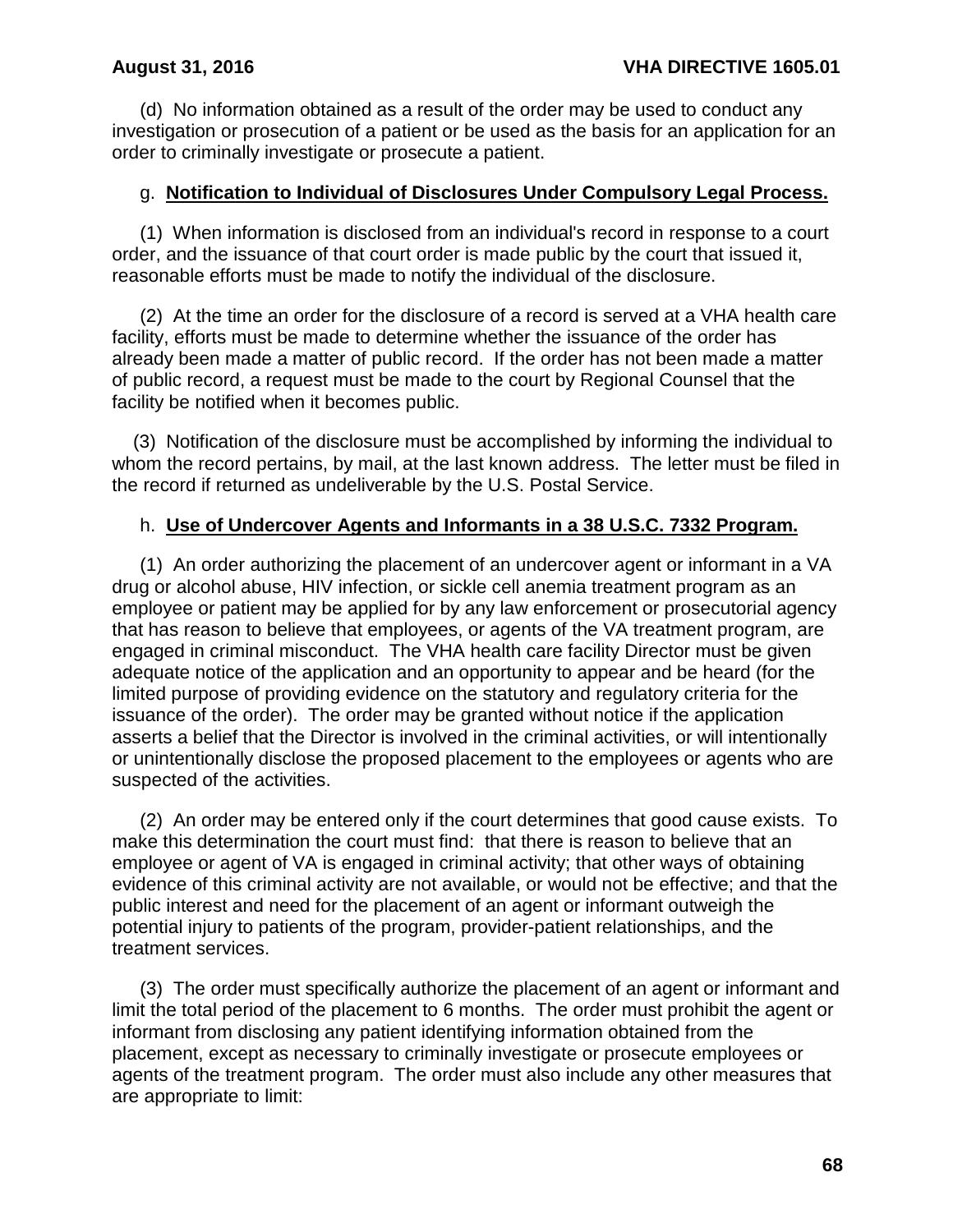(a) Any potential disruption of the program by the placement; and

(b) Any potential for a real or apparent breach of patient confidentiality, such as sealing from public scrutiny the record of any proceeding for which disclosure of a patient's record has been ordered.

(c) No information obtained by an undercover agent or informant may be used to criminally investigate, or prosecute any patient, or as the basis for an application for an order to criminally investigate or prosecute a patient.

## i. **Leave, Fees, and Expenses Related to Court Appearances.**

The policies concerning court leave, employees appearing as witnesses, temporary duty travel of employees appearing as witnesses, and the charging of fees related to such appearances should be addressed with the employees' local payroll office once determination is given by the local Regional Counsel that the employee is required to attend.

## j. **Competency Hearings.**

(1) VHA may disclose individually-identifiable health information to private attorneys representing Veterans rated incompetent or declared incapacitated for a competency hearing when a subpoena, discovery request or other lawful process is provided, as long as the individual has been given notice of the request. There is no authority to disclose to family members or a family member's attorney for the sole purpose of obtaining guardianship.

*NOTE: A subpoena does not meet the Privacy Act requirement. The Privacy Act authority for this disclosure is Routine Use number 8 under the "Patient Medical Records-VA," 24VA10P2 system of records. The subpoena is the authority under the HIPAA Privacy Rule since Privacy Act routine uses, by themselves, are not adequate authority for disclosure under the HIPAA Privacy Rule.*

(2) VHA may disclose individually-identifiable health information to a court, magistrate, or administrative tribunal in the course of presenting evidence in matters of guardianship in response to a subpoena, discovery request, or other lawful process, when satisfactory assurance in accordance with 45 CFR 164.512 (e)(1)(ii) has been received.

(3) VHA may disclose individually-identifiable information for competency hearings pursuant to a court order without providing the Veteran a notice.

(4) The Veteran whose competency is in question cannot authorize disclosure of his or her own information to a third party or family member for the purposes of a competency hearing.

*NOTE: There is no authority to disclose individually-identifiable health information directly to the patient's next-of-kin for a competency hearing unless the next-of-kin is a personal representative of the patient.*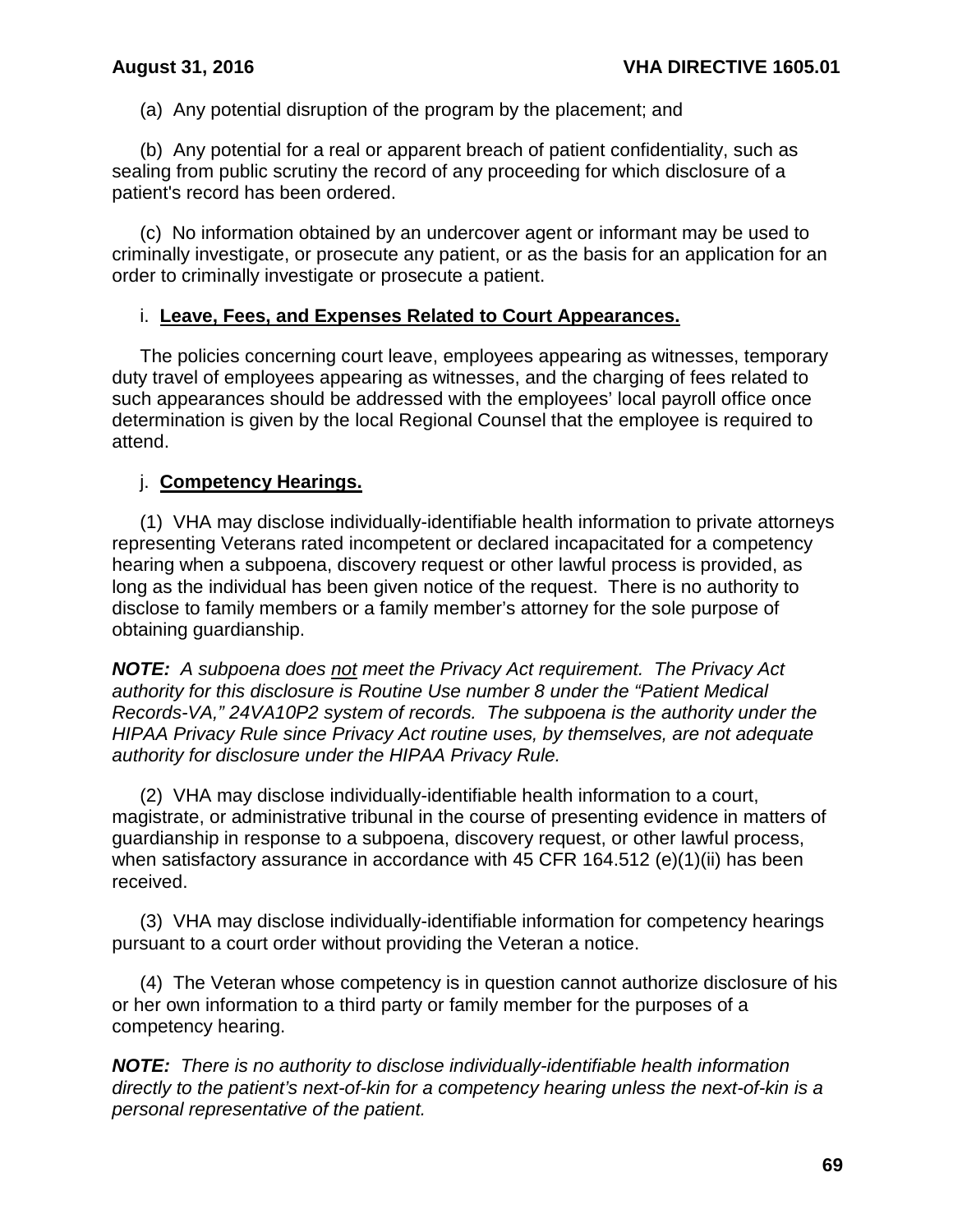# k. **Litigation Holds.**

When a litigation hold is received from the Office of General Counsel, VHA health care facilities are required to maintain and preserve the information and data potentially relevant to the investigation until litigation has been resolved. Facility Privacy Officers should work with their Records Manager to ascertain what local facility information is available and any information that may be maintained by a local Business Associate. The Health Information Access Office will be responsible for notifying all National Business Associates. Check with Regional Counsel for any applicable local or VISN litigation holds.

## **21. LAW ENFORCEMENT ENTITIES**

This paragraph covers disclosures to Federal, State, county, local, or Tribal law enforcement entities, agencies, authorities, or officials. An accounting of disclosure is required for any disclosure to any non-VA law enforcement entity.

## a. **Parole Office.**

(1) With the signed, written authorization of the patient, individually-identifiable information may be disclosed to persons within the criminal justice system if participation in a treatment program is a condition of the disposition of any criminal proceedings against the patient, or of the patient's parole, or other release from custody. Disclosure may be made only to those individuals within the criminal justice system who have a need for the information in connection with their duty to monitor the patient's progress (e.g., a prosecuting attorney who is withholding charges against the patient, a court granting pre-trial or post-trial release, probation or parole officers responsible for supervision of the patient).

(2) The written authorization must be valid, meet the content requirements of paragraph 14 and clearly indicate the period during which the authorization remains in effect. The period must be reasonable, taking into account:

(a) The anticipated length of the treatment,

(b) The type of criminal proceeding involved, the need for the information in connection with the final disposition of that proceeding, and when the final disposition will occur, and

(c) Other such factors considered pertinent by the facility, the patient, and the person(s) who will receive the disclosure.

(3) The written authorization must state that it is revocable upon the passage of a specified period of time or the occurrence of a specified, ascertainable event. The time or occurrence upon which authorization becomes revocable may be no earlier than the individual's completion of the treatment program and no later than the final disposition of the conditional release or other action in connection with which the authorization was given.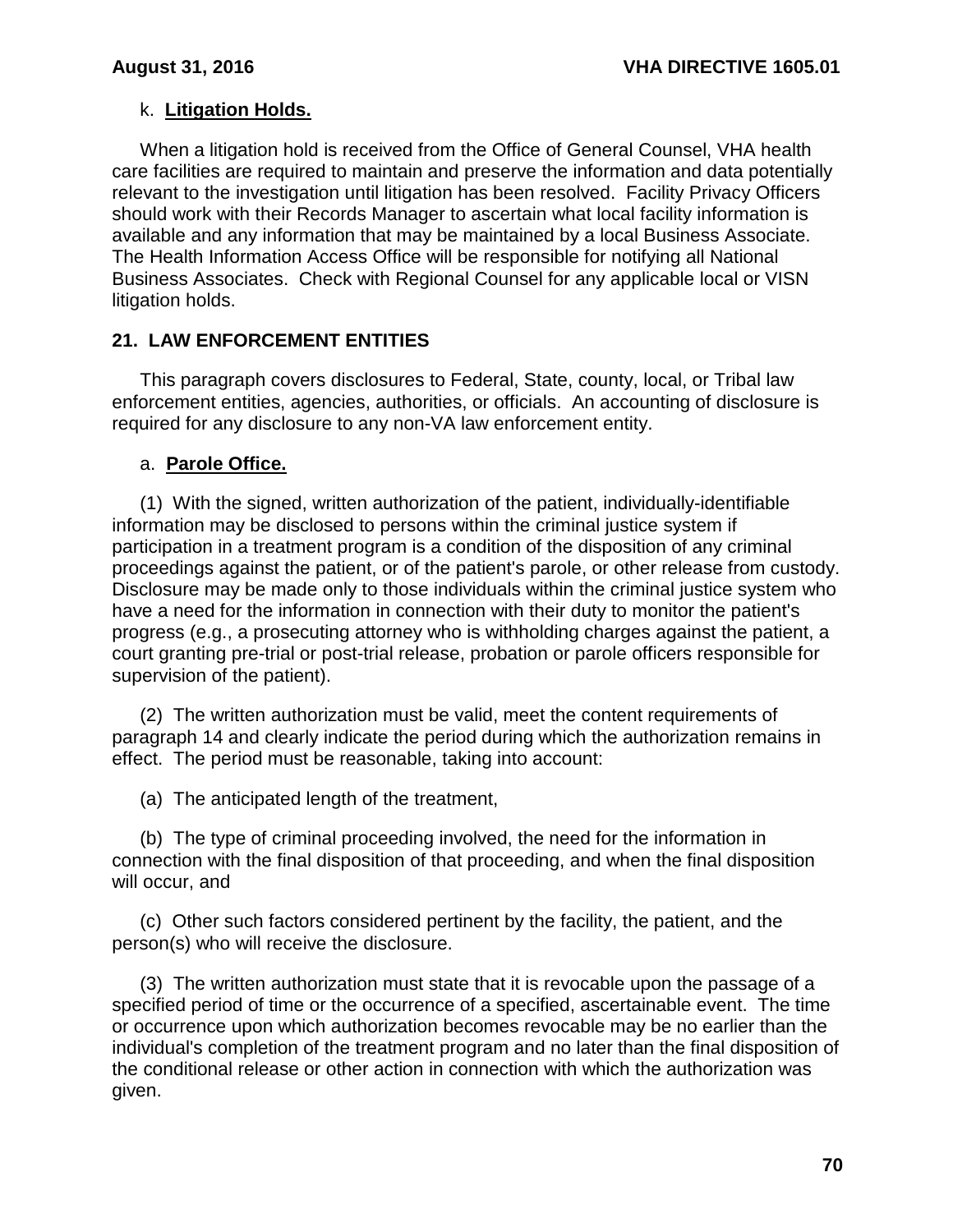(4) Information disclosed to individuals within the criminal justice system under this paragraph may be re-disclosed and used only to carry out that person's official job duties with regard to the patient's conditional release or other action in connection with which the authorization was given.

### b. **Routine Reporting to Law Enforcement Entities Pursuant to Standing Written Request Letters, 38 U.S.C. 5701(f).**

(1) Individually-identifiable information, excluding 38 U.S.C. 7332-protected information, may be disclosed to officials of any criminal or civil law enforcement governmental agency or any official instrumentality charged under applicable law with the protection of public health or safety in response to standing written request letters. These law enforcement agencies are charged with the protection of public safety and the implementation of reporting laws of a State which seek reports on the identities of individuals whom VA has treated or evaluated for certain illnesses, injuries, or conditions.

(2) Information disclosed in response to a standing written request letter is provided for the purpose of cooperating with a State law enforcement reporting requirement. Law enforcement entities routinely require reporting from VHA records for suspected child abuse, suspected elder abuse, gunshot wounds, and other administration action, e.g., suspension or revocation of a driver's license. VHA is voluntarily disclosing individuallyidentifiable health information for the purpose of complying with State mandatory reporting requirements.

(3) A qualified representative of the agency must make a written request which states the information is requested, the specific law enforcement purpose for which the information is needed, penalties for disclosing information under 38 U.S.C. 5701(f)(2), the law which authorizes the law enforcement activity for which records are sought, and signed by a qualified representative of the agency. All requirements in this section of the Handbook must be met for the Standing Written Request Letter to be valid.

(4) When disclosure of information is made under the provisions of this paragraph the requester must be made aware of the penalty provisions of 38 U.S.C. 570l(f). If the requester does not indicate awareness of this penalty provision in the request, disclosure of medical information must be accompanied by a precautionary written statement worded similarly to the following:

"*This information is being provided to you in response to your request (each VHA health care facility needs to appropriately identify the request). Please be advised that under the provisions of Title 38, United States Code, section 5701(f), if you willfully use the patient's name or address for any purpose other than for the purpose specified in your request, you may be found guilty of a misdemeanor and fined not more than \$5,000 in the case of a first offense and not more than \$20,000 in the case of any subsequent offense*."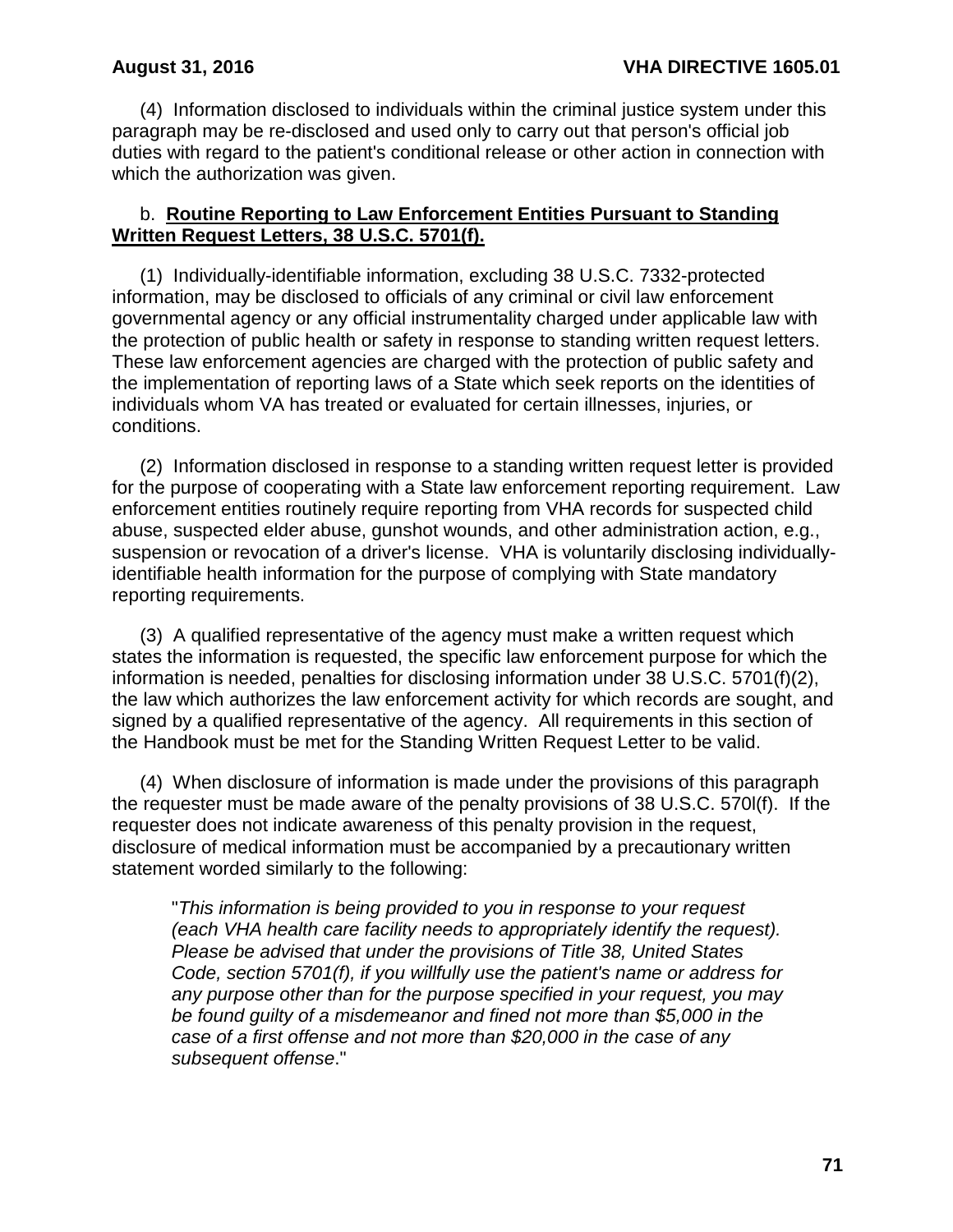(5) Health care facilities will use the standing written request letter template when soliciting the standing written request letter, by doing so the acknowledgement letter is not required to be sent to the requestor as the template letter has the penalty language included in the letter. The request letter must be updated in writing every 3 years.

 (6) If the facility receives an unsolicited standing written request letter and it does not meet the requirements of the template letter then the VHA health care facility Director, or designee, must acknowledge the receipt of an agency's standing request letter and advise the agency of the penalties using the language in the preceding paragraph regarding the misuse of the information and that the request letter must be updated in writing every 3 years.

 (7) A file must be maintained for all standing written request letters submitted for information under the provisions of this paragraph. The facility Privacy Officer should work with the VA Police Chief to ensure that standing written request letters are created and maintained as appropriate, with both parties keeping a copy of the current letter on file.

 (8) Prior to disclosure of the requested information, the assistance of the Regional Counsel may be sought, when appropriate, in evaluating the applicable law relative to the statutory authority of a governmental agency to gather information on individuals.

 (9) An accounting of disclosures must be maintained for all disclosures made pursuant to a standing written request letter (see paragraph 9).

 (10) The standing written request letter authority under 38 U.S.C. 5701(f) and the corresponding published routine use in VA's Privacy Act systems of records are only for standing written request letters for routine reporting purposes. Standing written request letters and Privacy Act (b)(7) letters are not the same. See the guidance in paragraph 21.c. for Privacy Act (b)(7) letter requirements.

### c. **Specific Criminal Activity, 5 U.S.C. 552a(b)(7).**

(1) VHA may disclose individually-identifiable information, excluding 38 U.S.C. 7332-protected information, in response to a request received from a law enforcement agency (e.g., Federal Bureau of Investigation, local Police Department) when such a request is for information needed in the pursuit of a focused (individual specific or incident specific) activity such as a civil or criminal law enforcement investigation authorized by law. The request must:

- (a) Be in writing,
- (b) Specify the particular portion of the record desired,
- (c) Specify the law enforcement activity or purpose for which the record is sought,
- (d) State that de-identified data could not reasonably be used, and
- (e) Be signed by the head of the agency.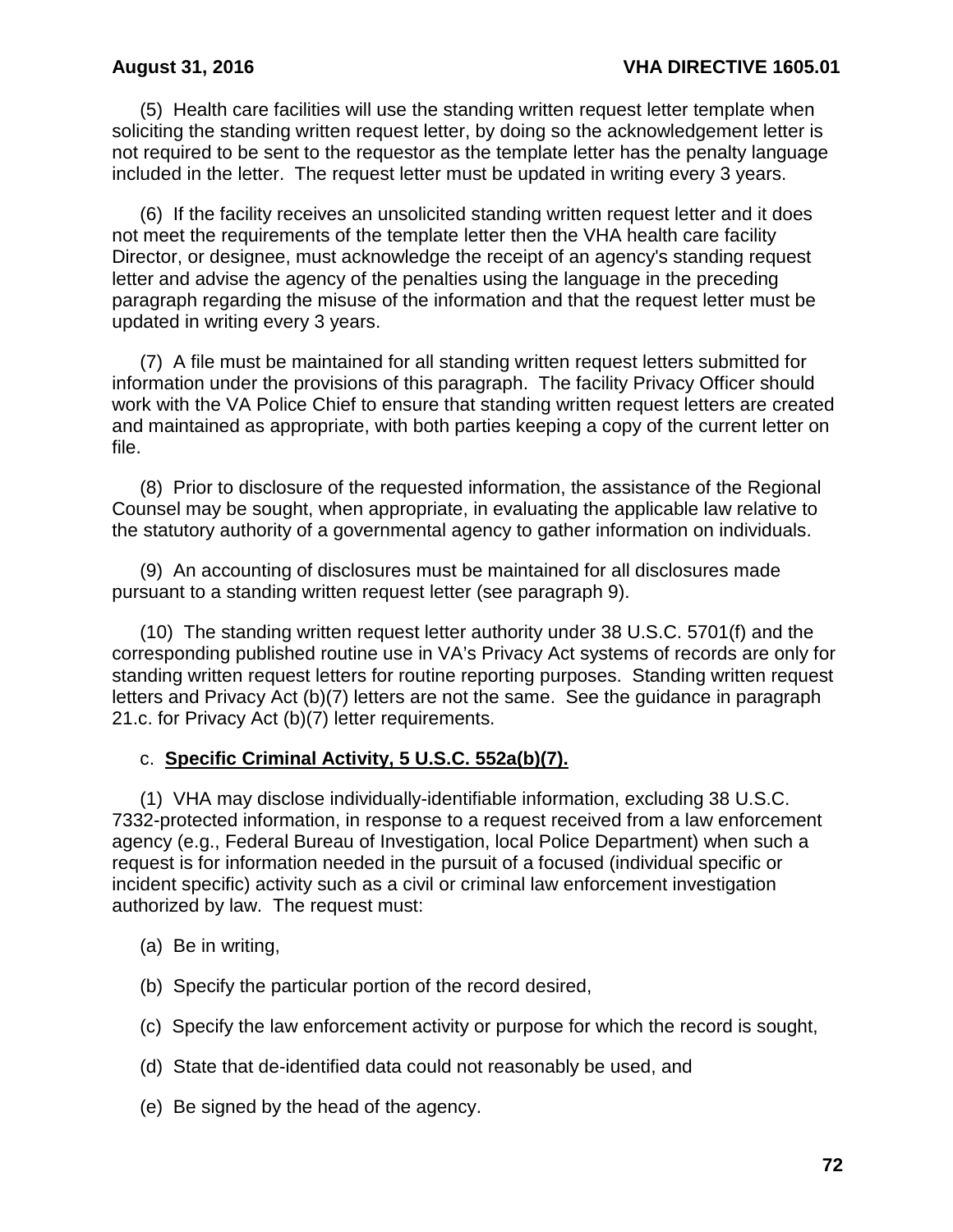1. A written request may be signed by an official other than the head of the agency provided that individual has been specifically delegated authority to make requests for information under the authority of 5 U.S.C. 552a(b)(7). A general delegation of authority is not sufficient to authorize an individual to make requests for information under this disclosure authority. The delegation may only be to an official of sufficient rank to ensure that the request for the records has been the subject of a highlevel evaluation of the investigatory need for the information versus the invasion of personal privacy involved. The requester must supply a copy of the written delegation of authority or provide a reference to the delegation such as a CFR Regulation citation.

2. Questions as to whether a requester qualifies as the "head of an agency" or an appropriate delegate must be referred to the appropriate Regional Counsel for resolution. For example, a local police investigator could not seek records or be considered an appropriate delegate for the Chief of Police; however, a division chief within the police department could be delegated to act for the Chief of Police.

3. Written requests from VA Offices or VA Programs performing law enforcement activities (e.g., VA OIG, VA Police) should be processed in accordance with paragraph 21.i. below.

(2) Generally, a request for all records pertaining to an individual would not qualify for release under this paragraph. A request for records pertaining to an individual or a group of individuals must be specific as to the records sought, e.g., records for certain types of injuries, for certain time periods, etc.

(3) When disclosure of information is made under the provisions of this paragraph, the requester must be aware of the penalty provisions of 38 U.S.C. 5701(f) and can demonstrate such awareness through a statement tin the request. If the requester does not indicate awareness of this penalty provision in the request, disclosure of medical information under paragraph 28.b.(1)(b) must be accompanied by a precautionary written statement worded similarly to the following:

*"This information is being provided to you in response to your request (each VHA health care facility needs to appropriately identify the request). Please be advised that under the provisions of Title 38, United States Code, section 5701(f), if you willfully use the patient's name or address for any purpose other than for the purpose specified in your request, you may be found guilty of a misdemeanor and fined not more than \$5,000 in the case of a first offense and not more than \$20,000 in the case of any subsequent offense."*

(4) Prior to disclosure of the requested information, the assistance of the Regional Counsel may be sought, when appropriate, in evaluating the applicable law relative to the statutory authority of a governmental agency to gather information on individuals.

### d. **Identification and Location of Individuals.**

(1) VHA may disclose limited individually-identifiable information to a law enforcement agency or official for the purpose of identifying or locating individuals in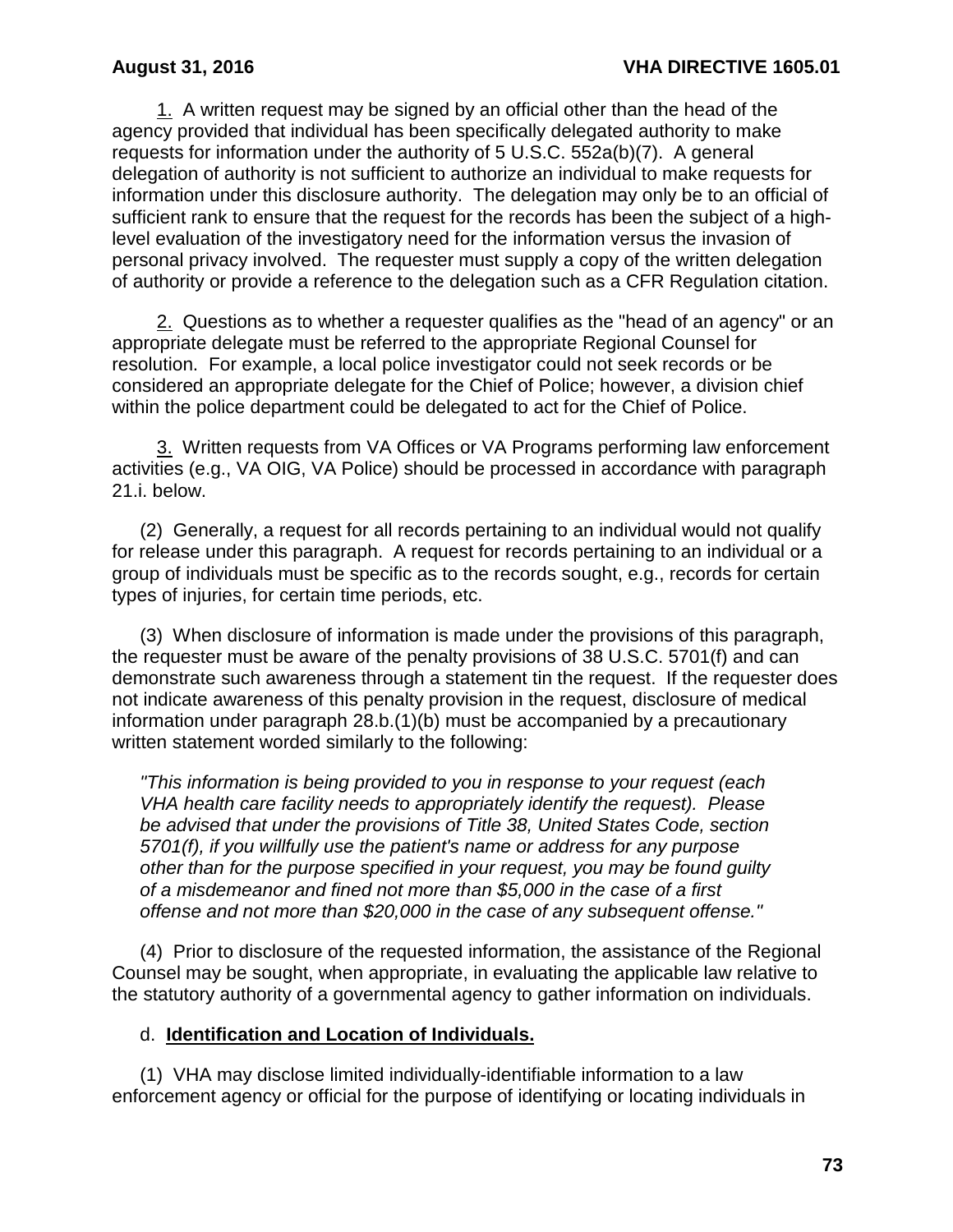response to a written request that meets the requirements of preceding paragraph for Specific Criminal Activity.

(2) In response to a request by law enforcement for the purpose of identifying or locating a suspect, fugitive, material witness, or missing person, VHA may provide or disclose only the following information:

- (a) Name and address;
- (b) Date and place of birth;
- (c) Social security number;
- (d) A, B, and O blood type and RH factor;
- (e) Type of injury;
- (f) Date and time of treatment;
- (g) Date and time of death, if applicable; and
- (h) Description of physical characteristics.

*NOTE: This information may be provided to VA Police Officers and VA OIG Officials*  without a written request.

### e. **Identification and Location of Missing Patients for Health and Safety Reasons.**

(1) A missing patient is an incapacitated patient who disappears from the patient care areas (on VA property), or while under control of VHA, such as during transport.

(2) VHA may disclose upon it is own initiative individually-identifiable information to local law enforcement in order to locate missing patients. This information would include name, height, weight, hair color, clothing when last seen, and a Veteran Health Identification Card photograph or other photograph, if available. Limited additional information may be disclosed where necessary to convey the urgency of the situation or to assist in handling the patient when located.

(3) VHA Directive 2010-052, Management of Wandering and Missing Patients, or subsequent policy issue, establishes the policy to ensure that each VHA health care facility has an effective and reliable plan to prevent and effectively manage wandering and missing patient events that place patients at risk for harm.

(4) The Veterans Health Identification Card (VHIC) photo is used for the purpose of identifying the patient when presenting for care (a treatment-related purpose). As a means to enhance the effectiveness of search procedures, each facility is required to establish processes to assure the availability of pictures and physical descriptions for all high-risk patients in the event that they go missing or are suspected of being missing.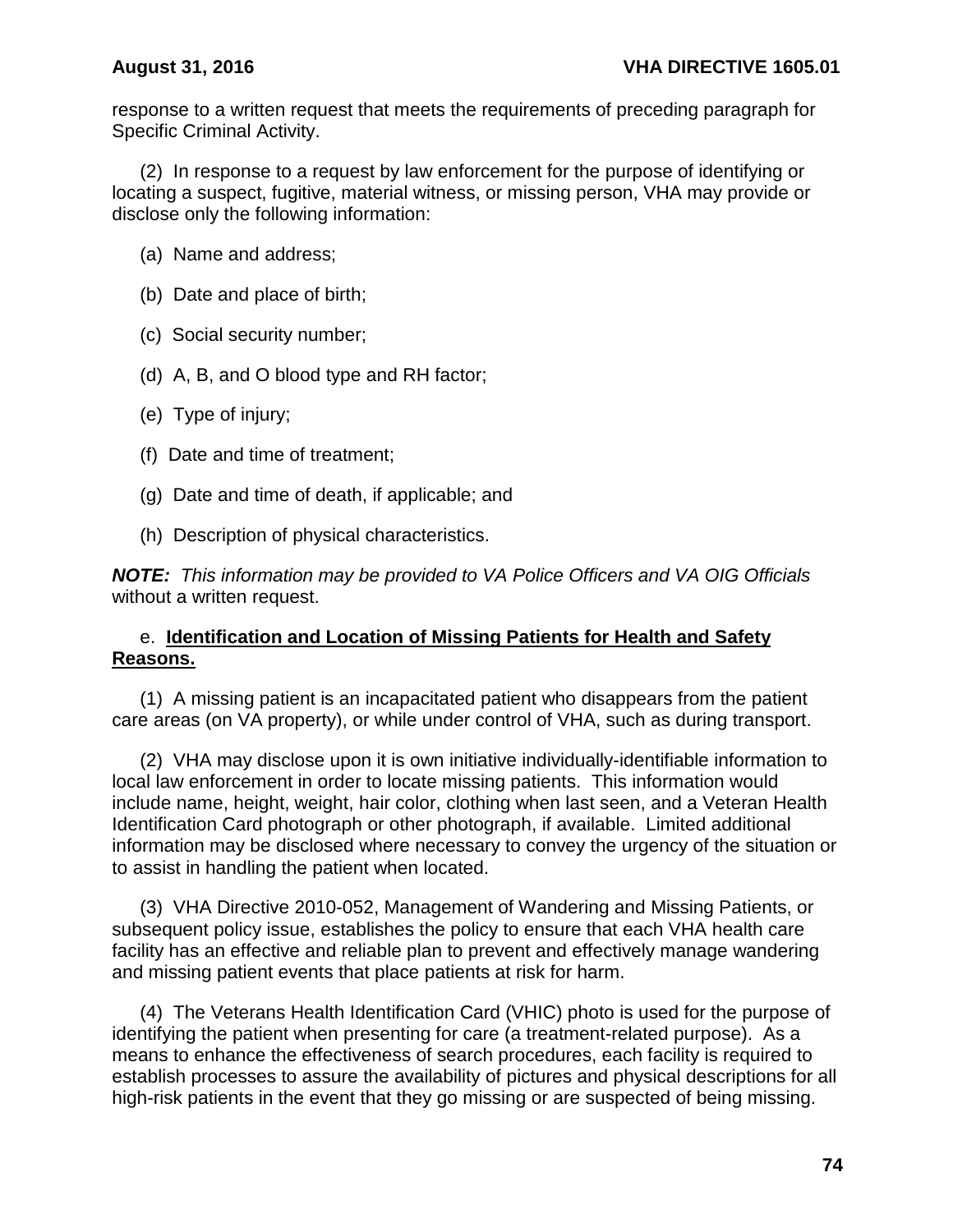## f. **Breath Analysis and Blood Alcohol Test.**

(1) Requests by law enforcement officers or government officials for the taking of a blood sample from patients at VHA health care facilities for analysis to determine the alcohol content must be denied. In these situations, the requester must be advised that VA personnel do not have authority to withdraw blood from a patient, with or without their authorization, for the purpose of releasing it to anyone for determination as to its alcohol content.

(2) If a blood alcohol analysis is conducted for treatment purposes, then these results may be released with the patient's prior written authorization. Prior to releasing any blood or alcohol information in response to a valid written request from a civil or criminal law enforcement activity that is made under the provisions of preceding paragraph 21c., VHA needs to carefully determine whether this information is protected by 38 U.S.C. 7332 (i.e., testing was done as part of a drug, alcohol, sickle cell anemia, or HIV treatment regimen). If so protected, then the provisions of paragraph 14 must be followed.

(3) VA medical personnel have no authority to conduct chemical testing on patients for law enforcement purposes. However, VA personnel need not deny access to VA patients to State and local authorities who, in the performance of their lawful duties, seek to conduct blood alcohol or breath analysis tests (or other similar tests) for investigative or law enforcement purposes, unless the conduct of such tests would create a life-threatening situation for the patient. VA personnel should not assist State or local law enforcement officials in the performance of police functions that are outside the law enforcement official's authority. In every case where the authority of the law enforcement official is unclear, Regional Counsel needs to be contacted for guidance.

### g. **Serious and Imminent Threat to Individual or the Public.**

(1) VHA may disclose individually-identifiable information, excluding health information, to law enforcement agencies (e.g., Federal, State, local, or Tribal authorities) charged with the protection of the public health for reporting a serious and imminent threat to the health and safety of an individual or the public without a standing written request letter or written request if, upon such disclosure, notification is transmitted to the last known address of the individual to whom the information pertains.

(2) VHA may disclose individually-identifiable health information, excluding 38 U.S.C. 7332-protected information, to law enforcement agencies charged with the protection of the public health for reporting a serious and imminent threat to the health and safety of an individual or the public without a standing written request letter or written request if:

(a) The law enforcement agency is reasonably able to prevent or lessen the threat; and

(b) Notification is transmitted to the last known address of the individual to whom the information pertains.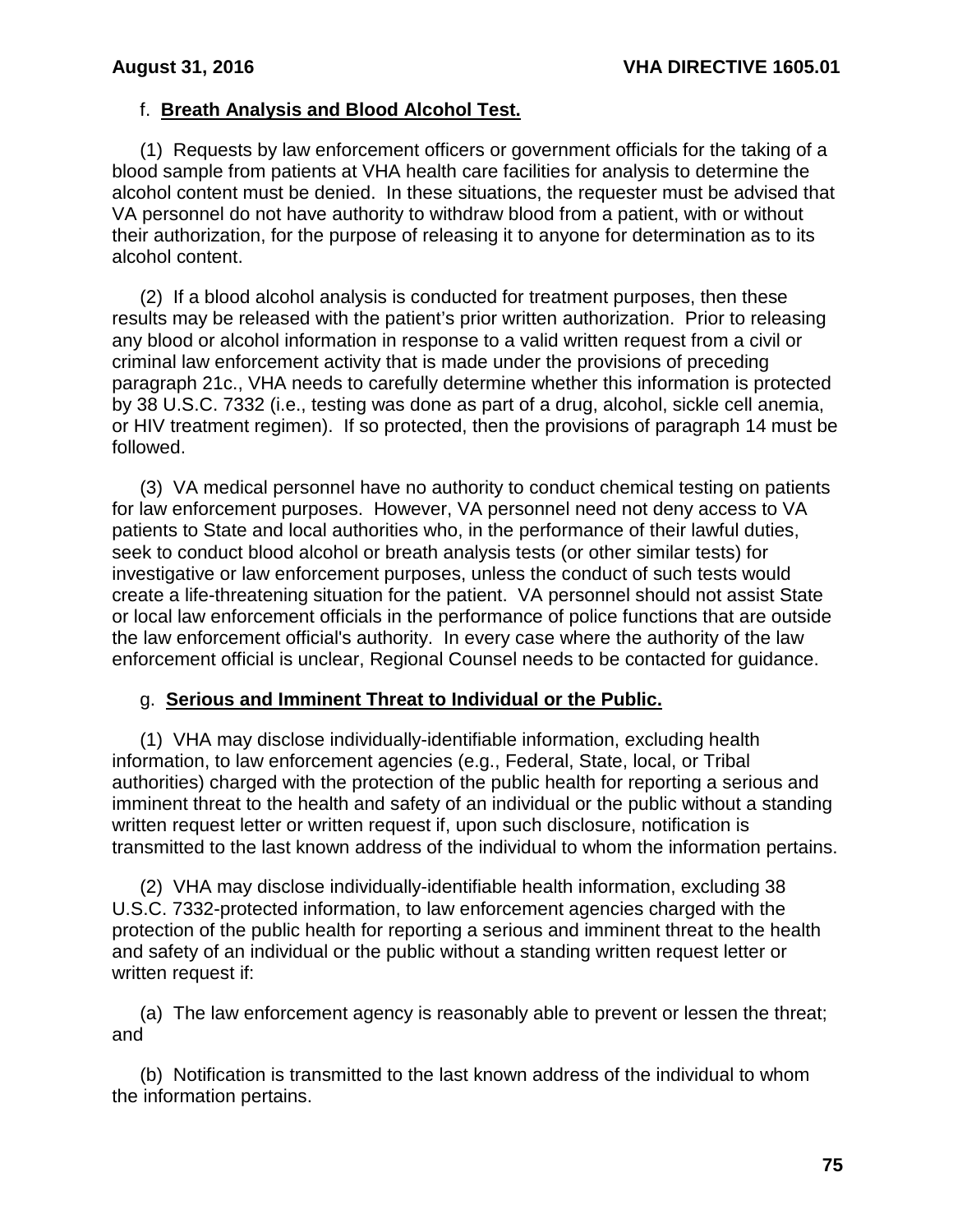(3) VHA may disclose individually-identifiable information, excluding 38 U.S.C. 7332-protected information, necessary for a Federal law enforcement agency to identify or apprehend an individual because of a statement by the individual admitting participation in a violent crime that VHA reasonably believes may have caused serious physical harm to the victim. *NOTE: For assistance with a disclosure to a non-Federal law enforcement agency, contact the VHA Privacy Office.*

(4) VHA may disclose individually-identifiable information to a family member or individual when necessary to prevent or lessen a serious and imminent threat to the health or safety of that individual.

(5) VHA may not make a disclosure to prevent or lessen a serious and imminent threat if the information was learned in the course of treatment to affect the propensity to commit the criminal conduct or through a request by the individual to initiate or to be referred for treatment, counseling, or therapy for the criminal conduct (see 45 CFR 164.512(j)(2)). Examples include:

(a) An individual admits to committing a rape while being treated for aggressive sexual behavior; or

(b) An individual admits to use of illegal drugs or to committing a drug related offense while undergoing drug treatment. *NOTE: For assistance with a disclosure to a non-Federal law enforcement agency, contact the VHA Privacy Office.*

### h. **Non-VA Law Enforcement Access to VA Facilities, Patients and Employees.**

(1) A law enforcement official acting officially for an agency having local, State or Federal law enforcement jurisdiction may not be denied access to a VHA health care facility, patient, or employee.

(2) Announcement at Arrival. All non-VA law enforcement officials entering the VHA health care facility should be directed to the Office of the Director, Chief of Police, or the Chief of Human Resources Management Service to formally disclose the purpose of the visit. The Director and members of the facility staff have no legal authority to prevent lawful questioning, arrest, or service of process on a patient or employee.

 i. **VA Law Enforcement Activities (VA OIG and VA Police).** VHA may disclose individually-identifiable information, including health information, to a VA law enforcement authority or official in accordance with the following paragraphs.

 (1) Routine Reporting. VHA may disclose individually-identifiable information pursuant to a standing written request letter (e.g., fugitive felon reporting (see VHA HB 1000.02, VHA Fugitive Felon Program).

(2) Specific Criminal Activity. VHA may disclose individually-identifiable information in response to a written request, including an Email request, received from a VA office conducting law enforcement activities when such a request is for information needed in pursuit of a specific criminal investigation. The letter must specify the particular portion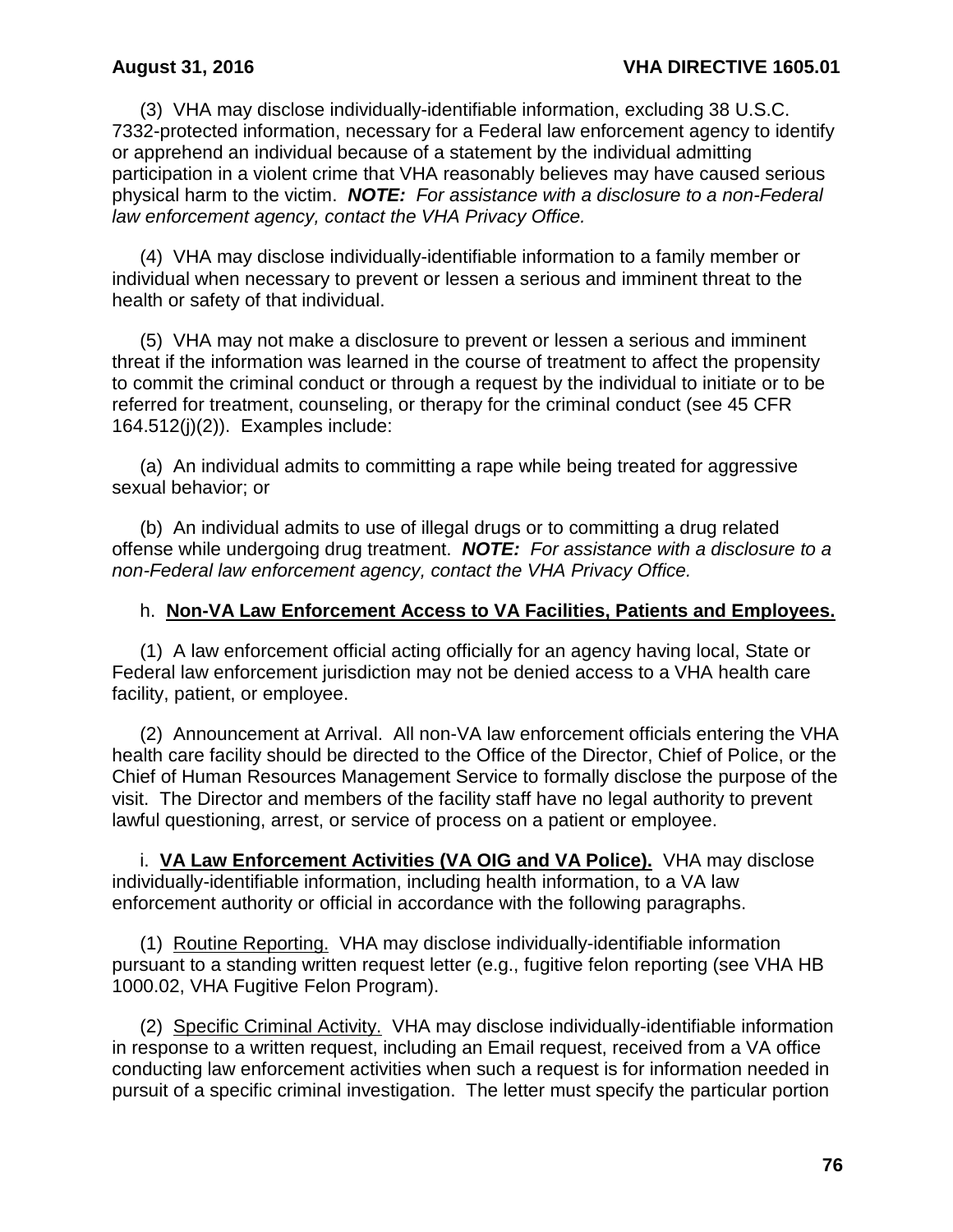of the record desired, specify that the record is sought for a law enforcement activity, and state that de-identified data could not reasonably be used.

(3) Location and Identification of Individuals. VHA may disclose limited individuallyidentifiable health information to VA offices performing law enforcement activities for the purpose of identifying or locating individuals. The only information that can be provided is name and address, date and place of birth, social security number, blood type and RH factor, type of injury, date and time of treatment, date and time of death, and a description of physical characteristics. VA Police Officers and VA OIG Officials may be provided this information without a written request.

 (4) Crimes on VA Premises. VHA may disclose individually-identifiable information to VA Police when VHA believes the information constitutes evidence of criminal conduct that occurred on VHA grounds.

 (5) Serious Threat to Health or Safety. VHA may disclose individually-identifiable health information, including 38 U.S.C. 7332-protected information, to a VA law enforcement authority or official for reporting a serious and imminent threat to the health and safety of an individual or the public if VHA believes the VA law enforcement authority or official is reasonably able to prevent or lessen the threat.

## j**. Drug Enforcement Administration.**

(1) For the purpose of inspecting, copying, and verifying the correctness of records, reports, or other documents required to be kept or made, the Drug Enforcement Administration (DEA) is authorized to enter controlled premises and to conduct administrative inspections.

(2) Such entries and inspections shall be carried out by DEA inspectors designated by the Attorney General. Any such inspector must present to VHA their appropriate credentials and a written request meeting the requirements of 5 U.S.C. 552a(b)(7) or DEA Form 82, which provides the DEA inspection authority.

(3) DEA investigators may be given individually-identifiable health information, excluding 38 U.S.C. 7332-protected information. An accounting of disclosure is required.

## **22. MEDICAL CARE COLLECTION FUND**

a. **Third-Party Claims (Tort Feasor, Worker's Compensation).** The individual's signature and assignment of claim on VA Form 4763, Power of Attorney and Assignment, constitutes proper authority to release individually-identifiable health information, excluding 38 U.S.C. 7332-protected information, from the health record to the extent required to effect recovery of the costs for medical care provided to patients in cases in which a third party, such as a tort feasor, worker's compensation fund, automobile accident reparation insurance, or perpetrator of a crime of personal violence, may be liable for costs of medical treatment.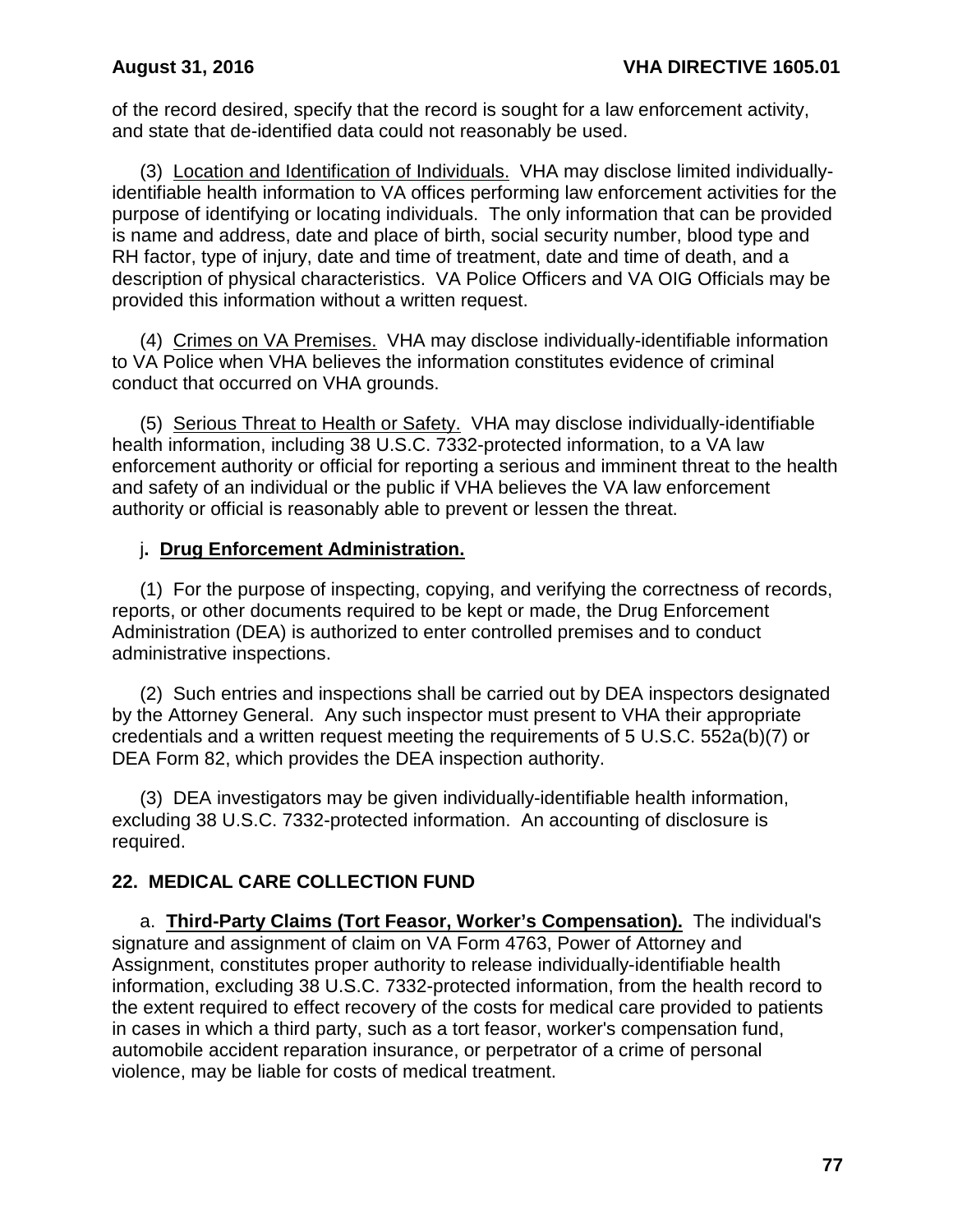## b. **Third-Party Insurance Claims.**

(1) VHA may disclose individually-identifiable health information, excluding 38 U.S.C. 7332-protected information, to any third party or Federal agency, including contractors to those third parties, or to a government-wide third-party insurer responsible for payment of the cost of medical care in order for VA to seek reimbursement for the cost of medical care or to any activities related to payment of medical care costs (audit of payment and claims management processes) without authorization.

(2) Title 38 U.S.C. 7332 applies to all diagnoses, or other information that identifies, or could reasonably be expected to identify, a patient as having a drug or alcohol abuse condition, infection with HIV, or sickle cell anemia, but only if such diagnosis or information is received, obtained or maintained for the purpose of seeking or providing treatment for alcohol abuse, or such treatment has been offered and it was declined. Testing for HIV or sickle cell anemia trait is protected under this statute including tests with negative results.

 (3) For 38 U.S.C. 7332-protected information (drug or alcohol abuse, HIV, or sickle cell anemia health information), the individual's signed, written authorization must be obtained prior to submitting the information to the third party or Federal agency and government-wide third-party insurer for payment purposes. VHA staff may not redact or delete information from the individual's record unless delegated this authority by your local FOIA Officer.

(4) Health care Effectiveness Data and Information Set (HEDIS). HEDIS is a group of measures related to quality of care that is reported by most health plans or insurers within the U.S. It is owned by the National Committee for Quality Assurance (NCQA). Health plans will normally cite HEDIS or a purpose of quality review when performing retrospective reviews of Medical Care Collection Fund claims. Relevant information may be disclosed to a Quality Review or Peer Review Organization in connection with the audit of claims or HEDIS reviews to determine the quality of care or compliance with professionally accepted claims processing standards. An authorization is not required to disclose information.

 (5) The Civilian Health and Medical Program (CHAMPVA) is administered by the Chief Business Office (CBO), which is a part of VHA. Therefore, VHA is not required to obtain an authorization for disclosure under 38 U.S.C. 7332-protected information if CHAMPVA is the primary third party payer. If the CHAMPVA beneficiary has other health insurance as the primary payer and CHAMPVA as the secondary payer, then a special authorization would be required prior to disclosing 38 U.S.C. 7332-protected information to the other health insurer.

 (6) VA Form 10-5345. Request For and Authorization to Release Medical Records, can be used as the authorization for the disclosures of 38 U. S. C. 7332-protected information for past, present, and future appointments when there is a condition or event and an expiration date. The expiration date should be no more than 5 years into the future.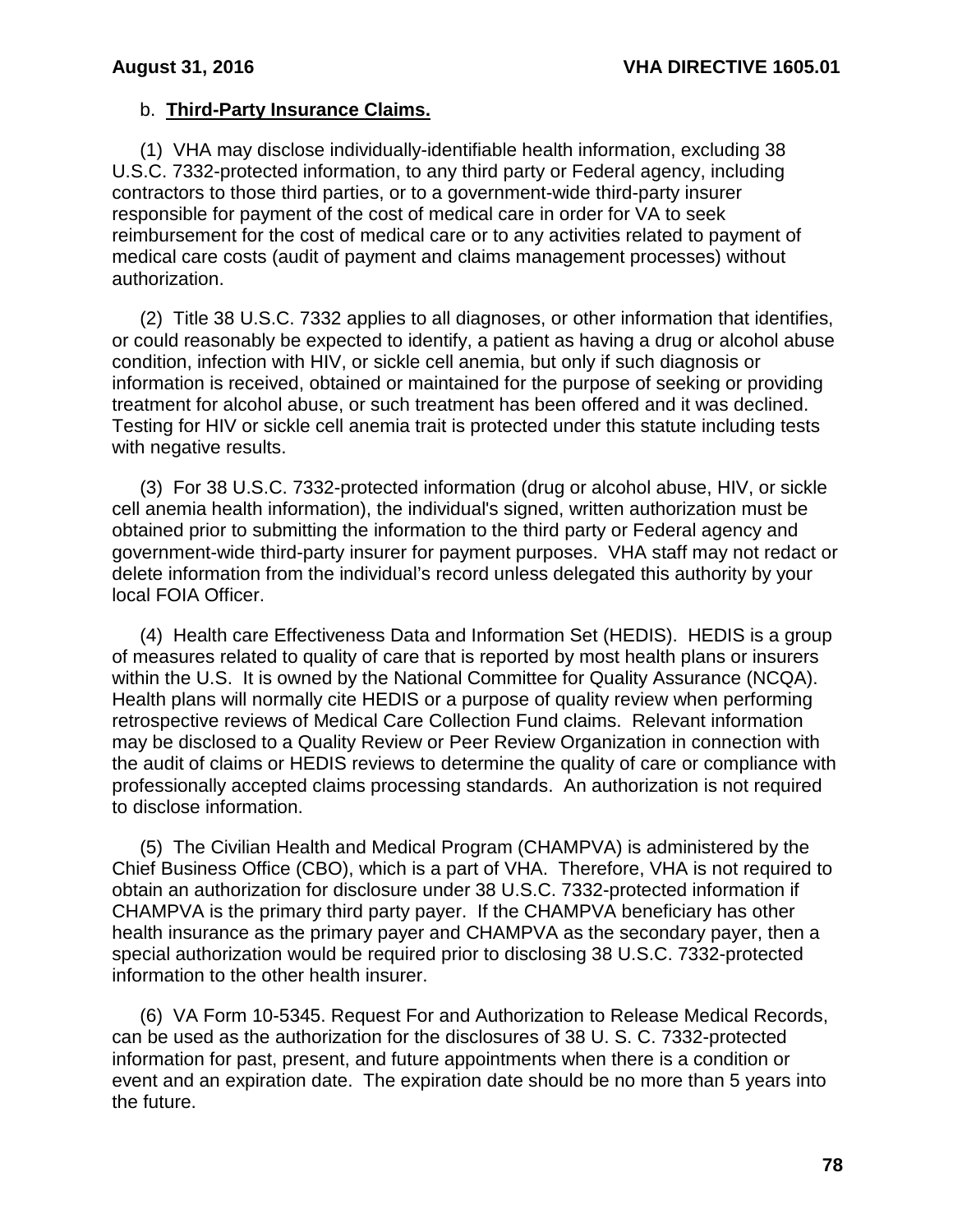(a) If the patient does not have a 38 U.S.C. 7332-protected condition in his record, then an authorization permitting the future disclosure of this information in the event the patient may contract one of these conditions is prohibited. An individual cannot check the boxes on the VA Form 10-5345 prior to the existence of the 38 U.S.C. 7332 protected condition when it does not currently exist.

(b) VA personnel must not require patients to complete a VA Form 10-5345 as part of the routine inpatient admission process. Patients with 38 U.S.C 7332–protected information may be offered the opportunity to voluntarily complete the form at the time of admission for administrative purposes (e.g. billing, utilization review).

(c) The Veteran must fill out VA Form 10-5345 in order for it to be valid. VHA staff cannot check the 38 U.S.C 7332-protected diagnosis boxes unless the person is standing in front of them or is on the phone with them, and the individual is directing VHA staff on the individual's behalf.

 (7) In cases where a substantial bill is involved (i.e., \$25,000 or more) consideration may be given to seeking a court order (see 38 U.S.C. 7332(b)(2)(D)) to permit disclosure. Such cases must be discussed with the Regional Counsel.

 (8) For the purpose of VA collecting the cost of medical care, individually-identifiable health information, excluding 38 U.S.C. 7332-protected information, may be disclosed to a Federal agency or non-VA health care institution or provider that referred the patient when the medical care is rendered by VA under the provisions of a contract, sharing agreement, or individual authorization. Such disclosures may be made without written authorization. The patient's written authorization must be obtained to disclose 38 U.S.C. 7332-protected information.

 (9) Accounting of Disclosure. An accounting of all disclosures of information contained in bills generated from the Integrated Billing Package is maintained as part of the billing system. Any other disclosure of health information requires an accounting of disclosure within the ROI Plus software or a separate tracking spreadsheet. Consult the facility Privacy Officer for additional information.

### c. **Disclosures to Debt Collection Agencies.**

(1) VHA may contract for services to collect a debt owed to VHA. Individuallyidentifiable information may be provided to a contracted collection agency without an authorization for this purpose pursuant to a signed Business Associate Agreement.

(2)VHA cannot provide individually-identifiable information to a collection agency, contracted, for such services until there is a debt owed VHA. For example, a facility cannot use these agencies to verify information that was submitted on the 10-10EZ, Application for Health Benefits, prior to the incurring a cost for care*.*

### **23. NEXT-OF-KIN, FAMILY AND OTHERS WITH A SIGNIFICANT RELATIONSHIP**

## a. **General Inquiry.**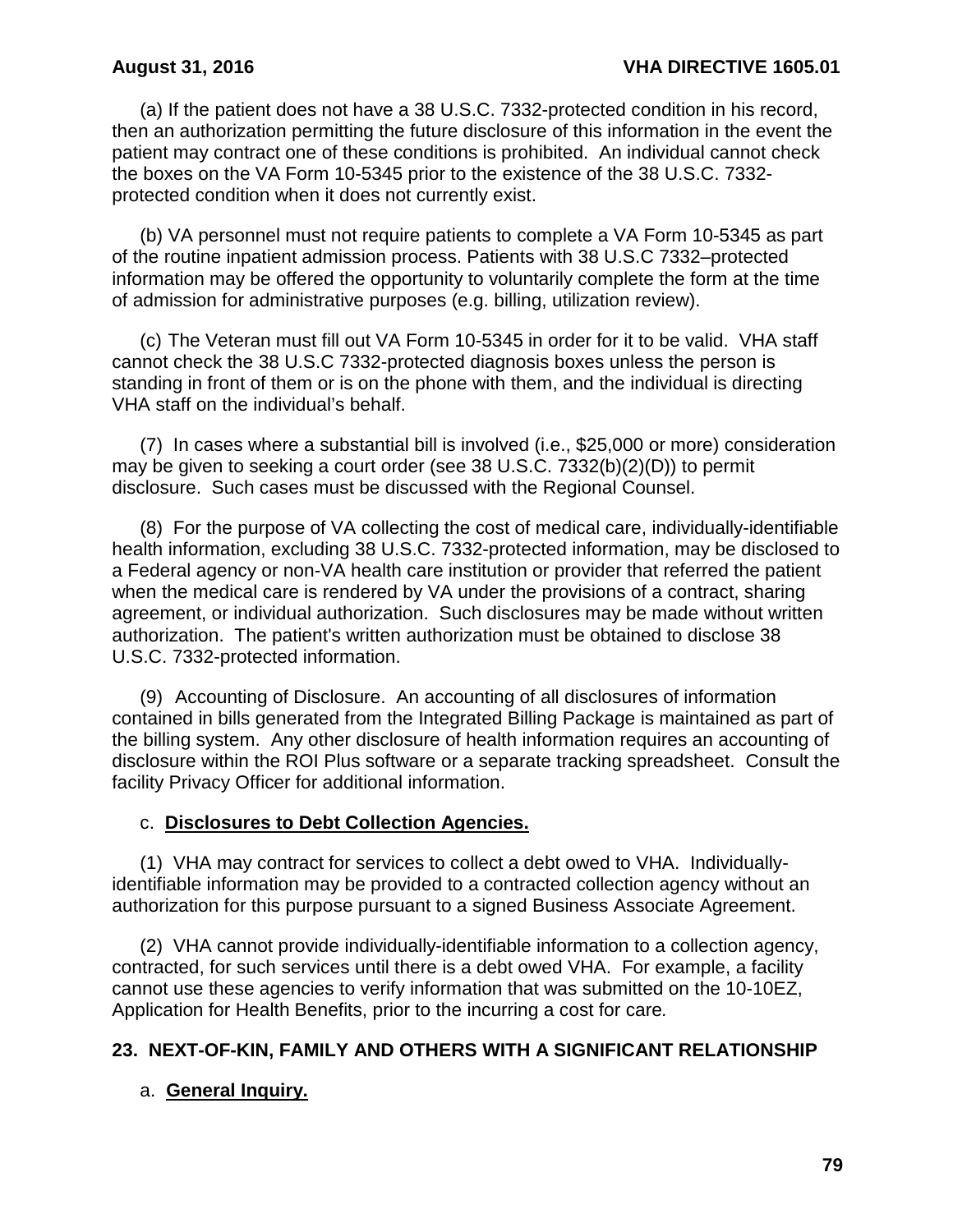(1) Appropriate VHA health care providers may disclose general information on individuals to the extent necessary and on a need to know basis consistent with good medical or ethical practices to the next-of-kin or person(s) with whom the individual has a meaningful relationship.

(2) VHA may use or disclose general information to a member of the public regarding the location or condition of the individual and to a member of the clergy regarding religious affiliation without the written authorization of the individual, as long as the individual is included in the Facility Directory.

### b. **Inquiries in Presence of Individual.**

(1) VHA may disclose individually-identifiable information including health information to next-of-kin, family members, and others identified by the individual to whom the information pertains in the presence of the individual if:

(a) VHA provides the individual with the opportunity to object to the disclosure, and the individual does not express an objection; or

(b) It is reasonably inferred from the circumstances, based on the exercise of the provider's professional judgment, the individual does not object to the disclosure.

(2) VHA employees are encouraged to document the decision to share information when good medical and ethical practices dictate.

### c. **Inquiries Outside Presence of the Individual.**

(1) VHA may disclose individually-identifiable health information, excluding 38 U.S.C. 7332-protected information, to next-of-kin, family members, and others with a significant relationship to the individual to whom the information pertains, without authorization, when, in the exercise of health care providers professional judgment, VHA determines the disclosure is in the best interests of the individual. The disclosure must be limited to information directly relevant to the person's involvement with the individual's health care, payment related to the individual's health care or needed for notification purposes.

(2) Inquiries may include, but are not limited to, questions or discussions concerning medical care or home-based care, appointment information, picking up medical supplies and filled prescriptions, and providing forms or other information relevant to the care of the individual. Providing a copy of health records to next-of-kin, family members, or any other person still requires the written authorization of the individual or their personal representative.

(3) VHA employees are encouraged to document the decision to share information when good medical and ethical practices dictate.

## d. **HIV Status Notification.**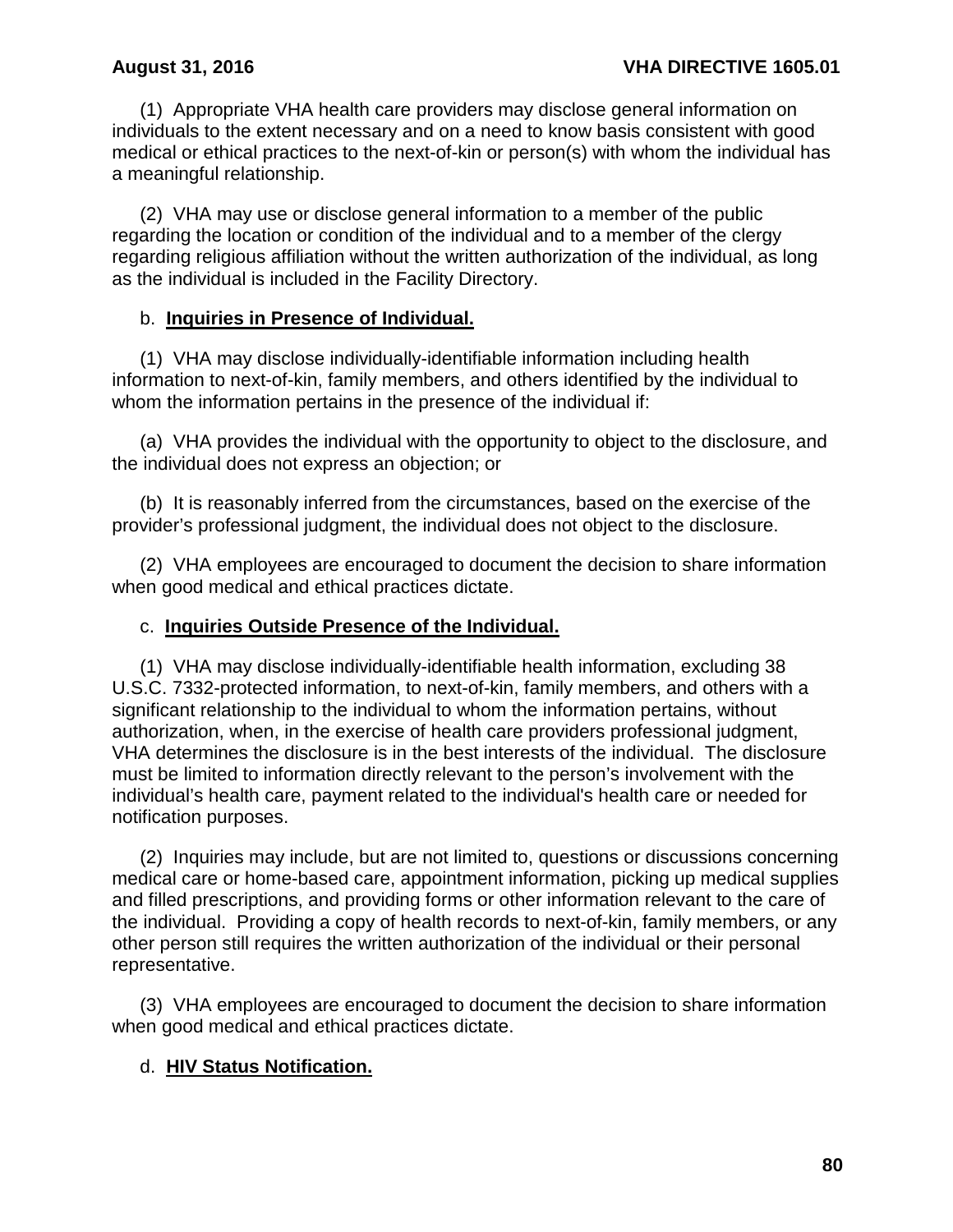(1) The treating health care provider, or a professional counselor, may disclose information indicating that a patient is infected with HIV if the disclosure is made to the spouse of the patient, or to a person whom the patient has identified as being a sexual partner during the process of professional counseling for testing to determine whether the patient is infected with the virus (see 45 CFR 164.512(j) and 38 U.S.C. 7332(f)).

(2) Disclosure under this paragraph may be made only if the treating health care provider makes reasonable efforts to counsel and encourage the patient to provide the information to the spouse or sexual partner and reasonably believes:

(a) That the patient will not provide the information; and

(b) That the disclosure is necessary to protect the health of the spouse or sexual partner.

(3) Disclosure may be made by another health care provider, if the treating health care provider or counselor who counseled the patient about providing the information to the spouse or sexual partner is unavailable due to absence, extended leave, or termination of employment.

(4) Before any patient gives authorization to being tested for HIV, as part of pre-test counseling, the patient must be informed fully about this notification provision.

(5) In each case of a patient with a positive HIV test result who has a spouse or who has identified a person as a sexual partner, the treating health care provider or professional counselor must document, in the progress notes of the health record, the factors that are considered which lead to a decision to make an un-consented disclosure of the HIV infection information to the patient's spouse or sexual partner. Any such disclosure must be fully documented in the progress notes of the patient's health record.

(6) HIV Status Notification to a VA Employee. VA employee health personnel may disclose an identified source patient's HIV-related information to an exposed employee without authorization from the source patient to the extent reasonably necessary to allow the employee to make an informed decision with respect to available therapeutic alternatives but may not record the source in the employee's medical file unless authorization is obtained from that source.

(7) Disclosures to non-VA employees will require the signed, written authorization from the individual prior to disclosing their HIV status, e.g., request from an ambulance transport company whose employee was exposed.

### e. **Surrogates Using 38 U.S.C. 7332 Information.**

(1) A VA health care provider may disclose 38 U.S.C. 7332-protected information to a surrogate of a patient who is the subject of such record if:

(a) The patient lacks decision-making capacity; and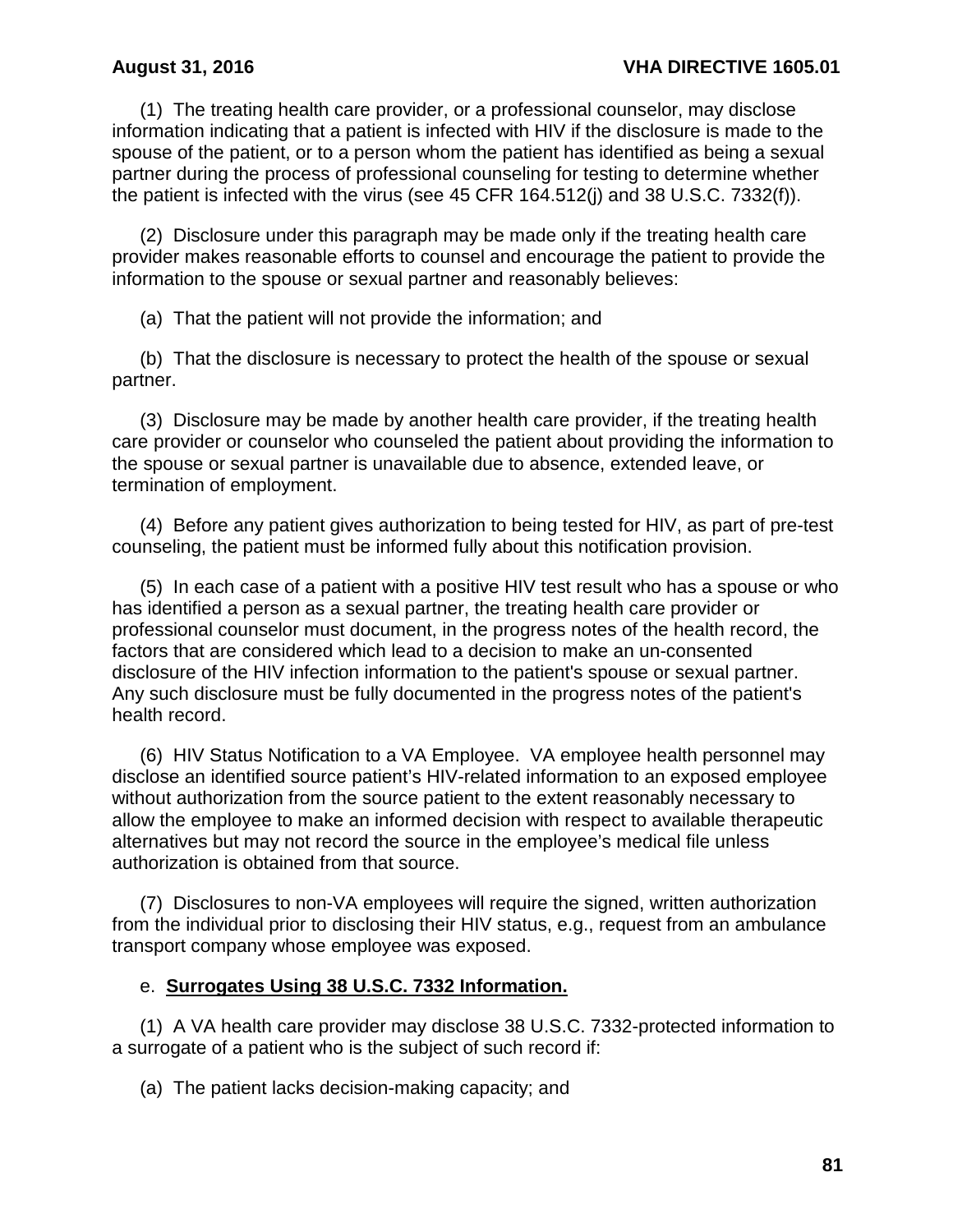(b) The practitioner deems the content of the given record necessary for the surrogate to make an informed decision regarding the patient's treatment (see 45 CFR 164.512(j), 38 U.S.C. 7332(b)(2)(F) and 38 CFR 1.484).

(2) Whether a patient lacks decision-making capacity is a clinical determination made by the patient's health care provider.

### **24. NON-VA HEALTH CARE PROVIDER (HEALTH CARE PROVIDERS, HOSPITALS, NURSING HOMES)**

a. VHA may disclose individually-identifiable health information, excluding 38 U.S.C. 7332-protected information, to a non-VA health care provider for the purposes of VA paying for services provided by the non-VA health care provider.

b. VHA may disclose individually-identifiable health information, excluding 38 U.S.C. 7332- protected information, to a non-VA health care provider without the prior signed, written authorization of the individual to whom the information pertains for treatment of such individual, including a Veteran, Veteran beneficiary, member of the armed forces, or any other person who has received care from VA. When a non-VA health care provider needs a copy of individually-identifiable health information, the non-VA health care provider should submit a signed, written request as required by 38 U.S.C. 5702 and for tracked in the ROI Plus Software.

c. VHA may disclose individually-identifiable health information, excluding 38 U.S.C. 7332-protected information, to resident care homes, nursing homes, assisted living facilities, and home health services for the purposes of health care referrals without the signed, written authorization of the individual to whom the information pertains.

d. VHA may disclose 38 U.S.C. 7332-protected information to a non-VA health care provider including home health services, resident care homes, and assisted living facilities only with the signed, written authorization of the individual to whom the information pertains.

e. VHA may disclose protected health information including 38 U.S.C. 7332 protected information to a non-VA health care provider who referred his or her patient to VHA for treatment and subsequently seeks follow-up information regarding the Veteran's treatment.

f. VHA may disclose 38 U.S.C 7332-protected health information to a non-VA health care provider caring for an individual under emergent conditions.

g. VHA may disclose individually-identifiable information, including relevant health information, excluding 38 U.S.C. 7332-protected information, to welfare agencies, housing resources, and utility companies in situations where VHA needs to act quickly to prevent the discontinuation of services that are critical to the health and care of the individual.

### **25. ORGAN PROCUREMENT ORGANIZATION**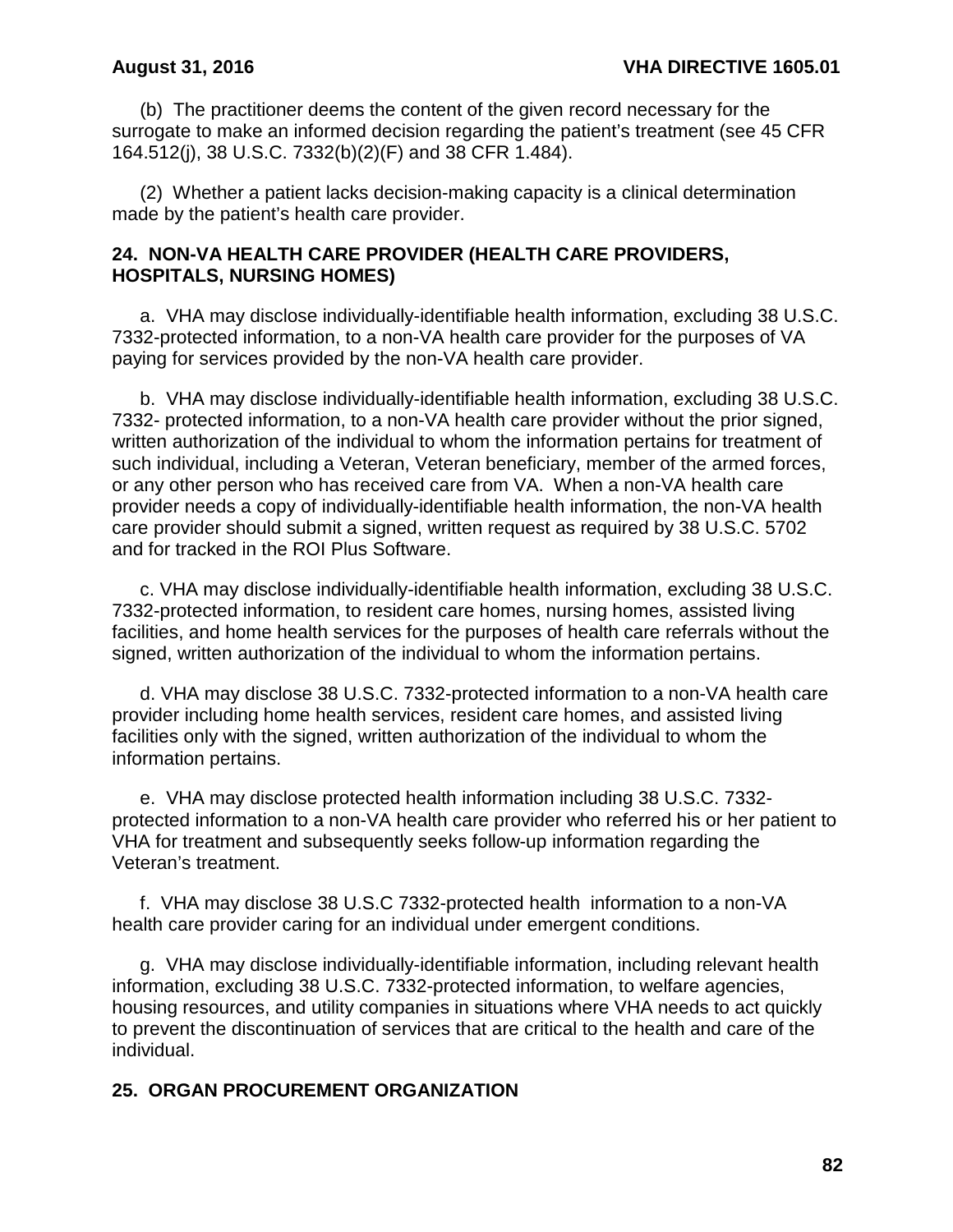a. VHA may disclose relevant individually-identifiable health information, including 38 U.S.C. 7332-protected information and the name and address of the patient, to the local Organ Procurement Organization (OPO), or other entity designated by the OPO for the purpose of determining potential suitability of a patient's organs or tissues for organ donation without prior signed, written authorization of the patient or personal representative, if the following requirements are met:

(1) The individual must currently be an inpatient in a VHA health care facility.

(2) The individual is, in the clinical judgment of the individual's primary health care provider, near death or deceased.

(3) The VHA health care facility has a signed agreement with the procurement organization.

(4) The VHA health care facility has confirmed with HHS that it has certified or recertified the OPO as provided in the applicable HHS regulations.

 b. Retrospective requests from the OPO do not meet the intent for determining suitability based on the above four requirements above. If the OPO makes a written FOIA request and provides the names of the deceased Veterans, health information may be released under 38 U.S.C. 5701 without the personal representative's authorization. This excludes 38 U.S.C. 7332 information, which will be withheld under Exemption 3 of the FOIA.

 c. An accounting of disclosure is required when disclosing information to the OPO. An OPO is considered a health care provider, not a business associate of VHA.

d. For additional guidance contact the facility OPO coordinator (see 38 CFR 1.485a).

### **26. OTHER GOVERNMENT AGENCIES**

a. **American Red Cross.** VHA may disclose the nature of the patient's illness, probable prognosis, estimated life expectancy and need for the presence of the related active duty Servicemember to the American Red Cross, for the purpose of justifying emergency leave of the active duty Servicemember. Information protected by 38 U.S.C. 7332 may not be disclosed for this purpose.

b. **Bureau of Census.** VHA may disclose individually-identifiable information, excluding 38 U.S.C. 7332-protected information, to the Bureau of Census for purposes of planning or carrying out a census or survey or related activity (see HIPAA Privacy Rule 164.512(a) and 5 U.S.C. 552a(b)(4)).

 c. **Department of Defense (DoD).**(1) Military Command Authority. The Military Command Authority allows for appropriate uses and disclosures of protected health information concerning members of the armed forces to assure the proper execution of the military mission in determining the member's fitness to perform any particular mission, assignment, order, or duty. This includes compliance with any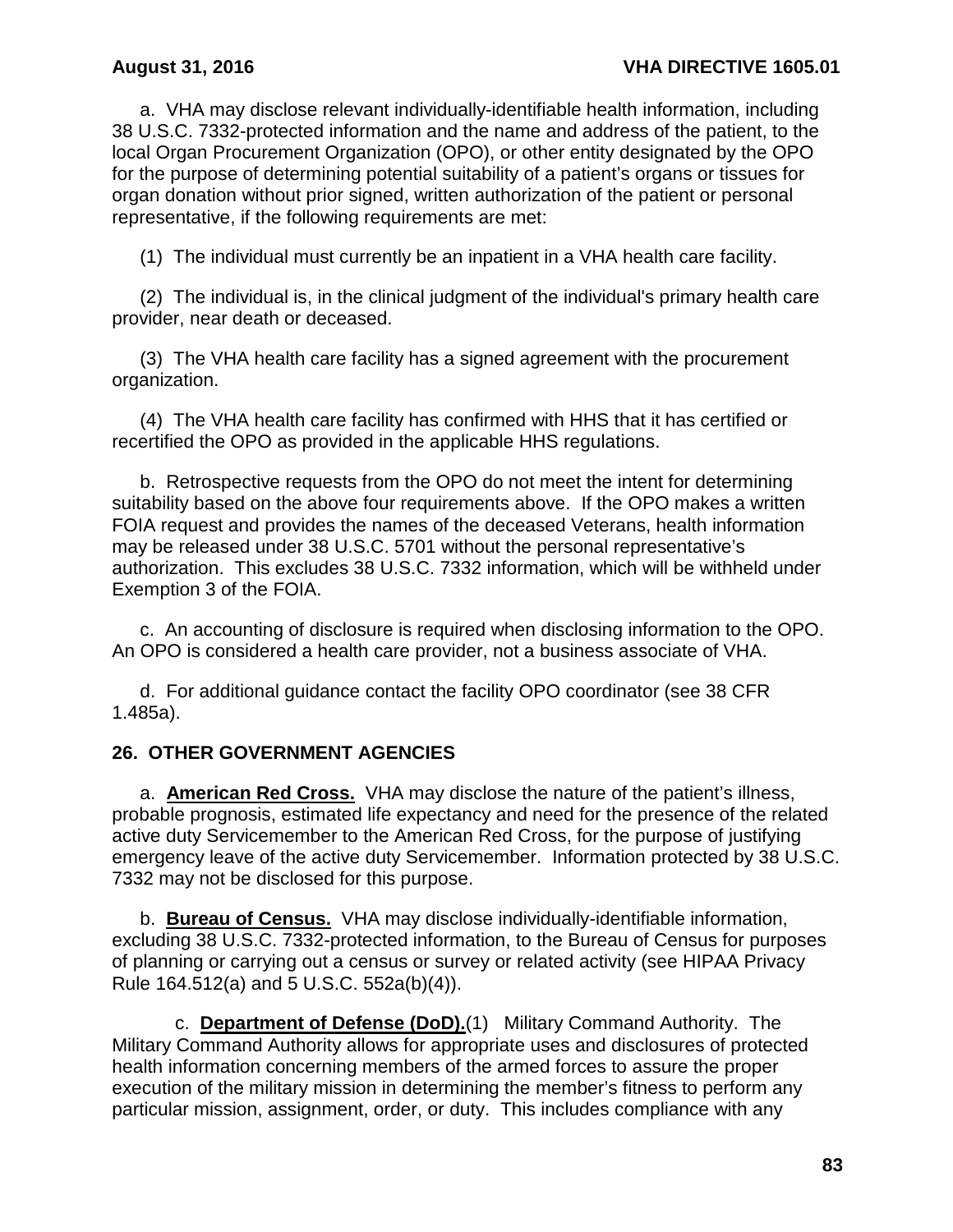actions required as a precondition to performance of such mission, assignment, order, or duty.

(a) Military Command legal authority exists for VHA to make the disclosure of a patient's protected health information to the military commanding officer without an authorization if:

1. The patient is a member of the Armed Forces;

2. The requester is a military command authority; and

3. The purpose for which the health information is requested is required to meet the military mission.

(b) Relevant health care information may be disclosed to Department of Defense (DoD), or its components, for individuals treated under 38 U.S.C. 8111A for the purposes deemed necessary by appropriate military command authorities to assure proper execution of the military mission.

(c) Under 10 U.S.C. part II, Personnel, which governs the Armed Forces, DoD has informally advised that Armed Forces personnel includes all members of the military, active and reserve components, regardless of their duty status at any particular point in time.

(d) Members of the National Guard have two statuses. They are members of the armed forces, which is their Federal status. They are also members of the organized state militia, which is not a Federal status. In their Federal status, they are "Armed Forces personnel" for purposes of application of this paragraph on military command authority.

(e) Appropriate Military Command Authority is defined by DoD as "All Commanders who exercise authority over an individual who is a member of the Armed Forces, or other person designated by such a Commander to receive protected health information in order to carry out an activity under the authority of the Commander." See DoD 6025.18-R C7.11.1.2.1.

(2) TRICARE. VHA may disclose 38 U.S.C. 7332-protected information to DoD (TRICARE) without written authorization from active duty personnel for treatment or payment purposes.

(3) In general, VHA may disclose individually-identifiable information, including 38 U.S.C. 7332-protected information, on all Veterans and active duty personnel seen at VA without written authorization from the individual for treatment, payment or health care operation purposes. For other purposes not explicitly outlined in this directive, the VA and DoD Memorandum of Understanding (MOU) on Data Sharing outlines the legal authorities for the Departments to share individually-identifiable information under the HIPAA Privacy Rule.

## d. **Other Federal Agencies.**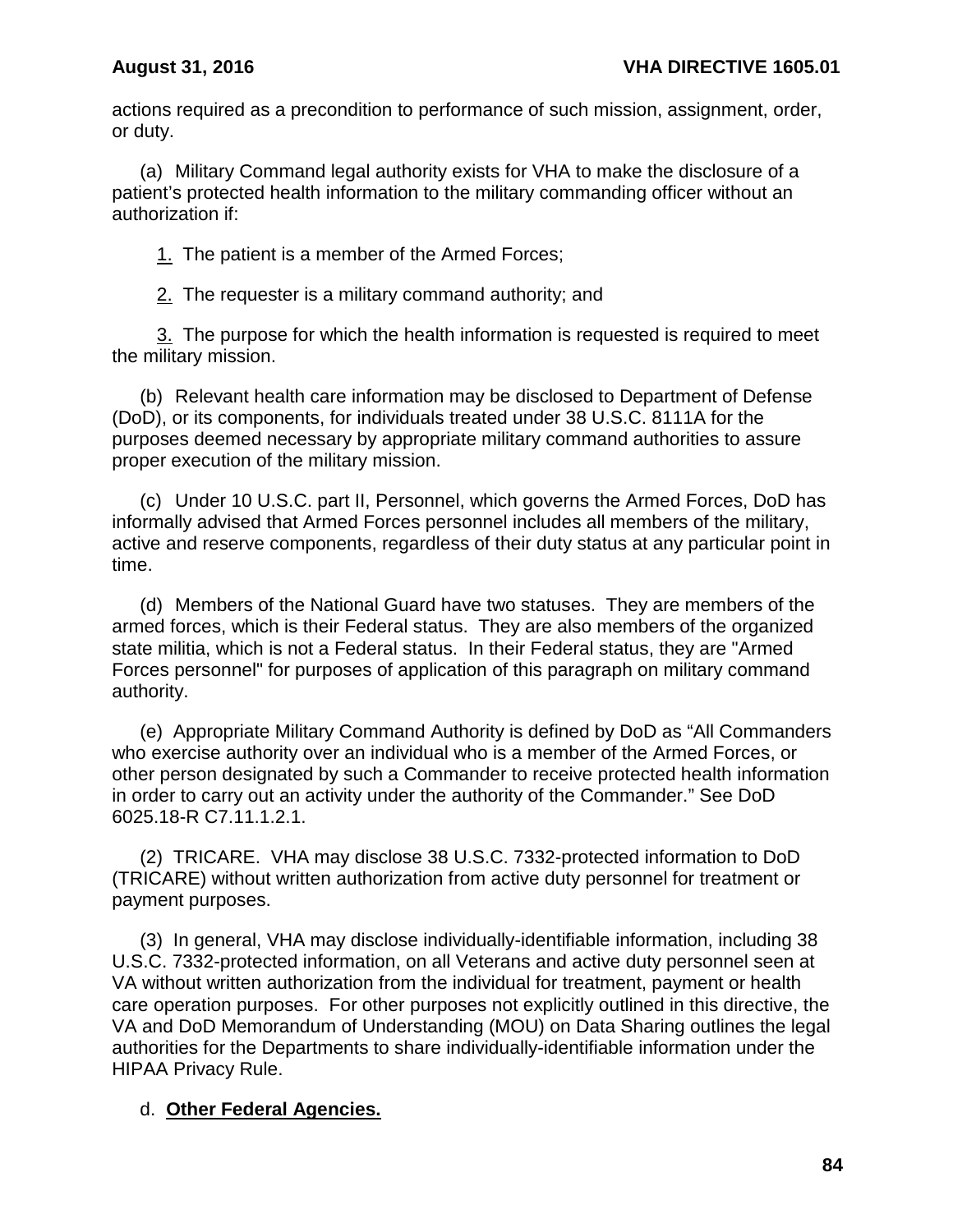(1) VHA may disclose individually-identifiable information, excluding health information, to another Federal agency if the information is needed in order to perform a function of the requesting agency and if one or more of the disclosure provisions of the Privacy Act permits the disclosure (e.g., routine use disclosure statement under an applicable VHA system of records).

 (2) For reporting to the National Practitioner Data Bank (NPDB), refer to VHA Handbook 1100.17, National Practitioner Data Bank (NPDB) Reports, and 38 CFR part 46.

 (3) For reporting to National Archives and Records Administration (NARA), refer to VA Handbook 6300.1, Records Management Procedures, and 5 U.S.C. 552a(b)(6).

 (4) VHA may disclose individually-identifiable health information, to another Federal agency when legal authority exists to make the disclosures under all applicable federal laws and regulations, (HIPAA, Privacy Act, and 38 U.S.C. 5701, 5705, and 7332). Contact your facility Privacy Officer to determine appropriate legal authority for the disclosure.

 e. **National Security.** VHA may disclose individually-identifiable information, excluding 38 U.S.C. 7332-protected information, to authorized Federal officials for the conduct of lawful intelligence or counter-intelligence, the protective services of the president, or other national security activities:

(a) On its own initiative, when VHA becomes aware of a national security issue; or

 (b) Pursuant to a written request letter meeting the requirements under Specific Criminal Activity outlined in paragraph 21.c.

## **27. PUBLIC HEALTH AUTHORITIES**

### a. **Food and Drug Administration.**

### (1) **Routine Reporting.**

(a) VHA may disclose individually-identifiable health information to the Food and Drug Administration (FDA), or a person subject to the jurisdiction of the FDA, (e.g., study monitors) with respect to an FDA-regulated product for purposes of activities related to the quality, safety, or effectiveness of such FDA-regulated product. Such purposes include:

1. To report adverse events, product defects or problems, or biological product deviations if the person is required to report such information to the FDA,

2. To track products if the person is required to track the product by the FDA,

3. To conduct post-marketing surveillance to comply with requirements of FDA, and/or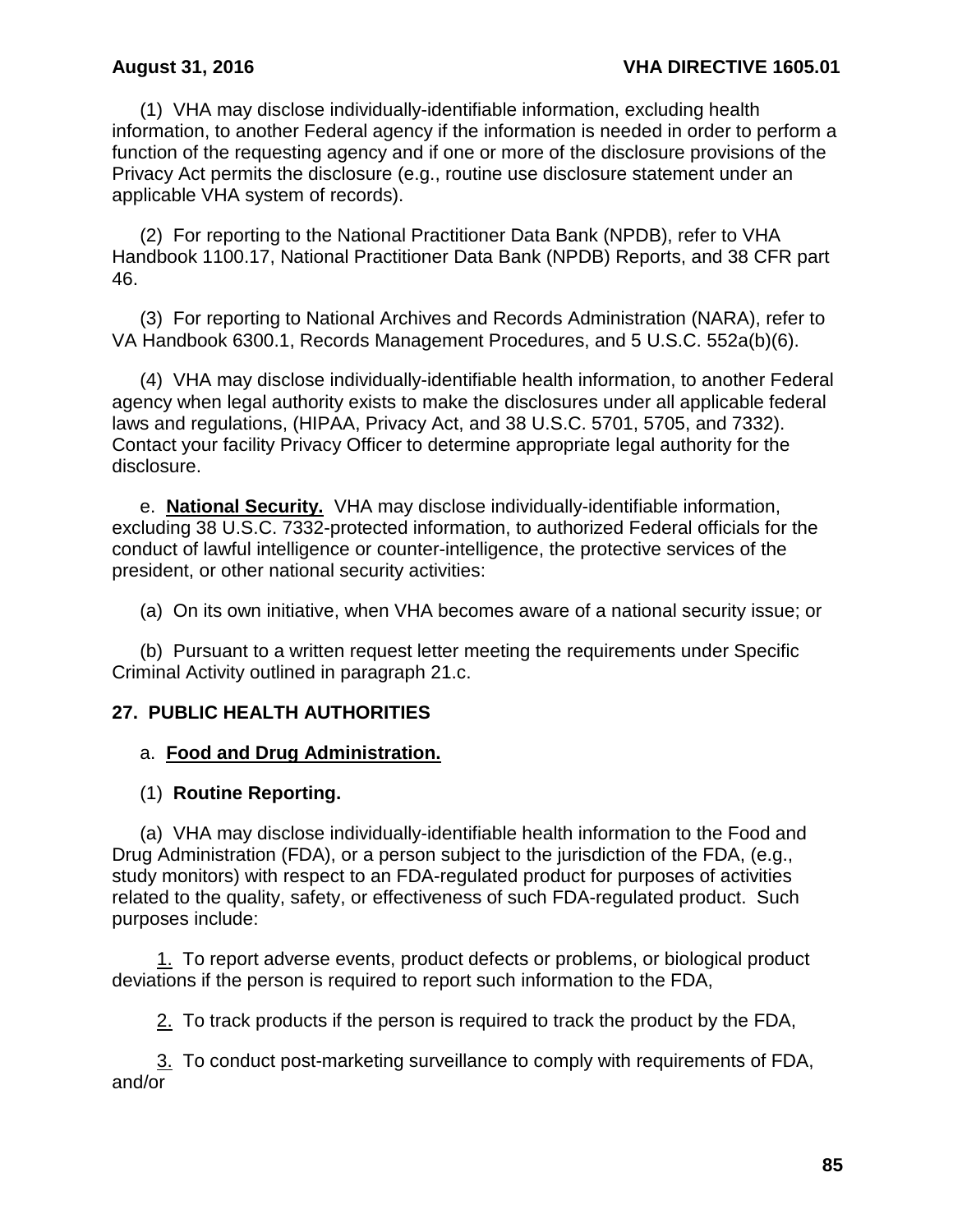4. To enable product recalls, repairs, or replacement.

(b) A written authorization from the individual is not required if the product in question is FDA-regulated. If not, a signed, written authorization or other legal authority, e.g., waiver of HIPAA authorization, from the individual would be required.

(c) VHA cannot disclose information covered by 38 U.S.C. 7332 to the FDA for routine reporting. Such information may be reported to the extent that 7332-protected information is redacted from the information that is being disclosed.

### (2) **FDA Audit.**

(a) Upon their official written request, authorized FDA agents and investigators are permitted access to individually-identifiable health information, including 38 U.S.C. 7332-protected information, in order to carry out their program oversight duties under the Federal Food, Drug, and Cosmetic Act. However, in the event these activities shift from audit to investigation, VHA may not disclose individually-identifiable information covered by 38 U.S.C. 7332 unless the FDA obtains a court order.

(b) FDA agents may be provided with individuals' names and addresses for the sole purpose of auditing or verifying records. FDA agents must exercise all reasonable precautions to avoid inadvertent disclosure of patient identities to third parties and may not identify, directly or indirectly, any individual patient in any report of such audit or evaluation, or otherwise disclose patient identities in any manner. Title 38 U.S.C. 7332(b)(2)(B).

### b. **Routine Reporting to State Public Health Authorities.**

(1) VHA may report a patient's individually-identifiable health information, excluding 38 U.S.C. 7332-protected information, to States for public health purposes when there is a signed standing written request letter between the VHA health care facility and the State that covers the public health reporting of a specific infectious disease or other information, such as vaccinations or vital statistics. For purpose of this reporting, 'patient' means anyone to whom VHA provide the vaccine or other influenza illness care and documents the care in a medical record system.

(2) VA, as a federal agency, is not required to report any patient information to a State for public health reporting. Under the Federal Supremacy Clause in the U.S. Constitution, a State cannot compel a branch of the Federal government to comply with a State mandate that conflicts with a Federal statute. However, in VHA Directive 2013- 008, Infectious Disease Reporting, or subsequent policy issue, the Under Secretary for Health requires VHA health care facilities to report infectious diseases to State public health authorities when legally permissible.

- (3) A standing written request letter from the State is required and must:
- (a) Be in writing,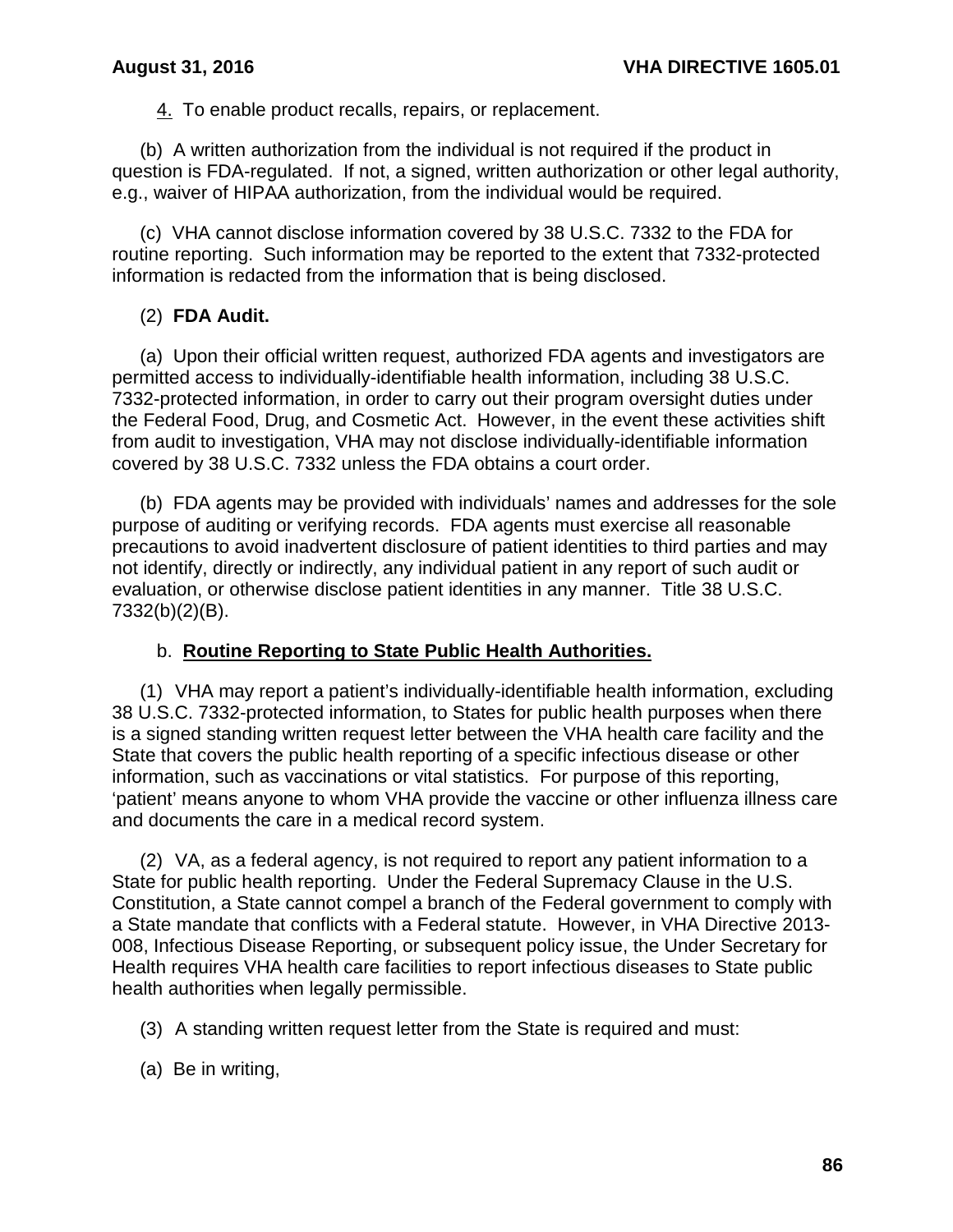(b) Specify the public health reporting required and the State law mandating such reporting,

(c) Be signed by a qualified representative of the State agency requesting the information, and

(d) Be valid only for 3 years and then it must be reissued.

(3) When disclosure of information is made under the provisions of this paragraph, the requester must be aware of the penalty provisions of 38 U.S.C. 5701(f) and can demonstrate such awareness through a statement in the request. If the requester does not indicate awareness of this penalty provision in the request, disclosure of medical information must be accompanied by a precautionary written statement worded similarly to the following:

"This information is being provided to you in response to your request (each VHA health care facility needs to appropriately identify the request). Please be advised that under the provisions of Title 38, United States Code, Section 5701(f), if you willfully use the patient's name or address for any purpose other than for the purpose specified in your request, you may be found guilty of a misdemeanor and fined not more than \$5,000 in the case of a first offense and not more than \$20,000 in the case of any subsequent offense."

 c. **HIV Reporting.** Information relating to an individual's infection with HIV may be disclosed to a Federal, State, or local public health authority that is charged under Federal or State law with the protection of the public health pursuant to a standing written request letter. A Federal or State law must require disclosure of the information for a purpose that is authorized by law and a qualified official of the public health authority must make a written request for the information.

### d. **Influenza "Flu" Vaccination.**

(1) If a VHA health care facility has an existing signed standing written request letter with the public health department that covers influenza illness and vaccination, the facility may choose to provide vaccination information or influenza illness information if it is determined that it is in the best interests of the facility, community, or State.

(2) In the interests of collaboration with states and in order to provide the best data to the U.S. Centers for Disease Control and Prevention (CDC), the VHA Office of Public Health and Environmental Hazards encourages reporting of de-identified, aggregate data to States, such as number of vaccinations given by age or risk group. Reporting of de-identified data does not require a signed standing written request letter.

(3) Influenza vaccination is not mandatory or a condition of employment. Occupational Health cannot send a list of employees who have not or have received the flu vaccination to supervisors. Occupational Health could send vaccination rates to departments as long as the group is large enough that individuals could not be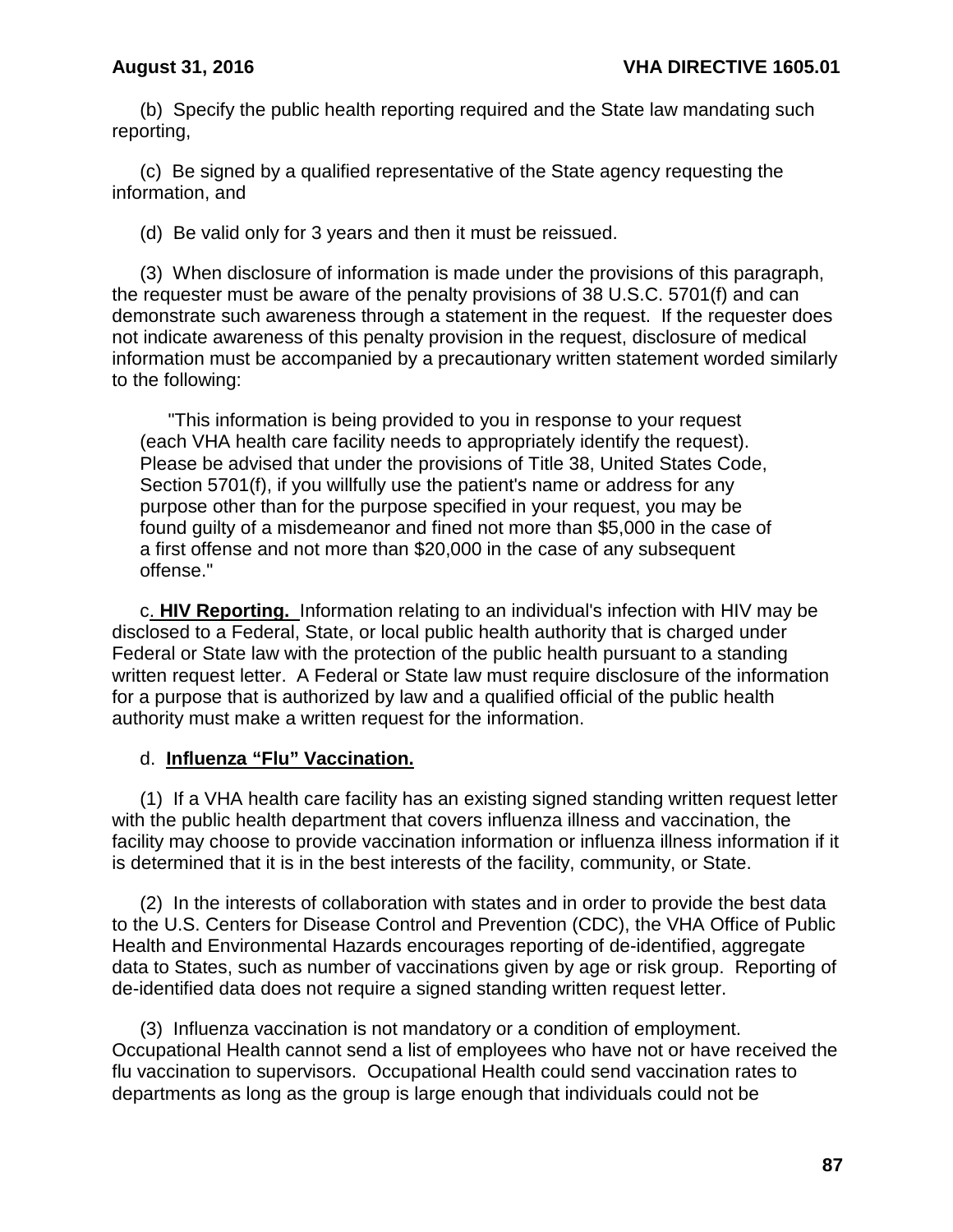identified. Occupational Health may not access Veteran/Employee health records. Information should be obtained from the employee directly or per an authorization of the Veteran/Employee.

### **28. REGISTRIES**

a. **Private Registries.** VHA may not disclose individually-identifiable information to private registries without the prior signed, written authorization of the individual to whom the information pertains.

 b. **State Cancer Registries.** VHA may disclose individually-identifiable health information, excluding 38 U.S.C. 7332-protected information, to any State Cancer Registry upon the written request of the State when required by State law. The written request may be considered a standing request for ongoing reporting to the State Cancer Registry if continuous reporting is requested. A standing written request letter is valid for 3 years, at which time it must be reissued. An accounting of disclosure is required. See VHA Directive 1072, Release of VA Data to State Cancer Registries.

### c. **State Prescription Drug Monitoring Programs.**

(1) VHA may disclose individually-identifiable health information to a State Prescription Drug Monitoring Program (SPDMP) without the signed, written authorization of the patient for whom the medication was prescribed. Disclosure may be for the purpose of querying the SPDMP or reporting mandatory prescription information to the State (e.g., batch reporting).

(2) Facility Privacy Officers should work with their health care providers and clinical staff to ensure that a process is in place to track the accounting of disclosures when querying the SPDMP.

(3) A note in CPRS can be used to account for the SPDMP query disclosures; however, the Chief of HIM should be involved in the development of the note template.

 d. **Other Public Registries.** VHA may disclose individually-identifiable health information, excluding 38 U.S.C. 7332-protected information, to any other public registry (e.g., Federal, State, local or tribal) upon written request when required by law and the request meets the requirements of 38 U.S.C. 5701(f).

## **29. STATE VETERAN HOMES**

a. State Veteran Homes are established by a State to provide nursing home, domiciliary or adult day health care for eligible Veterans. State Veteran's Homes are owned, operated managed, and financed by States. VA provides federal assistance to States by participating in a percentage of the cost of construction and paying per diem. VA assures Secretary, Congress and Veterans that State Veterans Homes meet VA standards through an annual surveys, audits, and reconciliation of records. VA does not have the authority to manage or intervene in the management of the facility's operations.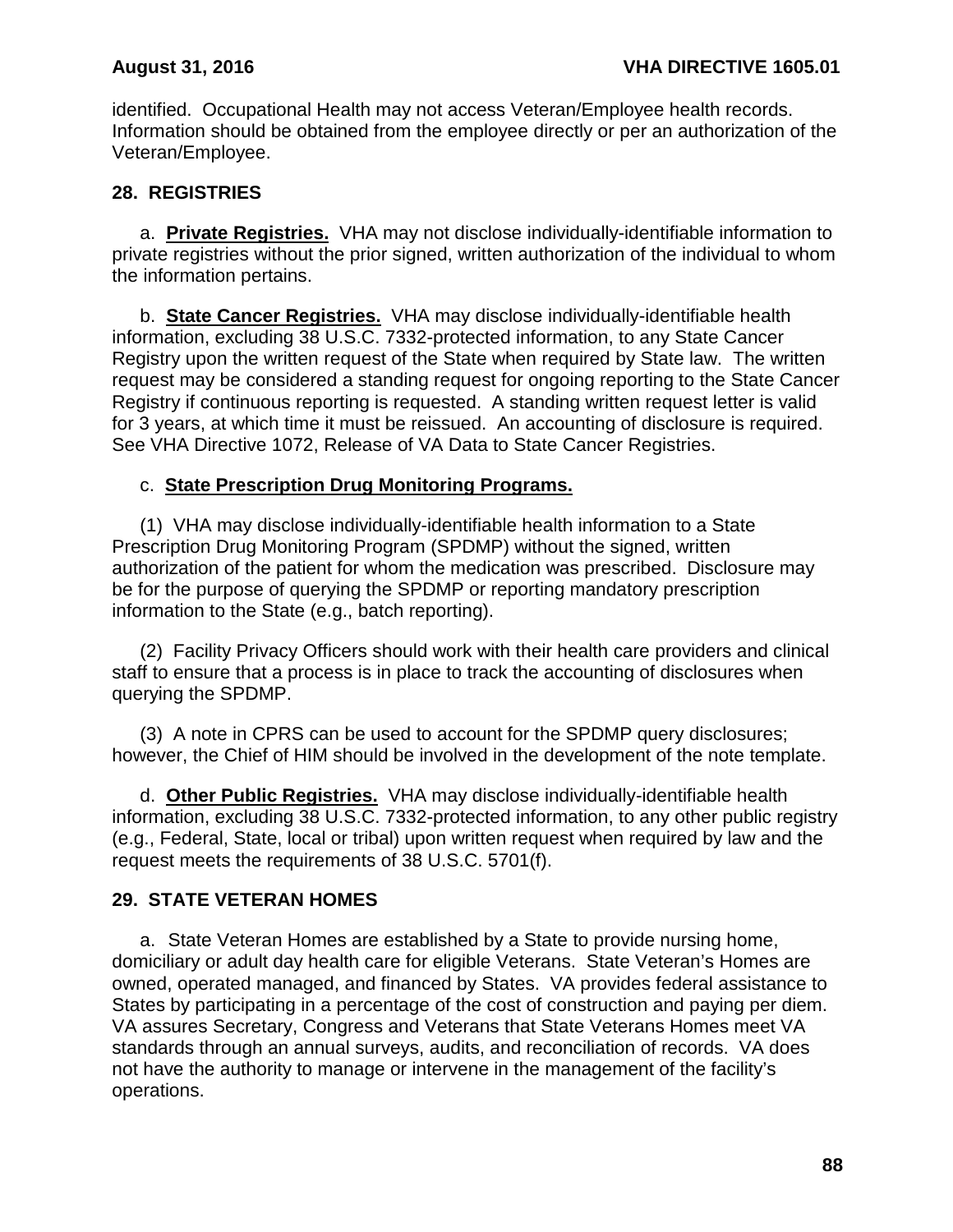b. VHA may disclose a Veteran's individually-identifiable health information, excluding 38 U.S.C. 7332-protected information, to a State Veterans Home for medical treatment or follow-up at the State Veterans Home, if VA is paying a per diem rate to the State Veterans Home for the resident receiving care at such Home and the patient is receiving VA medical care.

 c. VHA may disclose 38 U.S.C. 7332-protected information to a State Veterans Home with the signed, written authorization of the individual.

 d. If there is no written authorization, VHA may disclose 38 U.S.C. 7332-protected information to the State Veterans Home when a State Veteran Home refers an individual for treatment of 38 U.S.C. 7332 conditions to a VA medical center and the individual returns to the State Veteran Home in order for the State Veterans Home to provide continuity of care and treatment to the resident.

e. State Veteran Home access to the Electronic Health Record (EHR) of a patient will be managed at the facility level. CPRS Read Only will be used to limit access of authorized SVH employees access to a specified claimant's VHA EHR. State Veteran Home access to CPRS Read Only will be contingent upon each patient executing a request for and authorization to release health information that authorizes the State Veterans Home to have unlimited and unrestricted access to all health records, including records protected by title 38 U.S.C. 7332. The VHA Health Information Access (HIA) office should be contacted for guidance.

### **30. VETERANS SERVICE ORGANIZATIONS (VSO)**

a. VHA may disclose individually-identifiable information including 38 U.S.C. 7332 protected information and all other health information to a Veterans Service Organization (VSO) for purposes of obtaining benefits, provided an appropriate legal Power of Attorney (POA) for Health care (specifying that the POA includes access to the Veteran's health records, using VA Form 21-22 or VA Form 21-22a) has been filed with VA, either through the VHA HIA office for electronic access via the Compensation and Pension Records Interchange (CAPRI) or with VBA directly. If a written request is received from a VSO for individually-identifiable health information, VHA must verify through VBA that a POA is on file or obtain a copy of the POA from the VSO representative.

b. The POA must include specific authority in order to disclose 38 U.S.C. 7332 protected information if VA Form 21-22 or VA Form 21-22a is not used.

 c. If the VSO does not have an appropriate POA, disclosure may be made only pursuant to a signed, written authorization from the individual to whom the information pertains.

d. VSOs cannot be provided a copy of a VHA health care facility's Gains and Losses sheet since there is no authority to disclose this information. Questions from VSOs on this matter need to be forwarded to the facility Privacy Officer.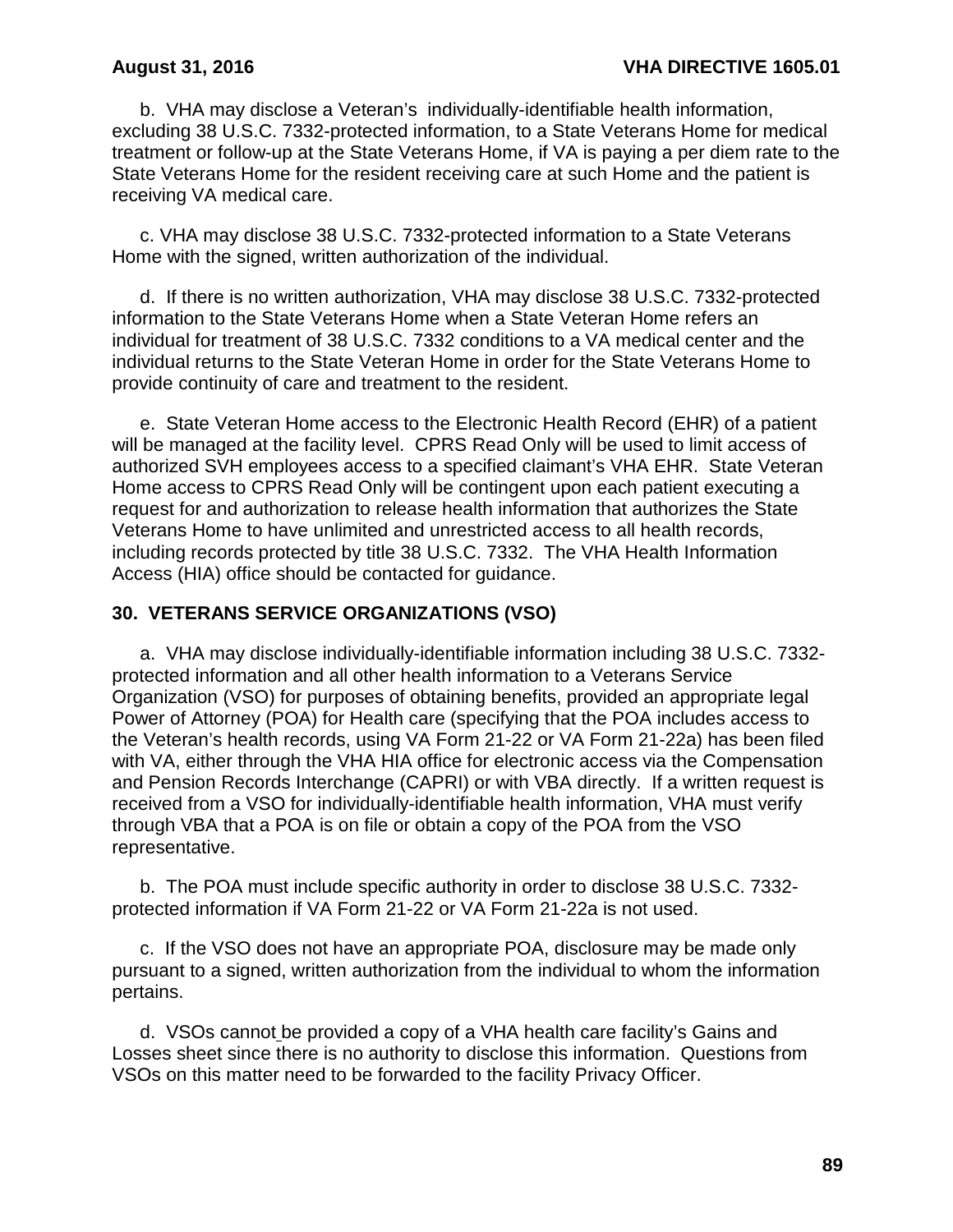e. The VHA HIA office should be contacted for CAPRI access by a VSO. VSO employees may be provided with CAPRI read-only access to a specified claimant's VHA EHR, contingent upon the claimant executing a POA or an authorization to release health information, authorizing the VSO unlimited and unrestricted access to all health records, including records protected by 38 U.S.C. 7332.

### **31. READJUSTMENT COUNSELING SERVICES (RCS) VET CENTERS**

a. Vet Centers are part of VHA under the Office of Readjustment Counseling Service. However, the Vet Centers operate separately from VHA health care facilities and are not organizationally aligned within the VHA medical center, VISN, and Chief Network Office (10N) chain of command. Vet Centers report to one of seven Regional Offices and to the VHA Program Office, Readjustment Counseling Service (RCS) program office in Washington, DC.

b. Each Regional Office has a Privacy Officer assigned to those Vet Center within their individual Region to report privacy issues. The VISN or facility Privacy Officers are not responsible for the Vet Centers that are physically located on the VHA property or the ones located near the VHA health care facilities.

c. Vet Centers must comply with VHA national privacy policies, including this directive. However, RCS has issued more stringent policy that still complies with the requirements of this directive and is to be followed by Vet Centers. For additional information on the RCS Privacy Policy, contact RCS in VA Central Office in Washington, DC.

## **32. COMPENSATED WORK THERAPY**

a. VA provides patients with rehabilitative services through a program commonly referred to as the Compensated Work Therapy (CWT) Program. Under this program, Veteran patients may work in VHA health care facilities, providing services as a form of rehabilitative medical treatment.

b. CWT patients are not considered employees for purposes of having access to Veteran patient health records; therefore, they are not required to take privacy or security training. They are not considered volunteers, since VA volunteers serve as without-compensation employees.

c. Absent a signed, written authorization from the Veteran, there is no current authority under the Privacy Act, HIPAA Privacy Rule or 38 U.S.C 7332 to disclose individually-identifiable patient health information to CWT patients. CWT patients cannot work in escort/volunteer areas, inpatient wards, outpatient/clinic areas, domiciliary areas, or nursing home Areas unless the Veteran's authorization is obtained. CWT patients can work in engineering, Acquisitions Material Management (AM&MS), housekeeping, greeting desk/directional desk (no gains and lose sheets), mail room sorting mail but cannot open the mail or deliver mail to individual Veteran rooms.

# **33. WORK STUDY STUDENTS AND STUDENT VOLUNTEERS**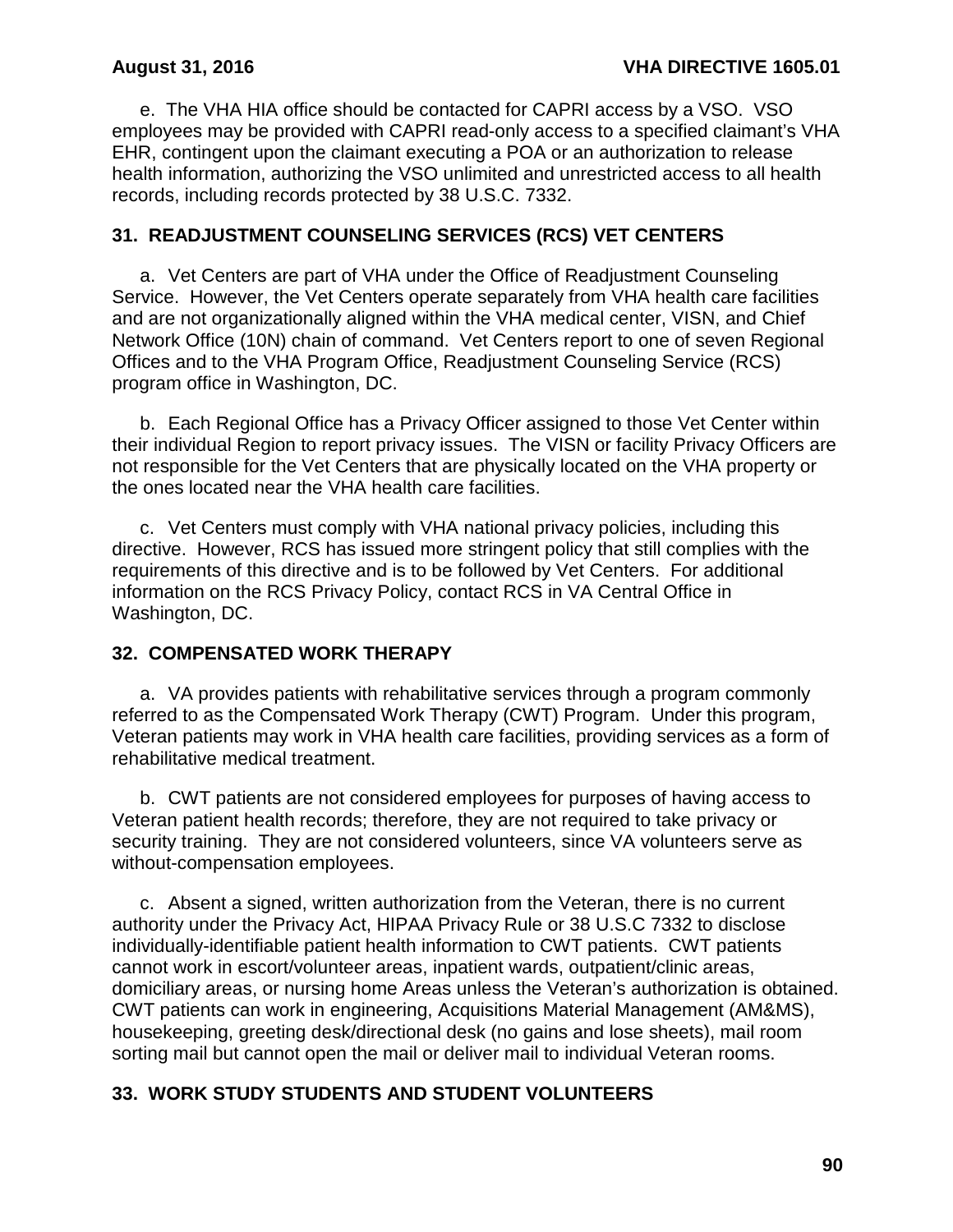a. Work study students are considered employees for the time during which they are enrolled in school and working for VA. A work study program compensates VA for the work that these students perform. Work study students can work in patient care areas as long as they have completed their privacy and security training.

b. Student volunteers under the age of 18, or those who have not reached the age of majority in the State in which they are volunteering for VA, must have written parental or guardian approval to participate in the VA Voluntary Service Program, and must have written authorization for diagnostic and emergency treatment if injured while volunteering. Student volunteers may not be given electronic access to any individuallyidentifiable information, such as VistA/CPRS, in the performance of their voluntary duties. Student volunteers may be given verbal or paper individually-identifiable information after the completion of privacy training.

# **34. DECEASED INDIVIDUALS**

## a. **General Rule.**

(1) VHA must protect the individually-identifiable health information about a deceased individual to the same extent as required for the individually-identifiable health information of living individuals, for as long as VHA maintains the records. However, unlike the HIPAA Privacy Rule and 38 U.S.C. 5701 and 7332, the Privacy Act does not apply to records of deceased individuals. *NOTE: See Records Control Schedule (RCS) 10-1 for retention requirements of VHA records.*

(2) VHA must comply with guidelines regarding appropriate uses and disclosures of a deceased individual's protected health information under the HIPAA Privacy Rule for a period of 50 years following the death of the individual.

### b. **Deceased Veterans' Information.**

(1) The personal representative of a deceased individual has the same HIPAA Privacy Rule rights as the deceased individual that the personal representative is representing. The personal representatives of a deceased individual may exercise all of the HIPAA Privacy Rule rights of that individual, including filing an amendment request and signing an authorization for the use and disclosure of the deceased individual's record. Refer to paragraph 5 for more information on personal representatives.

(2) VHA must disclose to the personal representative the individually-identifiable health information, excluding 38 U.S.C 7332-protected information, of the deceased individual pursuant to the personal representative's signed written request under the HIPAA Privacy Rule right of access provisions.

 (3) VHA may disclose individually-identifiable health information, excluding 38 U.S.C 7332-protected information, about a deceased individual under the following circumstances: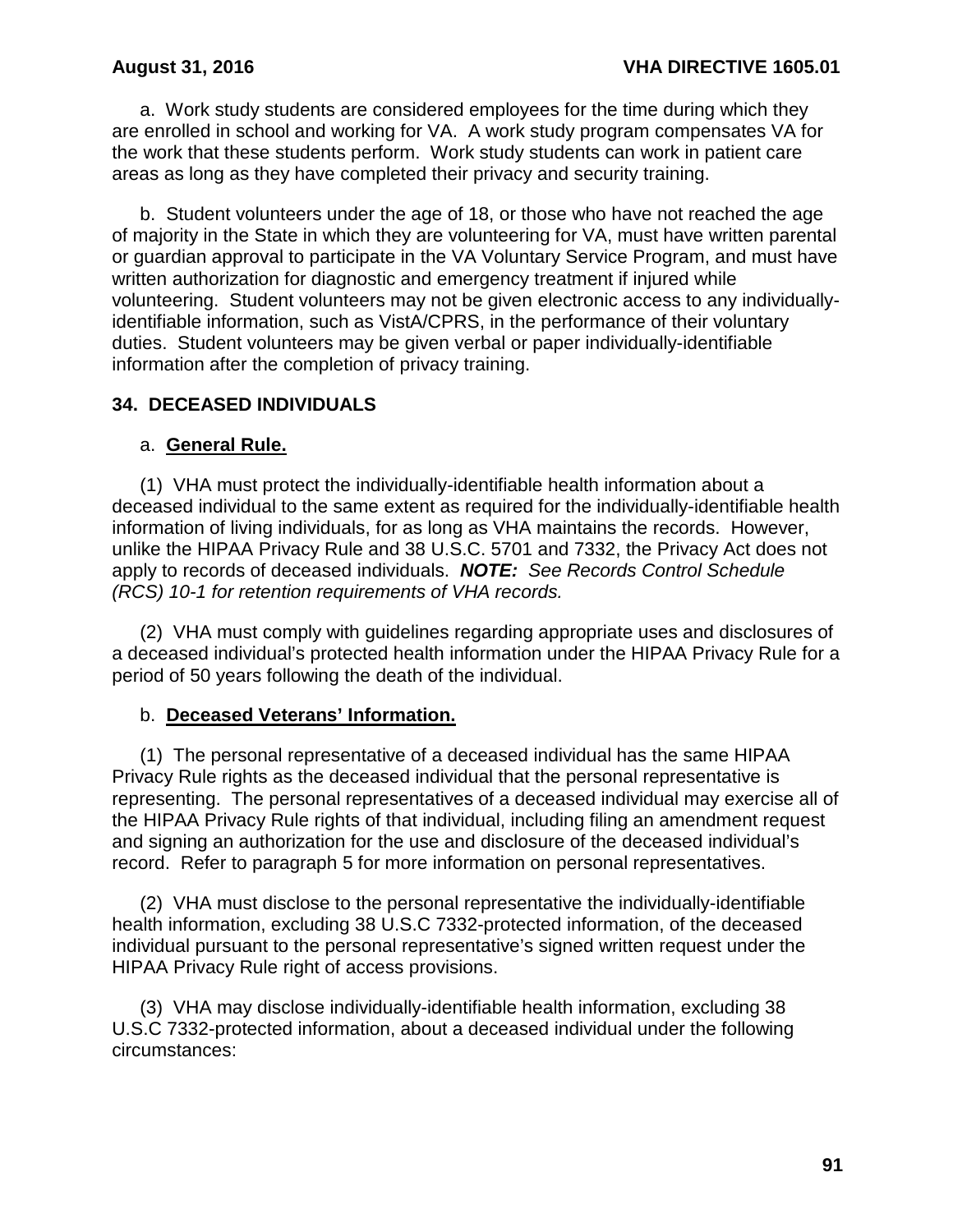(a) To a law enforcement official for the purpose of alerting law enforcement of an individual's death, if VHA has a suspicion that such a death may have resulted from criminal conduct. A standing written request letter must be on file.

(b) To a coroner or medical examiner for the purpose of identifying a deceased person, or for other duties authorized by law.

(c) To a family member's provider, when it is determined that it is relevant to the treatment of a decedent's family member, or consistent with applicable law.

(d) To funeral directors, as necessary, to carry out their duties with respect to the decedent. VHA may disclose the individually-identifiable health information prior to, and in reasonable anticipation of, the individual's death.

(e) To family members of the deceased individual when appropriate authority under FOIA permits (see paragraph 34d.).

(f) To any other party for whom there is authority under the HIPAA Privacy Rule and 38 U.S.C. 5701 to make the disclosure.

 (4) VHA may use, or disclose, individually-identifiable health information, excluding 38 U.S.C. 7332-protected information, of a decedent for research purposes without authorization by a personal representative, and absent review by an IRB or privacy board, as long as VHA receives the following:

(a) Oral or written representation that the individually-identifiable health information sought will be used or disclosed solely for research on decedents, or

(b) Documentation of the death of such individual, if requested by VHA, and

(c) Representation that the individually-identifiable health information for which use or disclosure is sought is necessary for the research purposes.

## c. **Deceased Veterans Information that Includes 38 U.S.C. 7332 Information.**

(1) Authorization for disclosures from the record of a deceased patient treated for drug or alcohol abuse, HIV, or sickle cell anemia may be given by the next-of-kin or other personal representative only for the purpose of obtaining survivorship benefits for the deceased patient's survivor(s). This would include not only VA benefits, but also payments by the Social Security Administration (SSA), Worker's Compensation Boards or Commissions, other Federal, State, or local government agencies, or nongovernment entities, such as life insurance companies.

(2) Under the survivorship benefit provision, sickle cell anemia information may be released to a blood relative of a deceased Veteran for medical follow-up or family planning purposes.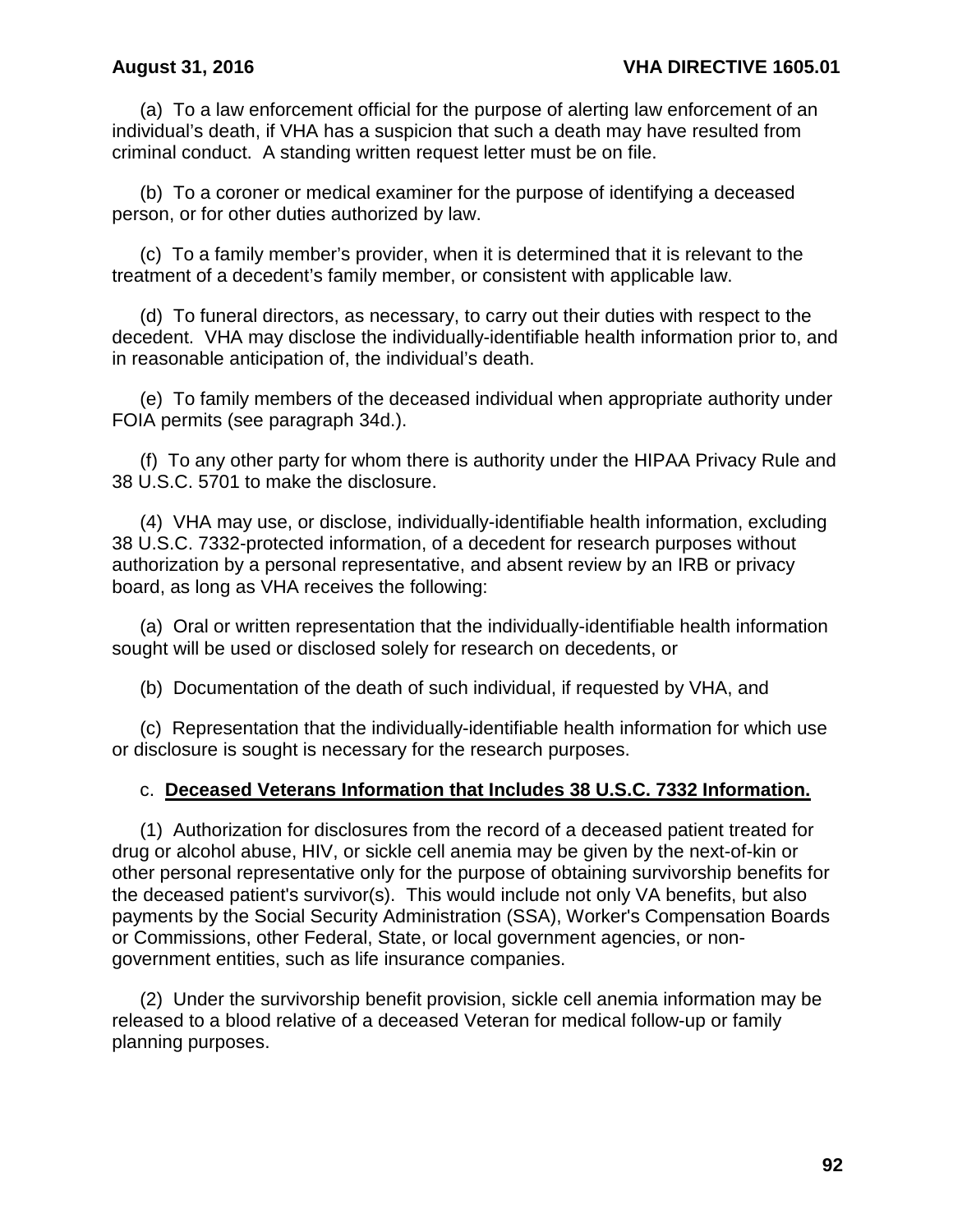(3) Disclosures may be made without written authorization from the deceased individual's personal representative in order to comply with Federal or state laws requiring the collection of death and other vital statistics.

(4) Information may be disclosed to a coroner or medical examiner in response to written request in order to permit inquiry into a death for the purpose of determining cause of death.

(5) Information may only be disclosed outside VHA for research purposes pursuant to the research provisions, see paragraph 13, of this directive.

## d. **Family Members Requesting Deceased Veterans' Records.**

(1) VHA may disclose individually-identifiable health information, excluding 38 U.S.C 7332-protected information, about a deceased individual pursuant to any family member's FOIA request when such disclosure is not an unwarranted invasion of the personal privacy of any surviving family members.

(2) When an individual is deceased, FOIA Exemption 6 no longer applies to the personal privacy of the individual. It applies to protecting the individual's surviving family members from an unwarranted invasion of personal privacy. The personal representative of the individual is not required to authorize disclosure to a family member under a FOIA request. *NOTE: FOIA overrides the HIPAA Privacy Rule in regard to family members obtaining a deceased Veterans' records. FOIA Exemption 6 cannot be used to protect the privacy of a family member from themselves (e.g., cannot use Exemption 6 to protect the surviving spouse when the spouse is making the FOIA request).*

## e. **Autopsy Findings.**

(1) A copy of the autopsy clinical finding summary and the listing of clinicalpathological diagnoses may be disclosed when requested by the personal representative of the individual.

 (2) In all cases where the autopsy protocol reveals 38 U.S.C. 7332 protected information, the autopsy protocol must not be disclosed to the next-of-kin unless the VHA medical facility Director determines that such disclosure is necessary for the survivor to receive benefits. These records may be released for other than survivorship benefit purposes if those portions relating to the 38 U.S.C. 7332 protected information can be appropriately deleted under the FOIA. Under the survivorship benefit provision, sickle cell anemia information may be released to a blood relative of the deceased Veteran for medical follow-up or family planning purposes.

(3) The autopsy protocols may be released to a private provider when specifically requested in writing by the next-of-kin.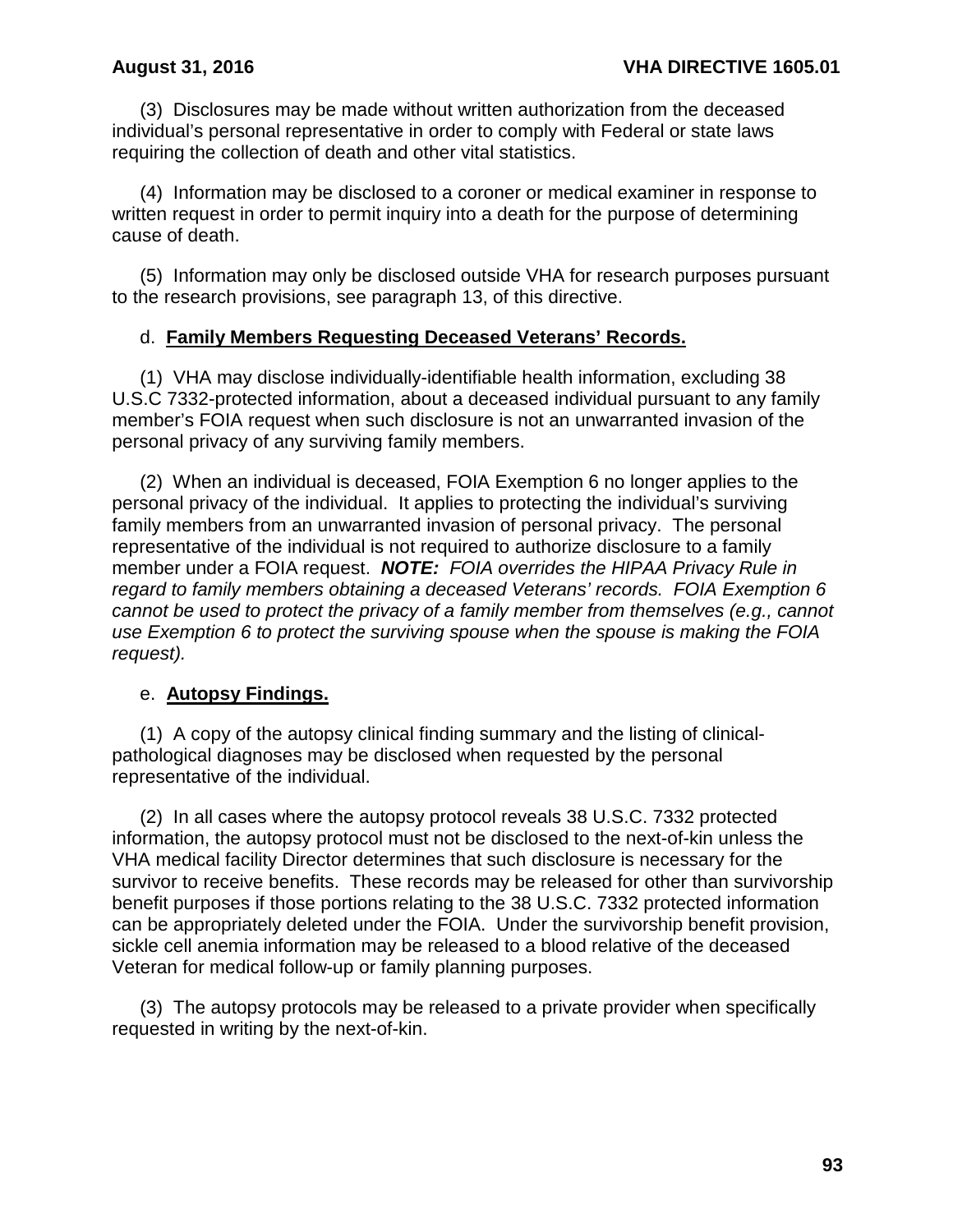(4) If there is any indication that the requested information will be used in a lawsuit, the Regional Counsel must be informed promptly of the circumstances. No further actions can be taken without guidance from the Regional Counsel.

### **35. VHA SYSTEMS OF RECORDS**

a. Information concerning an individual will not be collected or maintained in such a manner that information is retrieved by an individual identifier, unless a system notice is first published in the Federal Register. Without prior publication of a system of records notice, such a system would be an illegal system of records and the personnel operating it would be exposed to criminal penalties under the Privacy Act. This requirement applies to information about an individual that is maintained in any record or storage medium, including paper records or documents, personal computers, computer systems, and local and national databases.

b. Prior to collecting or maintaining information concerning an individual in what would be a system of records, the VHA health care facility must verify the existence of a published system of records notice. If it is determined that a published system of records notice does not exist, contact the VHA Privacy Office for assistance prior to any collection of information. *NOTE: Contact the VHA Privacy Office if assistance in this determination is needed.*

c. Prior to collecting information from an individual, the VHA health care facility needs to ensure compliance with the Paperwork Reduction Act and 5 CFR part 1320, Controlling Paperwork Burdens on the Public.

d. Records are not to be established and information collected until the system of records is approved by the Secretary of Veterans Affairs, published for public comment in the Federal Register, and appropriate reports are submitted to the Office of Management and Budget (OMB) and to Congress.

e. Components of a system of records notice includes:

(1) System Location - Specifically identify each address or location where records are maintained (e.g., Records are maintained at the VA medical center, field office, Vet Center, or warehouses, etc.).

(2) Categories of Individuals in System - Identify each category of individuals covered by the system (e.g., Veterans and their family members, members of the Armed Services, former employers, contractors, etc.).

(3) Categories of Records in System - Identify each category of records covered by the system. This must be an all-inclusive list (e.g., health record, administrative record, subsidiary records, etc.).

(4) Purpose - Describe the purposes for which VA intends to use information in the system. (e.g., Information in this system of records is used to verify the household income of certain Veterans receiving VHA health care benefits, etc.).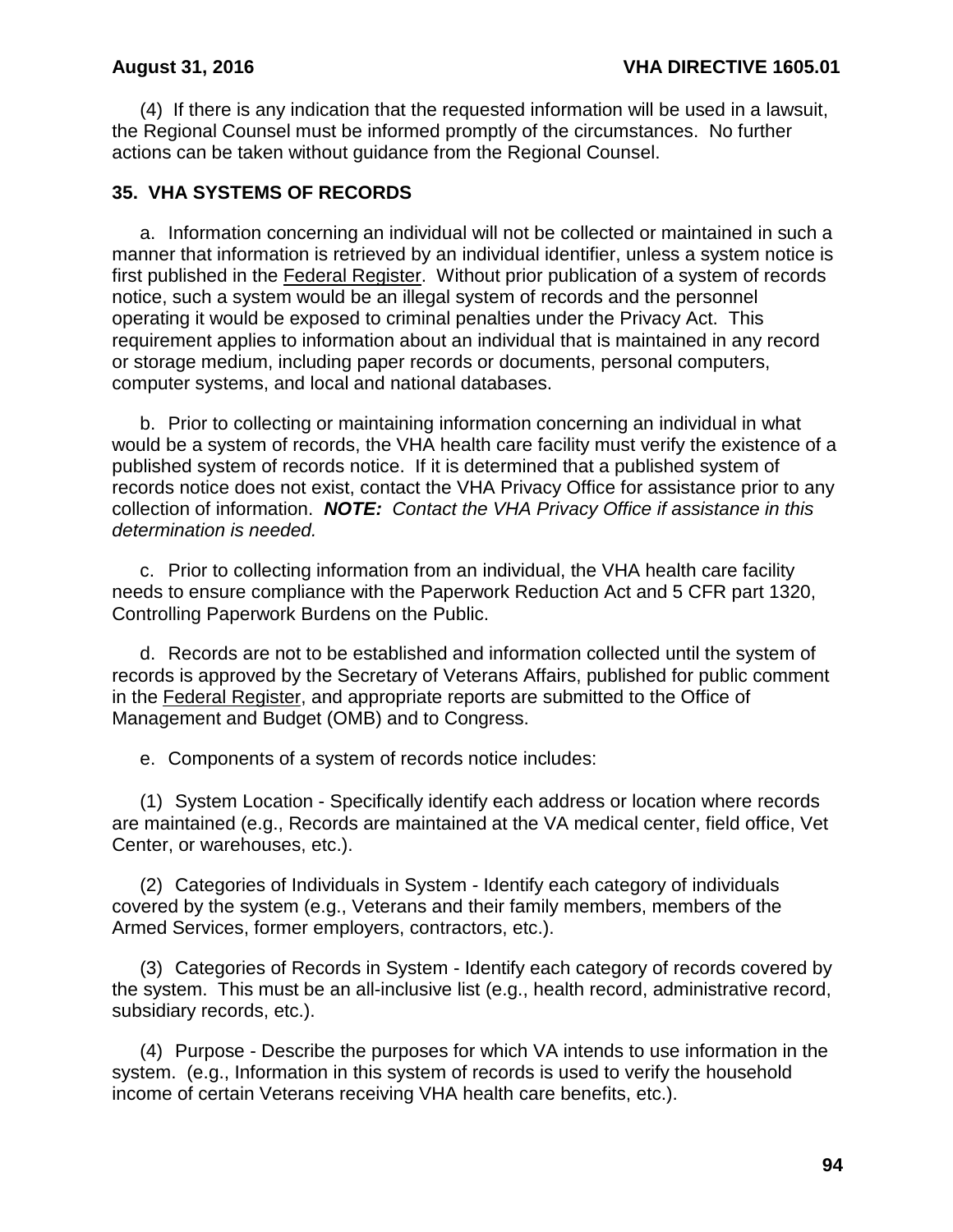(5) Routine Uses - These are brief, concise, clear statements of the possible reasons for disclosures of the information maintained in the systems of records. A routine use must be published in the Federal Register at least 30 days before a disclosure may be made pursuant to the routine use.

(6) Storage - Specifically describe the medium or manner in which the records are maintained, such as microfilm, magnetic tape, floppy disk, or paper file folders.

(7) Retrievability - Describe how the records are indexed and retrieved.

(8) Safeguards - Briefly describe measures taken to prevent unauthorized access and disclosure of records, such as physical security, personnel screening or technical safeguards.

(9) Retention and Disposal - Describe how long the records are maintained and how VA disposes of them.

(10) Notification, Contesting, & Record Access Procedures - Provide the address(es) of the VA Office(s) to which inquiries should be sent and provide name(s) and address(es) of the VA office(s) to which the individual may go or write to obtain information from his/her record. *NOTE: For additional information on Systems of Records or if you think you may be establishing a new system of records, contact the facility Privacy Officer.*

f. Records maintained in a VHA system of records will be used and released in accordance with policies outlined in this directive. Records commonly used within a VHA health care facility that are covered by a VHA system of records notice are in the system of records "Patient Medical Records-VA", 24VA10P2. For a list of all VHA systems of records notices, go to:

[http://vaww.vhaco.va.gov/privacy/SystemofRecords.htm.](http://vaww.vhaco.va.gov/privacy/SystemofRecords.htm) *NOTE: This is an internal VA Web site that is not available to the public.*

### **36. RELEASE FROM NON-VHA SYSTEMS OF RECORDS**

a. Within VHA health care facilities, several non-VHA systems of records are subject to the provisions of the Privacy Act of 1974, VA Confidentiality Statutes or the HIPAA Privacy Rule. Non-VHA systems of records include, but are not limited to, Official Personnel Folders (OPF), Employee Health Records, and VA Police Records.

b. If, for example, a VHA employee produces a health record in support of a patient's claim for VA disability benefits, this health record is technically under the authority of the local VBA Regional Office. If your facility has VA benefits health information such as Compensation and Pension exams, refer to your facility Privacy Officer for disclosure guidance.

c. Questions regarding right of access, amendment or release of non-VHA records/information should be referred to the non-VHA System Manager (e.g., VBA, HRMS) who has responsibility over these records, who will make the determination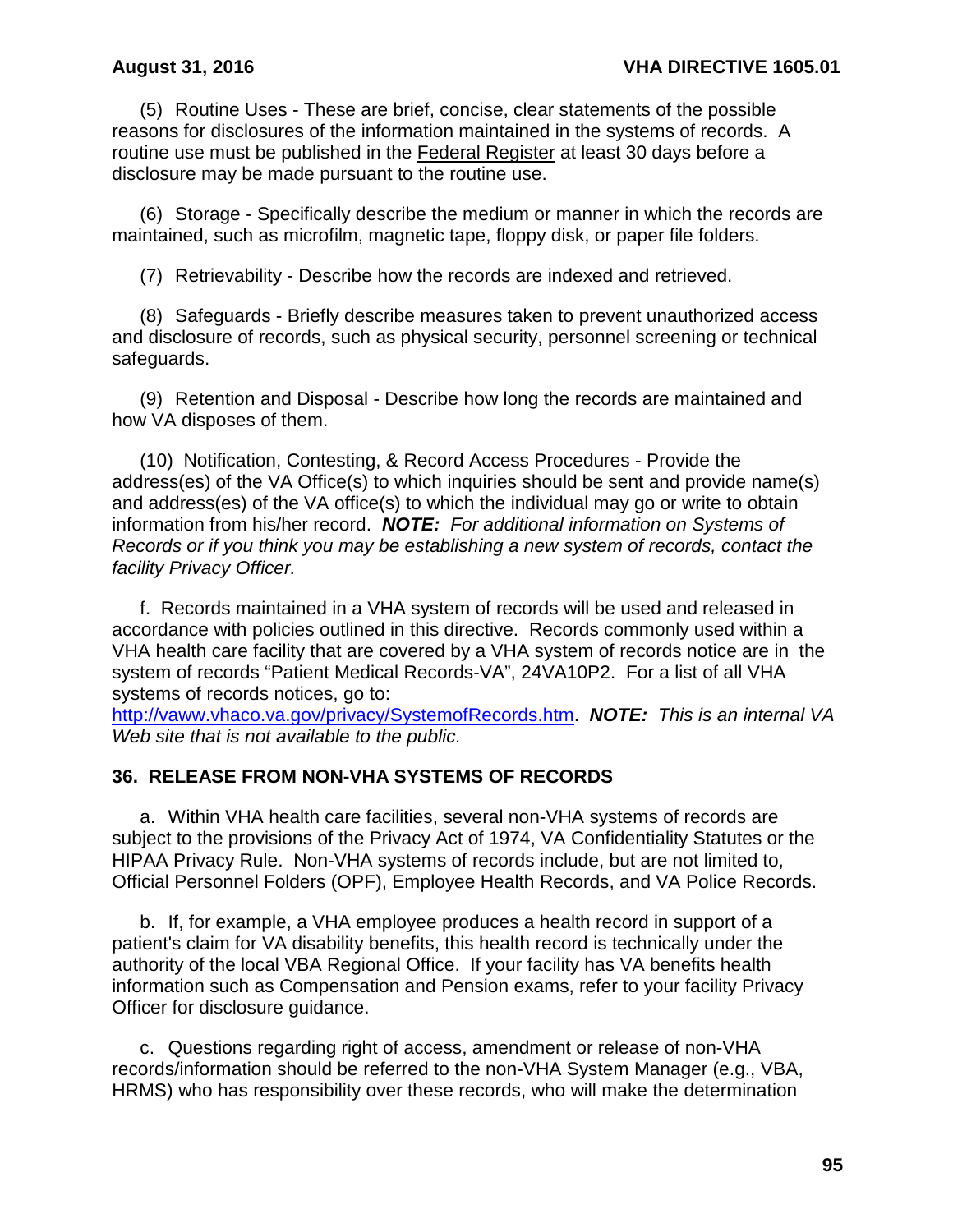regarding access, amendment, or release based on federal Privacy and Confidentiality Statutes, VA regulations, and official policies of the non-VHA record.

d. VHA health care facility Privacy Officers should work with these offices to determine how to process such requests.

*NOTE: See Appendix B for a list of non-VHA systems of records that may be maintained within a VHA facility.*

### **37. OTHER TYPES OF USES, DISCLOSURES AND RELEASES**

### a. **Affiliated Educational Institutions and Accrediting Bodies.**

(1) VHA may disclose individually-identifiable health information, excluding 38 U.S.C. 7332-protected information, to an Affiliated Educational Institution and Accrediting Body for health care operations, providing there is an acknowledgement agreement in place with the receiving institution. This acknowledgement will ensure that, when an Affiliated Educational Institution receives VHA protected health information for purposes of educational program administration, quality assurance activities, or other assessments, the affiliated educational institution will collect, store and protect this information according to all applicable privacy laws and standards.

(2) Affiliated Educational Institutions and Accrediting Bodies (e.g., American College of Surgeons or the Accreditation Counsel for Graduate Medical Education (ACGME)) need protected health information for the following purposes in the administration of educational programs, quality assurance activities and other assessment such as:

(a) To assess the competency of trainees and staff;

(b) To assess the number and types of patients from which trainees learn, or that staff members care for;

(c) To comply with clinical or education accreditation standards;

(d) For academic or disciplinary actions involving trainees or staff for which individually-identifiable health information is relevant; and

(e) To assess and improve the quality of care during training and learning activities.

(3) VHA and the respective Affiliated Educational Institution or Accrediting Body are encouraged to exchange de-identified data whenever such data is sufficient and will not require an acknowledgement agreement.

(4) When VHA individually-identifiable health information is disclosed to Affiliated Educational Institutions or Accrediting Bodies either directly, through trainees or faculty members, copies of that data that has been disclosed becomes the property of the Affiliated Educational Institutions and is no longer considered a part of a VHA Privacy Act system of records. The requirement to account for the disclosure must be followed.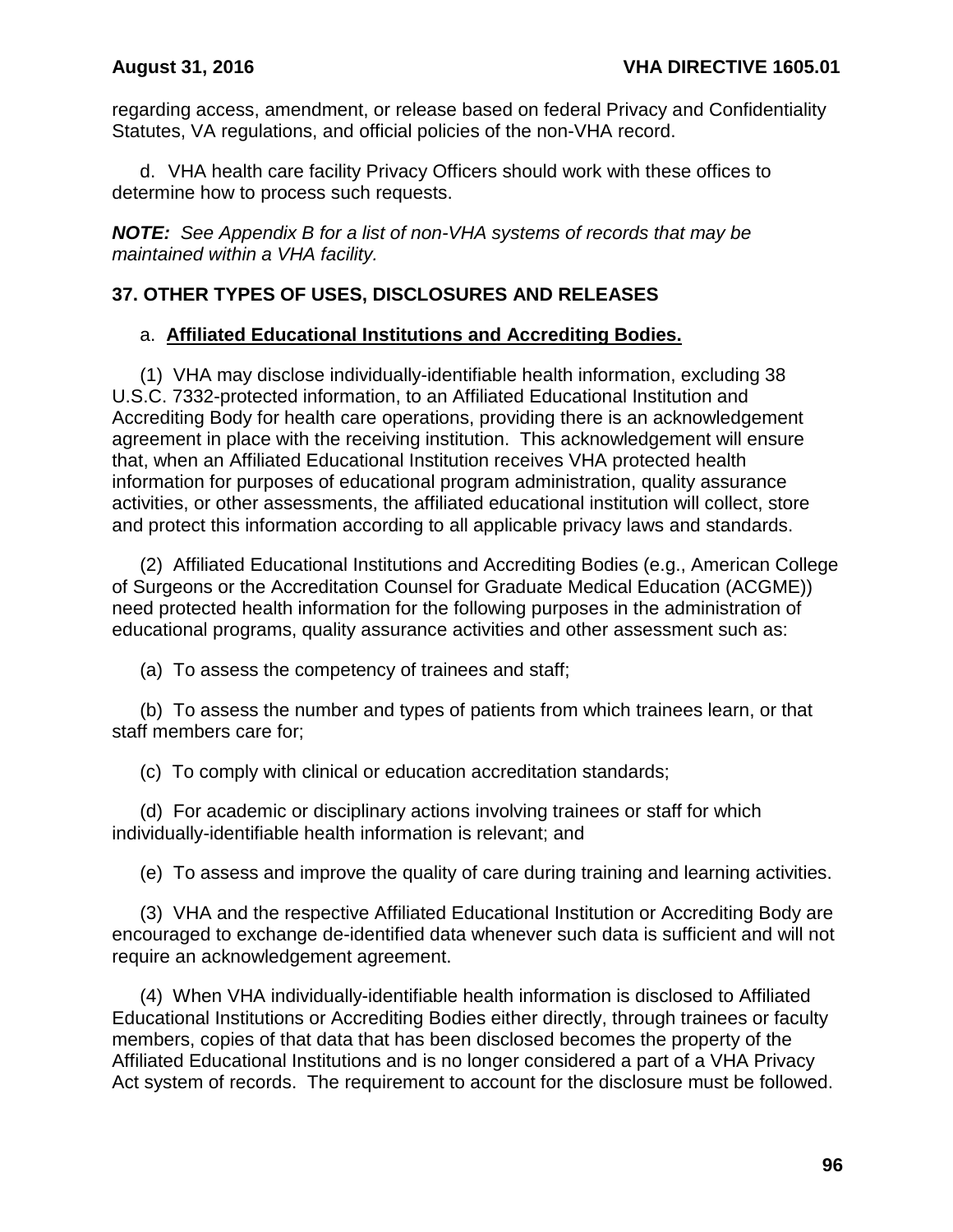### b. **Audit and Evaluation Purposes.**

(1) To the extent that individually-identifiable information, including name and address and 38 U.S.C. 7332-protected information is relevant and necessary to the conduct of an audit or evaluation not addressed by other paragraphs, records may be reviewed by or disclosed to the following:

(a) VA personnel who need the information for audit or evaluation purposes such as: special purpose or site visits, audits and reviews under the Health Systems Review Organization (HSRO) Program, compliance review audits or assessments and clinical and administrative audits.

(b) Evaluation agencies under contract with VA that are charged with facility-wide monitoring of all aspects of patient care (such as The Joint Commission) pursuant to a business associate agreement.

(c) Evaluation agencies under contract with VA that are charged with more narrowly-focused monitoring (e.g., College of American Pathologists, American Association of Blood Banks, External Peer Review, etc.) to the extent that the information is relevant to their review pursuant to a business associate agreement.

(2) Individuals who conduct an audit or evaluation and receive or review individually-identifiable information must be advised that the information is provided or disclosed for audit or evaluation purposes only and that given its private, confidential nature, the information needs to be handled with appropriate sensitivity.

(3) Individuals who conduct an audit or evaluation and receive or review 38 U.S.C. 7332-protected information must NOT identify, directly or indirectly, any individual patient or subject in any report of audit or evaluation, or otherwise disclose patient or subject identities in any manner outside of VA.

### c. **Auditory Privacy.**

(1) VHA is committed to appropriately safeguarding and ensuring patient confidentiality regarding auditory individually-identifiable information in facility operations, including during the check-in process.

(2) Employees must exercise appropriate precautions and safeguards when discussing Veterans' individually-identifiable information in public areas, such as clinic waiting rooms. Appropriate safeguards for auditory privacy include:

(a) Using the Veterans Health Identification Card (VHIC) for identification upon check-in, if available,

(b) Using an appropriate volume of voice when speaking with the Veteran in a public area or during check-in,

(c) Requesting or discussing only the information necessary to accomplish the function; for example, not asking for the full SSN when the last four of SSN will suffice,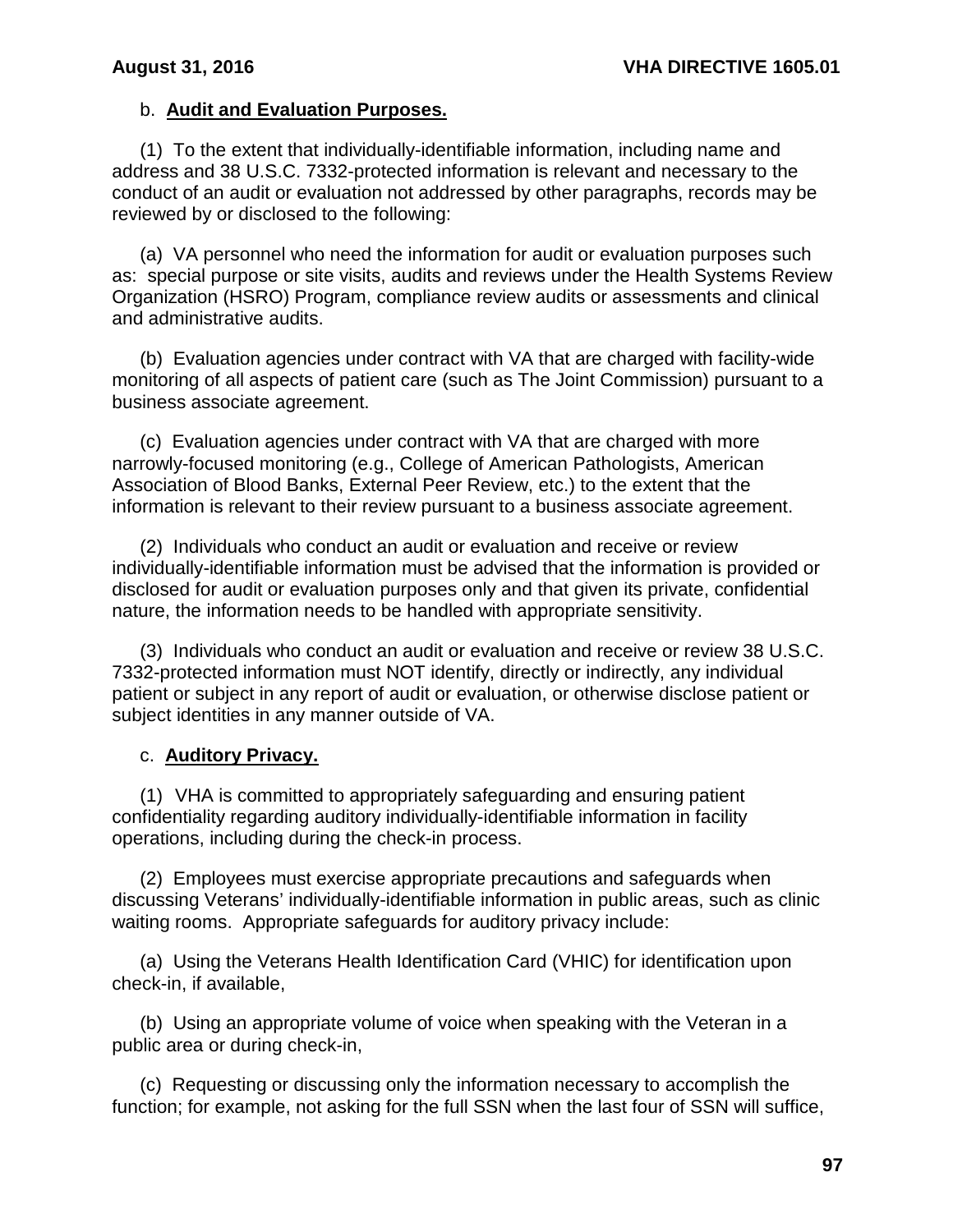(d) Asking other Veterans in line for clinic check-in to wait a sufficient distance away from the desk to allow a zone of audible privacy as opposed to being right behind the Veteran being assisted. If space allows for 10-foot proximity around the waiting room front desk, a sign will be posted, e.g. "Please allow for patient confidentiality by keeping behind this sign until called", and

(e) Discussing personal information of the Veteran only in private areas, such as behind a closed door.

(3) To ensure auditory privacy awareness and implementation of appropriate safeguards, the VHA health care facility must place signs alerting Veterans to auditory privacy concerns in the waiting areas, elevators, and other spaces requiring auditory privacy.

(4) Chairs in waiting rooms should be placed as far from the reception desk as possible.

(5) Check-in kiosks should have privacy screens and be placed in a manner that individuals in the waiting area or walking past cannot see what individually-identifiable information is being entered by the Veteran.

### d. **Certification Boards.**

(1) VHA may disclose non-identifiable information as defined in this directive to Certification Boards under health care operations for the purpose of clinical staff to obtain certification or licensing. Certification Boards requiring health information from VA providers and clinical residents must not include any unique identifiers before disclosure. Only non-identifiable information, which has the Unique Identifiers removed, may be provided. A Business Associate Agreement and Data Use Agreement are not required with the Certification Board.

(2) VA providers maintaining a listing of Veteran's individually-identifiable information for submission of non-identifiable information to their Certification Boards must safeguard this individually-identifiable information on a shared network drive and not on a physical log.

## e. **Claims Folder (VBA).**

(1) Requests for release of medical or health information in Veterans' claims folders should be referred to the VBA Regional Offices. Copies of compensation and pension (C&P) examinations that are maintained in the patient health record may be released by the VHA health care facility in accordance with this directive. *NOTE: VBA and VHA are in the process of modifying the applicable Privacy Act systems of records covering the C&P exams. Once these modifications are made, this policy may no longer be applicable.*

 (2) A Hospital Inquiry (HINQ) is a request that is sent to VBA from the VA medical facility for information pertaining to a Veteran. VHA uses the HINQ to upload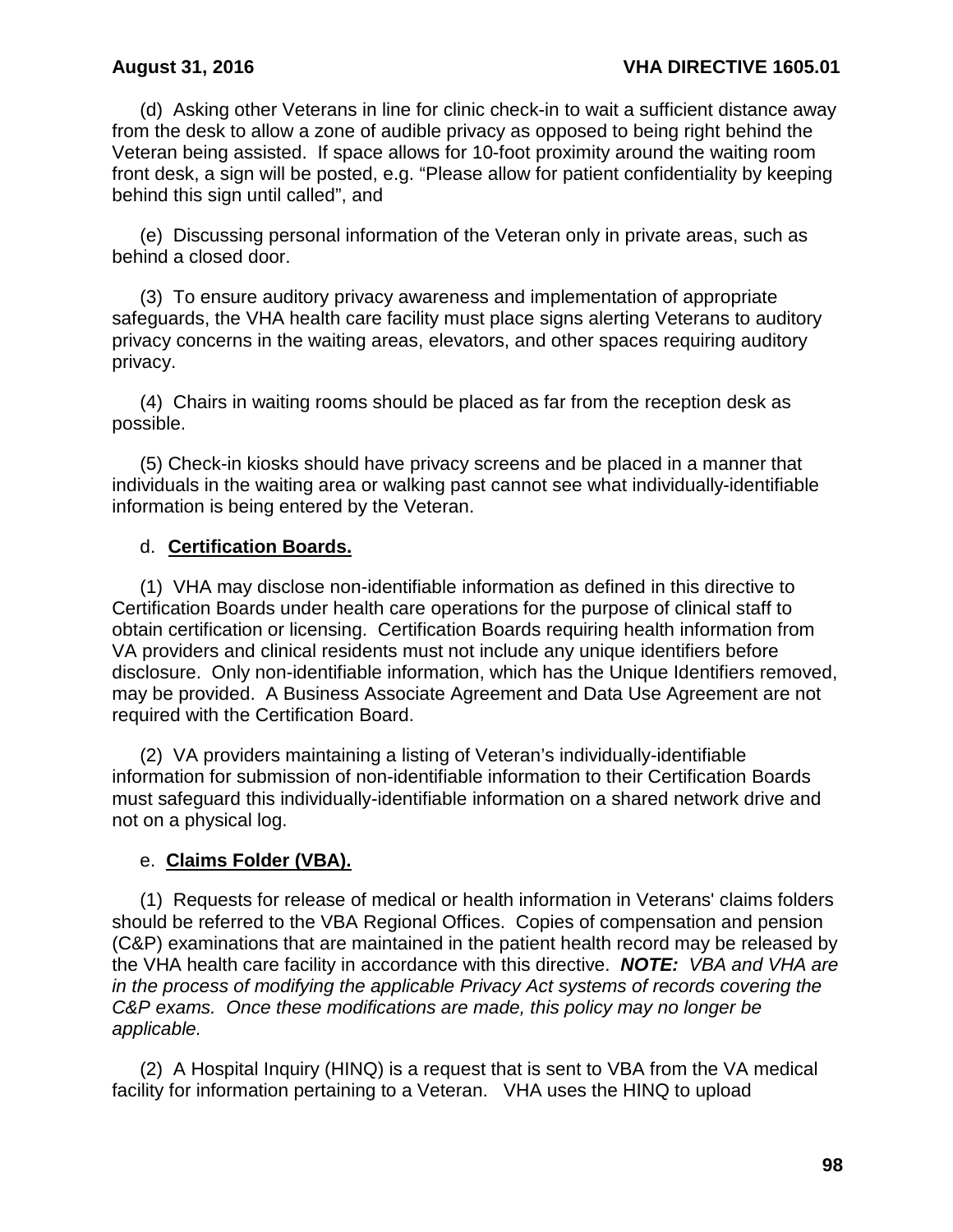information directly into the patient file. The information in the HINQ may be disclosed by VHA as the HINQ software is part of the VistA system of records, even though the HINQ request is not maintained after the information is placed within VistA. Any request to amend the information received through a HINQ request must be referred back to VBA.

# f. **Credentialing and Privileging Records.**

(1) VHA provider credentialing and privileging records are VHA records and are covered under the VHA system of records, "Health care Provider Credentialing and Privileging Records-VA" (77VA10Q).

(2) Requests for VHA provider credentialing and privileging information or records need to be processed in accordance with VHA Handbook 1100.19, Credentialing and Privileging, Privacy Act, FOIA, and the provisions of this directive.

(a) Requests from VHA providers for copies of their individual records maintained in their Credentialing and Privileging folder (77VA10Q), will be processed as a first party right of access.

(b) Requests from third parties for copies of credentialing and privileging information require a signed, written authorization from the VHA provider or other legal authority prior to disclosure.

(3) Each privileged health care provider must have a Credentialing and Privileging file established electronically in VetPro, with any paper documents maintained according to the requirements of the standardized folder. Other credentialed health care providers may have a credential file maintained in the same system of records even though they may not be granted clinical privileges.

## g. **Federal Parent Locator Service.**

(1) The Department of Health and Human Services (HHS) operates the Federal Parent Locator Service that was established to obtain and transmit information regarding the whereabouts of any absent parent to authorized State agencies to locate such a person for the purpose of enforcing child support obligations.

(2) Individual State parent locator agencies should not contact VHA health care facilities directly for address information on absent parents. Any requests received by VHA health care facilities for assistance in locating an absent parent must be returned to the requesting agency and the requester should be directed to contact the Federal Parent Locator Service at:

Director, Parent Locator Service Division Office of Child Support Enforcement Department of Health and Human Services 370 L'Enfant Promenade SW, Fourth Floor Washington, DC 20447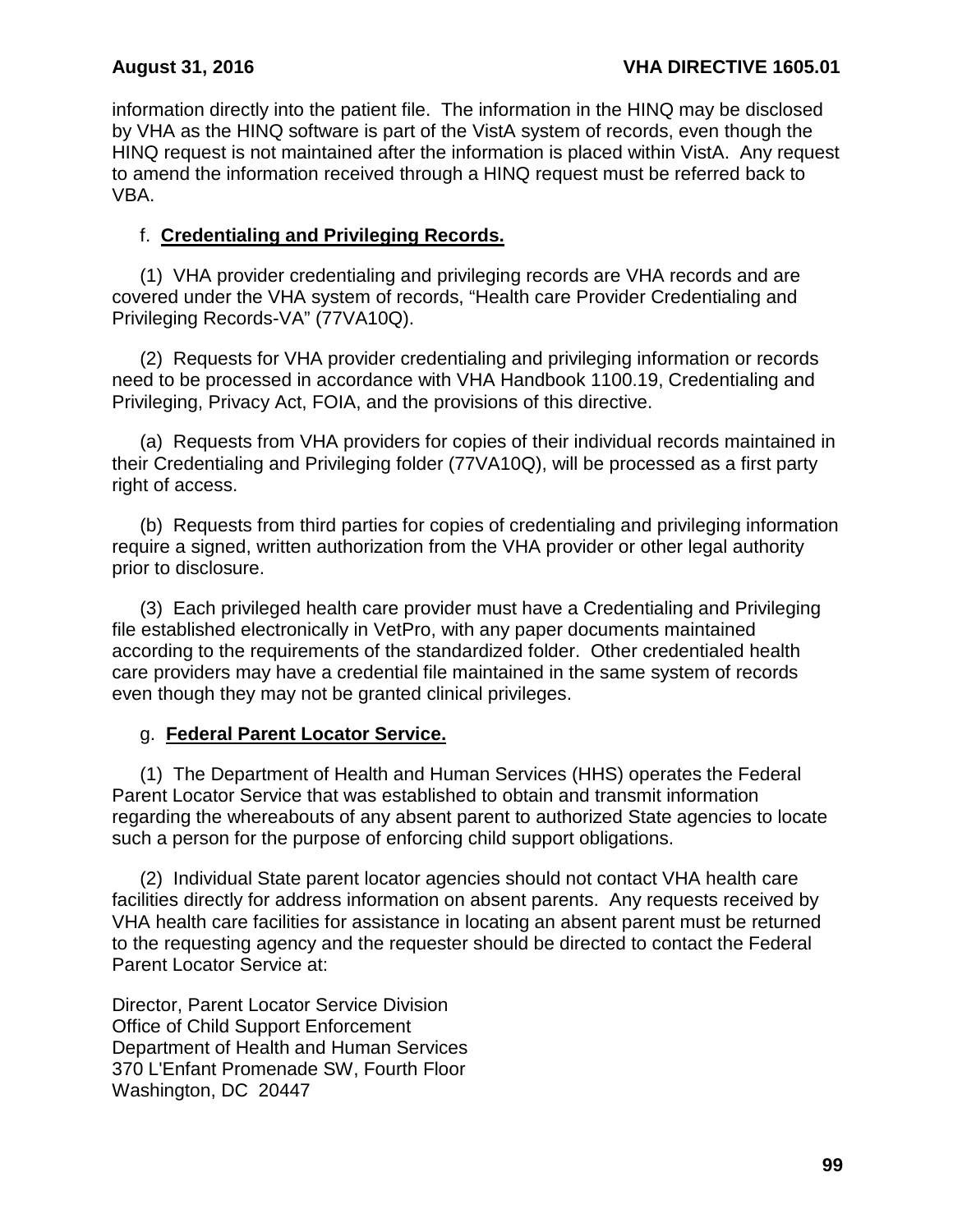## h. **Incidental Disclosures.**

(1) Due to the nature of communications and practices, as well as the various environments in which Veterans receive health care or other services from VHA, the potential exists for a Veteran's health information to be disclosed incidentally pursuant to an otherwise permitted or required use or disclosure. For example:

(a) A hospital visitor may overhear a provider's confidential conversation with another provider or a patient,

(b) A patient may see limited information on clinic sign-in sheets, such as patient names and appointment times, or another patient's full name or last name with first initial on bingo boards or monitors,

(c) A Veteran may hear another Veteran's name being called out for an appointment, or

(d) A Veteran may hear a conversation that a provider is having with another patient while waiting to be seen in the Emergency Room due to curtains dividing the ER.

(2) Reasonable safeguards to protect the privacy of information from incidental disclosures must be deployed. When reasonable safeguards are deployed to limit incidental disclosure of the information there is no violation of privacy law or regulation. Examples of reasonable safeguards include:

(a) Speaking quietly when discussing a patient's condition with family members in a waiting room or other public area;

(b) Avoiding using patients' names in public hallways and elevators, and posting signs to remind employees to protect patient confidentiality;

(c) Paging individuals as long as you do not identify them as a patient or link the individual with an appointment or potential health information;

(d) Using VHIC for identification of the patient; or

(e) Limiting the patient information or identifiers displayed on white boards in clinical treatment areas to only the minimum information required for the treatment function.

(3) A lack of training is not a valid excuse for unauthorized disclosures resulting from failure to follow the reasonable safeguards regarding incidental disclosures. Unauthorized disclosures are often a result of negligence, mistakes or failures to follow reasonable safeguards.

(4) Displaying information in an Emergency Department waiting areas can include the following data elements: location (room/bed/department); patient's last name (also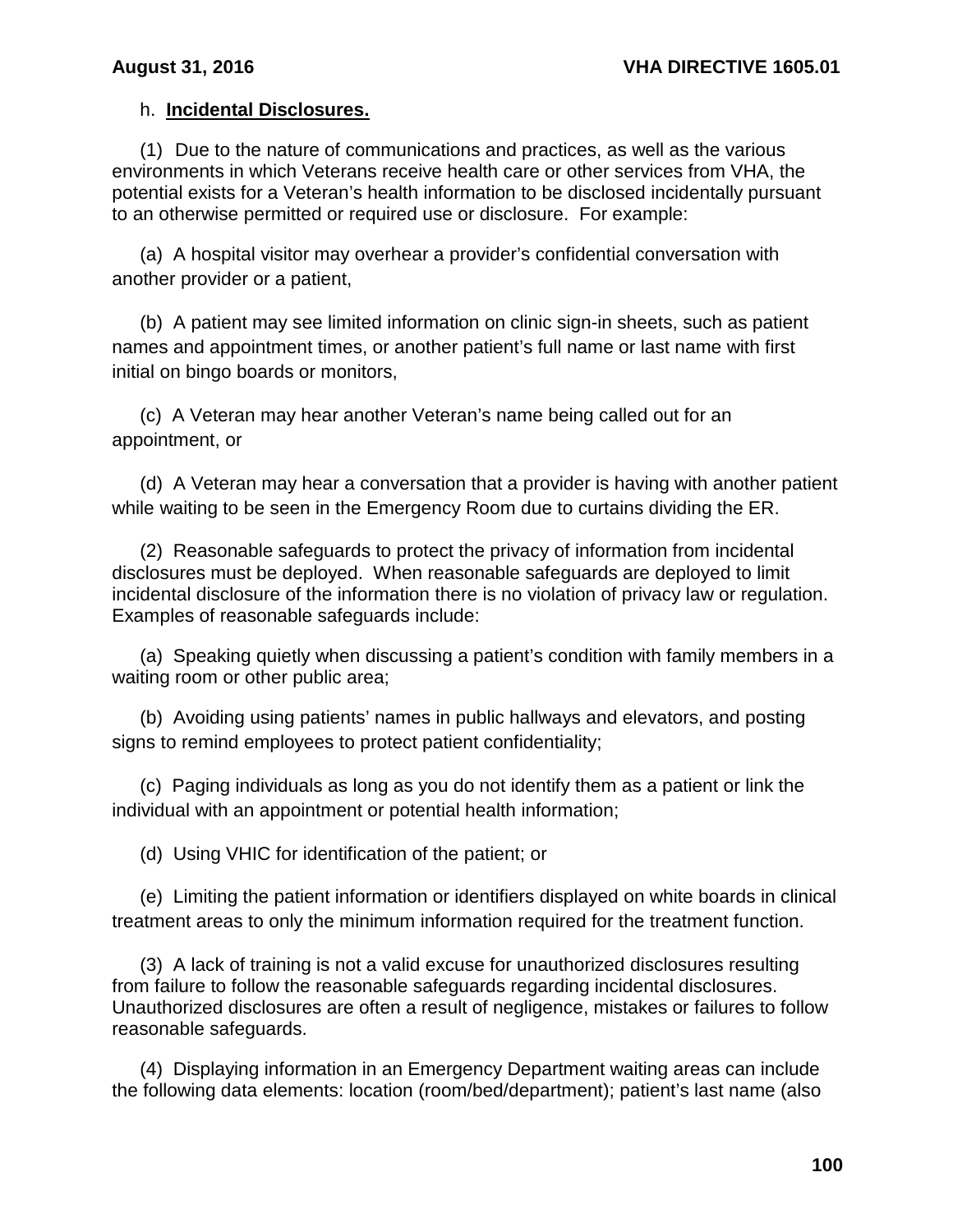first name, if last name is not enough to uniquely identify the person); provider/resident/nurse Initials; and elapsed minutes. Other data elements may be included if determined to be clinically relevant and limited to the minimum extent possible after consulting with the facility Privacy Officer.

(5) Displaying information in treatment areas that are not viewable by the public , the following data elements could be displayed: location (room/bed/department); patient last name; complaint; comment; provider/resident/nurse initials; acuity (a number from 1-5); number of unverified orders; number of active orders/number of completed orders; and elapsed minutes. Patient name can be posted outside of the patient's room. Other data elements may be included if determined to be clinically relevant and limited to the minimum extent possible after consulting with the facility Privacy Officer.

(6) When posting treatment guidelines in a patient's room, the titles should never include specific diagnoses or medical conditions or indicate a specific disorder. A generic title such as Ambulatory Guidelines, Feeding and Swallowing Guidelines, or Universal Precautions is acceptable. A guideline such as Alzheimer's Precautions would not appropriately safeguard the patient's information from the public.

## i. **Medical Opinions/Forms Completion.**

(1) VHA health care providers are required, when requested and under certain limited circumstances, to provide descriptive statements and opinions and to fill out medical forms for a VA patient with respect to patient's medical condition, employability, and degree of disability (see 38 CFR 17.38 and VHA Directive 2008-071, Provision of Medical Statements and Completion of Forms by VA Health care Providers, or subsequent policy issue). VHA health care providers may provide these forms directly to the patient. However, if the VHA health care provider is asked to provide the form directly to a third party, such as an employer or benefits agency, the VHA health care provider must ensure appropriate legal authority exists for the disclosure and accounting of disclosure is created.

(2) Support of VA Benefits Claims.

(a) An individual may request statements from VHA health care providers regarding the individual's medical conditions and/or opinions for submission in support of a claim for VA benefits.

(b) In response to such a request, VHA health care providers must provide a statement or opinion describing the patient's medical condition, prognosis and degree of function.

(c) When the health care provider is the individual's treating provider, and is unable, or deems it inappropriate, to provide an opinion or statement, such person must refer the request to another health care provider for the opinion or statement.

(d) If the Veteran requests that the form be sent directly to the requester (e.g., insurance company, etc.), the Veteran must sign VA Form 10-5345, Request for and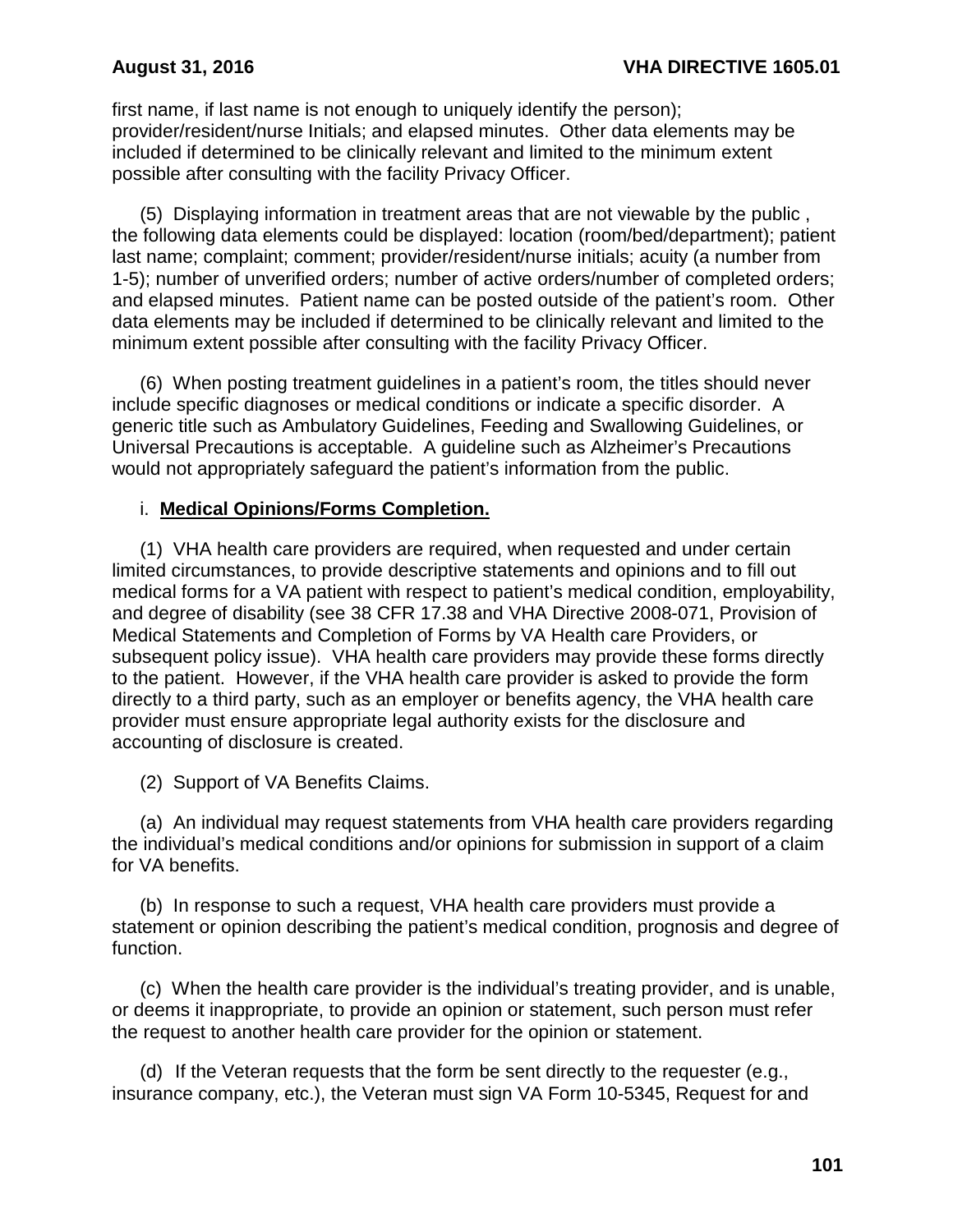Authorization to Release Medical Record or Health Information, prior to the disclosure being made.

(3) Medical Opinions for Non-VA Purposes.

(a) Individuals may also ask VHA health care professionals for opinions to assist them in filing claims with other agencies. For example, Family Medical Leave Act forms, life insurance application forms, non-VA disability retirement forms, State workman's compensation forms, and state driver's license or handicap parking forms.

(b) These opinions may be provided in the same manner and under the same restrictions as opinions furnished for VBA claim purposes.

## j. **Release of Name and/or Address (RONA).**

(1) The name and address of a patient or the patient's dependents, wherever found in medical or other records, must not be released without the patient's signed, written authorization, unless such disclosure is authorized by one or more of the disclosure provisions of the Privacy Act (see 38 CFR 1.576(b)), 38 U.S.C. 5701, and the HIPAA Privacy Rule).

(2) Any organization that wants to receive a list of names and addresses of present or former patients and their dependents must make written application under the provisions of 38 CFR 1.519 and VA Handbook 6300.6, Procedures for Releasing Lists of Veterans' and Dependents' Names and Addresses, to the Director, Privacy and Records Management Service (005R1A) at VA Central Office, 810 Vermont Avenue, NW, Washington, DC 20420.

(3) Requests for lists of educationally-disadvantaged Veterans must be addressed to the Director of the nearest VA Regional Office, as provided in 38 CFR 1.519 and VA Handbook 6300.6.

(4) When a request is received from private organizations or individuals for names of patients for the purpose of distributing gifts, the facility Director may furnish names of patients only with the patients' prior written authorization.

(5) When disclosure of the patient's address is not permissible under the preceding paragraphs, the requester may be advised that a letter, enclosed in an unsealed envelope showing the name of the patient but no return address, and bearing sufficient postage, will be forwarded by VA (see 38 CFR 1.518(c)). Letters for the purpose of debt collection, canvassing, or harassing a patient will not be forwarded.

### k. **Release of Photographs and Information Concerning Individuals to the News Media.**

(1) Photographs and health information concerning individual patients may be released to news media with the signed, written authorization of the patient on VA Form 10-5345, Request for and Authorization to Release Medical Records or Health Information. In those instances where the patient has been declared legally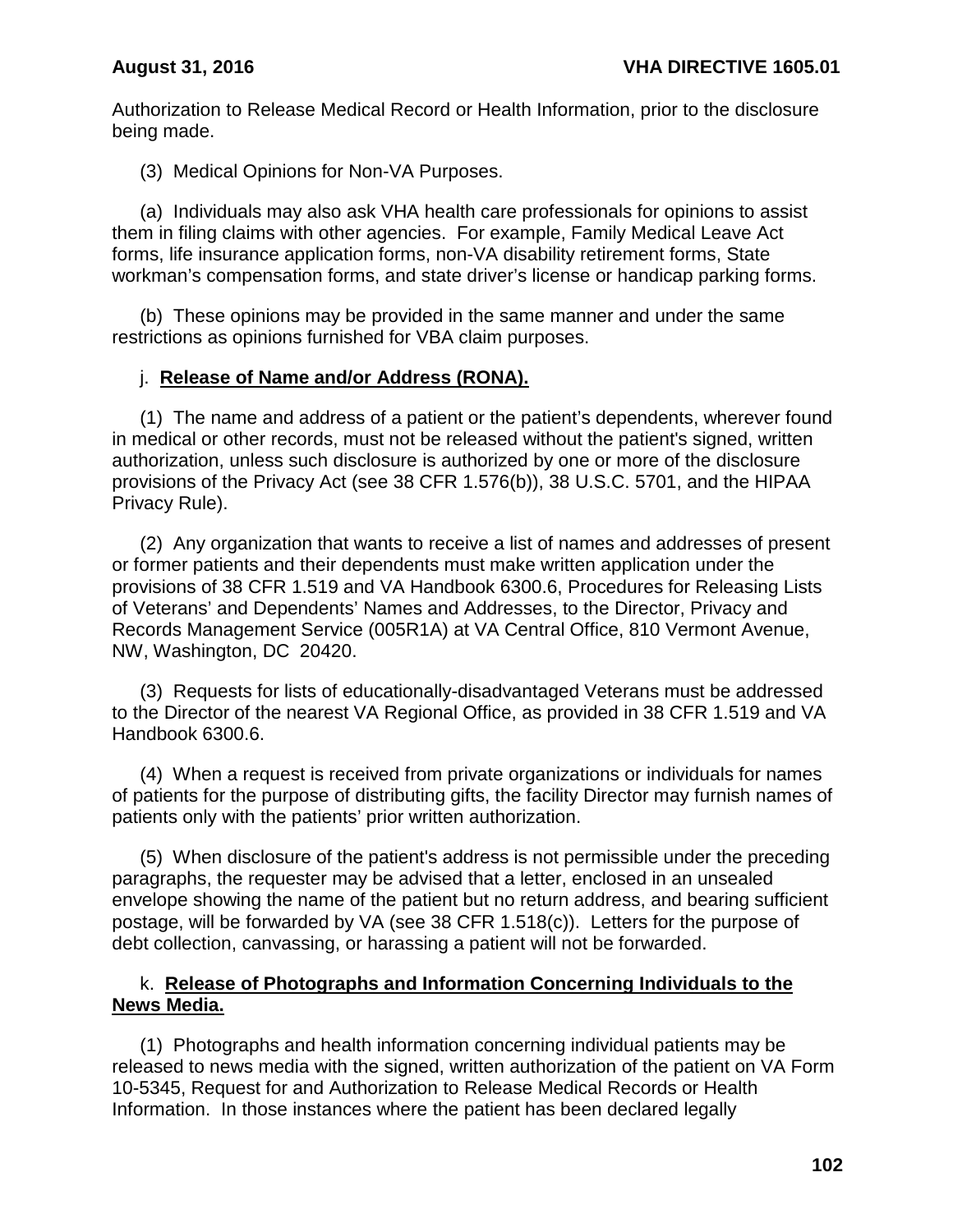incompetent, photographs or information may be released if written authorization of the court-appointed legal guardian has been obtained.

(2) Photographs and health information concerning individual patients in drug or alcohol abuse, HIV infection, and sickle cell anemia treatment programs may be released to news media only with the prior signed, written special authorization of the individual, provided the authorization was given voluntarily and the disclosure would not be harmful to the individual.

(3) Before releasing any information to news media, the VHA health care facility Public Affairs Office and the Public Affairs Guidelines will be consulted.

(4) VHA may disclose information contained in the Facility Directory about a particular Veteran to the news media if the Veteran is an inpatient.

(5) VHA may disclose the minimum necessary information about a missing Veteran to the news media, at VHA's initiative, to assist in locating a missing patient when a determination has been made to notify the news media in accordance with 45 CFR 164.512(j)(1)(i). This information would include name, height, weight, hair color, clothing when last seen, and a photograph, if available. Limited additional information may be disclosed where necessary to convey the urgency of the situation or to assist in handling the patient when located. For example, where appropriate, VHA may be able to disclose that a patient has Alzheimer's Disease and is a diabetic who needs to take his medicine immediately. No other individually-identifiable information may be given. VHA may not, except as stated above, disclose diagnoses or other health information to the news media.

(5) **Employee Interviews.** The employee must obtain the appropriate approval in accordance with Public Affairs policy to speak to the news media. Employees would not be authorized to disclose any individually-identifiable information on a patient or Veteran during the interview without the prior signed, written authorization of the patient or Veteran. When an employee is asked to be interviewed by a third party, such as the news media, VA Form 10-3203a, Informed Consent and Authorization for Third Parties to Produce or Record Statements, Photographs, Digital Images, or Video or Audio Recordings must be completed.

*NOTE: Photographs taken for treatment purposes are part of the patient's health record and are considered individually-identifiable health information and do not require a separate consent form.*

## l. **ROI from Outside Sources.**

(1) Private hospital or health care provider records that have been incorporated into the individual's health records are considered part of the VHA records and are subject to the disclosure provisions of the Privacy Act, the HIPAA Privacy Rule, 38 U.S.C. Section 5701 and 7332, and FOIA.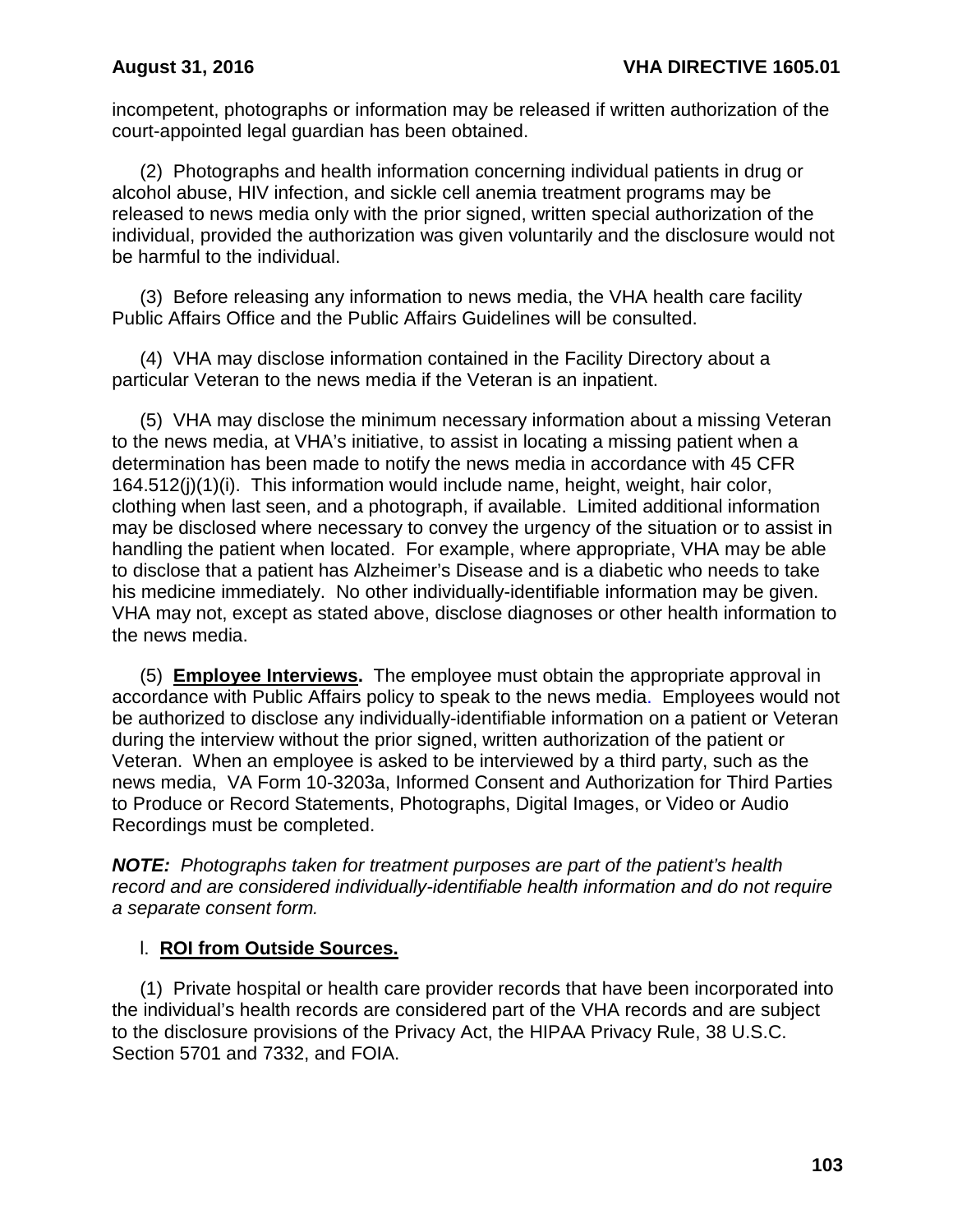(2) An individual requesting this type of record should be encouraged to obtain the information from the hospital or health care provider's office that is the original source of the information. However, if the individual insists on obtaining a copy from VHA, the request should be processed under the policies in this directive.

(3) Requests for information in the record that originated with another Federal agency must be referred to the agency that created the documents. The individual must be advised of the referral and whether the referring Federal agency will respond directly or that additional time will be needed for VA to consult with the other agency before a determination can be provided. Information from health records of beneficiaries of other Federal agencies and allied governments treated or examined in VHA health care facilities can only be released under paragraph 27 of this directive.

### m. **Producing and Using Photographs, Digital Images or Video and/or Audio Recordings.**

(1) VHA intending to produce and use photographs, digital images, or video or audio recordings for official purposes must obtain the consent of persons whose personally identifiable image, likeness, or recording will appear or be heard in such products using VA Form 10-3203, Consent for Production and Use of Verbal or Written Statements, Photographs, Digital Images, and/or Video or Audio Recordings by VA, before producing any photograph, digital image, or video or audio.

(2) VHA must obtain an authorization from the patient or personal representative using VA Form 10-5345, Request for and Authorization to Release Medical Records or Health Information, prior to disclosing for official purposes a photograph, digital image, or video or audio recording if the product contains individually identifiable health information or protected health information.

(3) Refer to VHA Directive 1078, Privacy of Persons Regarding Photographs Digital Images and Video or Audio Recordings, for additional guidance.

## n. **Veteran Identification and Designation of Treatment Areas.**

(1) A VHA health care facility may not request, or require, that a patient carry an identification card or possess any form of identification while away from the facility premises which would identify the individual as a patient being treated for drug abuse, alcoholism or alcohol abuse, HIV, or sickle cell anemia.

(2) A VHA health care facility may maintain cards, tickets, or other devices to ensure positive identification of patients, correct recording of attendance or medication, or for other proper purposes, provided that no pressure is brought on any patient to carry any device when away from the facility. Drug or alcohol abuse, HIV, or sickle cell anemia patients may not be required to wear pajamas, robes, wrist bands, etc., that are different from other patients and which would identify them to VHA health care facility staff or others as being treated for one or more of these conditions.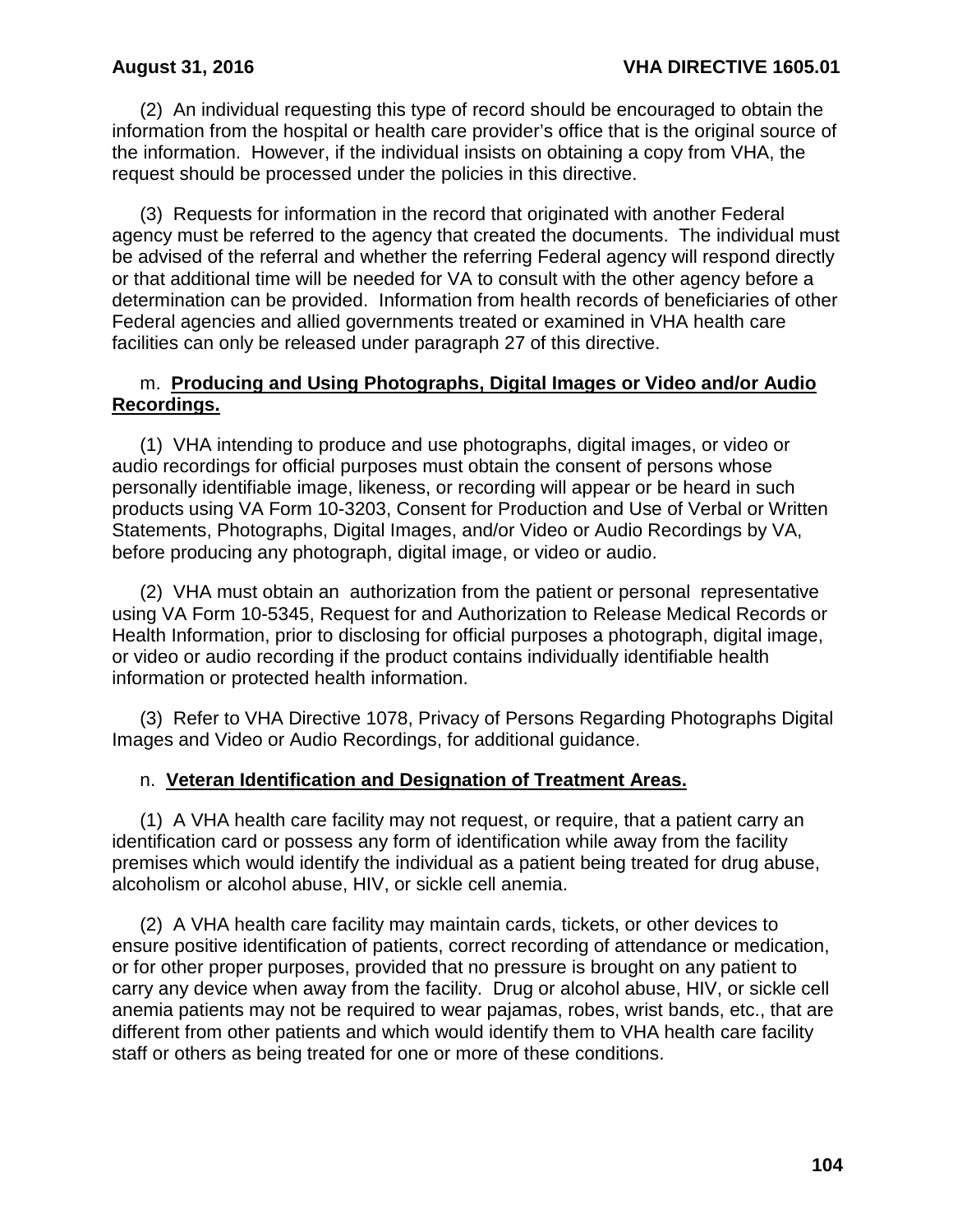(3) Treatment locations are not to be identified by signs that would identify individuals entering or exiting these locations as patients enrolled in a drug or alcohol abuse, HIV infection, or sickle cell anemia program or activity. VHA may maintain patient charts at bedside or outside of exam rooms, displaying patient names on the outside of patient charts, or displaying patient care signs (e.g., "high fall risk" or "diabetic diet") at patient bedside or at the doors of hospital rooms.

### o. **Virtual Lifetime Electronic Record.**

(1) In April 2009, President Obama directed the VA and DoD to lead the efforts in creating the Virtual Lifetime Electronic Record (VLER), which would "ultimately contain administrative and medical information from the day an individual enters military service, throughout their military career, and after they leave the military." Implementation and access to VLER is a VA-DoD interagency initiative that will provide a simple, costeffective means for electronically sharing relevant health and benefits data of Veterans and Servicemembers.

(2) VLER utilizes the eHealth Exchange (formerly Nationwide Health Information Network (NwHIN)) to share prescribed patient information via this protected network environment with participating private health care providers, but this does not involve 'scanned' patient information. The information shared is a pre-determined; standards based set of clinical data that is sent to the requester. Direct access to the Veteran's health record is not involved or authorized; only requested information is exchanged via a virtual architecture.

(3) The participating health care providers will have a "view only" option to see the Veteran's information once the Veteran has completed an authorization (VA Form 10- 0485, Request for and Authorization to Release Protected Health Information to eHealth Exchange). Once a patient completes the form, the patient is then "opted-in" for sharing of their health information.

*NOTE: For additional information about VLER and the eHealth Exchange, go to: [http://www.va.gov/vler/.](http://www.va.gov/vler/)* 

## **38. GENERAL OPERATIONAL PRIVACY REQUIREMENTS**

## a. **Designation of Privacy Officer.**

(1) VHA must retain a full-time Privacy Officer.

(2) Each VHA health care facility Director must designate at least one facility Privacy Officer who reports directly to the VHA health care facility Director, Associate Director, or Assistant Director and one alternate Privacy officer who may or may not report to the Triad. The facility FOIA Officer and the facility Privacy Officer may be the same person.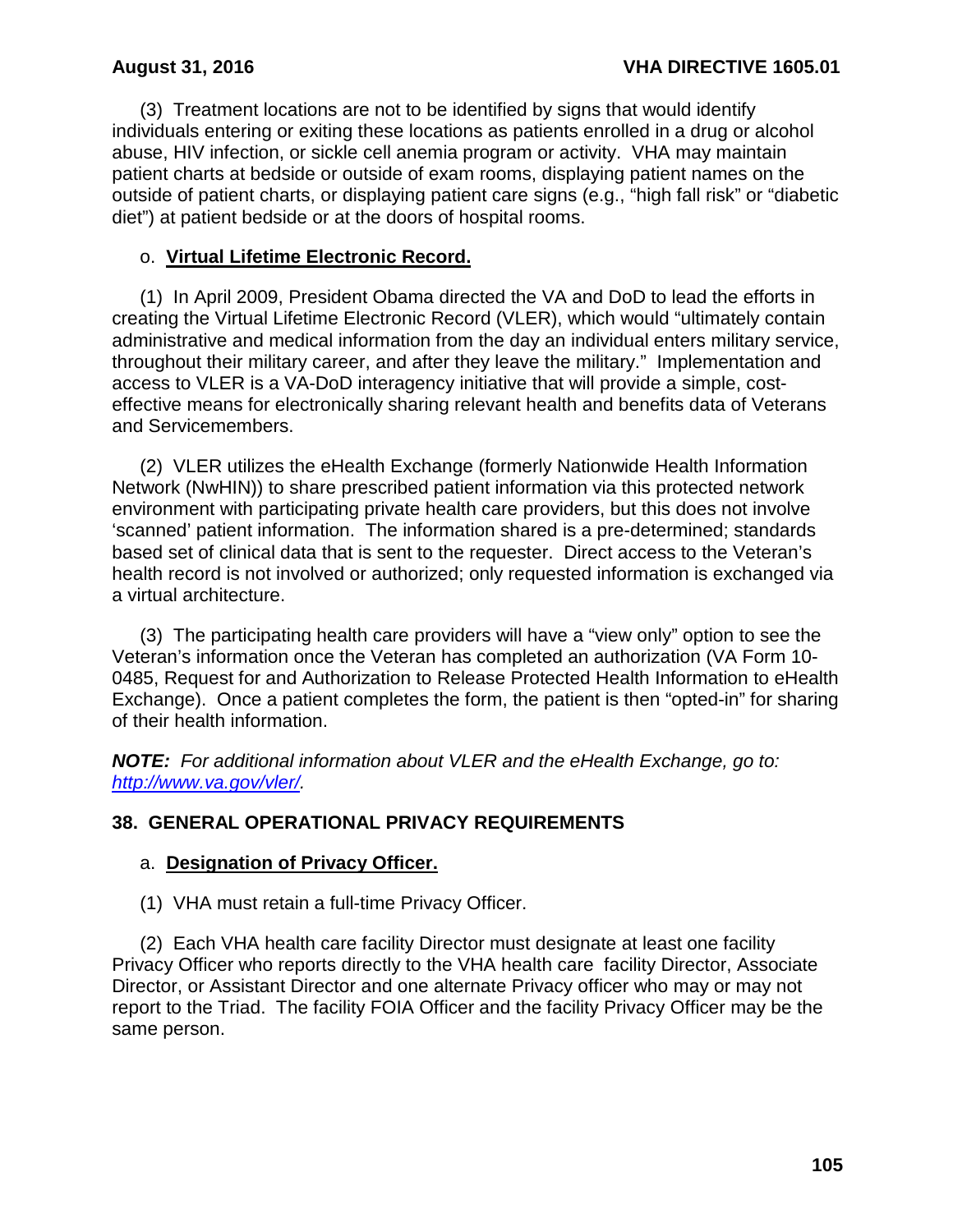(3) Each VHA Central Office program office should have a designated Privacy Liaison to coordinate privacy activities of their program office with the VHA Privacy Office.

## b. **Management of Release of Veteran Information.**

(1) Release of information from the Veteran's health record is a complex function, requiring trained and qualified employees and expert guidance. The management function should be assigned to the facility Chief, HIM or to the facility Privacy Officer.

(2) Release of information must provide for the timely release of information to written requests for information received by VHA. Release of Information staff must use the ROI Plus software to track the accounting of disclosures. To ensure timely and informed release of information it is recommended that all requests be processed through a central point.

(3) The facility Privacy Officer must monitor the disclosure of individually-identifiable health information through random spot-checks which are to be conducted quarterly.

(4) The Chief, HIM or facility Privacy Officer must monitor the Turn-Around Report (TAT) from the ROI Plus software to identify backlogs and expedite responses to requests for information. For instructions for running the TAT Report, see the ROI Plus Administrative Manual located at [http://vaww.vhaco.va.gov/privacy/ROI.htm.](http://vaww.vhaco.va.gov/privacy/ROI.htm) *NOTE: This is an internal VA Web site that is not available to the public.*

(5) The Regional Counsel must be consulted when a legal opinion is needed concerning the release of a Veteran's individually-identifiable health information (e.g., subpoenas, court orders, powers of attorney, or Veteran incompetency).

### c. **Complaints.**

(1) Individuals have the right to file a complaint regarding VHA privacy policies or practices. The complaint does not have to be in writing, though it is recommended.

(2) Complaints are to be forwarded to the appropriate VHA health care facility Privacy Officer, or designee, or the VHA Privacy Office (10P2C1), 810 Vermont Avenue, NW, Washington, DC 20420.

(3) All individuals filing a privacy complaint are to be provided with the Notice to Privacy Complainants, IB 10-686, at the time of the complaint submission. If the complaint is made verbally, the VHA health care facility Privacy Officer, or designee, or the VHA Privacy Office should obtain mailing information in order to send the privacy complainant the Notice. The Notice should be mailed out within 10 business days if the Notice is not given in person. A cover letter should be included when the Notice is mailed.

(4) All privacy complaints, regardless of validity, must be: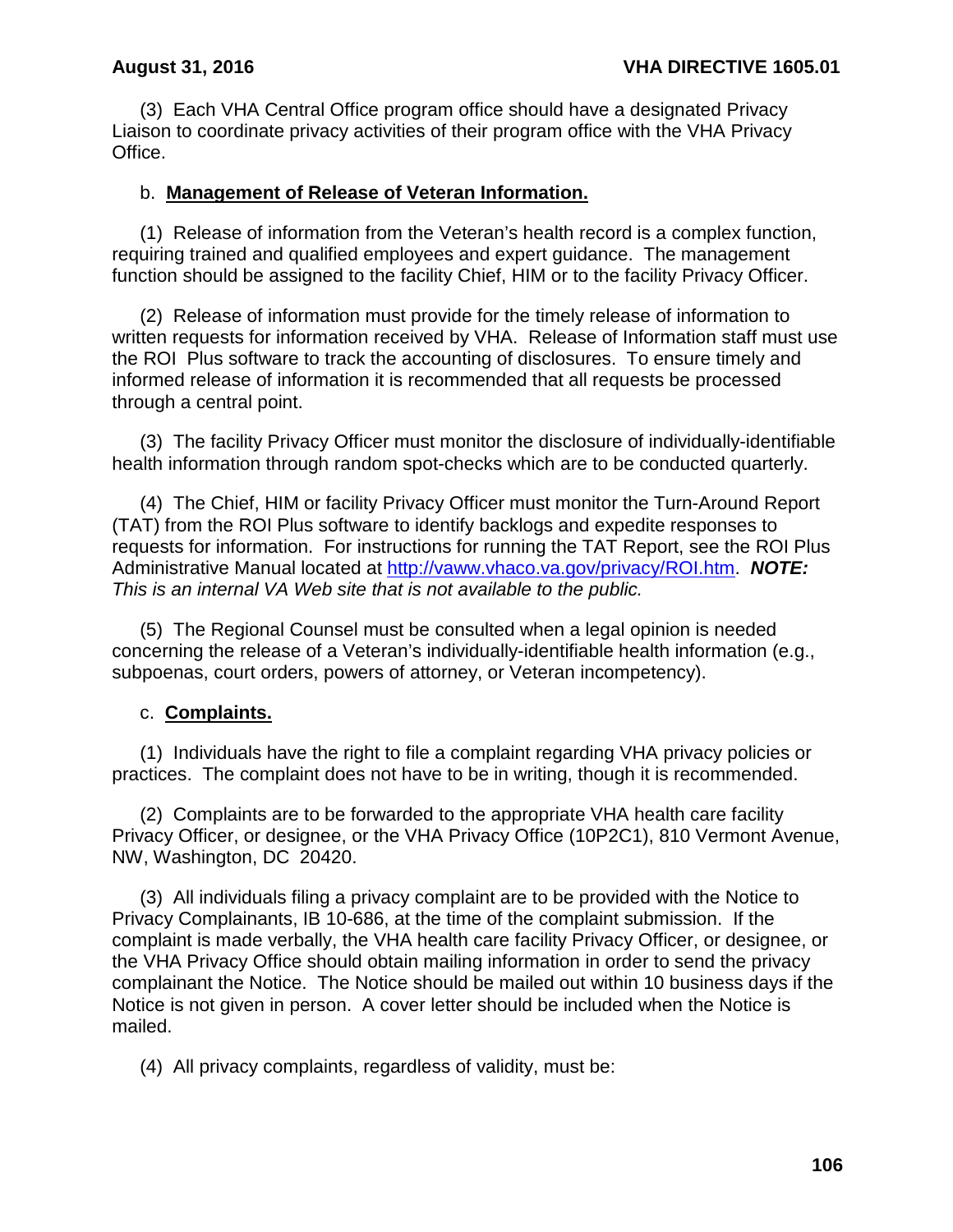(a) Documented in the Privacy and Security Event Tracking System (PSETS) within one hour of receiving the notification,

(b) Communicated to leadership, as appropriate (Director, VISN, VHA Privacy Office, Office of Inspector General, Office of General Counsel),

(c) Investigated promptly and documented in PSETS, and a file should be kept to include interviews of involved parties and reports of contact requested, as outlined in paragraph 38.d.,

(d) Documented outcomes of the investigation should be provided to the VHA supervisor and coordinated with stakeholders (i.e., Human Resources for sanctions or disciplinary actions, union representatives, department heads),

(e) Managed to full resolution and closure upon notification from the Data Breach Response Service (DBRS) in PSETS, and

(f) If a complaint is found to be valid by the Privacy Officer (e.g., violation of privacy policy) the ticket status under PSETS must be changed from a complaint to an incident.

(5) VHA health care facility Privacy Officers should trend the types of privacy complaints identified and report these trends to the facility leadership bi-annually and VHA Privacy Office, upon request.

(6) All privacy complaints, regardless of validity, are audited in accordance with VA Directive 6502, VA Enterprise Privacy Program, and VA Handbook 6502.1, Privacy Event Tracking.

(7) A written response must be provided to the privacy complainant as soon as possible or no later than 60 working days, explaining the results of the investigation for all privacy complaints.

(8) When the privacy complaint alleges unauthorized access and you cannot prove that the access is likely, or more likely than not, authorized, the access must be presumed to be unauthorized.

(9) When an individual requests their Sensitive Patient Access Report (SPAR) and does not give a period of time for the running of the report, the VHA health care facility Privacy Officer should ask the individual for the timeframe desired. If the individual wants the SPAR for the entire timeframe for which it exists, then it would be provided as such under Right of Access.

 (10) The VHA Privacy Office serves as the central authority for coordination of Department of Health and Human Services (HHS) Office for Civil Rights (OCR) privacy and security complaints received by all VHA health care facilities. Any HHS-OCR privacy or security complaints received by VHA health care facilities should be forwarded to the VHA Privacy Office. If the facility Privacy Officer receives a HHS-OCR notification letter, this notification letter should be forwarded via encrypted Email to VHAPrivIssues@va.gov.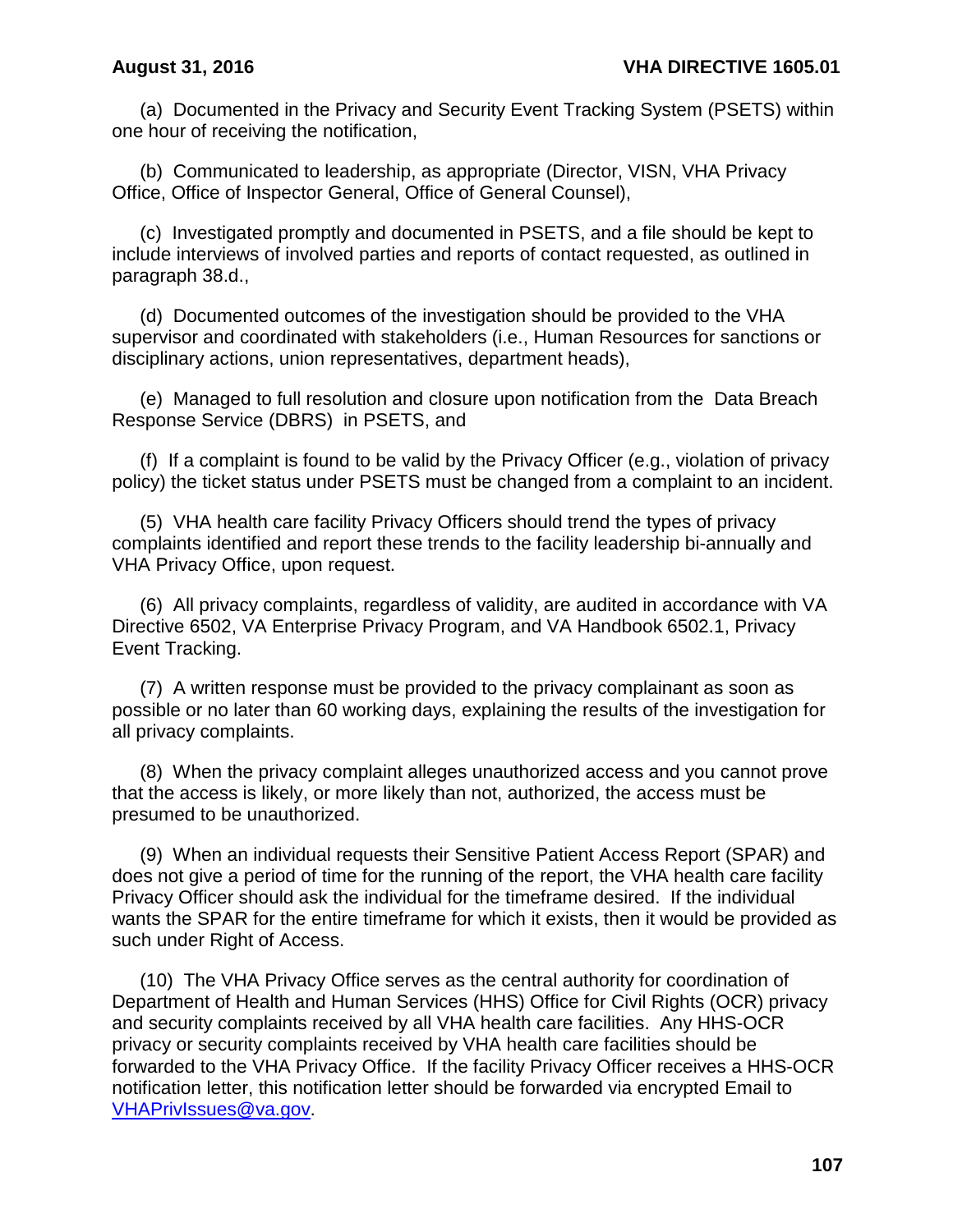(11) VHA may not retaliate against a person for exercising rights provided by the HIPAA Privacy Rule, for assisting in an investigation by HHS or another appropriate authority, or for opposing an act or practice that the person believes in good faith violates these provisions. VHA may not require an individual to waive any right under these provisions as a condition for obtaining treatment, payment, and enrollment or benefits eligibility.

(12) An individual has 3 years from the date of the privacy violation or concern to file a privacy complaint with VHA unless good cause to extend timeframe is shown. The Department of Health and Human Services (HHS), Office for Civil Rights (OCR) only accepts privacy complaints filed within 180 days of when the complainant knew that the act or omission complained about occurred. HHS OCR may extend the 180-day period if the complainant can show "good cause" (45 CFR 160.306).

## d. **Complaint File.**

(1) The Privacy Complaint file is the facility's complete documentation of events and actions taken to investigate all privacy complaints, incidents and breaches. The complaint file should be considered the investigative file in the instance that an outside agency would request information pursuant to a privacy complaint by an individual. All privacy complaints should be documented regardless of validity. Documentation in the complaint file includes:

 (a) Initial written (e.g., Email or handwritten) concern or issue from complainant or a written Report of Contact by the facility Privacy Officer, if the complaint is made verbally. This documentation must include the submission date of the privacy complaint. The privacy complaint may be filed by either the submission date or the PSETS ticket number.

 (b) Description of steps taken or process followed when investigating the complaint and what lead to determining the validity of the complaint or if there was a privacy violation.

 (c) List of who was interviewed during the investigation, their title and their role in the privacy investigation process. This documentation should also include:

 1. A standard list of questions used during the investigation and interviewee responses to those questions.

 2. If no standard list of questions is used, the file should contain a brief summary of the interview including general information about the interviewee(s) and their responses.

 (d) Privacy Officer's official recommendations to HR and VA employee's supervisor for potential sanctions actions from the table of penalties to ensure standard sanctions are applied.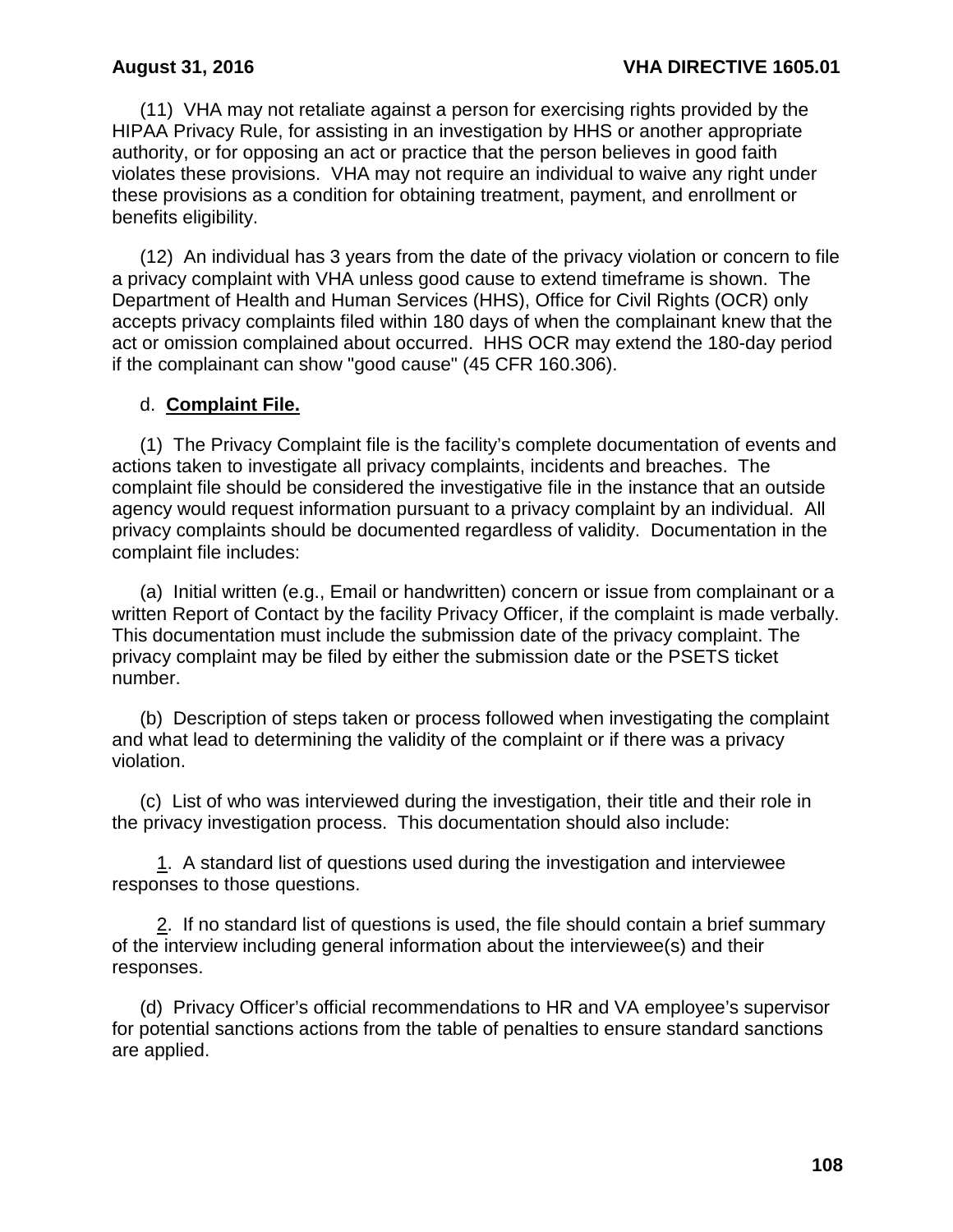(e) Any additional correspondence with the complainant or other individuals involved in the investigation that where contacted by the Privacy Officer. This may include facility ISO, VA Police and Security, Office of Regional Counsel, etc.

 (f) Copies of the signed final complaint response letters and correspondence with the complainant and affected individuals.

 (g) If a privacy complaint is valid and determined to be a privacy violation, the PSETS ticket should be changed to an Incident. A copy of the PSETS ticket and determination of the VA DBRS and Data Breach Core Team (DBCT) should be kept with the complaint file. If the DBCT determines the privacy violation to be a data breach as outlined in VA Handbook 6502.1, then a listing of all affected individuals receiving notification letters or credit monitoring must be maintained with the complaint file. Any other actions required by the Privacy Officer as a result of sending notification or credit monitoring letters as required by VA Handbook 6502.1 must also be part of the complaint file.

(2) Records Maintenance of the Privacy Complaint File. The Privacy Complaint File must be maintained and disposed of according to RCS 10-1, XLIII-8 and XLIII-9.

### e. **Whistleblower.**

(1) The Whistleblower Protection Act protects employees who report alleged violations of law, rule, or regulation, or gross mismanagement, gross waste of funds, abuse of authority, or a substantial and specific danger to public health or safety. However, while the Act generally protects whistleblowers when they submit such allegations to the VA Office of Inspector General (OIG), Office of Special Counsel (OSC), or Congress, it does not free VA employees from their obligation to safeguard individually-identifiable information, including protected health information (PHI), to the extent it is protected from disclosure.

(2) A whistleblower, which is a member of the VA workforce or VHA business associate, who reasonably believes that VHA has engaged in conduct that is unlawful or otherwise violates professional or clinical standards or that the care, services, or conditions provided by VHA potentially endangers one or more patients, workers, or the public, may always disclose protected health information to VA OIG and Congressional Committees (e.g., House Veterans Affairs Committee and Senate Veterans Affairs Committee) authorized by law to investigate or otherwise oversee the relevant conduct or conditions of VHA. *NOTE: Individual members of Congress are not covered.* 

(3) A whistleblower may disclose any protected health information, except information protected by 38 U.S.C. 7332 (HIV, Sickle Cell, Drug and Alcohol Treatment) to OSC, a public health authority authorized by law to investigate or otherwise oversee the relevant conduct or conditions of VHA, or an appropriate health care accreditation organization with whom VHA has a relationship, such as The Joint Commission, for the purpose of reporting the allegation of failure to meet professional standards or misconduct by VHA.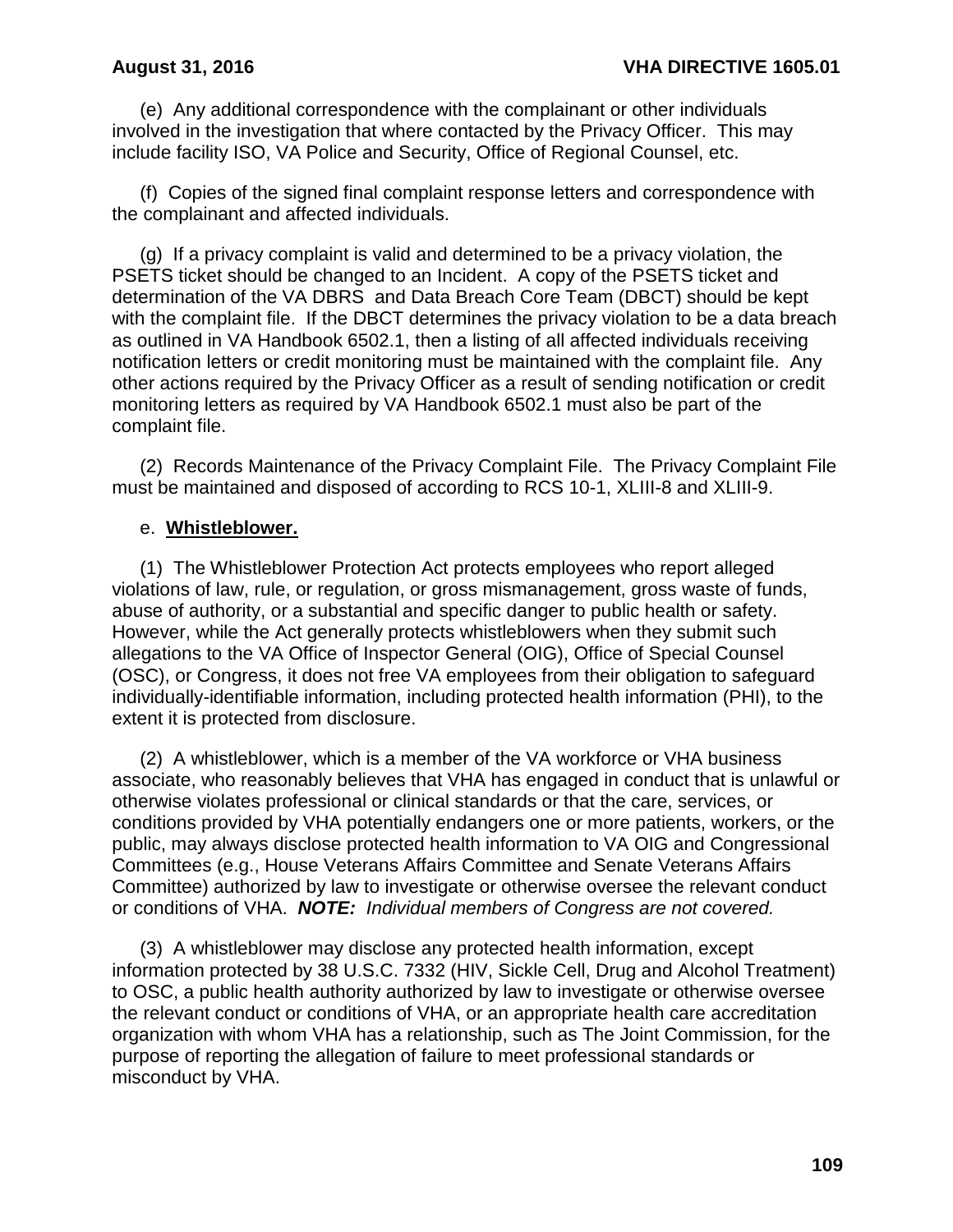(4) An employee who discloses protected health information to an entity other than those listed above may be considered to have made an unauthorized disclosure in violation of the Privacy Act, 38 U.S.C. 7332, HIPAA Privacy Rule or VHA policy. Such unauthorized disclosure may result in disciplinary action.

(5) Whistleblower retaliation will not be tolerated in VA. It is a prohibited personnel practice for an agency to subject an employee to a personnel action if the action is threatened, proposed, taken, or not taken because of whistleblower activities.

(6) If VHA receives a privacy complaint that an employee disclosed information under a potential whistleblower activity, consult HRMS, Regional Counsel or VHA Privacy Office to determine whether privacy legal authority existed for the disclosure.

## f. **Faxes.**

(1) Information on drug, alcohol, HIV, or sickle cell anemia status may not be transmitted by fax machine, unless the transmittal is directed to medical personnel to the extent necessary to meet a bona fide medical emergency.

(2) Fax machine transmittals may be used when no other means exists to provide the requested information in a reasonable manner or time frame and the receiving fax machine is in a secure location and reasonable steps (e.g., verifying the fax number and notifying the individual prior to faxing) have been taken to ensure the fax transmission is sent to the appropriate destination and will be secured promptly upon arrival.

(3) Fax machine transmittals may also be used for non-patient care, however, all established fax protocols must be strictly observed.

(4) A confidentiality statement must be attached to the cover page when transmitting individually-identifiable health information. For example, when transmitting outside VA:

*"This fax is intended only for the use of the person or office to which it is addressed and may contain information that is privileged, confidential, or protected by law. All others are hereby notified that the receipt of this fax does not waive any applicable privilege or exemption for disclosure and that any dissemination, distribution, or copying of this communication is prohibited. If you have received this fax in error, please notify this office immediately at the telephone number listed above."*

(5) PHI is not to be written on the fax cover sheet, only the Veteran's name for identification purposes. All PHI must be within the documents under the fax cover sheet.

*NOTE: See VHA Handbook 1907.01, Health Information Management and Health Records, and VA Handbook 6500, Risk Management Framework for VA Information Systems – Tier 3: VA Information Security Program, for additional information.*

# g. **Email.**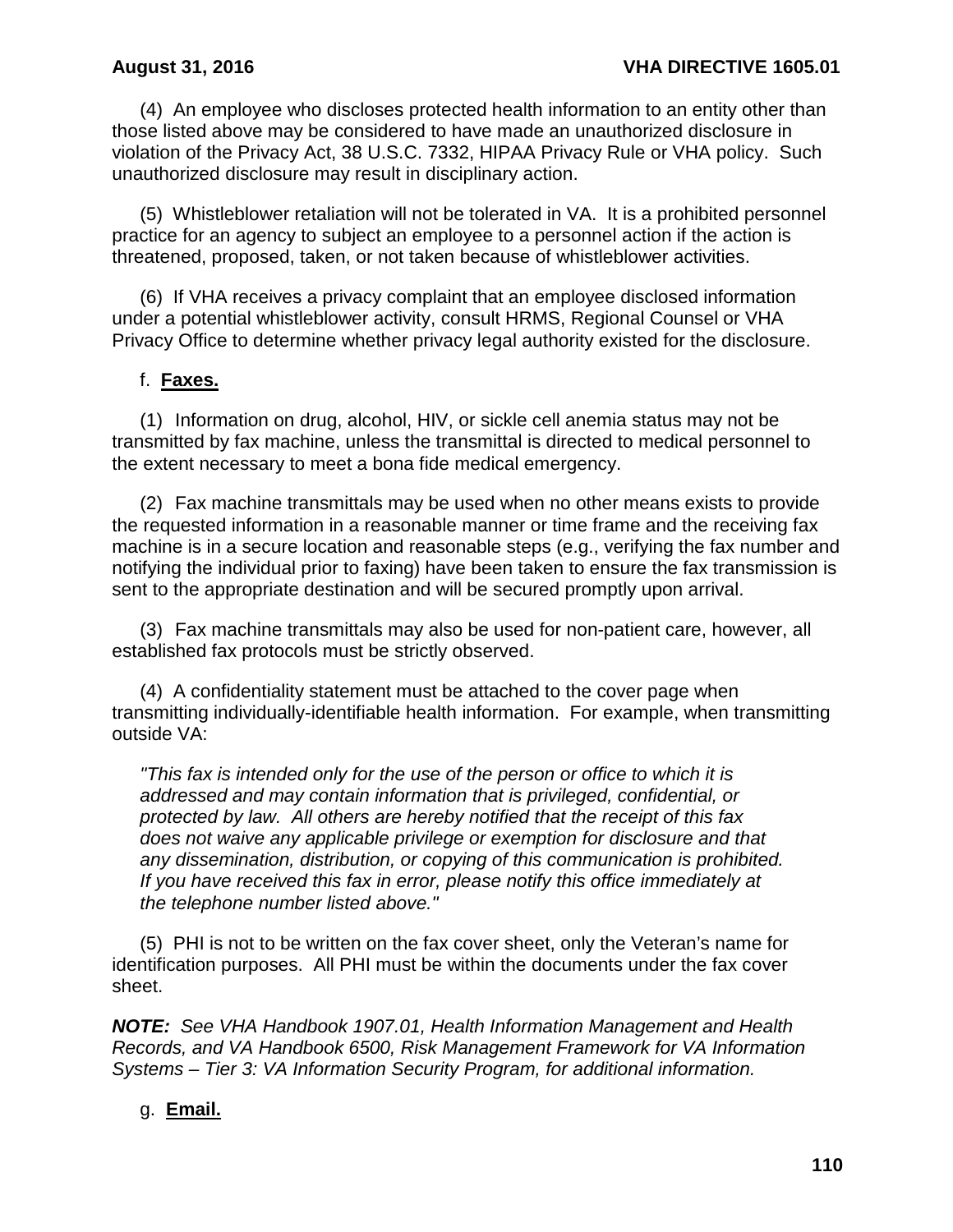(1) Electronic mail (Email) and information messaging applications and systems are to be used as outlined in VA Handbook 6500.

(2) Email messages must not contain personally identifiable information (PII) or protected health information, unless the data is encrypted using public key infrastructure (PKI) or Rights Management Services (RMS).

(3) Communication with Veterans via Email may occur if it is for marketing purposes and no reply is utilized. Administrative personnel may communicate with Veterans as long as PHI is not being shared. Researchers must have IRB approval prior to Email communication with Veterans. Provider-Veteran communication for any other purposes must use secure messaging through MyHealth*e*Vet.

(4) Last 4 of SSN. VA OGC has determined that the last four digits of SSN and first initial of the last name is not a unique identifier of a single individual by itself. However, if any other individually-identifiable information or health information is added within the message, or health information that has not been de-identified in accordance with this directive, the sender may no longer send this alpha-numeric code via Outlook Email without encryption.

(5) Subject Line. The first initial and last four digits of the SSN by itself can be included in the subject line of an Email message but only if no other identifying information is contained within the body. Only non-identifiable information can be placed in the subject line.

(6) Outlook Calendar. It is not acceptable to include PHI in the Microsoft Outlook Calendar. The Outlook Calendar may be placed on a Shared Drive with protected health information as long as:

(a) Access to the data is controlled to only those who require access.

(b) Access is monitored and audited regularly to ensure only those who need access have access.

(c) Information that is no longer needed is removed from the site within 90 days.

(7) Outlook Instant Messaging (IM). PHI should not be shared, stored or retrieved using MS Outlook, Microsoft Lync. This is not a viable option as there are other venues for PHI to be stored, shared, and retrieved such as CPRS and VistA.

### h. **Training of Personnel.**

(1) All VHA personnel must be trained, at least annually, on privacy policies to include the requirements of Federal privacy and information laws, regulations, and VHA policy.

(2) Newly hired personnel must complete privacy training within 30 days of employment. If personnel have access to protected health information, they are required to take the Privacy and HIPAA Focused training.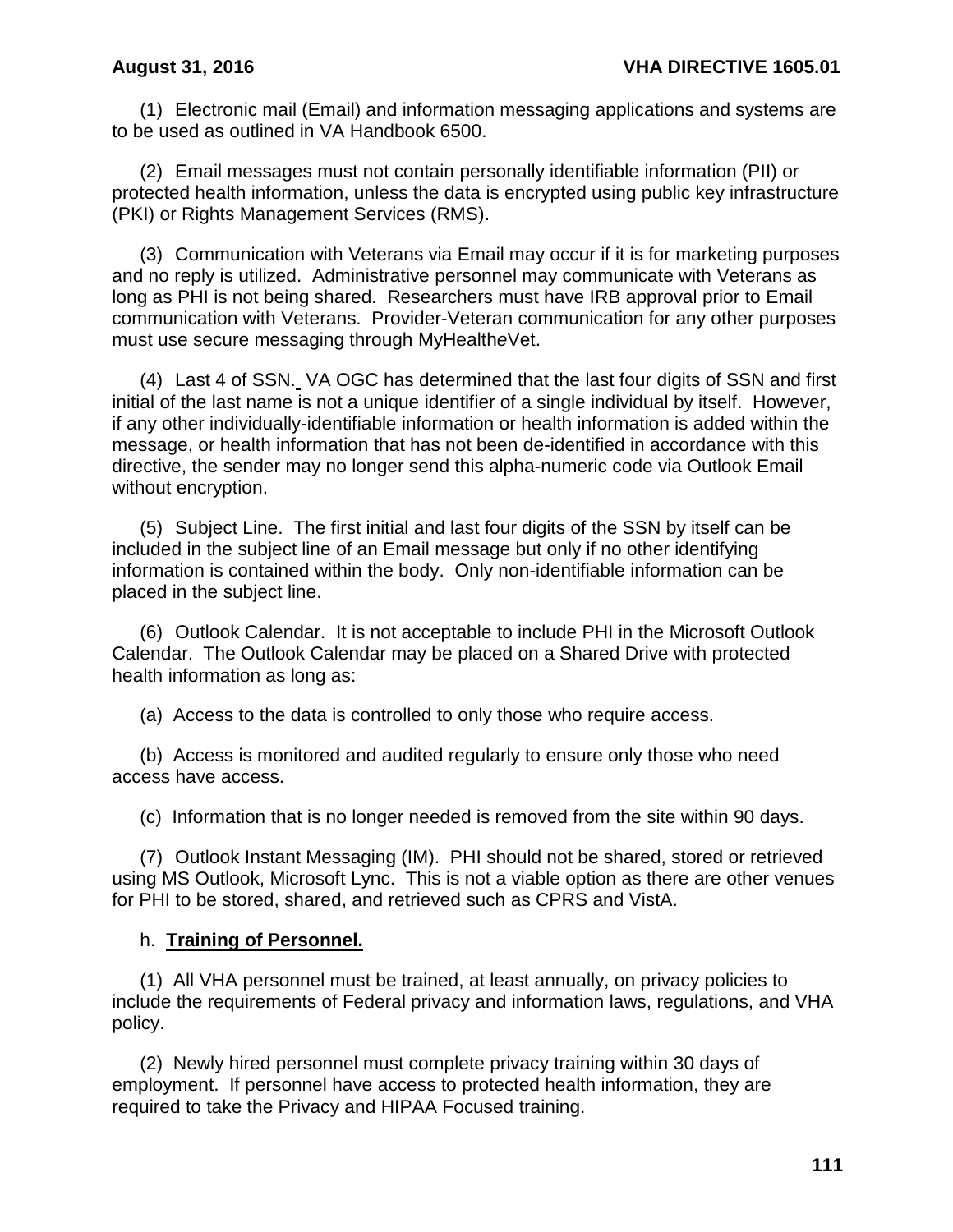(3) If personnel do not have access to PHI, but they have access to VA computer systems they must take VA Privacy and Information Security Awareness and Rules of Behavior.

(4) If personnel do not have access to VA computer systems or direct access to protected health information they can take the VA Privacy Training for Personnel without Access to VA Computer Systems. This training is available in the Talent Management System (TMS).

 (5) At a minimum, instruction must be provided within 6 months of significant change in Federal law, regulation, this policy, or facility or office procedures.

 (6) VHA health care facilities must work in collaboration with TMS to track completion of privacy training.

 (7) Contractors with access to protected health information must complete Privacy and HIPAA training if their training does not comply with VHA privacy policy requirements.

 (8) VA Handbook 6500 outlines the consequences if a user does not engage in or cannot meet general or specialized training requirements.

### i. **Contracts.**

(1) All contracts must meet contracting requirements as dictated by VA's Office of Acquisition and Material Management and the Federal Acquisitions Regulations (FAR).

(2) Any contract between VHA and a contractor for the design, development, operation, or maintenance of a VHA system of records or any contract that necessitates the use of individually-identifiable information must conform to VA Handbook 6500.

(3) Organizations with whom VHA has a contract for services, on behalf of VHA, where individually-identifiable health information is provided to or generated by the contractors, may be considered business associates. See Health Information Access (HIA) Web site for additional information on business associates: [http://vaww.vhadataportal.med.va.gov/.](http://vaww.vhadataportal.med.va.gov/) *NOTE: This is an internal VA Web site that is not available to the public.*

(4) Business associates must follow VHA Handbook 1605.05, Business Associate Agreements.

(5) All contractors and business associates must receive privacy training annually.

(a) For contractors and business associates who do not have access to protected health information in VHA computer systems, such as VistAWeb or CPRS, this requirement is met by receiving the VA Privacy and Information Security Awareness and Rules of Behavior training or other contractor furnished training that meets the requirements set forth by VA. Proof of training is required.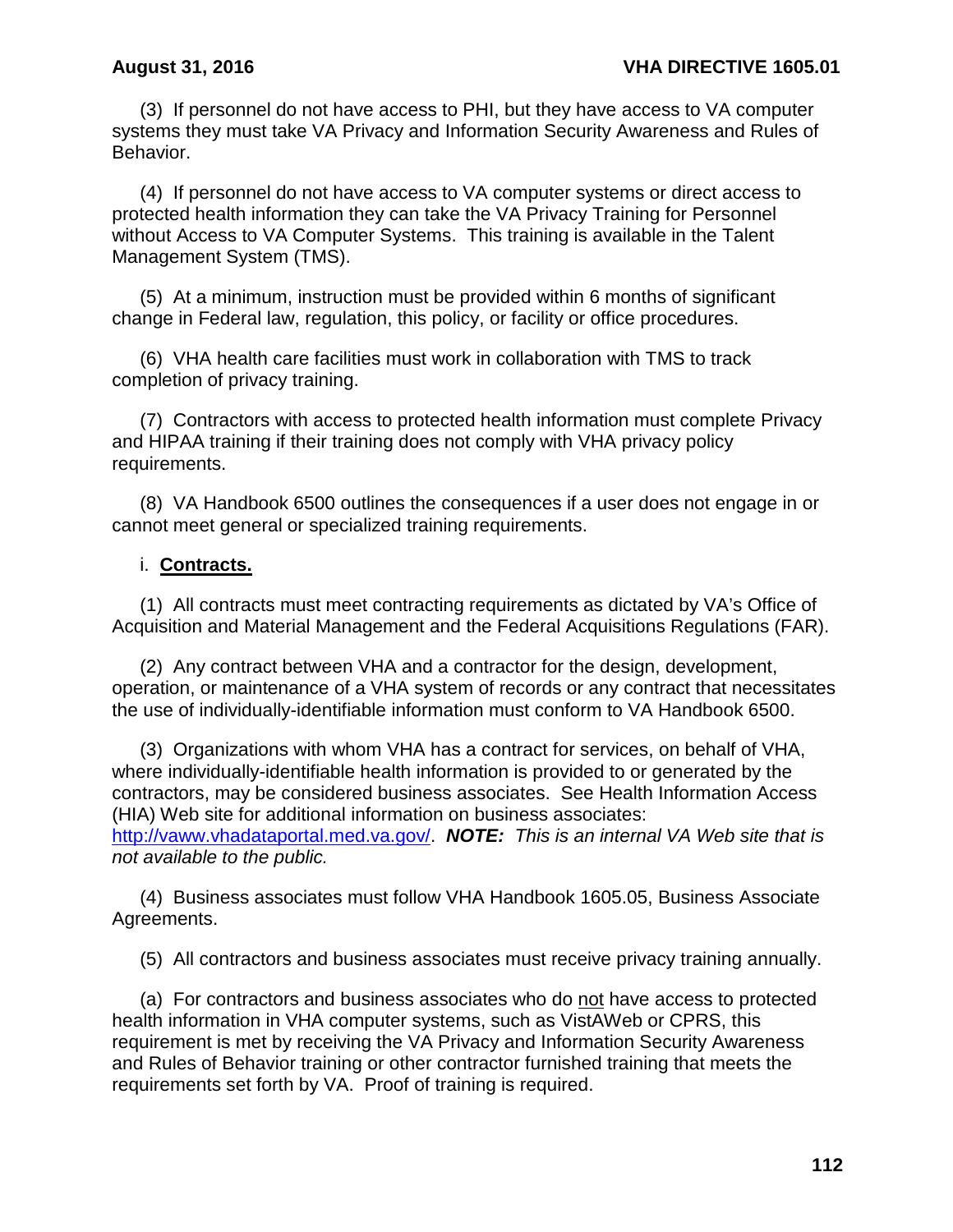(b) For contractors and business associates who are granted access to protected health information in VHA computer systems, such as VistAWeb or CPRS, this requirement is met by receiving the Privacy and HIPAA Focused training or other contractor furnished training that meets the requirements set forth by VHA. Proof of training is required.

(6) The facility Privacy Officer is responsible for reviewing the Statement of Work and the VA Handbook 6500.6, Appendix A, Contract Security, checklist, to determine if there is VA sensitive information and if a Business Associate Agreement (BAA) is needed. The facility Privacy Officer must work collaboratively with the Information Security Officer and Contracting Officer to ensure the checklist is completed accurately and timely. The facility Privacy Officer should not sign a blank checklist nor should they be the subject matter expert for the checklist.

(7) The facility Privacy Officer must determine what privacy requirements under VA Handbook 6500.6, Appendix C, are required for the contract.

## j. **Penalties to an Individual.**

(1) Violations of the Privacy Act.

(a) A VA employee who knowingly and willfully violates the provisions of 5 U.S.C. 552a(i) is guilty of a misdemeanor and can be fined not more than \$5,000 when the employee:

1. Knows that disclosure of records which contains individually-identifiable information is prohibited and willfully discloses the information in any manner to any person or agency not entitled to receive it,

2. Willfully maintains records concerning identifiable individuals that have not met the Privacy Act notice requirements, or

3. Knowingly and willfully requests or obtains any record concerning an individual from VA under false pretenses. *NOTE: This requirement only applies to persons who are not VA employees.*

*NOTE: In the event a VHA health care facility employee is found criminally liable of a Privacy Act violation, a written report of the incident must be provided to the VA medical facility Director.*

(2) Violation of 38 U.S.C. 7332. Any person who violates any provision of 38 U.S.C. 7332 can be fined not more than \$5,000 in the case of a first offense, and not more than \$20,000 in any subsequent offense (38 U.S.C. 7332(g)).

(3) Violation of HIPAA (42 U.S.C. 1320d-6). Any person who knowingly violates the provisions of HIPAA by using a unique health identifier, obtaining individually-identifiable information or disclosing individually-identifiable health information to another person can be fined not more than \$50,000, imprisoned not more than 1 year, or both, unless: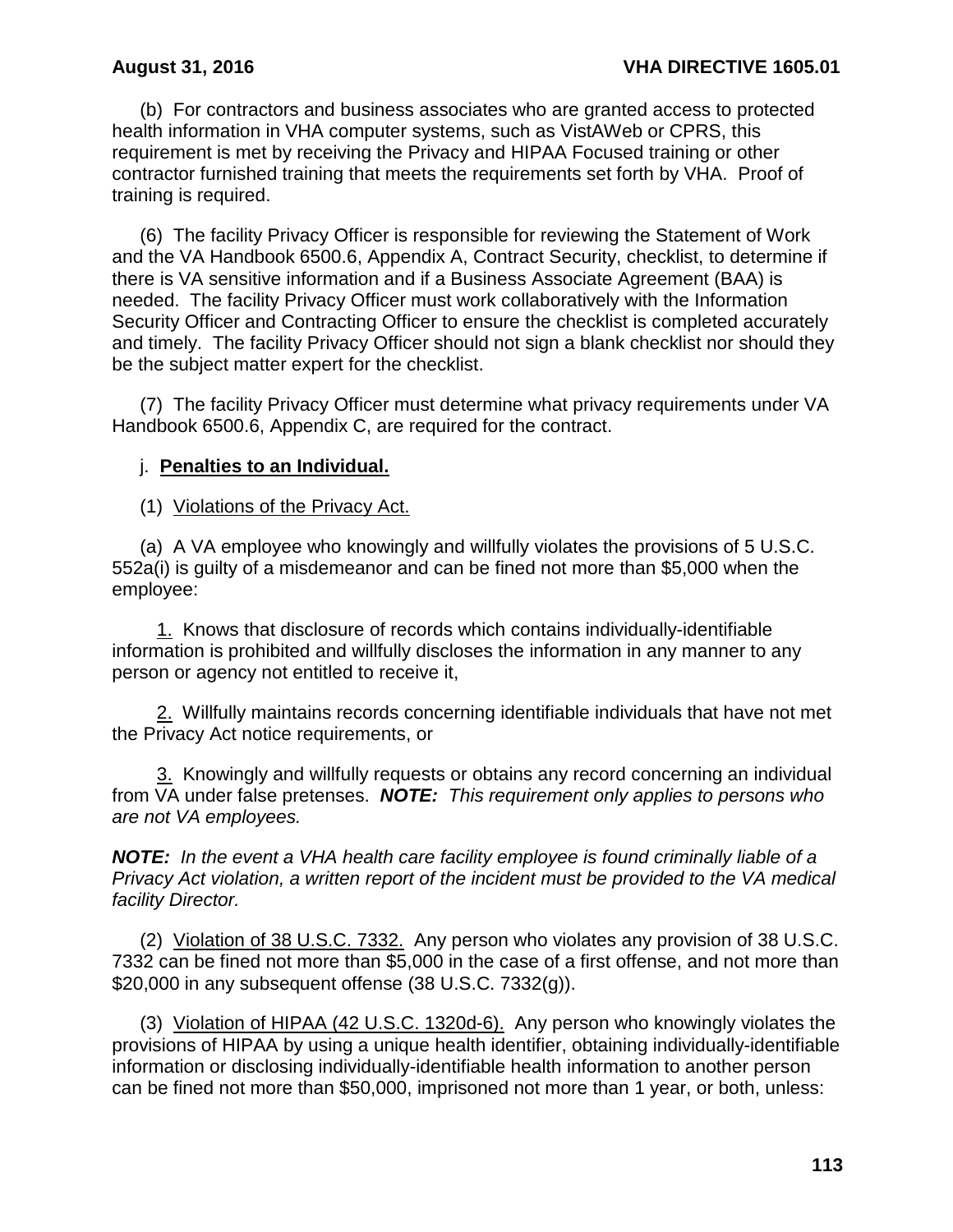(a) The offense is committed using false pretenses, then the person can be fined not more than \$100,000, imprisoned not more than 5 years, or both; or

(b) The offense is committed with the intent to sell, transfer, or use individuallyidentifiable health information for commercial advantage, personal gain, or malicious harm, then the person can be fined not more than \$250,000, imprisoned not more than 10 years, or both.

(4) Administrative or Disciplinary Actions. In addition to the statutory penalties for the violations described in paragraph 38.i., administrative actions or disciplinary or other adverse actions (e.g., admonishment, reprimand, or termination) may be taken against employees who violate the Privacy Act, 38 U.S.C. 7332, and HIPAA Privacy Rule statutory provisions.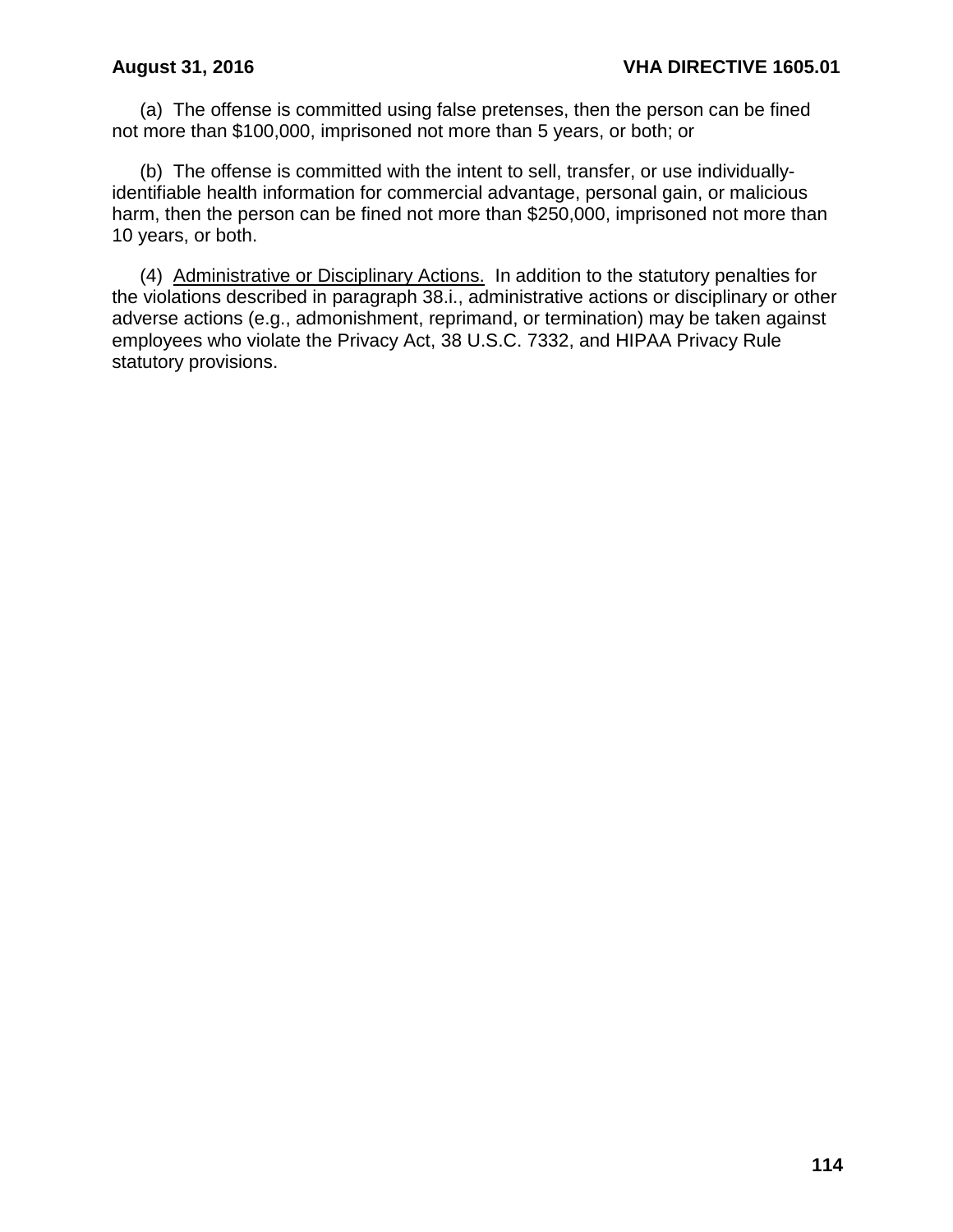# **DE-IDENTIFICATION OF DATA**

**1. Individually-Identifiable Health Information.** Individually identifiable health information is a subset of health information, including demographic information collected from an individual, that: (1) is created or received by a health care provider, health plan, or health care clearinghouse (e.g., a Health Insurance Portability and Accountability Act (HIPAA)-covered entity, such as the Veterans Health Administration (VHA)); (2) relates to the past, present, or future physical or mental condition of an individual, or provision of or payment for health care to an individual; and (3) identifies the individual or where a reasonable basis exists to believe the information can be used to identify the individual.

**2. De-Identification.** VHA considers health information to be de-identified (not individually-identifiable) only if the steps outlined in paragraphs 2.a. or 2.b. of this appendix are met for the releases specified:

a. A qualified biostatistician (a biostatistician with a master's or Ph.D degree) who has extensive background in statistics, mathematics, science, and appropriate knowledge of and experience with generally accepted statistical and scientific principles and methods for de-identification applying generally accepted statistical and scientific principles and methods:

(1) Determines that the risk that the information could be used, alone or in combination with other reasonably available information, by an anticipated recipient to identify an individual who is a subject of the information is very small; and

(2) Documents the methods and results of the analysis that justify such determination.

b. VHA does not have actual knowledge that the information could be used alone or in combination with other information to identify an individual who is a subject of the information and the following identifiers of the individual or of relatives, employers, or household members of the individual are removed:

(1) Names.

(2) All geographic subdivisions smaller than a State, including street address, city, county, precinct, zip code, and their equivalent geocodes, except for the initial three digits of a zip code if, according to the current publicly available data from the Bureau of the Census:

(a) The geographic unit formed by combining all zip codes with the same three initial digits contains more than 20,000 people; and

(b) The initial three digits of a zip code for all such geographic units containing 20,000 or fewer people is changed to 000.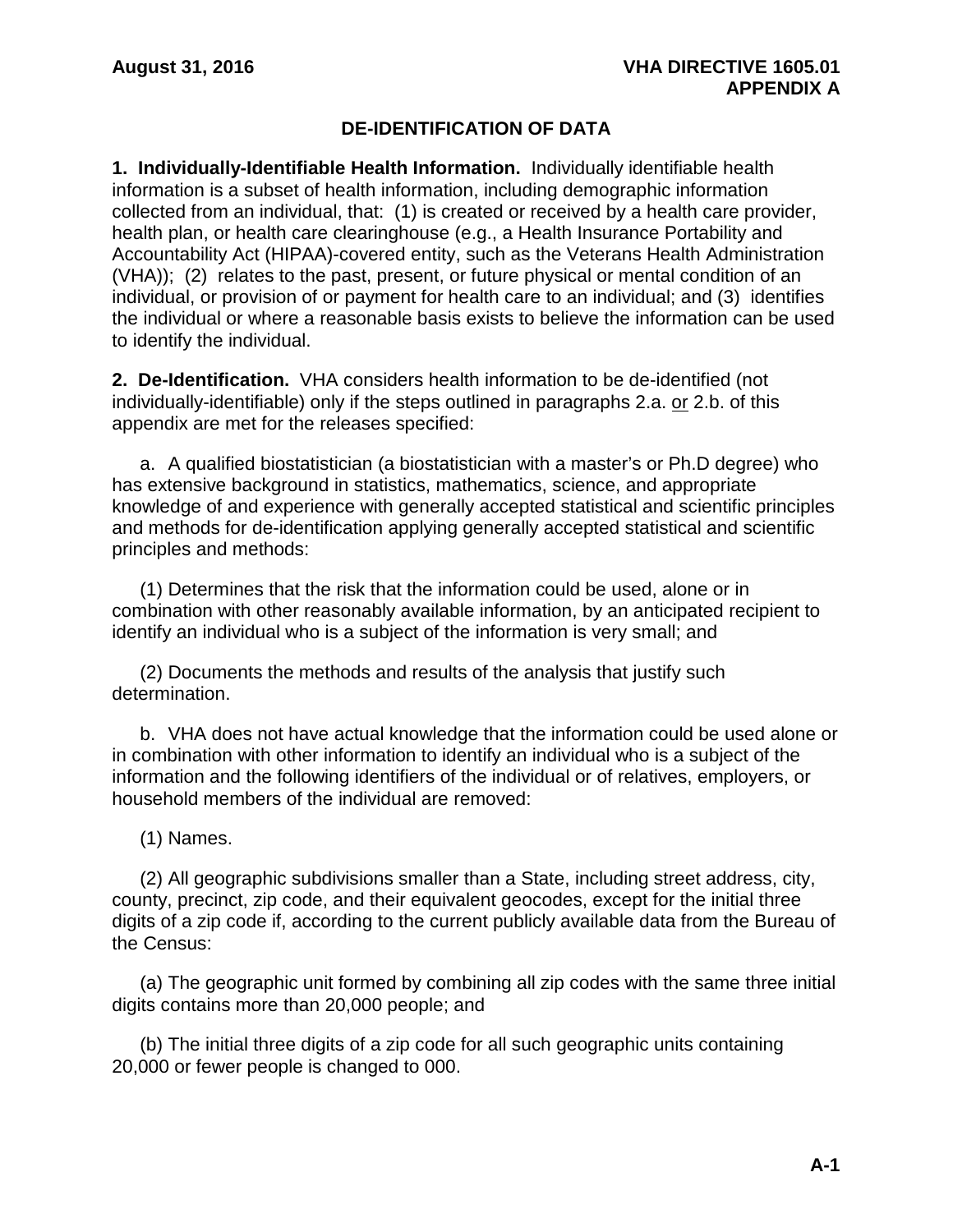*NOTE: VHA considers the de-identification standard of the HIPAA Privacy Rule for protecting addresses as acceptable under Title 38 United States Code (U.S.C.) 5701.*

(3) All elements of dates (except year) for dates directly related to an individual, including birth date, admission date, discharge date, date of death; and all ages over 89 and all elements of dates (including year) indicative of such age, except that such ages and elements may be aggregated into a single category of age 90 or older.

- (4) Telephone numbers.
- (5) Fax numbers.
- (6) Electronic mail addresses.
- (7) Social Security Numbers.
- (8) Medical record numbers.
- (9) Health plan beneficiary numbers.
- (10) Account numbers.
- (11) Certificate or license numbers.
- (12) Vehicle identifiers and serial numbers, including license plate numbers.
- (13) Device identifiers and serial numbers.
- (14) Web Universal Resource Locators (URLs).
- (15) Internet Protocol (IP) address numbers.
- (16) Biometric identifiers, including finger and voice prints.
- (17) Full-face photographic images and any comparable images.

(18) Any other unique identifying number, characteristic or code, except as permitted by paragraph 3 of this appendix. A diagnosis or procedure code is not a unique identifying code.

*NOTE: Scrambling of names and social security numbers is not considered deidentifying health information for the purposes of this directive.* 

### **3. Re-identification Code**

a. VHA may assign a code, or other means of record identification, in order to allow information de-identified under paragraph 2.b. of this appendix, or to be re-identified by VHA, provided that: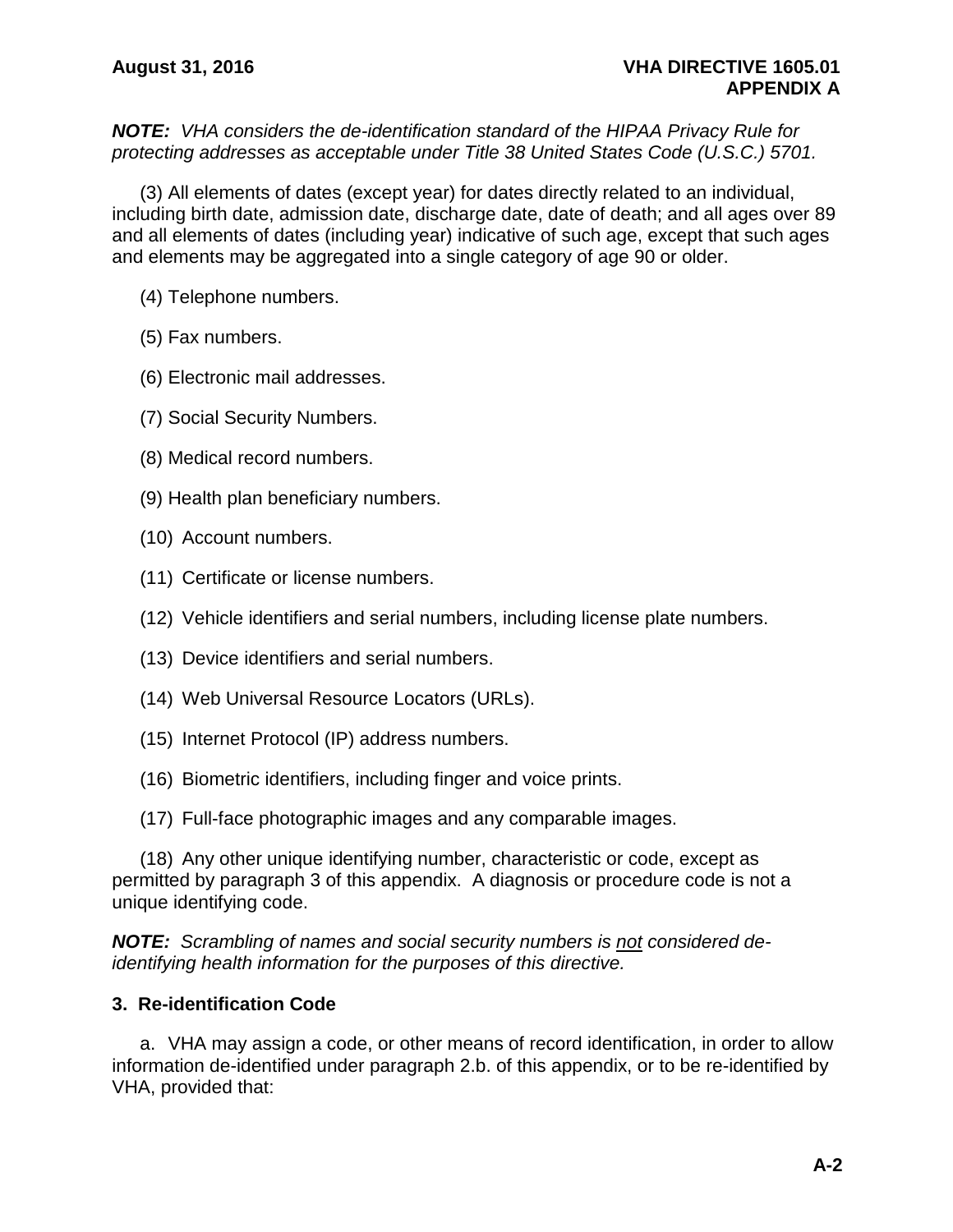(1) The code or other means of record identification is not derived from, or related to, information about the individual and that the code is not otherwise capable of being translated so as to identify the individual. *NOTE: While first initial of last name and last four digits of the social security number (SSN) is not a unique identifier for a single individual, it would meet the definition of a re-identification code that violates this provision when included in a data set containing records on multiple individuals*;

(2) The code, or other means of re-identification, is not used or disclosed by VHA for any other purpose; and

(3) VHA does not disclose the mechanism (e.g., algorithm or other tool) for reidentification.

b. The code or other means of record identification is not considered one of the identifiers that must be excluded for de-identification. *NOTE: When disclosing deidentified data to non-Department of Veterans Affairs (VA) entities this code needs to be removed.*

**4. Random Identifier.** VHA may assign a random number or code to de-identified data in order to segregate one record from another. The number or code must be created through random processes and cannot be derived from, or related to, information about the individual, such as social security number. This random number or code is not a reidentification code and can be disclosed when disclosing the de-identified data set to non-VA entities.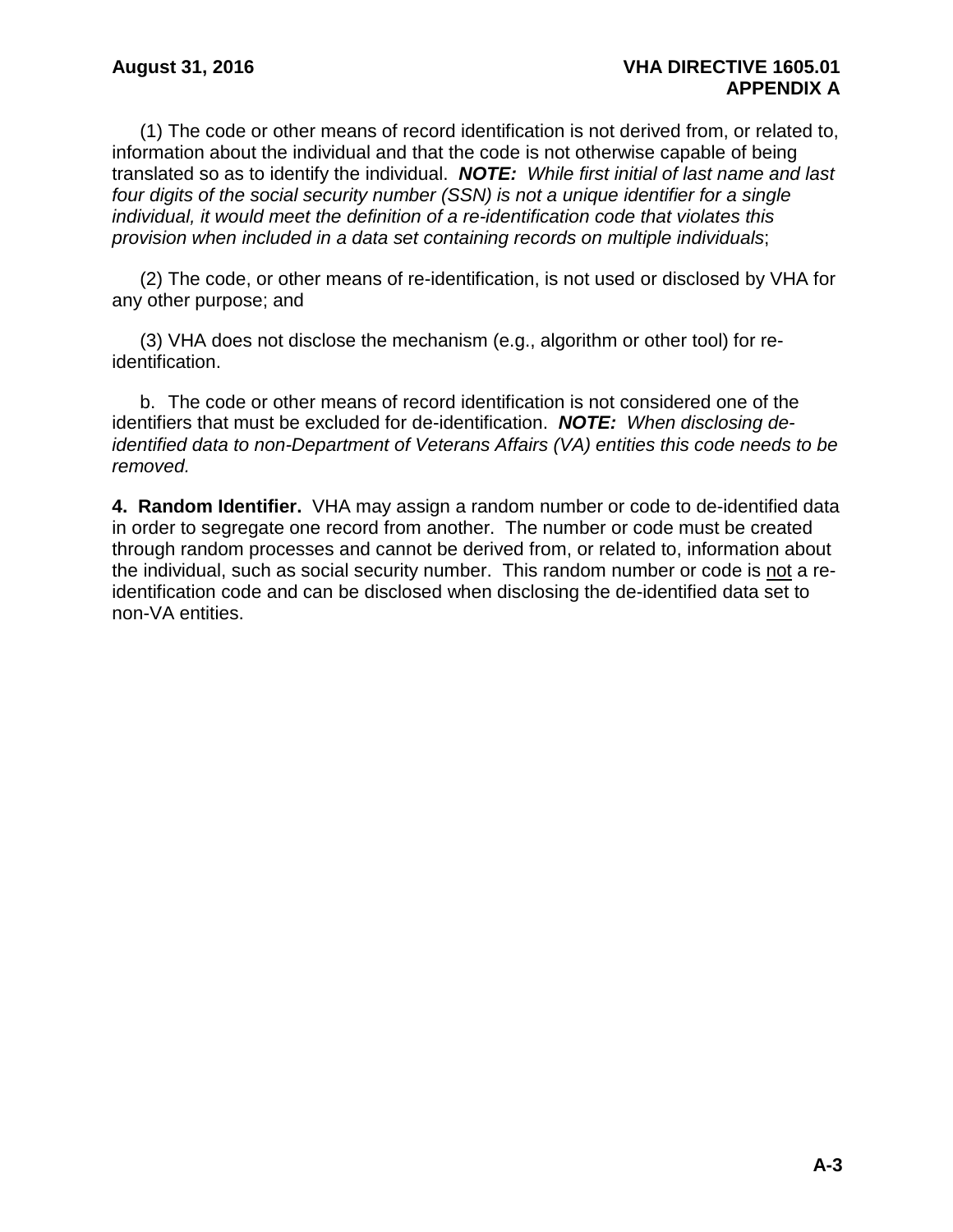# **NON-VHA SYSTEMS OF RECORDS**

Copies of Department of Veterans Affairs (VA) and government-wide systems of records notices listed in the following table can be obtained from the Government Printing Office (GPO) Privacy Act Issuances Web site at: [http://www.gpo.gov/fdsys/browse/collection.action?collectionCode=PAI.](http://www.gpo.gov/fdsys/browse/collection.action?collectionCode=PAI)

| <b>System Name</b>           | <b>System</b> | <b>System</b>  | <b>Responsible</b>      | <b>Types of</b>       |
|------------------------------|---------------|----------------|-------------------------|-----------------------|
|                              | <b>Number</b> | <b>Manager</b> | <b>Office</b>           | <b>Records</b>        |
| <b>Applicants for</b>        | 02VA135       | 05             | Office of               | Title 38              |
| <b>Employment under</b>      |               |                | Personnel and           | Employment            |
| Title 38-VA                  |               |                | <b>Labor Relations</b>  |                       |
| <b>Employee Medical</b>      | 08VA05        | 05             | Office of               | Title 38              |
| <b>File System Records</b>   |               |                | Personnel and           | Employment            |
| Title38-VA                   |               |                | <b>Labor Relations</b>  |                       |
| <b>Employee Unfair</b>       | 09VA05        | 05             | Office of               | Employment            |
| <b>Labor Practice</b>        |               |                | Personnel and           |                       |
| <b>Charges and</b>           |               |                | <b>Labor Relations</b>  |                       |
| Complaints,                  |               |                |                         |                       |
| <b>Negotiated</b>            |               |                |                         |                       |
| <b>Agreement</b>             |               |                |                         |                       |
| <b>Grievances and</b>        |               |                |                         |                       |
| <b>Arbitrations-VA</b>       |               |                |                         |                       |
| <b>VA Supervised</b>         | 37VA27        | 27             | Veterans                | Fiduciary             |
| <b>Fiduciary/Beneficiary</b> |               |                | Assistance              | Records               |
| and General                  |               |                | <b>Services</b>         |                       |
| Investigative                |               |                |                         |                       |
| <b>Records-VA</b>            |               |                |                         |                       |
| Compensation,                | 58VA21/       | 21/22          | Veterans                | Compensation.         |
| <b>Pension, Education</b>    | 22/28         |                | Assistance              | Pension,              |
| and Vocational               |               |                | <b>Services</b>         | <b>Rehabilitation</b> |
| <b>Rehabilitation and</b>    |               |                |                         | <b>Records</b>        |
| <b>Employment</b>            |               |                |                         |                       |
| <b>Records-VA</b>            |               |                |                         |                       |
| <b>Police and Security</b>   | 103VA07B      | 07B            | VA Police and           | Law                   |
| <b>Records-VA</b>            |               |                | <b>Security Service</b> | Enforcement           |
| <b>General Personnel</b>     | Office of     | <b>OPM</b>     | Office of               | Title 5               |
| <b>Records</b>               | Personnel     |                | Personnel and           | Employment            |
|                              | Management    |                | <b>Labor Relations</b>  |                       |
|                              | (OPM), i.e.,  |                |                         |                       |
|                              | Government    |                |                         |                       |
|                              | $(GOVT)-1$    |                |                         |                       |
| <b>Employee</b>              | OPM/          | <b>OPM</b>     | Office of               | Title 5               |
| <b>Performance File</b>      | GOVT-2        |                | Personnel and           | Employment            |
| <b>System Records</b>        |               |                | <b>Labor Relations</b>  |                       |
| <b>Records of Adverse</b>    | OPM/          | <b>OPM</b>     | Office of               | Title 5               |